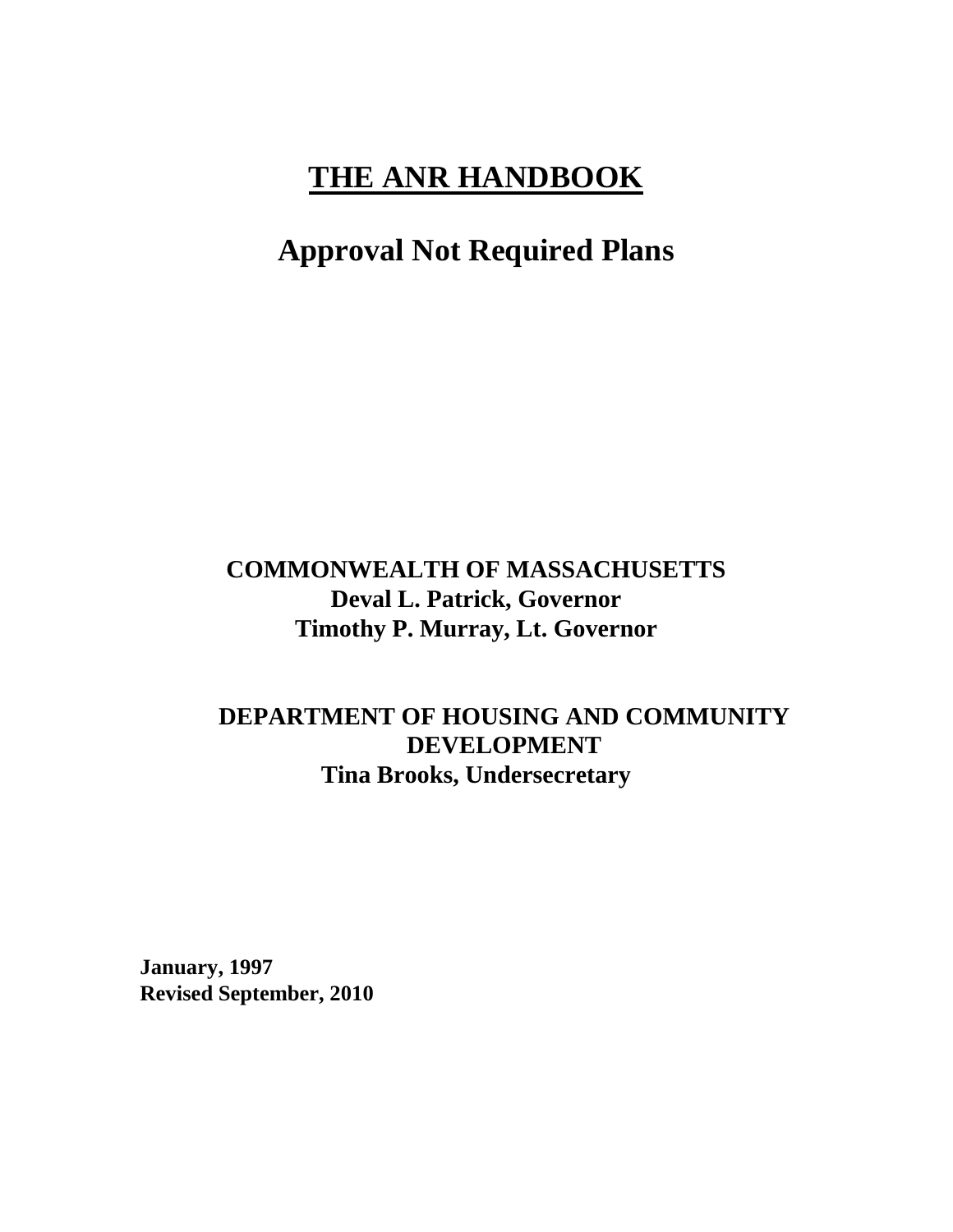

Commonwealth of Massachusetts DEPARTMENT OF HOUSING & COMMUNITY DEVELOPMENT

Deval L. Patrick, Governor  $\blacklozenge$  Timothy P. Murray, Lt. Governor  $\blacklozenge$  Tina Brooks, Undersecretary

Dear Local Official:

Due to the numerous questions that have arisen over the years concerning the "Approval Not Required" (ANR) process of the Subdivision Control Law, we felt it would be beneficial to produce and distribute a publication concerning this issue.

This copy of The ANR Handbook is published by our Division of Community Services which provides a wide range of technical assistance, information services, and grants to municipal governments to assist communities in solving local problems.

We are pleased to offer for the use of planning boards, other municipal officials, and interested persons this edition of The ANR Handbook. Questions regarding this publication should be directed to Donald J. Schmidt at (617) 573-1363 or donald.schmidt@state.ma.us

We trust that this booklet and the services we provide will be helpful to you in carrying out your responsibilities. This publication should be used as a resource and should not be used as a substitute for your reading of either the statute or the court cases that have interpreted the law. When a question of legal interpretation arises, local officials should always seek the advice of their municipal counsel.

Sincerely,

Tina Brooks Undersecretary

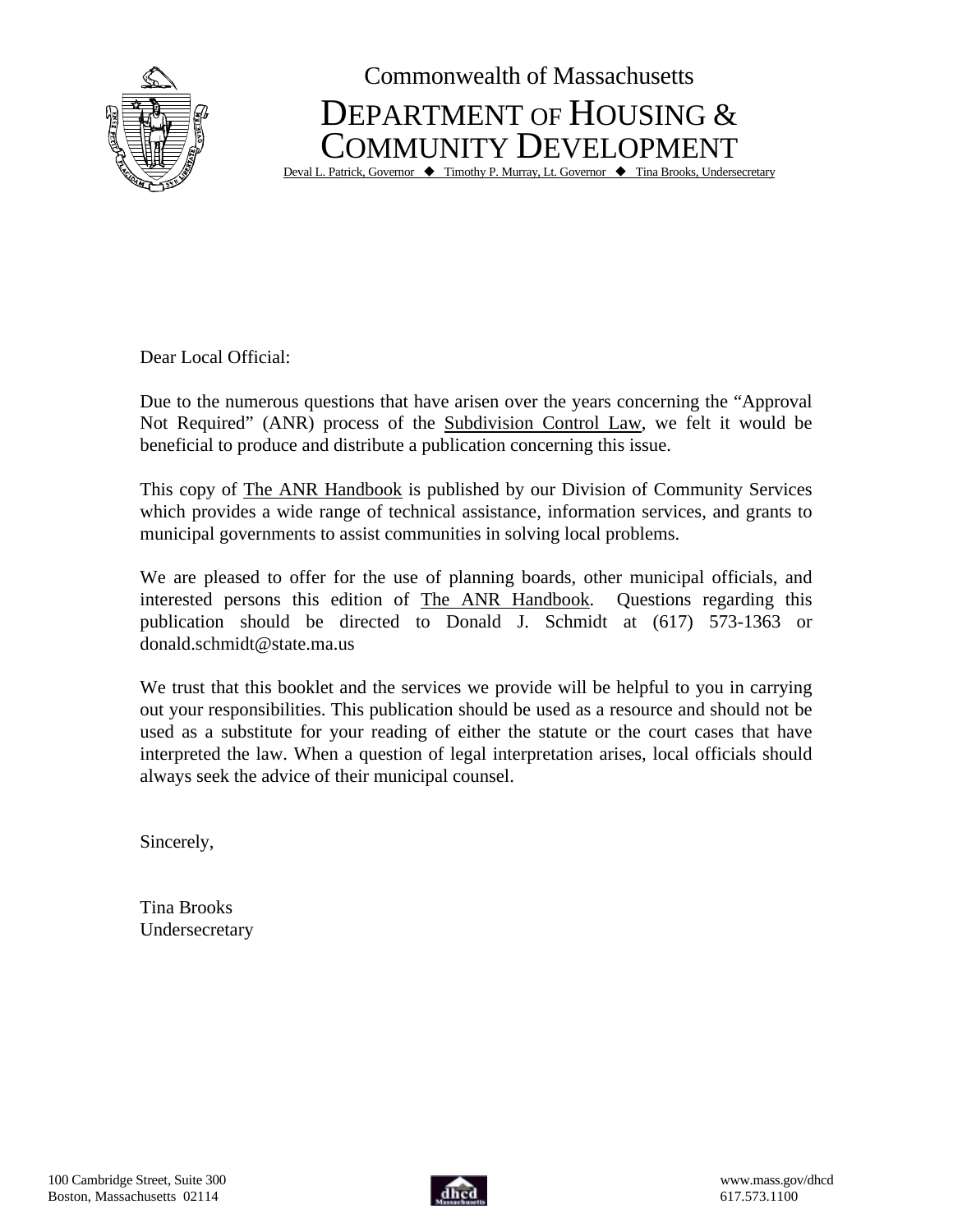# THE ANR HANDBOOK

# PLANS NOT REQUIRING APPROVAL UNDER THE SUBDIVISION CONTROL LAW

January, 1997 Revised September, 2010

Prepared by

Donald J. Schmidt, Director Smart Growth Zoning Program

Department of Housing & Community Development Division of Community Services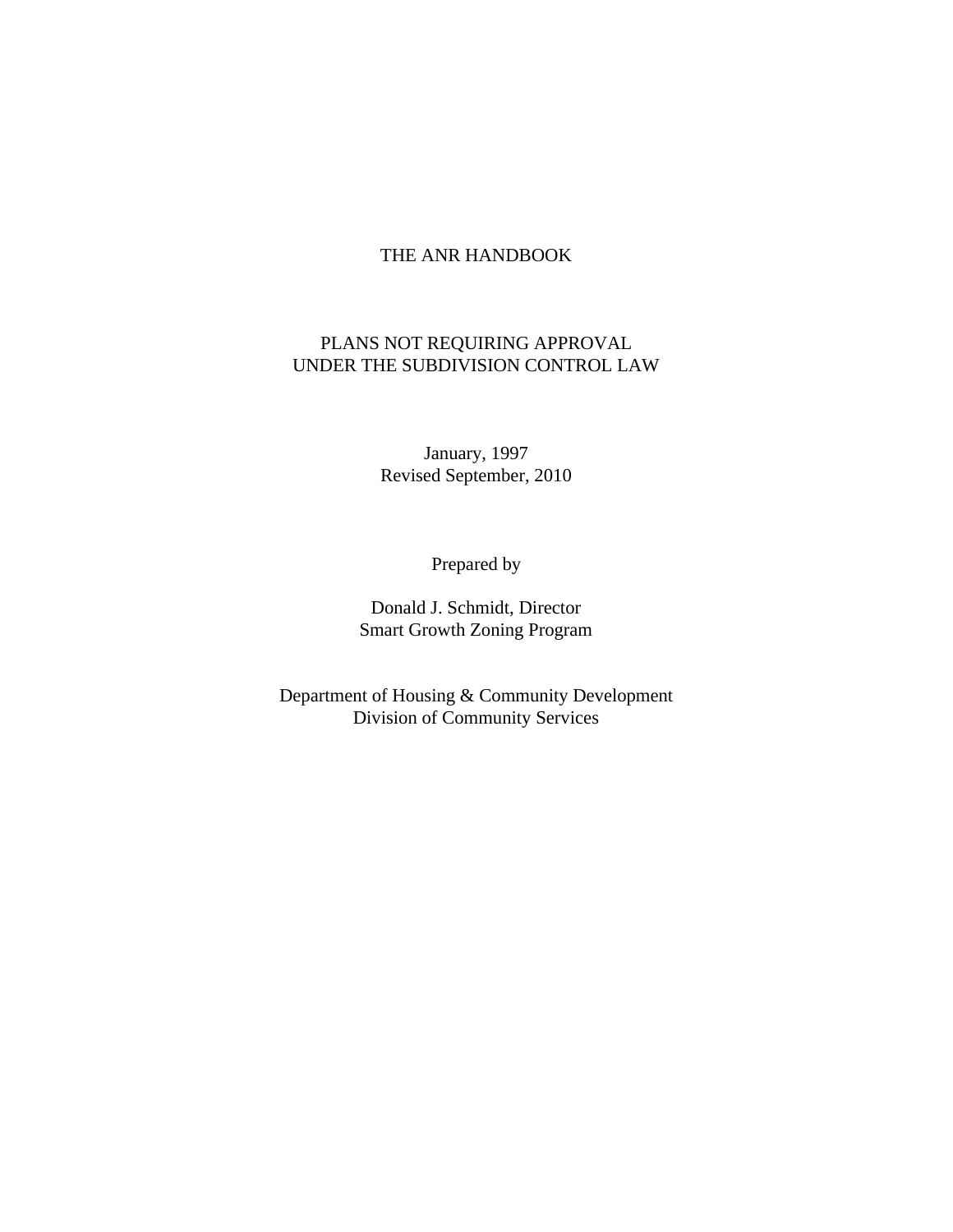# **TABLE OF CONTENTS**

| Chapter                                                       | Page           |
|---------------------------------------------------------------|----------------|
| Introduction                                                  | $\mathbf{1}$   |
| History                                                       | $\overline{2}$ |
| Adequacy of a Way                                             | $\overline{4}$ |
| Adequacy of a Public Way                                      | 8              |
| <b>Adequacy of Access</b>                                     | 16             |
| Approving ANR Lots on Subdivision Ways                        | 31             |
| Approving ANR Lots on Existing Adequate Ways                  | 38             |
| Determining ANR Endorsement                                   | 42             |
| <b>Endorsing ANR Plans Showing Zoning Violations</b>          | 45             |
| <b>ANR Statement and One Lot Plans</b>                        | 49             |
| Zoning Protections for ANR Plans                              | 52             |
| ANR and Common Lot Protection                                 | 60             |
| <b>ANR</b> and Common Driveways                               | 64             |
| 81L Exemption                                                 | 70             |
| Perimeter Plans                                               | 73             |
| Process for Approving Building Lots Lacking Adequate Frontage | 77             |
| <b>ANR Process</b>                                            | 82             |
| <b>Miscellaneous Court Decision</b>                           | 84             |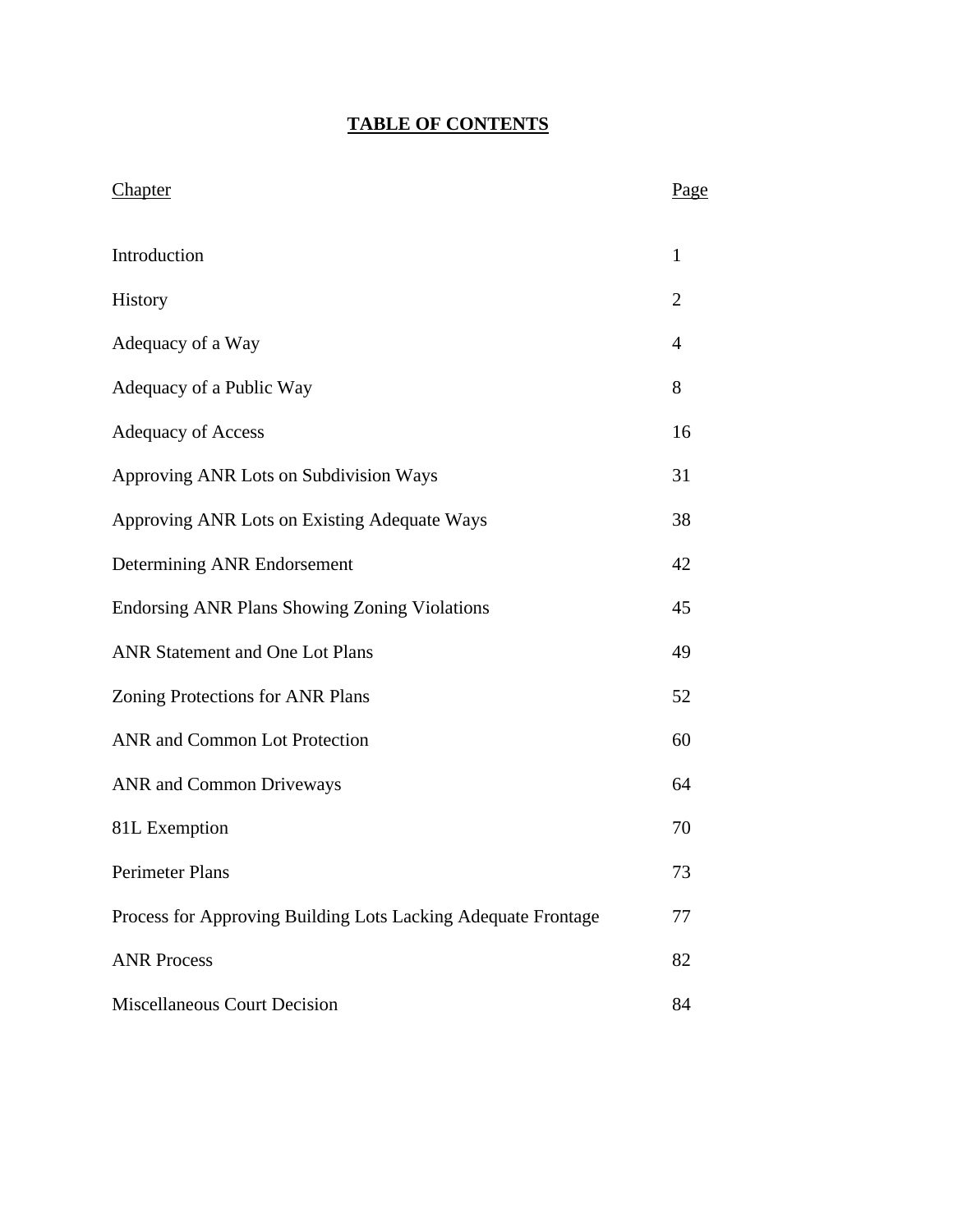# **INTRODUCTION \_\_\_\_\_\_\_\_\_\_\_\_\_\_\_\_\_\_\_\_\_\_\_\_\_\_\_\_\_\_\_\_\_\_\_\_\_\_\_\_\_\_\_\_\_\_\_\_\_\_\_\_\_\_\_\_\_\_\_\_\_\_\_\_\_\_\_\_\_\_\_\_\_**

Perhaps no other aspect of the Subdivision Control Law has caused more controversy and headaches at the local government level than the concept of Approval Not Required (ANR) Plans. Over the years, the Department of Housing and Community Development has received numerous inquiries relative to the approval not required process. The most common question asked by local officials is under what circumstances are plans entitled to an endorsement from the Planning Board that "approval under the Subdivision Control Law is not required."

In response to such requests, several issues of the Land Use Manager reviewed the legislative history and relevant case law dealing with Approval Not Required Plans. Due to the response to the Land Use Manager series, it was decided that a publication focusing on this issue would be beneficial to municipal officials, landowners and other interested parties who deal at the local level with the ANR process. In 1990, the Executive Office of Communities and Development prepared and distributed a publication entitled ANR Plans Not Requiring Approval Under the Subdivision Control Law. This publication is the revised edition of that document.

It must be recognized that this publication cannot cover all possible situations. Whenever a question of legal interpretation arises, we would suggest that local officials seek the advice of their municipal counsel.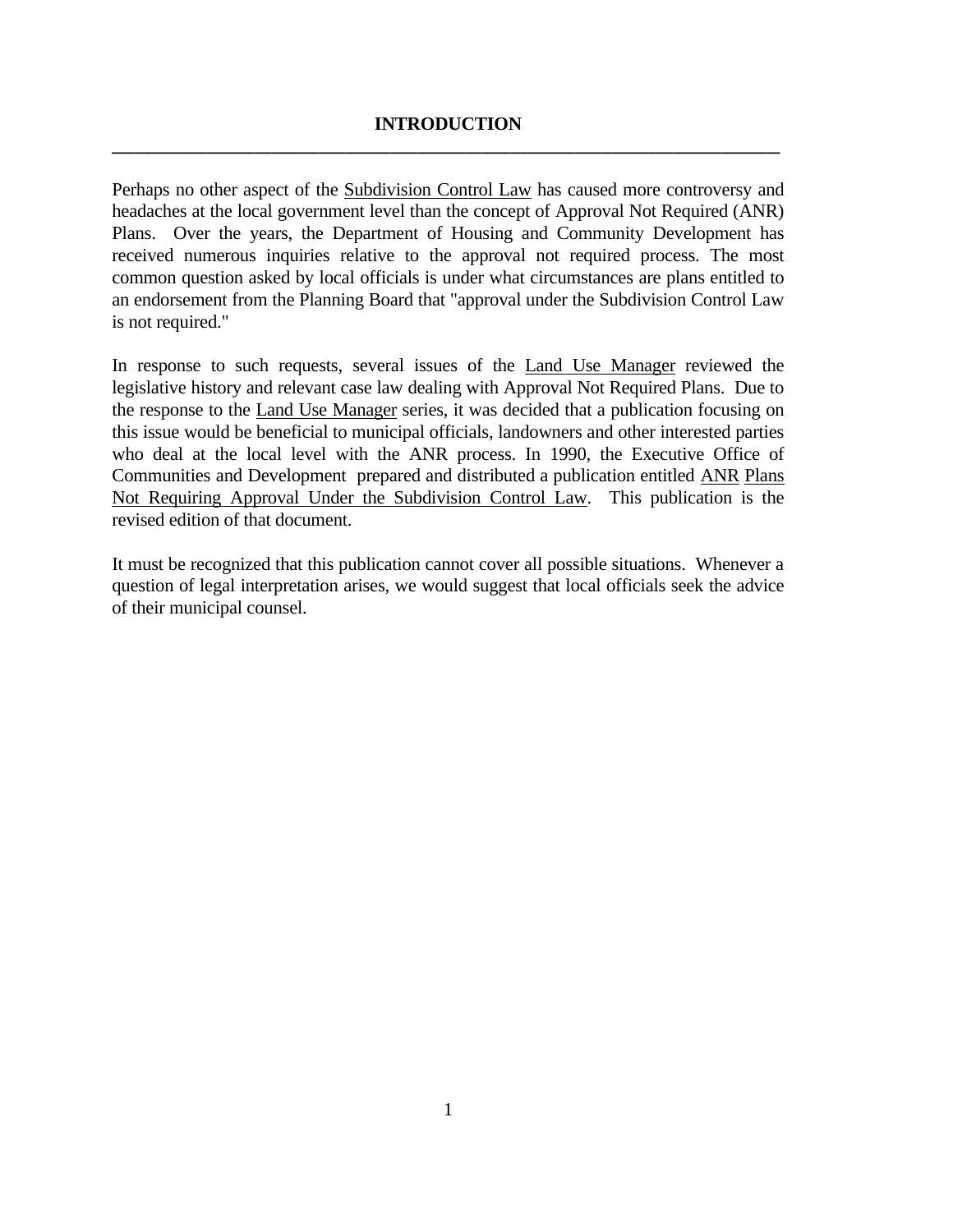#### **HISTORY**

In most states, subdivision control laws were enacted to address two problems. Early subdivision control statutes were primarily concerned with ensuring that plots of subdivisions be technically accurate and in good form for recording and tax assessment purposes. Later, a concern for the impact of subdivisions on street development within communities emerged; and many statutes were accordingly amended to provide for the regulation of the layout of ways when a subdivision of land occurred.

**\_\_\_\_\_\_\_\_\_\_\_\_\_\_\_\_\_\_\_\_\_\_\_\_\_\_\_\_\_\_\_\_\_\_\_\_\_\_\_\_\_\_\_\_\_\_\_\_\_\_\_\_\_\_\_\_\_\_\_\_\_\_\_\_\_\_\_\_\_\_\_\_\_**

In Massachusetts, the first comprehensive subdivision control statute was enacted exclusively for the city of Boston in 1891. It provided that no person open a public way until the layout and specifications were approved by the street commissioners. By 1916, similar powers were conferred on Boards of Survey in many cities and towns throughout the Commonwealth. With the revision of the state statute in 1936 (see St. 1936 c. 211), the subdivision control powers were expanded and conferred on Planning Boards.

The Subdivision Control Law, Chapter 41, Sections 81K through 81GG, MGL, essentially in the form we now know it, was enacted in 1953 (see St. 1953 c. 674). This legislation made two significant changes to subdivision control. It stated for the first time the purposes of subdivision control, which are found in Section 81M; and provided for the recording of approval not required plans. The provisions for an endorsement that approval is not required are found in Section 81P.

Under prior Subdivision Control Law legislation, a plan showing lots and ways could be recorded without the approval of the Planning Board if such ways were existing ways and not proposed ways. The purpose of providing for an approval not required process was to alleviate the difficulty encountered by Registers of Deeds in deciding whether a plan showing ways and lots could lawfully be recorded. As explained by Mr. Philip Nichols on behalf of the sponsors of the 1953 legislation, "... it seemed best to require the person ... who contends that (his plan) is not a subdivision within the meaning of the law, because all of the ways shown on the plan are already existing ways, to submit it to the planning board, and if the board agrees with his contention, it can endorse on the plan a statement that approval is not required, and the plan can be recorded without more ado." (see 1953 House Doc. No. 2249, at 55.)

As the Court summarized in Smalley v. Planning Board of Harwich, 10 Mass. App. Ct. 599 (1980), the enactment of the approval not required process by the Legislature was not intended to enlarge the substantive powers of a Planning Board, but rather to provide a simple method to inform the Register of Deeds that the Planning Board was not concerned with a plan **"because the vital access is reasonably guaranteed."**

We are frequently asked for advice as to whether a Planning Board should endorse a plan "approval under the Subdivision Control Law is not required." Chapter 41, Section 81P,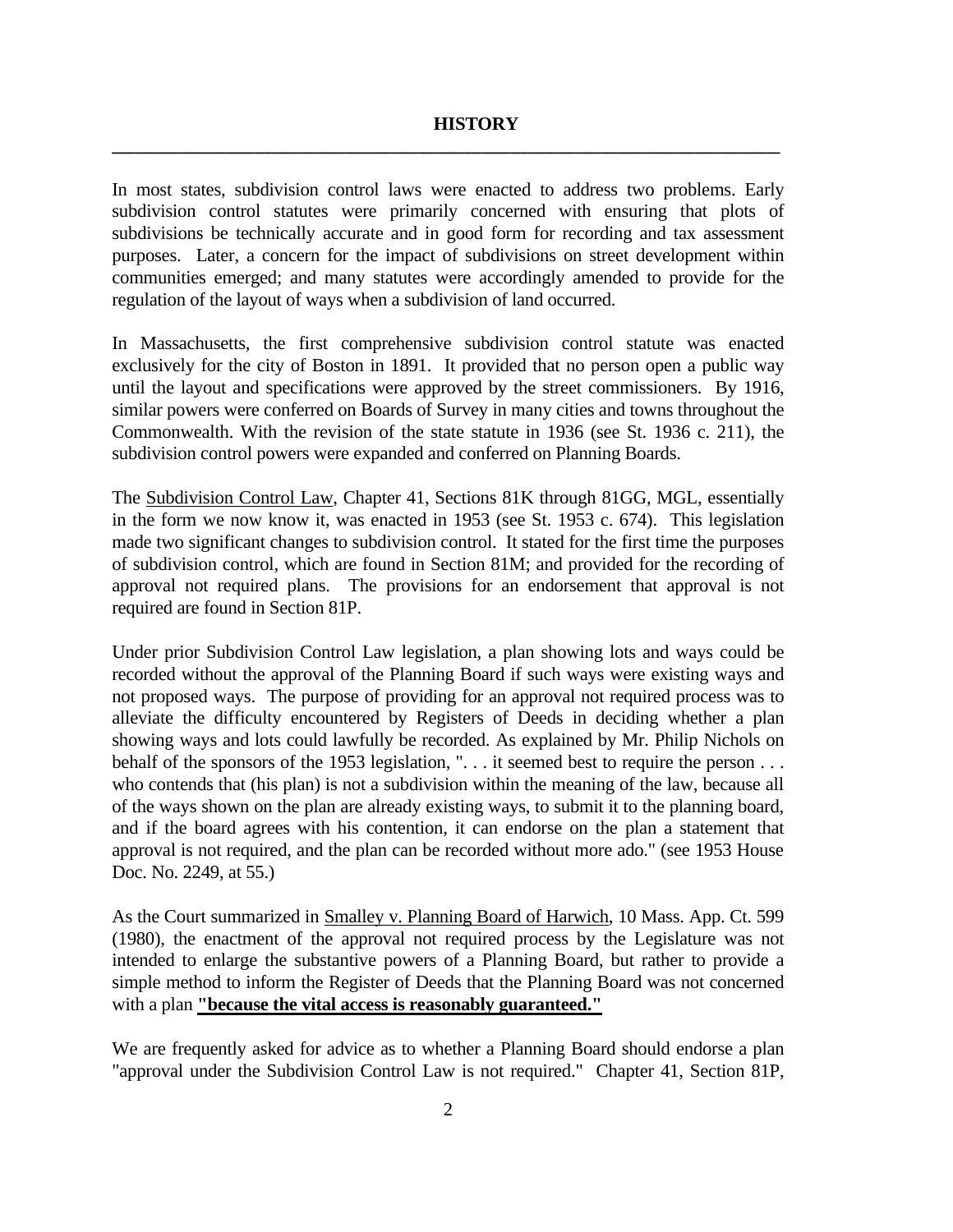MGL, requires that such an endorsement cannot be withheld unless a plan shows a subdivision. Therefore, whether a plan requires approval or not rests with the definition of "subdivision" as found in Chapter 41, Section 81L, MGL. A "subdivision" is defined in Section 81L as "the division of a tract of land into two or more lots" but there is an exception to this definition. A division of land will not constitute a "subdivision" if, at the time it is made, every lot within the tract so divided has frontage on a certain type of way. Section 81L also requires that the frontage be at least the designated distance as required by the zoning bylaw, and if no distance is required, the frontage must be at least 20 feet.

Basically, the court has interpreted the Subdivision Control Law to impose three standards that must be met in order for lots shown on a plan to be entitled to an endorsement by the Planning Board that "approval under the Subdivision Control Law is not required."

- 1. The lots shown on such plan must front on one of the three types of ways specified in Chapter 41, Section 81L, MGL;
- 2. The lots shown on such plan must meet the minimum frontage requirements as specified in Chapter 41, Section 81L, MGL; and,
- 3. A Planning Board's determination that the vital access to such lots as contemplated by Chapter 41, Section 81M, MGL, otherwise exists.

One of the more interesting aspects of the ANR process, if not the Subdivision Control Law, is the vital access standard. The necessity that the Planning Board determines that vital access exists to the lots shown on a plan before endorsing an ANR plan is not expressly stated in the Subdivision Control Law. The vital access standard has evolved from court decisions. The decisions have been concerned as to whether proposed building lots have practical access and have focused on the following two issues:

- 1. Adequacy of the way on which the proposed lots front; and
- 2. Adequacy of the access from the way to the buildable portion of the lot.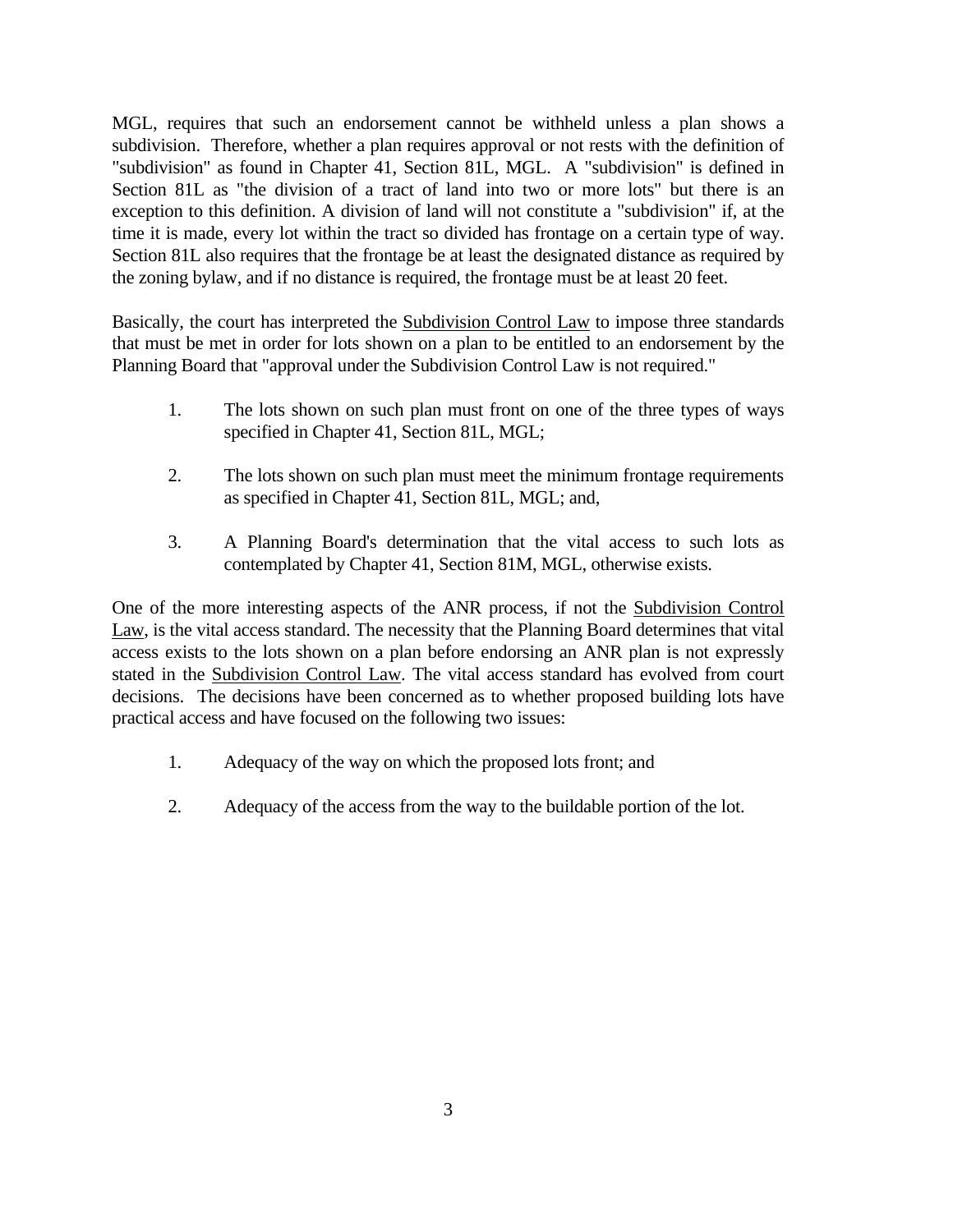The first case that dealt with the question of the adequacy of a way was Rettig v. Planning Board of Rowley, 322 Mass. 476 (1955). A plan was presented to the Planning Board showing 15 lots abutting three ways that were created long before the Subdivision Control Law became effective in the Town of Rowley. Two of the roadways shown on the plan were between ten and fourteen feet wide, contained severe ruts and were impassable at times due to heavy rains. The Planning Board determined that the plan constituted a subdivision, which required their approval.

**\_\_\_\_\_\_\_\_\_\_\_\_\_\_\_\_\_\_\_\_\_\_\_\_\_\_\_\_\_\_\_\_\_\_\_\_\_\_\_\_\_\_\_\_\_\_\_\_\_\_\_\_\_\_\_\_\_\_\_\_\_\_\_\_\_\_\_\_\_\_\_\_\_**

The Subdivision Control Law in effect at that time defined "subdivision" as the "division of a tract of land into two or more lots in such manner as to require provision for one or more new ways, not in existence when the Subdivision Control Law became effective in the . . . town . . . to furnish access for vehicular traffic to one or more of such lots . . . ."

The court found that the ways shown on the plan did not provide adequate access for vehicular traffic. Because of the inadequacy of the ways serving the proposed lots, the court found that the Planning Board did not exceed its authority when they did not endorse the plan.

# **RETTIG V. PLANNING BOARD OF ROWLEY**

332 Mass. 476 (1955)

Excerpts

Wilkins, J. . . .

The plan must be judged as a whole. Irrespective of the meaning of "way" in Section 81L, and for present purposes taking "way" in the sense of a physical way on the ground, as ruled by the judge, it is plain that Orchard Drive on the ground is not a way "adequate for access for vehicular traffic" to ten of the lots shown on the plan. As recently as 1951, when the subdivision control law became effective in Rowley, it could not in any practical sense have been in existence as a way. All that appeared at the view were outlines of a ten foot roadway, once used by a vehicle or vehicles of unknown character, and ruts and a condition of impassability due to rain. Orchard Drive clearly does not rise even to the dignity of a rough country road, broken and sunken in spots, as is Bowlery Drive off which it leads. Obviously, the plaintiffs propose to make "division of a tract of land into two or more lots in such manner as to require provision for one or more new ways . . . to furnish access for vehicular traffic to one or more of such lots." The decree is reversed and a decree is to be entered stating that the planning board of Rowley did not exceed its authority, and that no modification of its decision is required.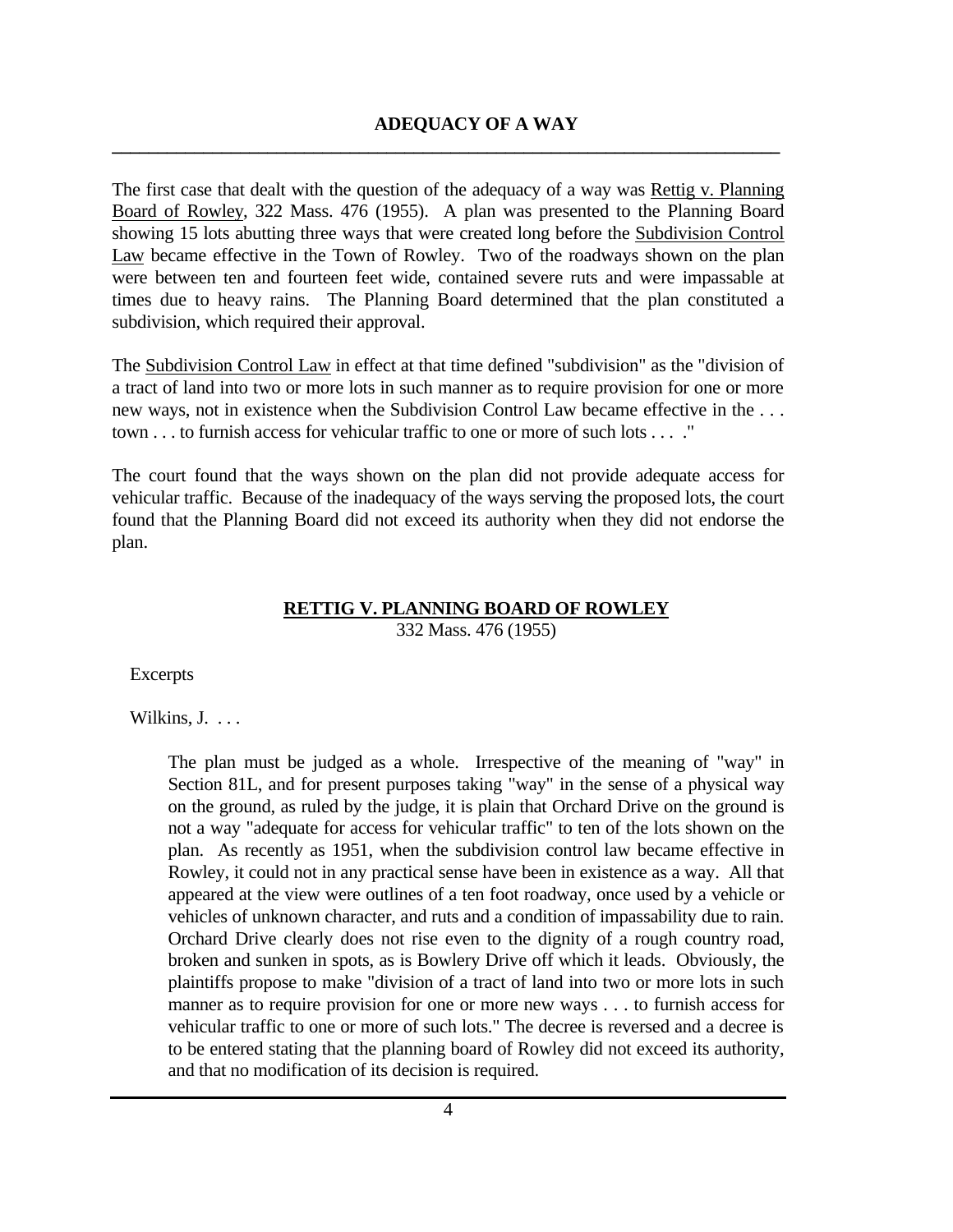# Rettig, 332 Mass. at 481.

The authority of a Planning Board to make a determination as to the adequacy of a way was again noted in Malaguti v. Planning Board of Wellesley, 3 Mass. App. Ct. 797 (1975). The Planning Board had denied endorsement because the proposed building lots did not have frontage on an "adequate way." The trial judge found that not every lot had frontage on a public way and that the way in question was inadequate for vehicular traffic. The court agreed and in citing Rettig found that the Planning Board did not exceed its authority or act in bad faith in refusing to endorse the plan because the plan showed a subdivision. The vital access standard which requires that ways must be safe and convenient for travel was again considered in Richard v. Planning Board of Acushnet, 10 Mass. App. Ct. 216 (1980). In this case, the court looked at ways that had been previously approved in accordance with the Subdivision Control Law. In 1960, the Board of Selectmen, acting as an interim Planning Board, approved a 26 lot subdivision. The Selectmen did not specify any construction standards for the proposed ways, nor did they specify the municipal services to be furnished by the applicant. The Selectmen also failed to obtain the necessary performance guarantee as required in Chapter 41, Section 81U, MGL. Eighteen years after the approval of the subdivision plan by the Board of Selectmen, Richard submitted an ANR plan to the Planning Board. During the 18 year period, the locus shown on the ANR plan had been the site of gravel excavation so that it was now located 25 feet below the grade of surrounding land. The Planning Board refused to endorse the plan. The central issue before the court was whether the lots shown on the ANR plan had sufficient frontage on ways that had been previously approved in accordance with the Subdivision Control Law. The court found that to be entitled to the ANR endorsement, when a plan shows proposed building lots abutting a previously approved way, such way must be built, or the assurance exists that the way will be constructed in accordance with specific municipal standards.

# **RICHARD V. PLANNING BOARD OF ACUSHNET**

10 Mass. App. Ct. 216 (1980)

Excerpts:

Kass, J. . . .

As stated by the parties, the fundamental question is whether a plan showing lots of sufficient frontage and area to comply with then applicable zoning requirements, fronting on ways shown on a plan previously approved and endorsed in accordance with the Subdivision Control Law, is exempt from further subdivision control . . ., even though those ways have never been built and exist on paper only. Put in that fashion, the question is not susceptible to an answer of uniform application because it fails to take into account significant factual variables.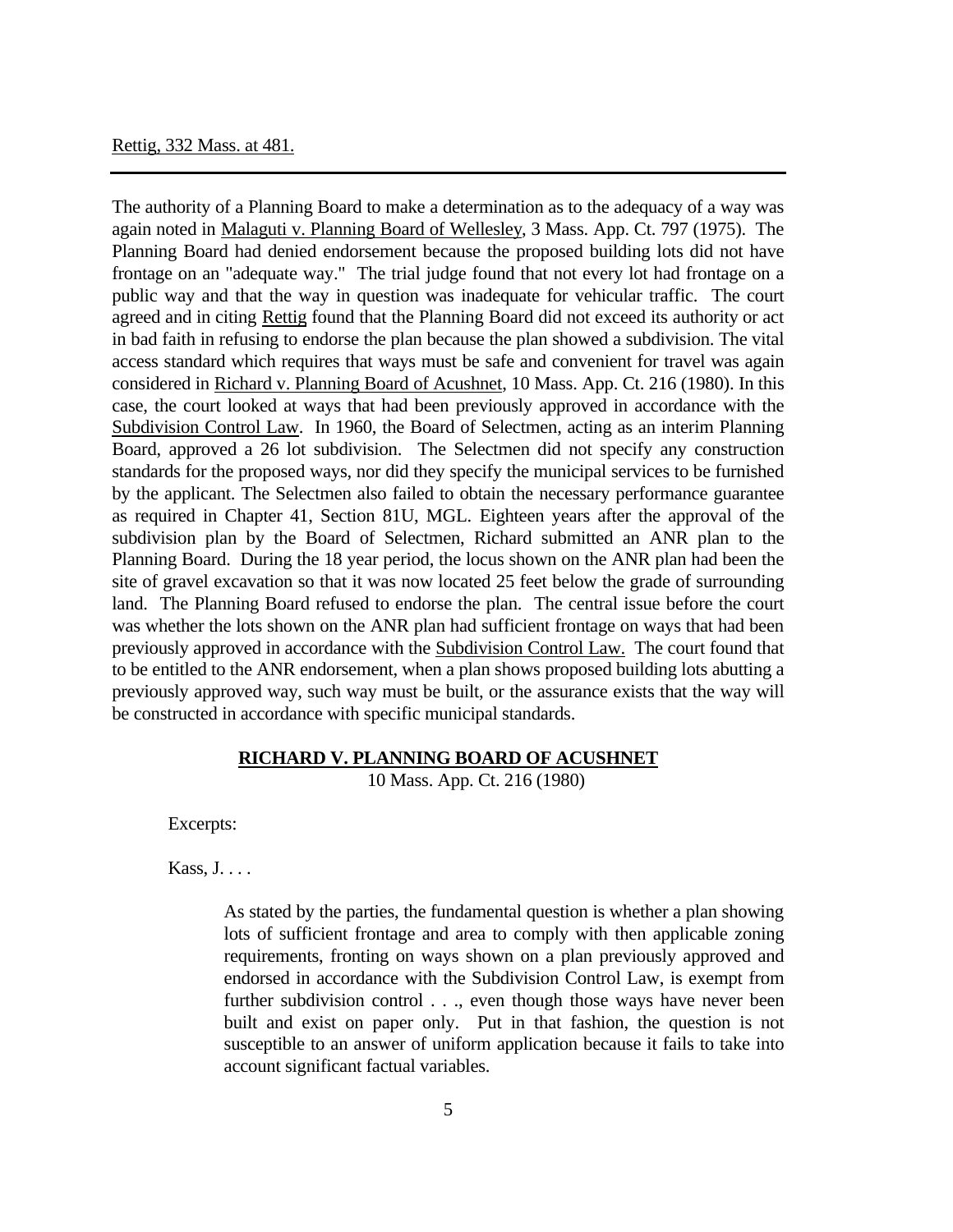For example, if the new plan showed lots of lawful dimensions abutting ways on an earlier approved plan, but the earlier approved plan contained conditions which had not been met, then the new plan would not be exempt from subdivision control and would not be entitled to an "approval not required" endorsement under Section 81P. Costanza & Bertolino, Inc. v. Planning Bd. of North Reading, 360 Mass. 677, 678-681 (1971). In that case, a covenant entered into by the developer pursuant to G.L. c. 41, Section 81U, required him to complete the construction of ways and installation of the municipal services within two years from the date of the execution of the covenant. The developer had not done so, and the court held that the planning board had properly declined to make a Section 81P endorsement.

It follows that in a case where the landowner has filed a bond, or deposited money or negotiable securities, or entered into a covenant to secure the construction of ways and installation of municipal services, and a new plan is presented which merely alters the number, shape and size of the lots, such a plan is entitled to endorsement under Section 81P, "provided every lot so changed still has frontage on a public way . . . of at least such distance, if any, as is then required by . . . by-law . . ." G.L. c. 41, Section 81O; and provided, of course, that conditions for execution of the plan have not already been violated, as was the case in Costanza & Bertolino.

 Indeed, the provisions of the fifth paragraph of Section 81U concerning securing of completion of the ways and municipal services of a subdivision plan are mandatory. For all that appears, the Acushnet selectmen, acting as the interim planning board, did not articulate the manner in which the ways were to be constructed, what municipal services were to be furnished or the standards to which that work was to be done. . . . We are of the opinion that exception (b) of the definition of "Subdivision" in Section 81L requires either that the approve ways have been built, or that there exists the assurance required by Section 81U that they will be built. Otherwise, the essential design of the Subdivision Control Law - that ways and municipal services shall be installed in accordance with specific municipal standards may be circumvented. . . . In the instant case, where the locus is twenty-five feet below the surrounding land, the municipal concern about the safety of the grades of the roads giving access to the lots and about adequate drainage facilities is particularly compelling.

Richard, 10 Mass. App. Ct. at 218-219 (emphasis added).

**\_\_\_\_\_\_\_\_\_\_\_\_\_\_\_\_\_\_\_\_\_\_\_\_\_\_\_\_\_\_\_\_\_\_\_\_\_\_\_\_\_\_\_\_\_\_\_\_\_\_\_\_\_\_\_\_\_\_\_\_\_\_\_\_\_\_\_\_\_\_\_\_\_**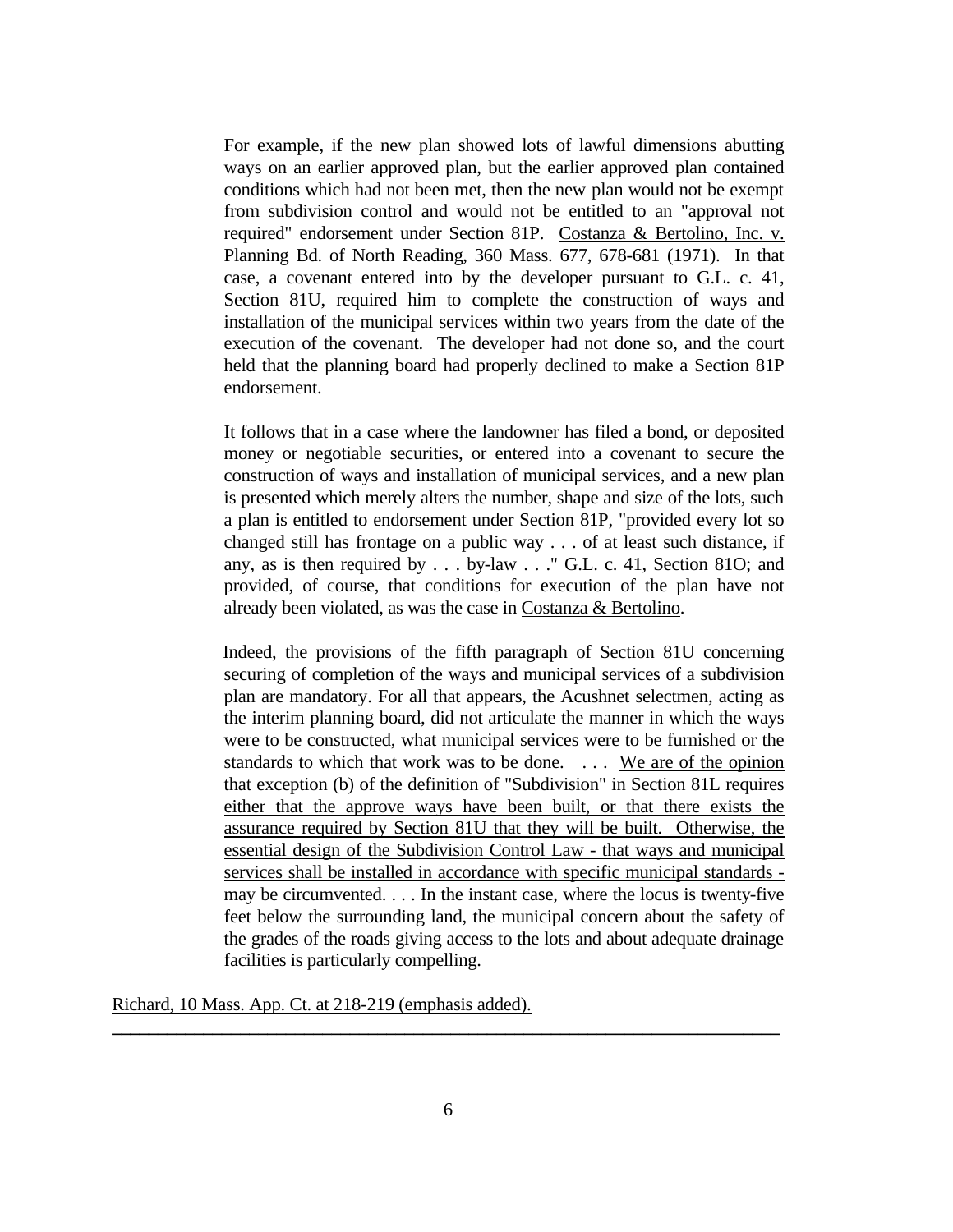The Subdivision Control Law gives the Planning Board some discretion in determining the adequacy of a private way. As was noted in Hutchinson v. Planning Board of Hingham, 23 Mass. App. Ct. 416 (1987), a Planning Board has broader powers in determining the adequacy of a way which is not a public way but was a way in existence when the Subdivision Control Law took effect in the community. A Planning Board has the authority to deny an ANR endorsement if the way, in the opinion of the Planning Board, does not have a sufficient width, suitable grades and adequate construction to provide for the needs of vehicular traffic in relation to the proposed use of the land.

In order to qualify as a way in existence, the Land Court, in Coolidge Construction Co., Inc. v. Planning Board of Andover, 7 LCR 75 (1999) (Misc. Case No. 238169), Gould v. Planning Board of Pembroke, 7 LCR 78 (1999) (Misc. Case No. 237217) and Musto v. Medfield Planning Board , 7 LCR 281 (1999) (Misc. Case No. 229690), concluded that a way does not qualify as a "way in existence" if it did not exist on the ground at the time the Subdivision Control Law took effect in the community. As explained in Gould:

A fair reading of … the subdivision control law … suggests that the legislature intended merely to recognize ways already in use at the time the subdivision control law became effective, provided such ways offer adequate access, and not to create a mechanism to circumvent the subdivision review process for ways newly constructed within the layout of previously delineated 'paper streets.

In Musto it was noted that the existence of the way and the adequacy of the way are not synonymous. In determining the adequacy of a way that was in existence prior to the Subdivision Control Law taking effect, a Planning Board must consider the present condition of the way in relationship to its rules and regulations. In Barton Properties, Inc. v. Hetherington, 4 LCR 293 (1996) (Misc. Case No. 223621) and Centore v. Town of Georgetown, 11 LCR 1 (2003) (Misc. Case No. 245882), the Land Court decided that the adequacy of the way is determined at the time the ANR plan is submitted to the Planning Board.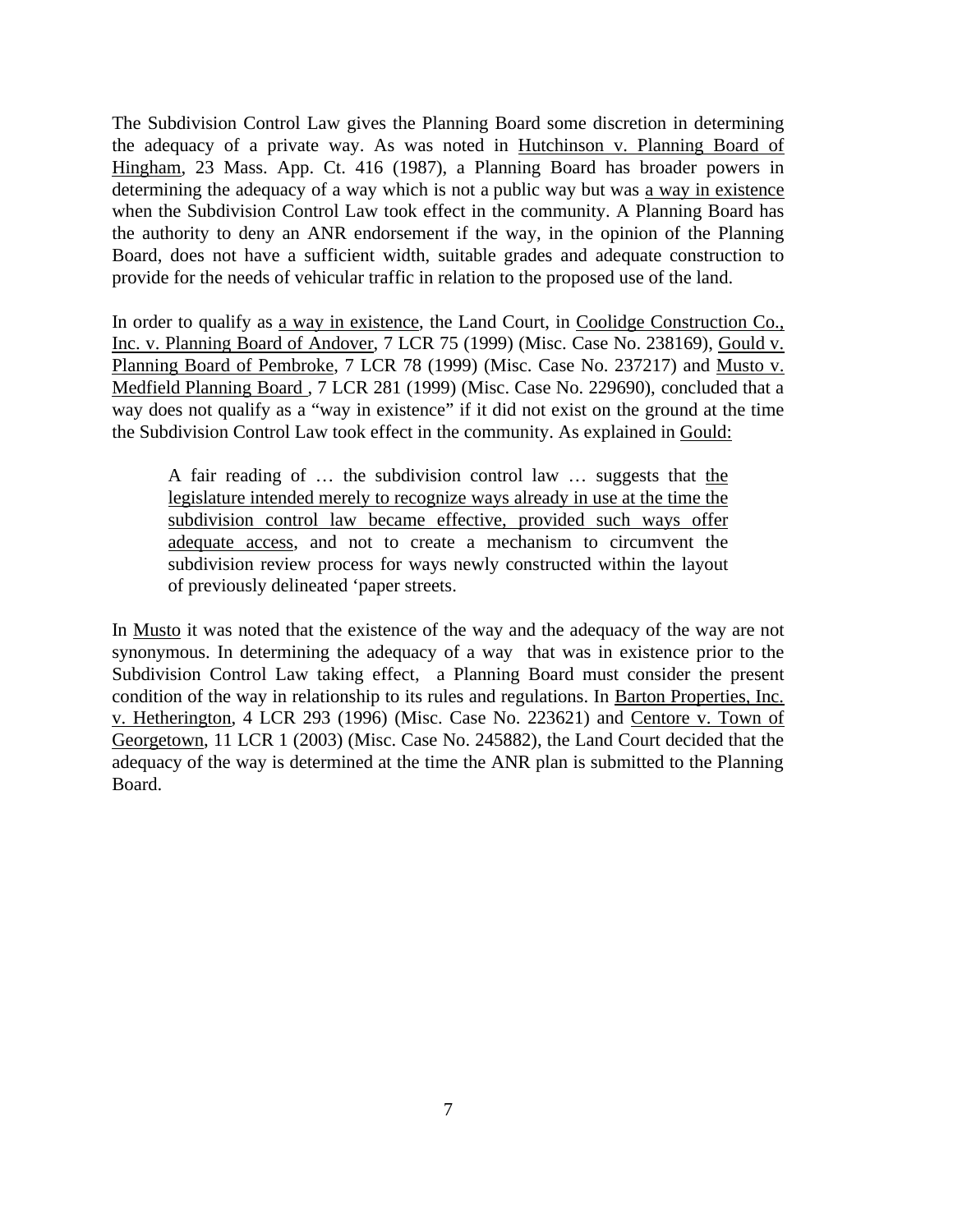# **ADEQUACY OF A PUBLIC WAY**

A statutory private way is a way laid out and accepted by a town, for the use of one or more inhabitants, pursuant to MGL, Chapter 82. In Casagrande v. Town Clerk of Harvard, 377 Mass. 703 (1979), it was argued that a statutory private way was a public way for the purposes of determining whether a plan was entitled to be endorsed "approval not required." The court found that such a way was not as a matter of law a public way for the purposes of subdivision control and that development on a statutory private way would require Planning Board approval unless it could be proven that such a way was both maintained and used as a public way. In Spalke v. Board of Appeals of Plymouth, 7 Mass App. Ct. 683 (1979), the court rejected the argument that the Atlantic Ocean was a public way for access purposes. The close reading by the court as to a qualified public way for the purposes of access is important. However, even if a proposed division of land abuts a public way, the Planning Board must consider the adequacy of the public way.

In Perry v. Planning Board of Nantucket, 15 Mass. App. Ct. 144 (1983), the court looked at the adequacy of access of an existing public way. Perry submitted a two lot ANR plan to the Planning Board. Both lots had the required zoning frontage on Oakland Street, which was a way that had appeared on town plans since 1927. The County Commissioners of Nantucket, by an order of taking registered with the Land Court in 1962, took an easement for the purposes of a public highway. Oakland Street, a public way, had never been constructed. The Planning Board decided that the plan constituted a subdivision because the lots did not front on a public way as defined in the Subdivision Control Law. The court agreed.

## **PERRY V. PLANNING BOARD OF NANTUCKET**

15 Mass. App. Ct. 144 (1983)

Excerpts:

Greaney, J....

A "subdivision" for purposes of the Subdivision Control Law, is defined as "the division of a tract of land into two or more lots . . ." A division is excluded from the definition of a subdivision . . . if "at the time when [the division] is made, every lot within the tract so divided has frontage on . . . a public way . . . ." The question for decision is what is intended by the term "public way" in this exclusion.

The Legislature provided, in G.L. c. 82 Sections 1-16, for the layout and establishment of highways within municipalities by county commissioners . . . .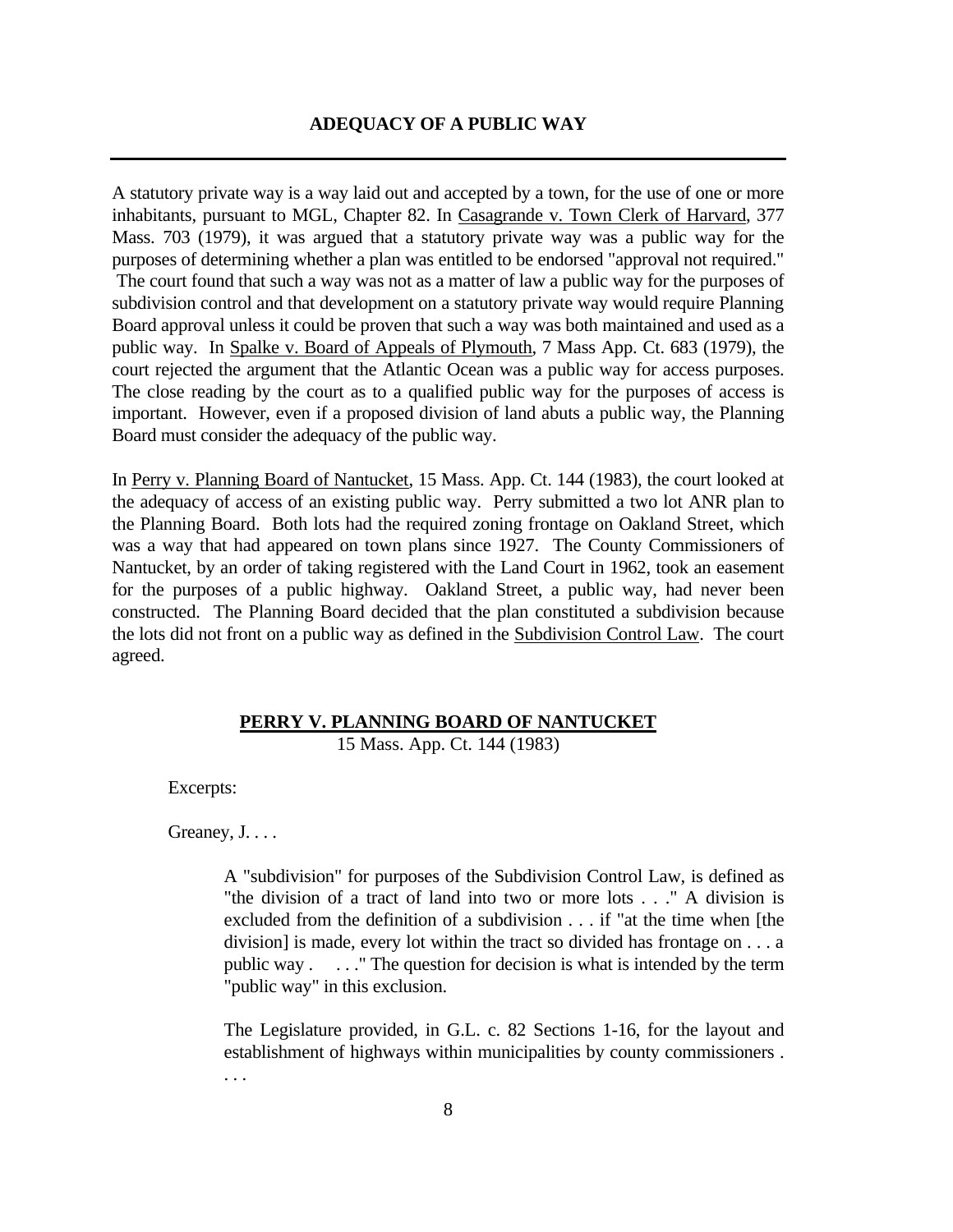When the way is completed, the municipality is required, among other things, to repair and maintain it, and the municipality becomes liable for damages caused by defects. See G.L. c. 84, Sections 1, 15 and 22.....

The Legislature presumably knew of the existing body of statutory law pertaining to public ways when it enacted the exemption from subdivision control . . . The exemptions from subdivision control . . . are important components of the Subdivision Control Law which itself creates a "comprehensive statutory scheme," . . . and which includes among its express purposes the protection of the "safety, convenience and welfare of the inhabitants of the cities and towns" by means of regulation of "the laying out and construction of ways in subdivisions providing access to the several lots therein . . ." We note that the Legislature has provided, consistent with these goals, that planning boards are to administer the law "with due regard for the provision of adequate access to all of the lots in a subdivision by ways that will be safe and convenient for travel; for lessening congestion in such ways and in the adjacent public ways; for reducing danger to life and limb in the operation of motor vehicles; for securing safety in the case of fire, flood, panic and other emergencies; . . . [and] for securing adequate provision for . . . fire, police, and other similar municipal equipment . . . ."

We note further that the exclusions set out in Section 81L, ... which excuse a plan from subdivision approval, thereby providing a basis for an 81P endorsement, do so with reference to specific objective criteria apparently chosen by the Legislature for the quality of access they normally provide. . . . We conclude that whatever status might be acquired by ways as "public ways" for purposes of other statutes by virtue of their having been "laid out," . . . such ways will not satisfy the requirements of the "public way" exemption in Section 81L, . . . of the Subdivision Control Law, unless they in fact exist on the ground in a form which satisfies the previously quoted goals of Section 81M.

. . . In our view, . . . a board can properly deny an 81P endorsement because of inadequate access, despite technical compliance with frontage requirements, where access is nonexistent for the purposes set out in Section 81M. . . . We also recognize that Section 81M, insofar as it treats the sufficiency of access, is couched primarily in terms of the adequacy of subdivision ways rather than the adequacy of the public ways relied upon by an owner seeking exemption from subdivision control. We do not view these considerations as affecting the soundness of our reasoning. The board's power in these circumstances arises out of the provisions of the subdivision control law itself, read in light of the statutes pertaining to public ways and relevant decisions. The statutory and decisional framework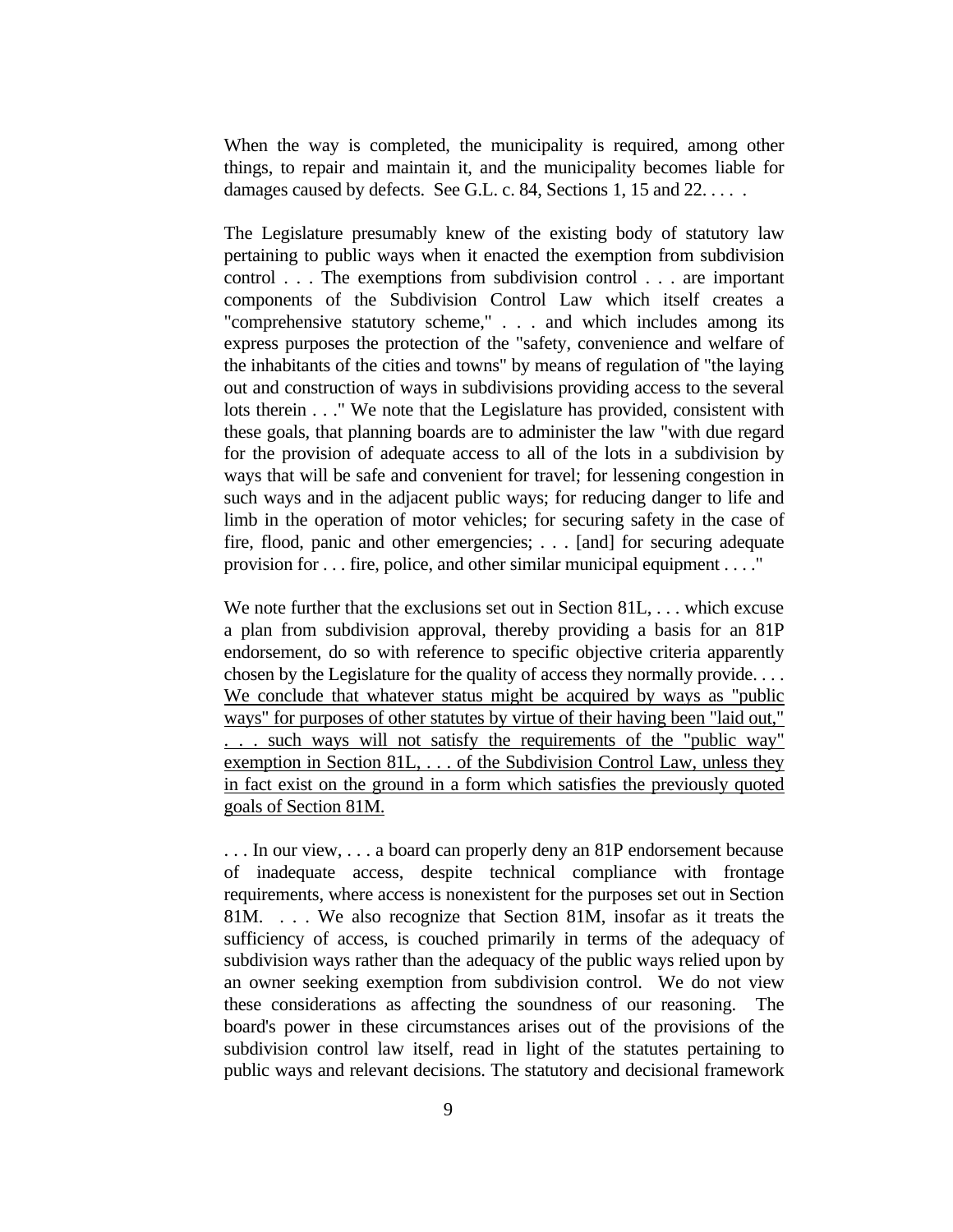provides for orderly land development through the assurance that proper access to all lots within a subdivision will be reasonably guaranteed. Because no way exists on the ground to serve [the] lots. . . . the board was right to require the plan's antecedent approval under the Subdivision Control Law, and its action should not have been annulled.

Perry, 15 Mass. App. Ct. at 149-150, 153-154 (emphasis added).

Relying on the Perry decision, among others, the Hingham Planning Board denied endorsement of a plan where all the proposed lots abutted an existing public way. In Hutchinson v. Planning Board of Hingham, 23 Mass. App. Ct. 416 (1987), the court found that the existing public way provided adequate access and that the Planning Board had exceeded its authority in refusing to endorse the plan.

**\_\_\_\_\_\_\_\_\_\_\_\_\_\_\_\_\_\_\_\_\_\_\_\_\_\_\_\_\_\_\_\_\_\_\_\_\_\_\_\_\_\_\_\_\_\_\_\_\_\_\_\_\_\_\_\_\_\_\_\_\_\_\_\_\_\_\_\_\_\_\_\_\_**

Hutchinson proposed to divide a 17.74 acre parcel on Lazell Street in Hingham into five lots. Lazell Street was a public way that was used by the public and maintained by the Town of Hingham. Each lot met the Hingham zoning bylaw requirements. The Planning Board contended that the plan was not entitled to an endorsement for the following reasons:

- 1. Lazell Street did not have sufficient width, suitable grades, and adequate construction to provide for the needs of vehicular traffic in relation to the proposed use of land.
- 2. The frontage did not provide safe and adequate access to a public way.

# **HUTCHINSON V. PLANNING BOARD OF HINGHAM**

23 Mass. App. Ct. 416 (1987)

**Excerpts** 

Dreben, J. . . .

Citing Perry v. Planning Bd. of Nantucket, 15 Mass. App. Ct. 144 (1983), and Hrenchuk v. Planning Bd. of Walpole, 8 Mass. App. Ct. 949 (1979), the board argues that, even if a way falls within the definition of Section 81L, that is not enough. "[I]t is also necessary that a planning board determine that the way in question . . . satisf[ies] the requirements of G.L. c. 41, Section 81M, which ... include the requirement that the way be safe for motor vehicle travel."

The board misapprehends the Perry and Hrenchuk decisions. Those cases rest on the reasoning of Gifford v. Planning Bd. of Nantucket, 376 Mass.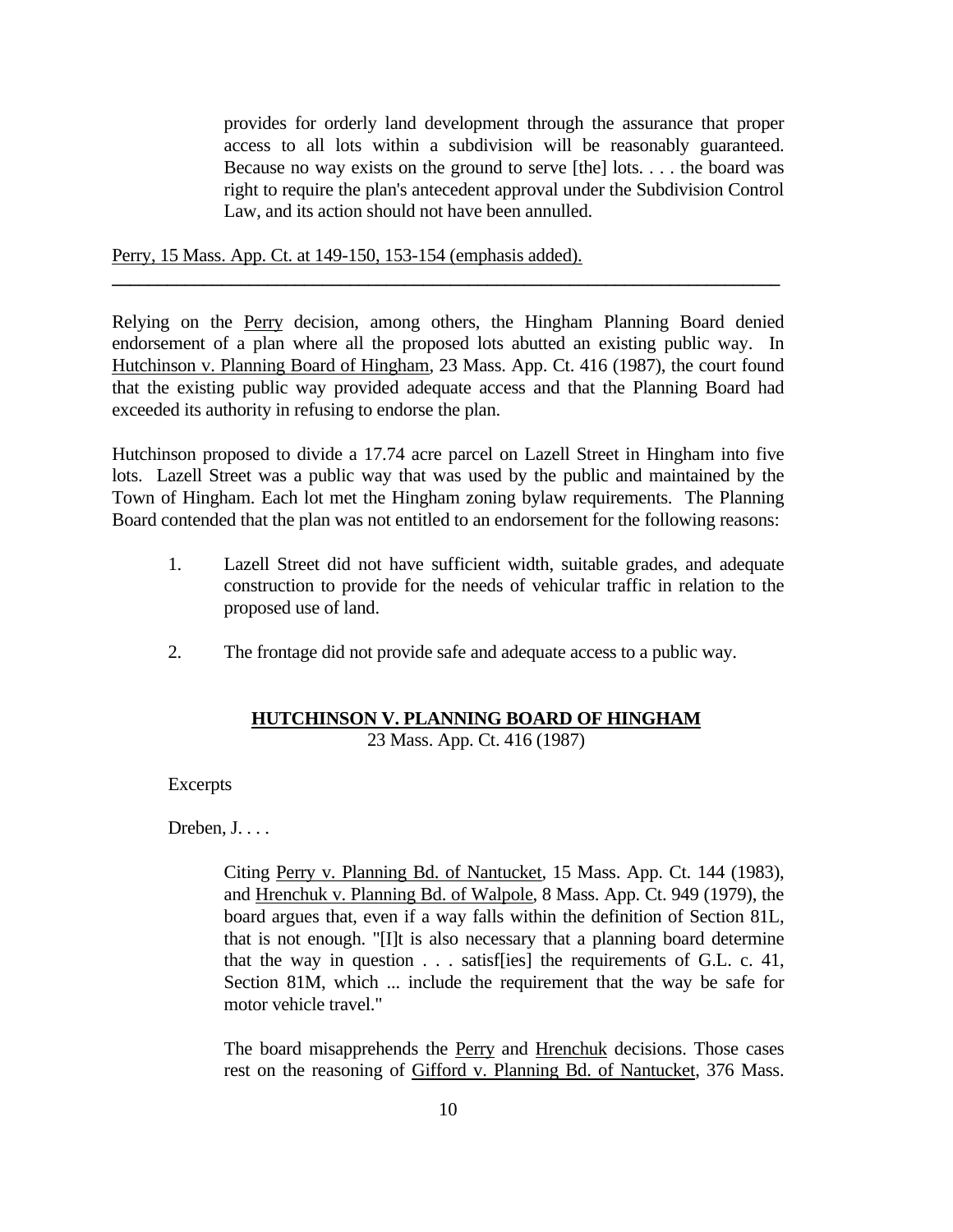801 (1978), which held that as an aid in interpreting the exclusions of Sections 81L and 81P the court may look to Section 81M as elucidating the purposes of those exclusions. . . . Thus, even though a statutory exemption (e.g., frontage on a public way) of Section 81L is technically or formally satisfied, if, in fact, there is no practical access to the lots, Section 81L will not apply.  $\dots$ .

In sum, where there is the access that a public way normally provides, that is, where the "street [is] of sufficient width and suitable to accommodate motor vehicle traffic and to provide access for fire-fighting equipment and other emergency vehicles," . . . the goal of access under 81M is satisfied, and an 81P endorsement is required.

We turn now to the findings of the judge. He found that Lazell Street is a paved public way, that, except for a portion which is one-way, it is twenty to twenty-one feet wide, about the same width as the other streets in the area, and that it can "provide adequate access to all the proposed lots for the owners, their guests, police, fire, and other emergency vehicles." The judge also found that the road "is as safe to travel upon as any of the hundreds of comparable rural roads that criss-cross the entire Commonwealth."

We do not reach the board's arguments on traffic safety as we do not deem them relevant. We note that even if those arguments were to be considered, the judge's findings on traffic safety are not clearly erroneous and are dispositive. The board's contentions to the contrary are without merit. These findings bring Lazell Street within the "specific objective criteria . . . chosen by the Legislature for the quality of access," . . . which entitle a landowner to an 81P endorsement.

Hutchinson, 23 Mass. App. Ct. at 413, 420-421, FN6 (emphasis added).

Since 1987, the Perry and Hutchinson decisions represented the parameters for determining the adequacy of a public way for the purposes of an ANR endorsement. If proposed lots abutted an unconstructed public way (paper street), the plan was not entitled to an ANR endorsement. However, if the proposed lots abutted an existing public way that was (1) paved, (2) comparable to other ways in the area, and (3) provided adequate access, the plan was entitled to ANR endorsement.

**\_\_\_\_\_\_\_\_\_\_\_\_\_\_\_\_\_\_\_\_\_\_\_\_\_\_\_\_\_\_\_\_\_\_\_\_\_\_\_\_\_\_\_\_\_\_\_\_\_\_\_\_\_\_\_\_\_\_\_\_\_\_\_\_\_\_\_\_\_\_\_\_\_**

What remained unclear was whether a plan showing lots that abutted an existing substandard or unpaved public way was entitled to an ANR endorsement. In previous decisions, the court had stated that Planning Boards are authorized to withhold ANR endorsement in those unusual situations where the "access implied by the frontage is illusory." The court, however, had not had the opportunity to consider the "illusory"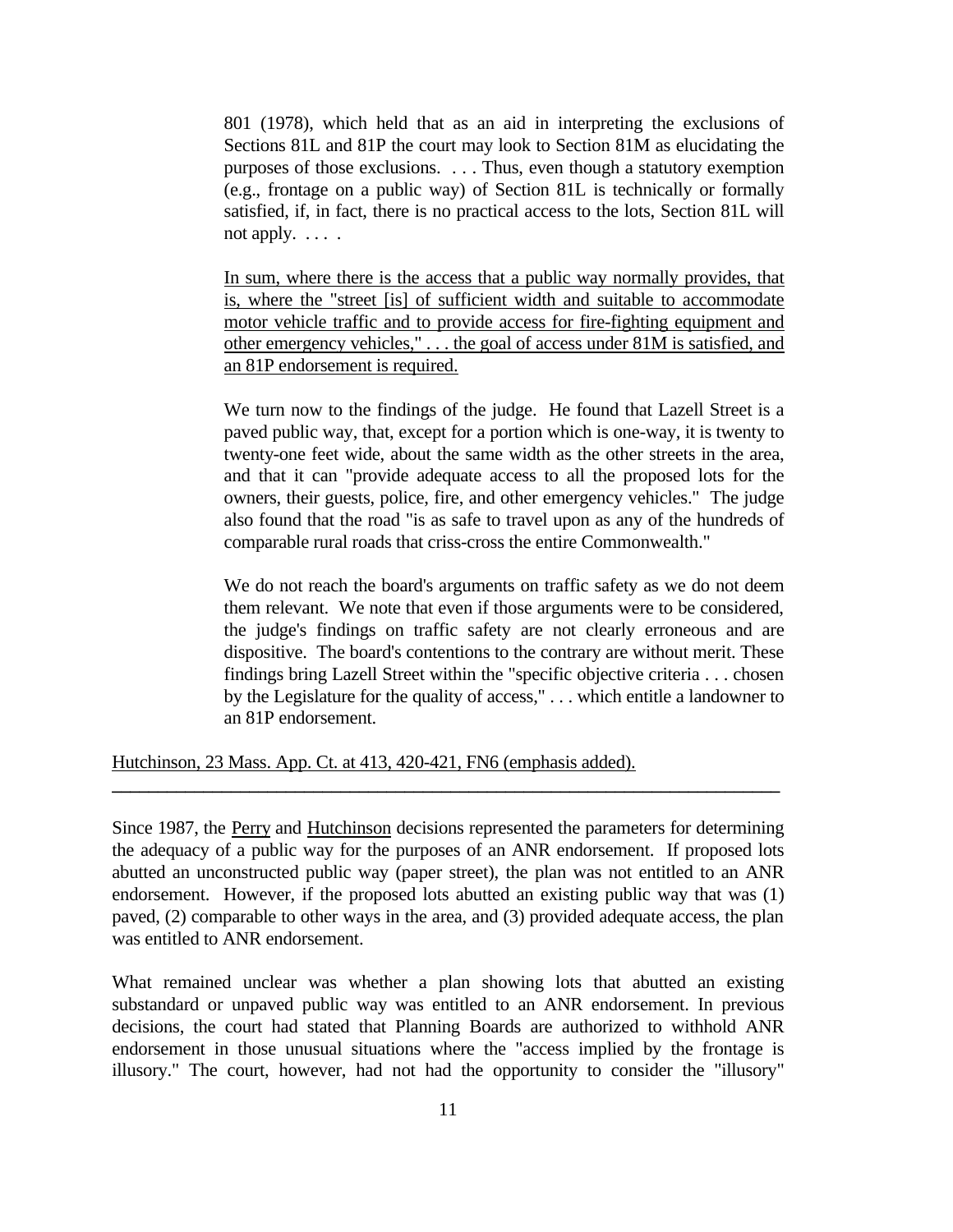standard in relation to a public way existing on the ground which was either unpaved or not properly maintained until Sturdy v. Planning Board of Hingham, 32 Mass. App. Ct. 72 (1992).

In Sturdy, the court had to determine whether a public way having certain deficiencies provided suitable access within the meaning of the Subdivision Control Law. Sturdy presented a plan to the Planning Board requesting an approval not required endorsement. The Planning Board denied endorsement and Sturdy appealed. The proposed lots shown on the plan abutted Side Hill Road, which was a public way. A Superior Court judge found that Side Hill Road was a passable woods road of a dirt substance with some packed gravel. It was approximately eleven to twelve feet wide, muddy in spots and close to impassable during very wet portions of the year. The road was wide enough for only one car and it would be very difficult for large emergency vehicles to turn onto Side Hill Road at either end.

Whether Sturdy's plan was entitled to an ANR endorsement depended on whether the access that Side Hill Road afforded was, in fact, illusory. The Superior Court judge determined that the plan was entitled to the ANR endorsement notwithstanding any deficiencies in the way. The Massachusetts Appeals Court agreed.

## **STURDY V. PLANNING BOARD OF HINGHAM**

32 Mass. App. Ct. 72 (1992)

Excerpts:

Dreben J....

... a planning board may withhold the ANR endorsement (where the tract has the required frontage on a public way) only where the access is "illusory in fact." ... Deficiencies in a public way are insufficient ground for denying the endorsement. The ANR endorsement for lots fronting on a public way, provided for in G.L. c.41, § 81L, is a legislative recognition that ordinarily "lots having such a frontage are fully accessible, and as the developer does not contemplate the construction of additional access routes, there is no need for supervision by the planning board on that score." ... Moreover, since municipal authorities have the obligation to maintain such ways, there is already public control as to how perceived deficiencies, if any, in such public ways are to be corrected. ... .

Sturdy, 32 Mass. App. Ct. at 75-76 (emphasis added).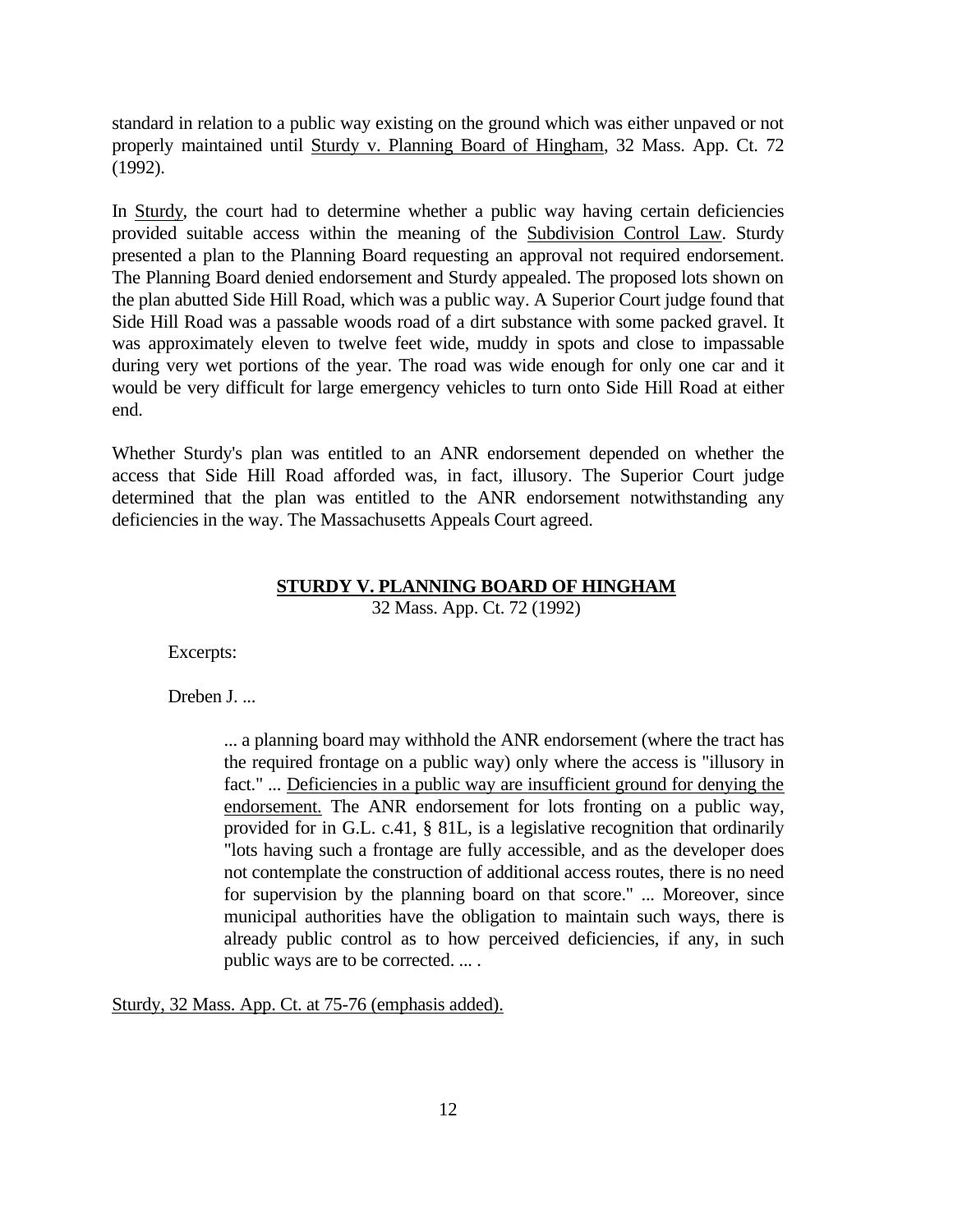What was interesting in Sturdy was the Court's observation that deficiencies in a public way are an insufficient ground for denying an ANR endorsement. In Ball v. Planning Board of Leverett, 58 Mass. App. Ct. 513 (2003), landowners relied on such observation to support their argument that as long as access is not illusory the Planning Board may not consider the physical condition of a public way. January Road, a public way, was unpaved with a stonewall along one side and a raised bed of natural gravel in the middle. To be serviceable for a typical automobile approximately 1,000 feet of the way needed to be improved. The required improvements included the clearing of leaf mulch; creating ditches and culverts to prevent groundwater from eroding the road; clearing the topsoil; and laying down and rolling six inches of gravel, twelve to twenty feet wide. A Superior Court judge decided that January Road was a constructed public way rather than a paper street and provided more than nonexistence or illusory access. The judge concluded that although January Road needed improvements such as grading and culverts, such deficiencies did not prevent passage along it by emergency vehicles.

#### **BALL V. PLANNING BOARD OF LEVERETT**

58 Mass. App. Ct. 513 (2003)

Excerpts:

Cypher, J. …

… Most recently, in Gates v. Planning Bd. Of Dighton, 48 Mass. App. Ct. 394, 399 (2000), we stated the perceived tensions between the cases concerning ANR endorsements and questions of physical access, including Perry and Sturdy, as creating "[t]wo categories of access on public ways ... . There is the 'could be better but manageable' category and the 'illusory' category. The first category warrants a Section 81P endorsement; the second does not." … .

We must determine then whether the portion of January Road ... is merely "deficient" (i.e. "could be better but manageable") or whether it fails to provide acceptable physical access according to the goals of Section 81M (i.e., access is "illusory").

… All of the experts, including the landowners' expert, testified that a twowheel drive vehicle could not traverse the portion of January Road that fronts upon Lot 1. The fire chief explained that his emergency vehicles would not be able to access Lot 1 from January Road and that the two-wheel drive ambulances … also would not be able to access Lot 1. Admittedly, January Road is more than a paper street; but it provides no practical means of access for emergency vehicles to Lot 1. The uncontradicted evidence at trial established that January Road does not provide access as contemplated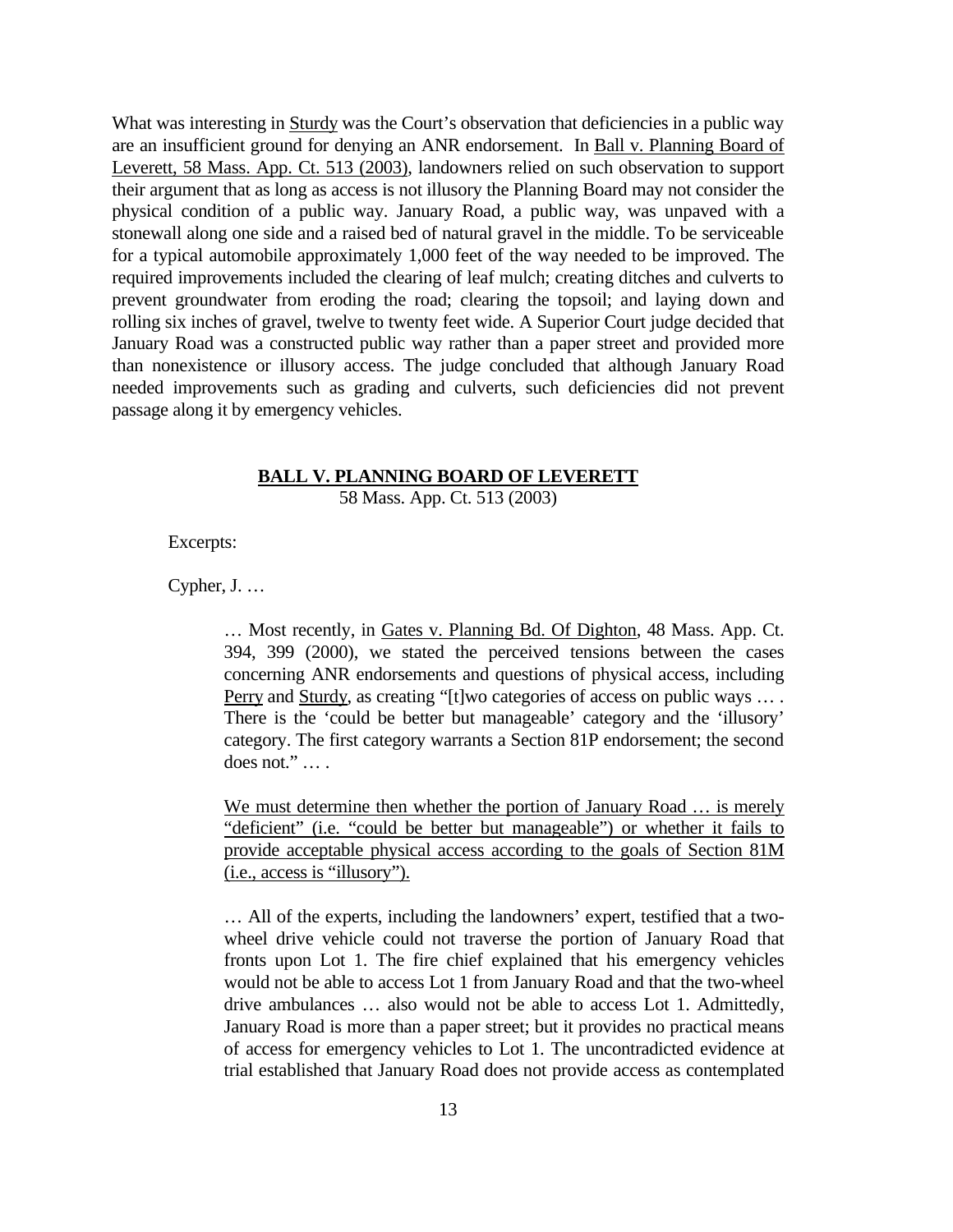by Section 81M and that its inadequacies place it beyond the deficiencies of the way at issue in Sturdy and beyond the 'could be better but manageable" category referred to in Gates.

Ball, 58 Mass. App. Ct. 517-518 (emphasis added).

A public way that is passable but temporarily unusable at certain times of the year may pass the vital access test. In Sturdy, the Court noted that the public way was close to impassable during very wet portions of the year. We assume from the **Sturdy decision** that, although more difficult, the way was still passable during the wet season. However, in Long Pond Estates Ltd. v. Planning Board of Sturbridge, 406 Mass. 253 (1989), the court decided that a public way providing principal access to a lot can be temporarily unavailable provided that adequate access for emergency vehicles exists on another way.

**\_\_\_\_\_\_\_\_\_\_\_\_\_\_\_\_\_\_\_\_\_\_\_\_\_\_\_\_\_\_\_\_\_\_\_\_\_\_\_\_\_\_\_\_\_\_\_\_\_\_\_\_\_\_\_\_\_\_\_\_\_\_\_\_\_\_\_\_\_\_\_\_\_\_**

In Long Pond, the plaintiff had submitted a plan to the Planning Board for ANR endorsement. The plan showed three lots, each of which had adequate frontage on Champeaux Road, a public way. However, a portion of the way between the proposed lots was within a flood easement held by the United States Army Corps of Engineers, and was periodically closed due to flooding. Between 1980 and 1988, the Corps of Engineers closed the affected portion of the public way on an average of 33 1/2 days a year.

In refusing to endorse the plan, the Planning Board stated that (1) the existence of the flood easement meant that the public way did not provide adequate access for emergency vehicles to the proposed lots and (2) alternative access to the proposed lots through an abutting town would involve excessive response time. A Superior Court judge decided that the plaintiff was entitled to an ANR endorsement. The Planning Board appealed and on its own motion, the SJC transferred the appeal to the High Court from the Appeals Court.

# **LONG POND ESTATES LTD V. PLANNING BOARD OF STURBRIDGE** 406 Mass. 253 (1989)

Excerpts:

Lynch,  $J. \ldots$ 

. . . As authority for its inquiry into the adequacy of Champeaux Road as a public way, the planning board cites cases upholding denials of ANR endorsements based on restrictions on access to the public roads leading to the proposed developments. See McCarthy v. Planning Bd. of Edgartown, 381 Mass. 86 (1980) (limited access highway); Perry v. Planning Bd. of Nantucket, 15 Mass. App. Ct. 144 (1983) (planned yet unconstructed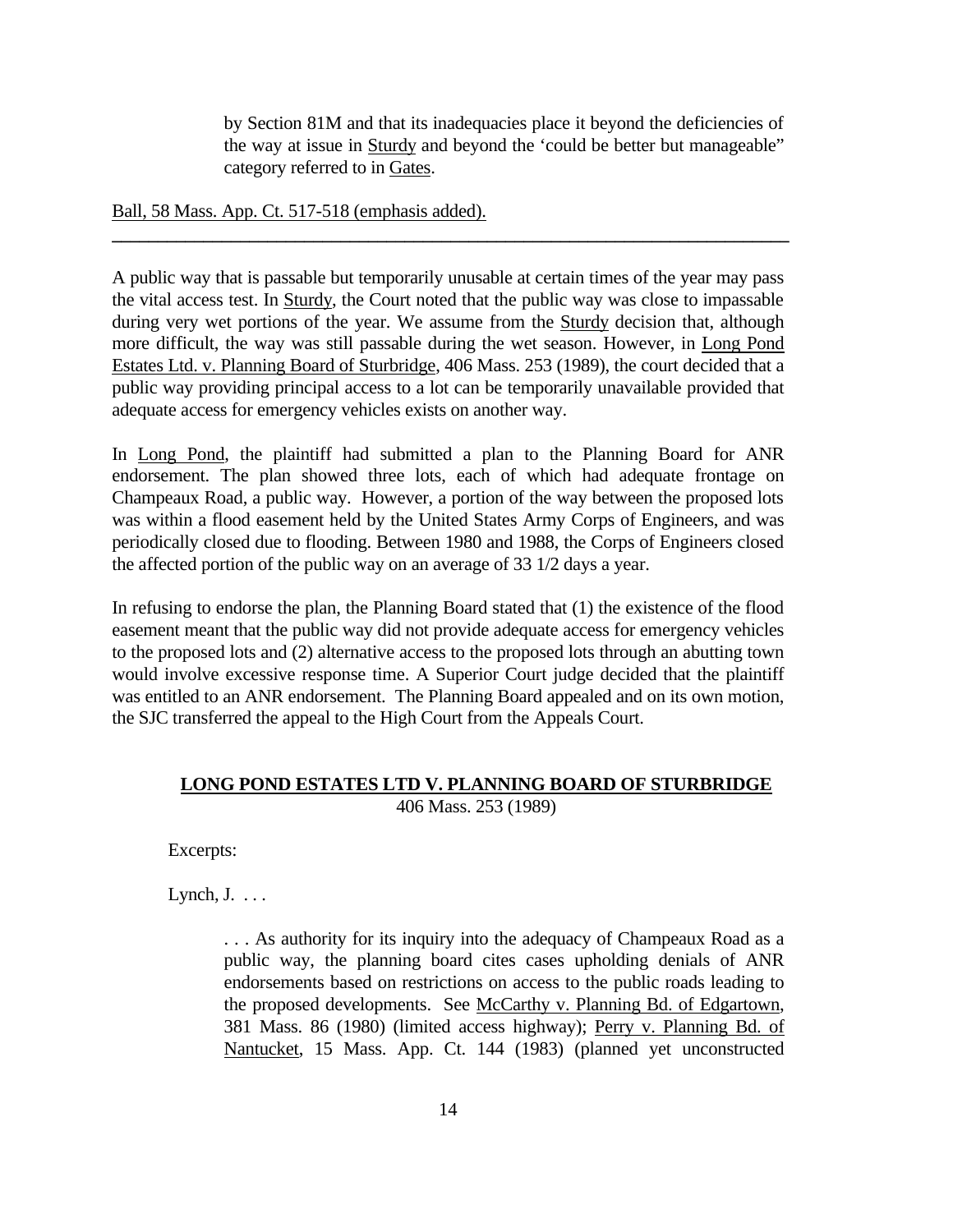highway); Hrenchuk v. Planning Bd. of Walpole, 8 Mass. App. Ct. 949 (1979) (limited access highway).

 The periodic flooding of a portion of the public way that exists here does not bring this case within the ambient of McCarthy, Perry, or Hrenchuk. "[P]lanning boards are authorized to withhold 'ANR' endorsements in those unusual situations where the 'access implied by [the] frontage is . . . illusory in fact.' " Corcoran v. Planning Bd. of Sudbury, ante 248, 251 (1989), quoting Fox v. Planning Bd. of Milton, 24 Mass. App. Ct. 572, 574 (1987). Here, adequate access to the proposed lots is available via ways in a neighboring town during the time when a portion of Champeaux Road is closed due to flooding. Moreover, the distance that Sturbridge emergency vehicles must travel to reach the proposed lots using the alternative route is no greater than the distance they must travel to reach numerous other points within Sturbridge. Thus the undisputed facts disclose that the lots meet the literal requirements for an ANR endorsement and that access is available at all times, albeit occasionally on ways of a neighboring town. For these reasons, we find that the planning board exceeded its authority . . . in refusing to endorse the plaintiff's plan "approval under the subdivision control law not required."

Long Pond Estates, Ltd., 406 Mass. at 255 (emphasis added).

The Long Pond decision adds a variation to the practical access theory in that the public way access to a lot can be temporarily unavailable provided that adequate access for emergency vehicles exists on another way.

**\_\_\_\_\_\_\_\_\_\_\_\_\_\_\_\_\_\_\_\_\_\_\_\_\_\_\_\_\_\_\_\_\_\_\_\_\_\_\_\_\_\_\_\_\_\_\_\_\_\_\_\_\_\_\_\_\_\_\_\_\_\_\_\_\_\_\_\_\_\_\_\_\_**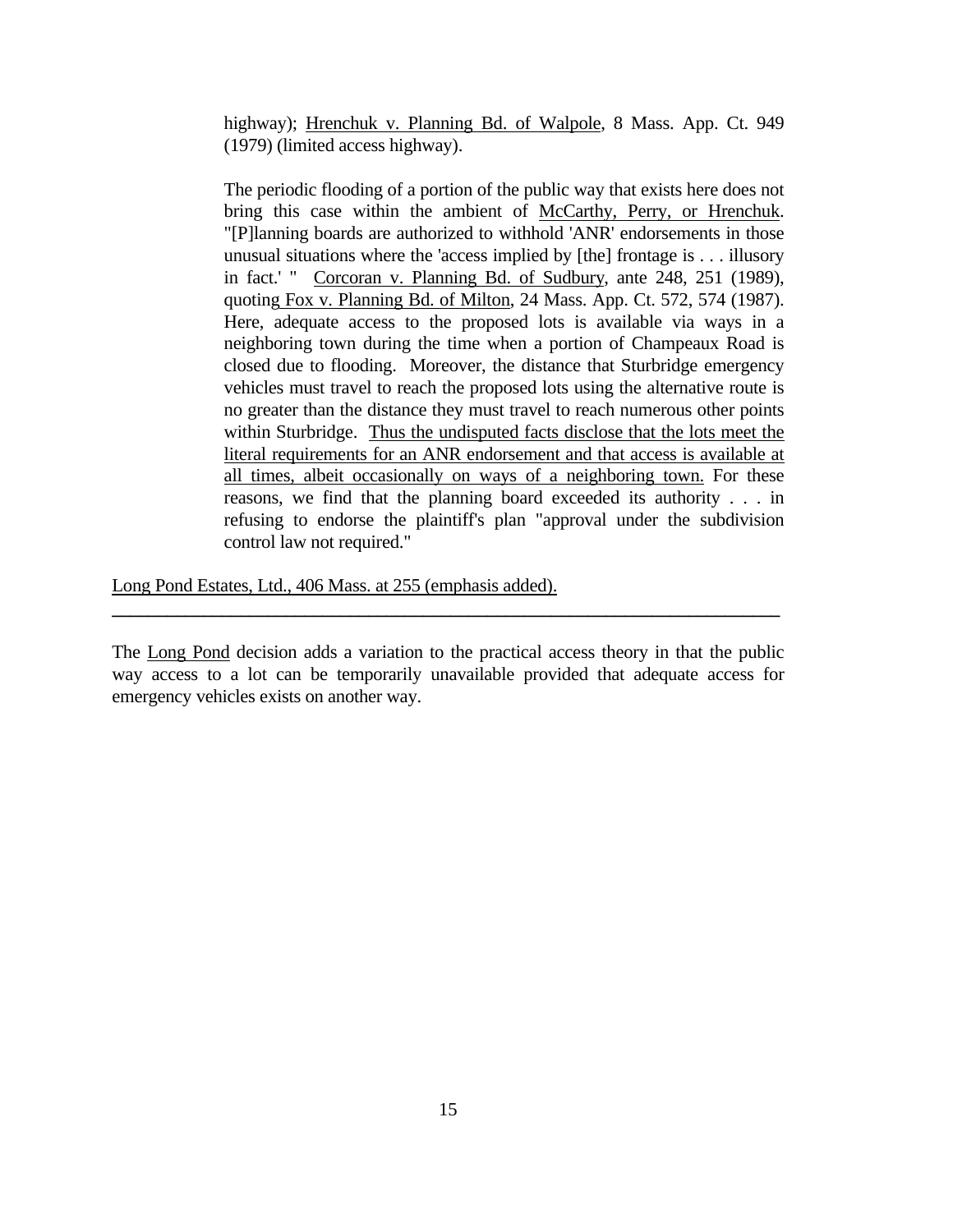Not only must a Planning Board consider the adequacy of the existing way, the vital access standard requires an inquiry as to the adequacy of the access from the way to the buildable portion of the lot.

**\_\_\_\_\_\_\_\_\_\_\_\_\_\_\_\_\_\_\_\_\_\_\_\_\_\_\_\_\_\_\_\_\_\_\_\_\_\_\_\_\_\_\_\_\_\_\_\_\_\_\_\_\_\_\_\_\_\_\_\_\_\_\_\_\_\_\_\_\_\_\_\_\_**

The court was first confronted with the issue of the adequacy of access from the way to the lot in Cassani v. Planning Board of Hull, 1 Mass. App. Ct. 451 (1973). Certain lots shown on a plan were connected to a public way by a long, narrow strip of land that flared out at the street to satisfy the frontage requirement of the zoning bylaw. The Planning Board had originally endorsed the plan as "Approval Not Required" (ANR) but at a later date rescinded their endorsement. Cassani argued that the Planning Board was required as a matter of law to endorse the plan. The Planning Board took the position that the lots were merely connected to the way but did not front on the public way to comply with the frontage requirement of the zoning bylaw. Since meaningful, adequate frontage did not exist, the Planning Board argued that the plan constituted a subdivision that required its approval under the Subdivision Control Law.

Because the court found that a Planning Board cannot rescind an ANR endorsement, it did not reach the substantive issue of whether the Planning Board acted erroneously in originally endorsing the plan. However, the court did express a certain degree of sympathy towards the Planning Board on the question of adequate access when it noted:

We do not disagree with the contention of the planning board that it ought to have the power to rescind a determination under Section 81P that approval is not required in order better to protect the public interest in preventing subdivisions without adequate provision for access, sanitation and utilities. But if such a power is to be found, it must be found in the Subdivision Control Law, which is a "comprehensive statutory scheme" . . . and not in our personal notations of sound policy. As the statute is clear, we are not at liberty to interpose such notions, but must apply the statute as the Legislature wrote it.

It was not until 1978 that the court would again have the opportunity to consider the adequacy of access from the way to the buildable portion of a lot. Gifford v. Planning Board of Nantucket, 376 Mass. 801 (1978), dealt with a most unusual plan which technically complied with the requirements of the Subdivision Control Law so as to be entitled to an ANR endorsement.

The Nantucket zoning bylaw required a minimum lot frontage of 75 feet. An owner of a 49 acre parcel of land submitted a plan to the Planning Board showing 46 lots and requested an ANR endorsement. Each of the 46 lots abutted a public way for not less than the required 75 feet of frontage. However, the connection of a number of the lots to the public way was by a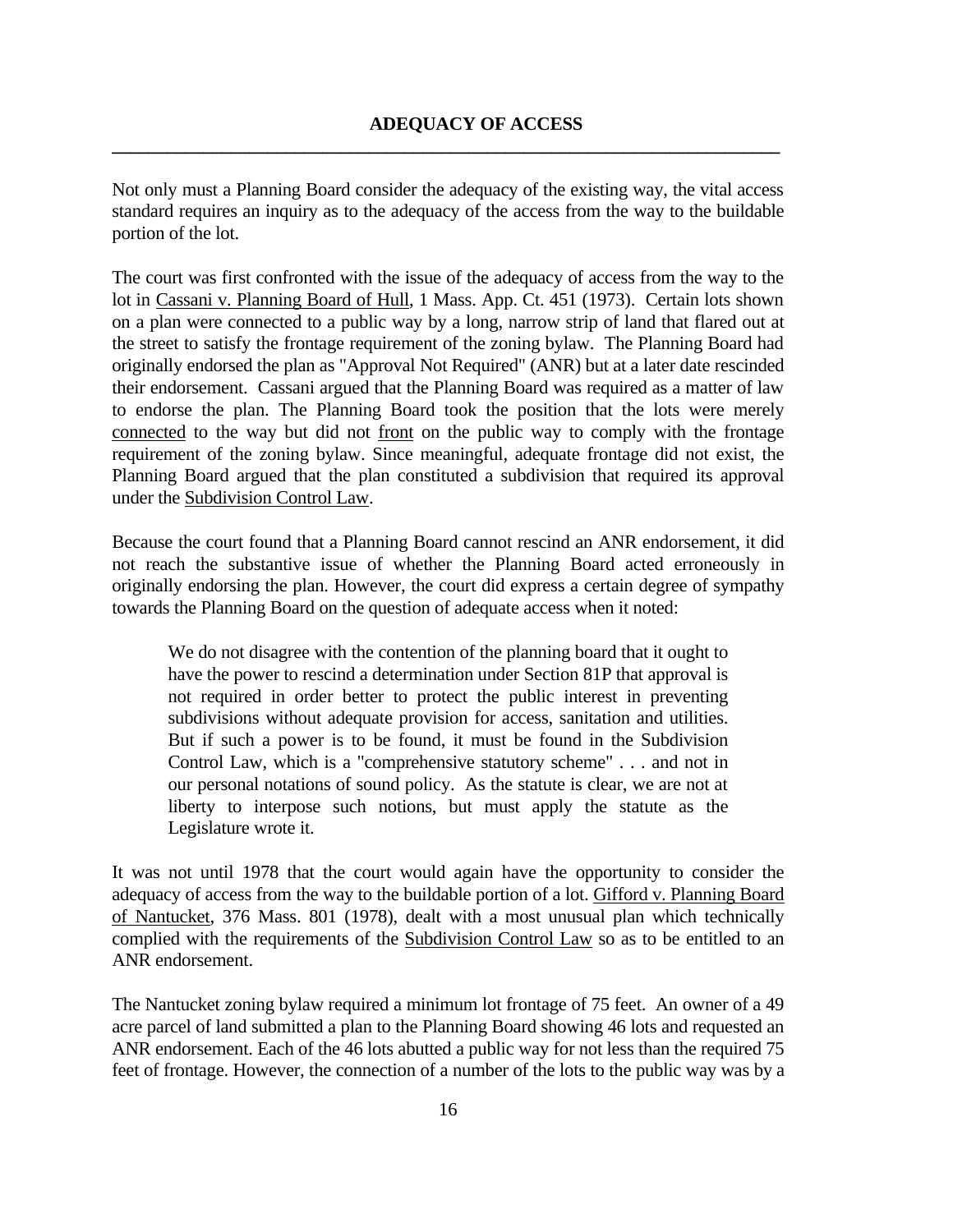long, narrow neck turning at acute angles in order to comply with the 75 foot frontage requirement.

One lot had a neck that was 1,185 feet long having seven changes of direction before it reached Madaket Road which was a paved road and in good condition. The neck narrowed at one stage to seven feet. Another lot had a neck that was 1,160 feet long having six changes of direction before it reached Cambridge Street at a twelve degree angle. Cambridge Street was unpaved and in relatively poor condition. Of all the lots shown on the plan, the necks ranged from forty to 1,185 feet in length. Twenty-nine necks were over 300 feet, sixteen were over 500 feet, and five were over 1,000 feet. Thirty-two necks changed direction twice or more while nine changed three times, one four times, five five times, one six times, and two seven times. Three necks narrowed to ten feet or less and six to not more than 12 feet.

The Planning Board endorsed the plan ANR, and 15 residents commenced an action in Superior Court to annul the Board's endorsement on the grounds that the plan constituted a subdivision. A judgment was entered in favor of the residents, and the landowner appealed to the Appeals Court. The Massachusetts Supreme Court, on its own initiative, ordered direct appellate review.

In deciding the case, the court looked at the purposes of the Subdivision Control Law as stated in Section 81M and noted that "a principal object of the law is to ensure efficient vehicular access to each lot in a subdivision, for safety, convenience, and welfare depend critically on that factor." In reviewing the plan, it was found that it would be most difficult, if not impossible, to use a number of the necks to provide practical vehicular access to the main or buildable portions of the lots. The court concluded that the plan was an obvious attempt to circumvent the purpose and intent of the Subdivision Control Law and that the lots shown on the plan did not have sufficient frontage as contemplated by the Subdivision Control Law.

### **GIFFORD V. PLANNING BOARD OF NANTUCKET** 376 Mass. 801 (1978)

Excerpts

Kaplan, J. . . .

Where our statute relieves certain divisions of land of regulation and approval by a planning board ("approval . . .not required"), it is because the vital access is reasonably guaranteed in another manner. The guaranty is expressed in Sections 81L and 81P of the statute in terms of a requirement of sufficient frontage for each lot on a public way. In the ordinary case, lots having such a frontage are fully accessible, and as the developer does not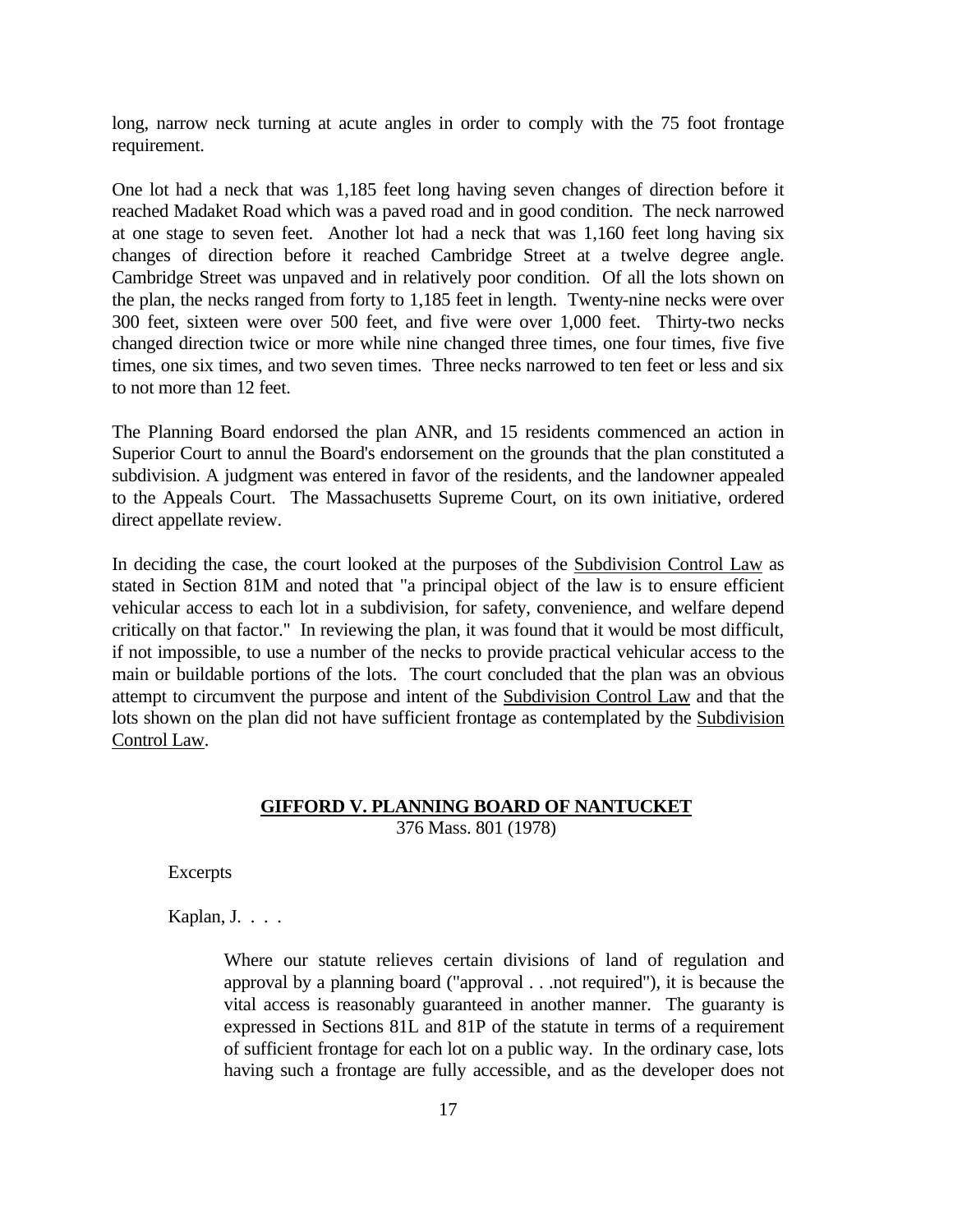contemplate the construction of additional access routes, there is no need for supervision by the planning board on that score. Conversely, where the lots shown on a plan bordered on a road "not in any practical sense . . . in existence as a way," and thus incapable of affording suitable access to the lots, we insisted that the relevant plan was a subdivision under the then current law. Rettig v. Planning Board of Rowley, 332 Mass. 476, 481 (1955).

If the purpose of a frontage requirement is to make certain that each lot "may be reached by the fire department, police department, and other agencies charged with the responsibility of protecting the public peace, safety and welfare" . . ., then in the plan at bar frontage fails conspicuously to perform its intended purpose, and the master and the judge were right to see the plan as an attempted evasion of the duty to comply with the regulations of the planning board. The measure of the case was indicated by the master (and by counsel at argument before us) in the observation that the developer would ultimately have to join some of the necks to provide ways from lots to the public way: but that is an indication that we have here a subdivision requiring antecedent approval.

We stress that we are concerned here with a quite exceptional case: a plan so delineated that within its provisions the main portions of some of the lots are practically inaccessible from their respective borders on a public way. To hold that such a plan needs approval is not to interfere with the sound application of the "approval not required" technique.

Gifford, 376 Mass. at 807-808 (emphasis added).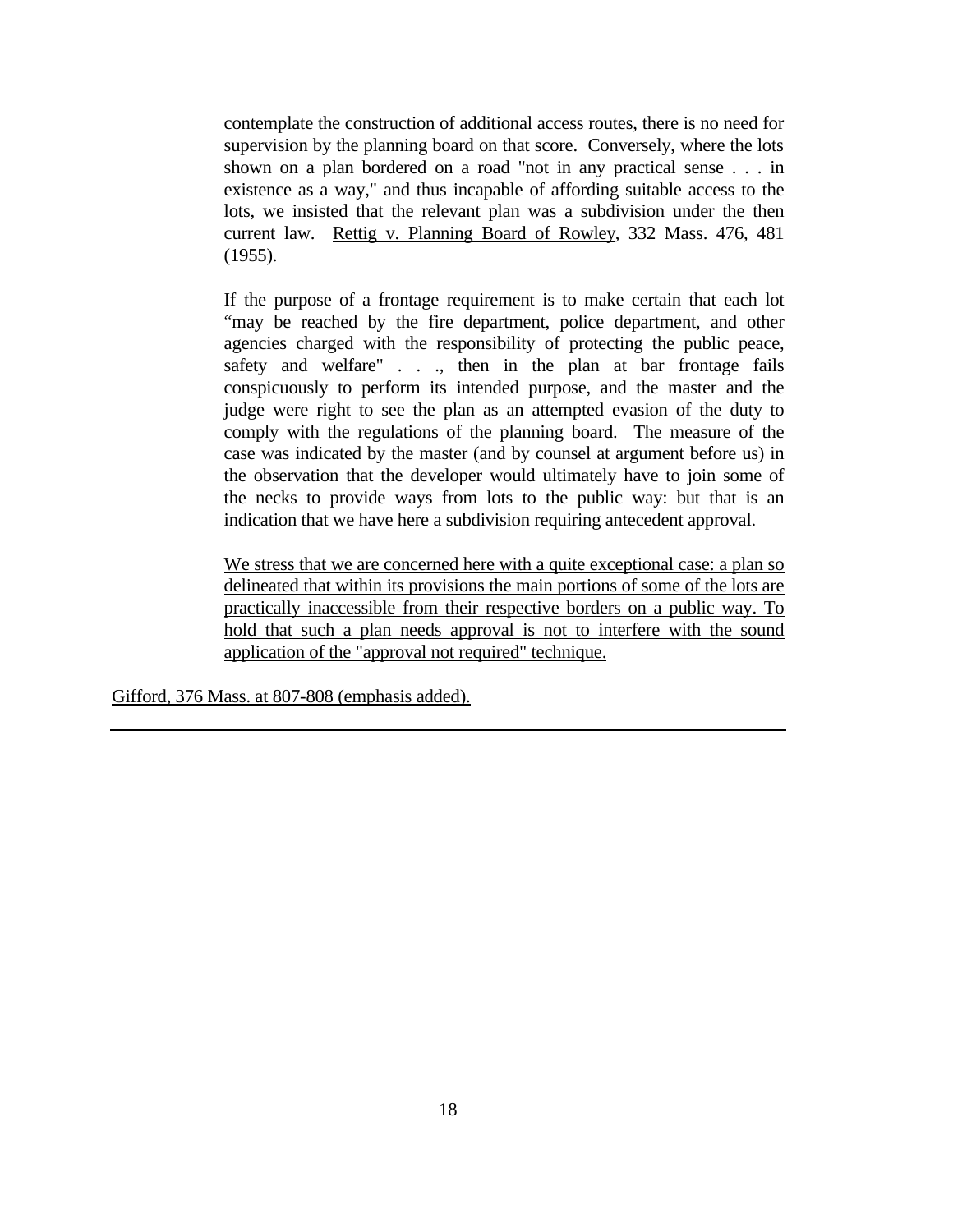# Gifford v. Planning Board of Nantucket



The Gifford decision was a bellwether case as it established the requirement that a proposed building lot have accessibility from the way to the buildable portion of the lot. Hrenchuk v. Planning Board of Walpole, 8 Mass. App. Ct. 949 (1979), was the first case decided after the Gifford that dealt with this requirement. Hrenchuk submitted a plan to the Planning Board requesting an ANR endorsement. All the lots shown on the plan had frontage on Interstate 95, a limited access highway. There was no means of vehicular passage between the highway and any of the lots. The lots could only be reached by use of a 30 foot wide private way, which was not a qualified way for the purposes of the Subdivision Control Law. The court determined that Hrenchuk was not entitled to an ANR endorsement because there was no actual access to Route 95, the public way on which Hrenchuk claimed his lots had frontage. The court also noted that the following elements must be met before a plan can receive an ANR endorsement from the Planning Board.

- 1. The lots shown on the plan front on one of the three types of ways specified in Chapter 41, Section 81L, MGL; and,
- 2. The Planning Board determines that adequate access, as contemplated by Chapter 41, Section 81M, MGL, otherwise exists.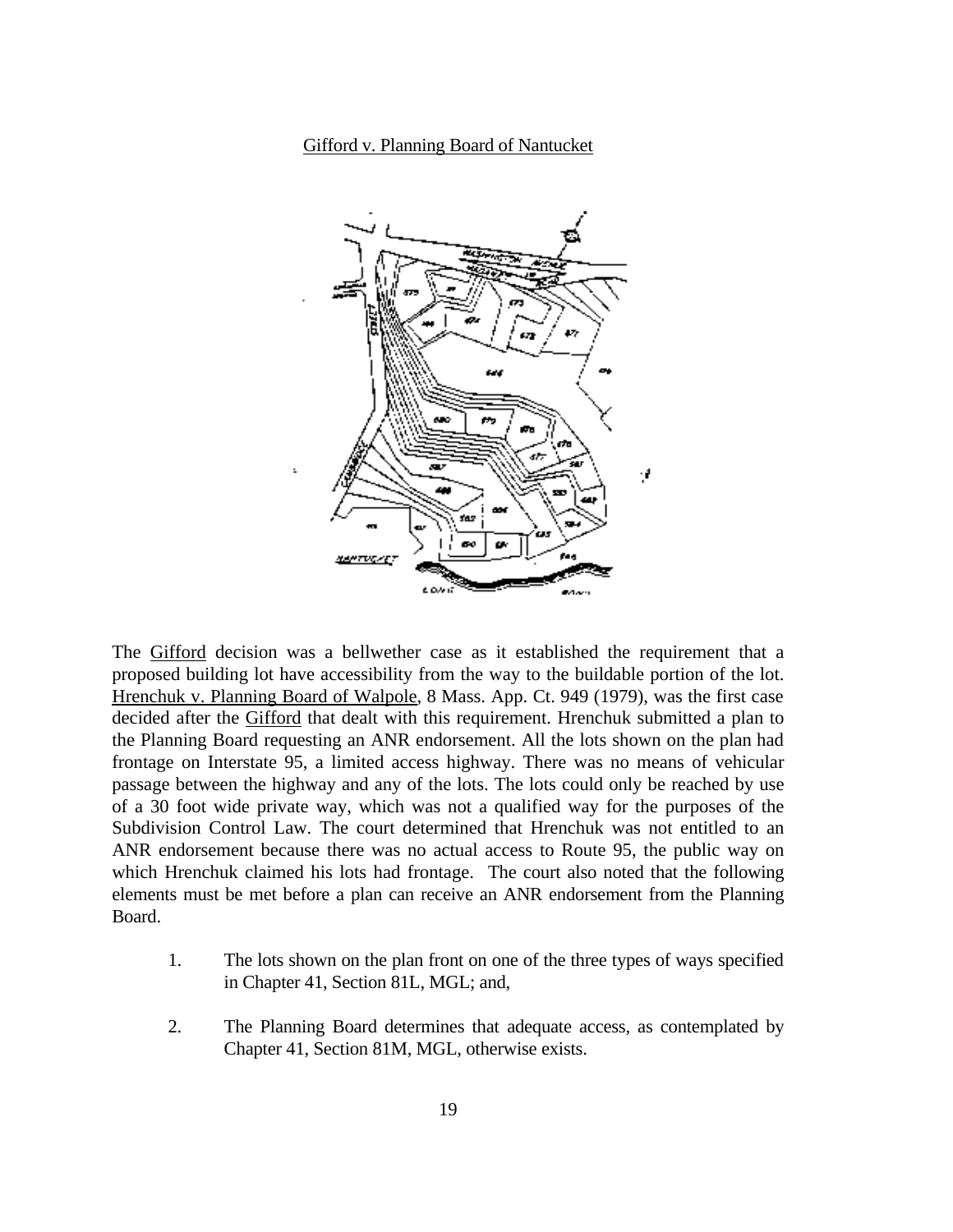One of the more interesting cases dealing with the question of whether proposed building lots actually have access to a way is McCarthy v. Planning Board of Edgartown, 381 Mass. 86 (1980). McCarthy submitted a plan to the Planning Board for an ANR endorsement. The lots shown on the plan each had at least 100 feet of frontage on a public way, which was the minimum frontage requirement of the Edgartown zoning bylaw. However, the Martha's Vineyard Commission (MVC) had previously adopted a regulation that imposed a requirement that "any additional vehicular access to a public road must be at least 1,000 feet measured on the same side of the road from any other vehicular access." The Planning Board voted to deny the requested endorsement because the vehicular access would not be 1000 feet apart, and McCarthy appealed.

McCarthy claimed that the plan did not show a subdivision because every lot had 100 feet of frontage on a public way as required by the Edgartown zoning bylaw. The Planning Board contended that the MVC requirement deprived McCarthy's lots of vehicular access to the public way so the lots did not have frontage for the purposes of the Subdivision Control Law. Citing the Gifford and Hrenchuk decisions, the court agreed with the Planning Board.

We agree. Whatever the meaning of "frontage" in a particular town by-law, we have read the definition of "subdivision" to refer to "frontage" in terms of the statutory purpose, expressed in Section 81M, to provide "adequate access to all of the lots in a subdivision by ways that will be safe and convenient for travel.

Shortly after the McCarthy decision, the Appeals Court had an opportunity to further define the accessibility issue in Gallitano v. Board of Survey & Planning of Waltham, 10 Mass. App. Ct. 269 (1980). The Gallitanos submitted a plan to the Planning Board requesting an ANR endorsement. The plan showed four lots, each meeting the requirements of the Waltham zoning ordinance for a buildable lot. In the particular district where the lots were located, the zoning ordinance did not specify any frontage requirement. In such a case where a zoning ordinance or bylaw does not specify any frontage requirement, Section 81L requires that proposed lots, to be entitled to an ANR endorsement, must have a minimum of 20 feet of frontage. Each of the lots shown on the plan had frontage on Beaver Street, an accepted public way, for a distance of not less than 20 feet. The access to the buildable portion of one lot was 20 feet wide for a distance of 76 feet where it widened to permit compliance with the width and yard requirements for a buildable lot. This was the lot that raised the most concern with the Planning Board. The Planning Board denied endorsement of the plan apparently inspired by the analysis in the Gifford decision.

The Planning Board sought to establish that despite literal compliance with the lot area and frontage requirements of the zoning ordinance, the lots would be left without access (or without easy access) to municipal services. The Planning Board supported its arguments with affidavits from city officials responsible for fire and police protection,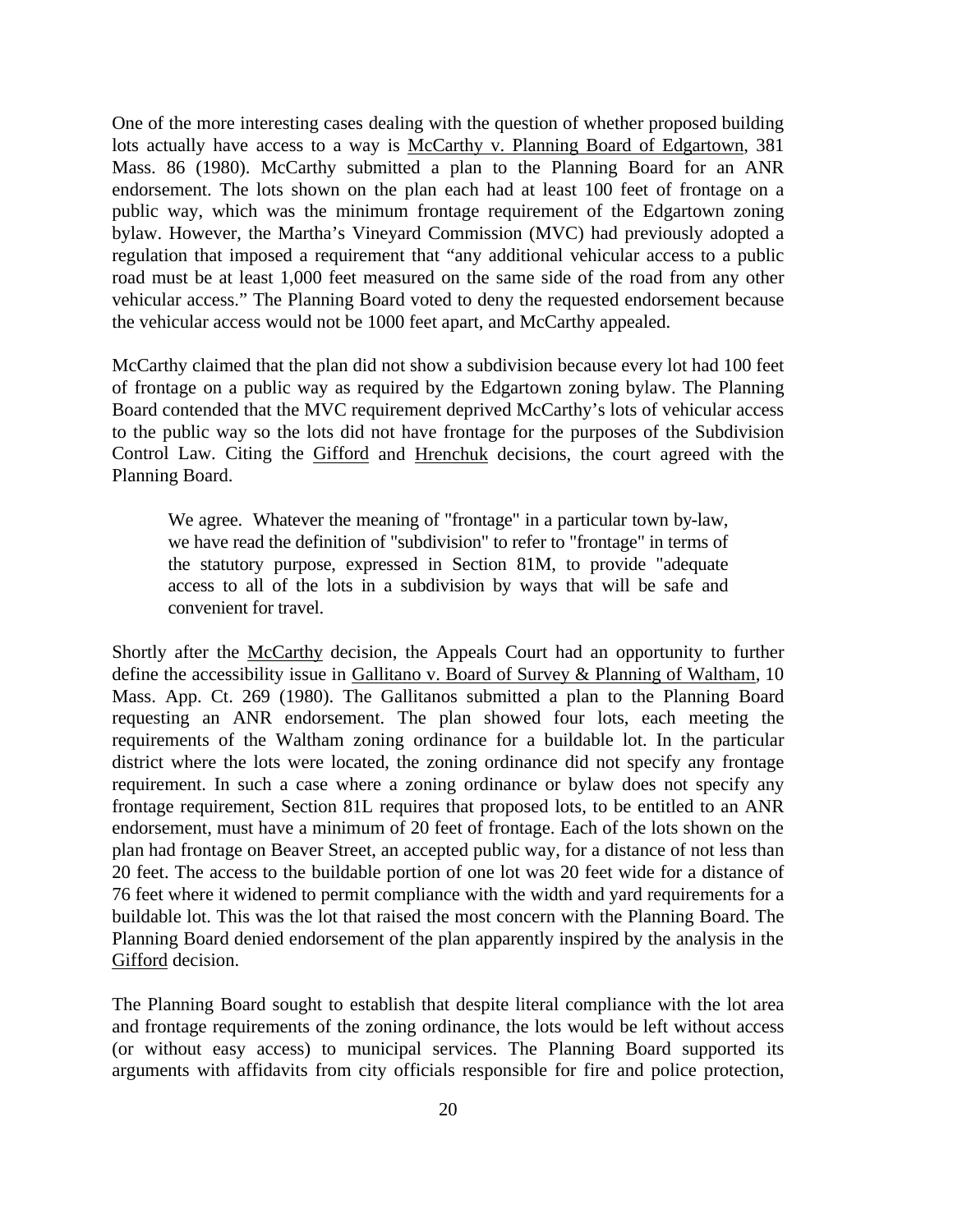traffic control, and public works. The affidavits claimed that certain lots intersected the public way at so acute an angle as to make entrance by vehicle difficult or impossible. The access was said to be "blind to oncoming traffic" thus creating a traffic hazard. The affidavits asserted that houses built on the lots would most likely be invisible from the way and would jeopardize fire and police protection in cases of emergencies. Although sympathetic with the Board's position, the court decided against the Planning Board and stated a general rule to guide Planning Boards in determining whether access exists to the buildable portion of a lot.

# **GALLITANO V. BOARD OF SURVEY & PLANNING OF WALTHAM**

10 Mass. App. Ct. 269 (1980)

Excerpts:

Armstrong, J. . . .

It is obvious that all of the difficulties complained of are possible even in municipalities which require minimum frontage but which do not regulate the widths or angles of driveways and do not limit the setbacks of dwellings or require that they be visible from the street. It is equally obvious that a zoning ordinance which, like Waltham's, requires building lots to be one hundred feet wide but allows them to have as little as twenty feet of frontage contemplates that some degree of development will be permissible on back lots exempt from planning board control. Such is the choice made by a municipality which fails to expand the twenty-foot minimum frontage requirement of G. L. c. 41, Section 81L. If not a conscious choice, but merely an omission, it is probably one beyond the power of a planning board to rectify: for a planning board controls development principally through its regulations, . . . and it is powerless to pass regulations governing "the size, shape, width, [or] frontage . . . of lots." G. L. c. 41, Section 81Q, as amended through St. 1969, c. 884, Section 3.

 Gifford v. Planning Bd. of Nantucket, on which the board relies, involved a plan showing a division of a parcel into forty-six lots, each meeting the frontage and area requirements of Nantucket's zoning by-law, but only by means of long, narrow connector strips, some over a thousand feet long, some narrowing to as little as seven feet in places, some containing changes of direction at angles as sharp as twelve degrees. Holding that such a plan was "an attempted evasion" and should be treated as one showing a subdivision, the court stated: "We stress that we are concerned here with a quite exceptional case: a plan so delineated that within its provisions the main portions of some of the lots are practically inaccessible from their respective borders on a public way." The plan before us is qualitatively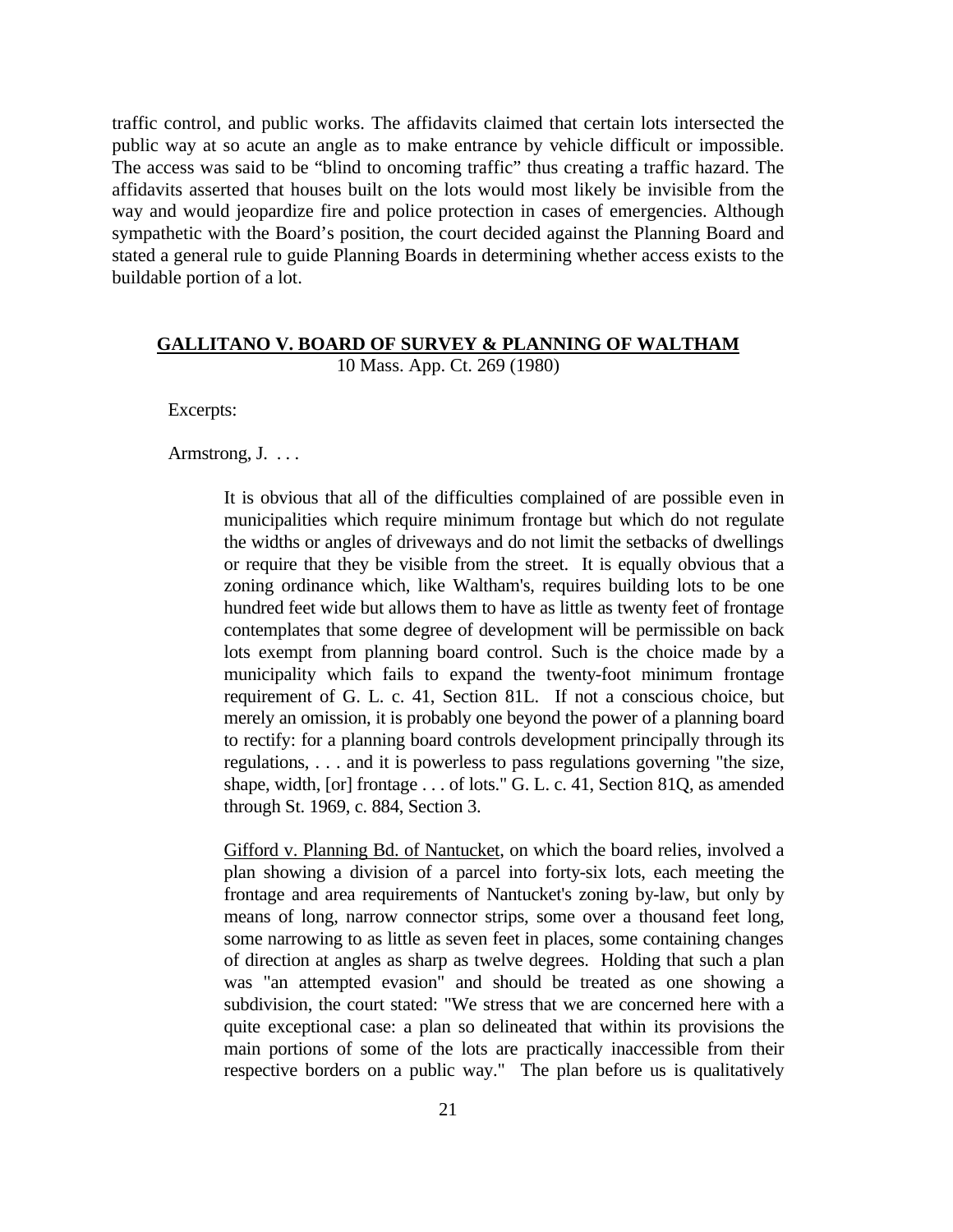different: access is not impossible or particularly difficult for ordinary vehicles, and such difficulty as there is seems implicit in a zoning scheme which allows frontage as narrow as twenty feet. To permit the board to treat such a plan as subject to their approval would be to confer on the board the power to control, without regulation, the frontage, width, and shape of lots. The Gifford case, if we read it correctly, was not intended thus to broaden the powers of planning boards. The Gifford case does preclude mere technical compliance with frontage requirements in a manner that renders impossible the vehicular access which frontage requirements are intended in part to ensure; it does not create a material issue of fact whenever municipal officials are of the opinion that vehicular access could be better provided for. As a rule of thumb, we would suggest that the Gifford case should not be read as applying to a plan, such as the one before us, in which the buildable portion of each lot is connected to the required frontage by a strip of land not narrower than the required frontage at any point, measured from that point to the nearest point of the opposite sideline.

Gallitano, 10 Mass. App. Ct. at 272-274 (emphasis added).



Gallitano v. Board of Survey & Planning of Waltham

**\_\_\_\_\_\_\_\_\_\_\_\_\_\_\_\_\_\_\_\_\_\_\_\_\_\_\_\_\_\_\_\_\_\_\_\_\_\_\_\_\_\_\_\_\_\_\_\_\_\_\_\_\_\_\_\_\_\_\_\_\_\_\_\_\_\_\_\_\_\_\_\_\_**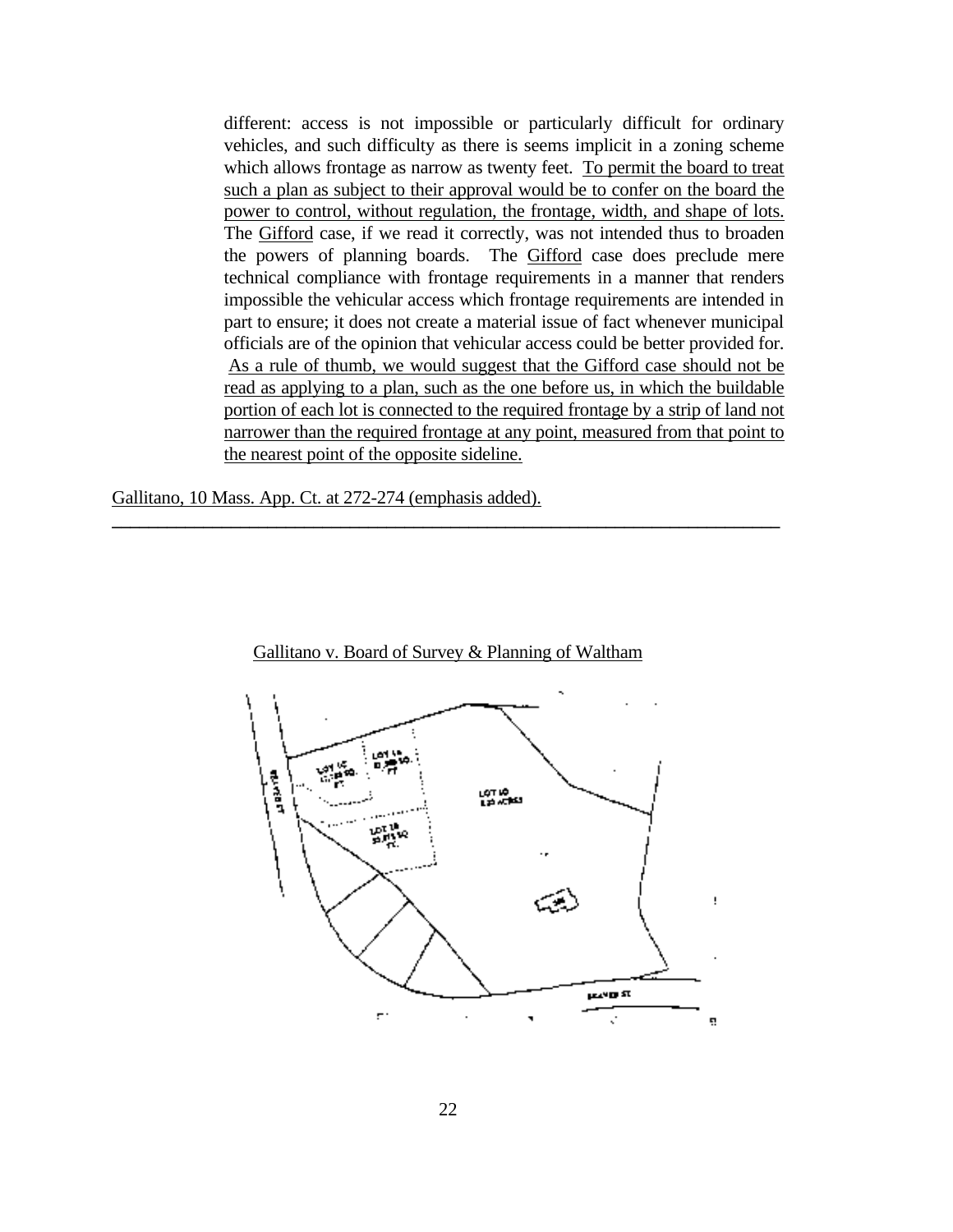None of the previous cases dealt with a situation where the question of access centered on a topographical situation that might prevent access from the building site to the way. In DiCarlo v. Planning Board of Wayland, 10 Mass. App. Ct. 911 (1984), the court considered whether a steep slope which prevented practical access onto a public way was an appropriate matter for the Planning Board to consider.

In 1980, DiCarlo submitted a subdivision plan showing eight lots, numbered 1 through 8, which was rejected by the Planning Board. One reason given by the Planning Board for such denial was that the proposed grading plan would create a steep slope onto a public way which would prevent adequate access to two lots (lots 1 and 2) fronting on River Road, a public way. DiCarlo decided to create the same lots by filing two separate plans. The first plan, filed in 1981, showed lots 1,2,3, and 8. These lots all had the required frontage on River Road. No grading plan was required and the Planning Board endorsed the plan ANR. The second plan, filed in 1982, showed lots 4,5,6, and 7 as well as the lots that were shown on the ANR plan. It was noted on the plan, however, that the ANR lots were not part of the subdivision but were shown on the plan only for area identification purposes. This plan included a grading plan that would change the grade of lots 1 and 2 to deny those lots practical access to River Road. Unlike the original subdivision plan filed in 1980, this plan showed a 24 foot easement over lots 4 and 5 in favor of lots 1 and 2 to a proposed subdivision road.

A Superior Court judge, in examining the history of the development, considered all eight lots as one basic plan and found that the evidence presented and the 24 foot easement provided lots 1 and 2 with adequate access out of the subdivision. In deciding against DiCarlo, the Appeals Court expressed that Planning Boards must have the opportunity and are responsible for ensuring that adequate access exists to building lots.

## **DICARLO V. PLANNING BOARD OF WAYLAND**

19 Mass. App. Ct. 911 (1984)

Excerpts:

. . . We need not determine, however, whether the judge's finding was warranted, as we hold that in any event the question of access should, in the first instance, be determined by the board. . . . the submissions and the board's 1982 decision show that the question of access to lots 1 and 2 under the easement was never considered by the board.

While the judge could easily conclude that the board looked at all eight lots in considering the proposed changes in grade, no similar inference can be drawn on the question of access. The 1980 plan did not contain the easements, and, in considering the plan . . ., there was no occasion for the board to look at access to lots 1 and 2. In light of G.L. c. 41, Section 81M,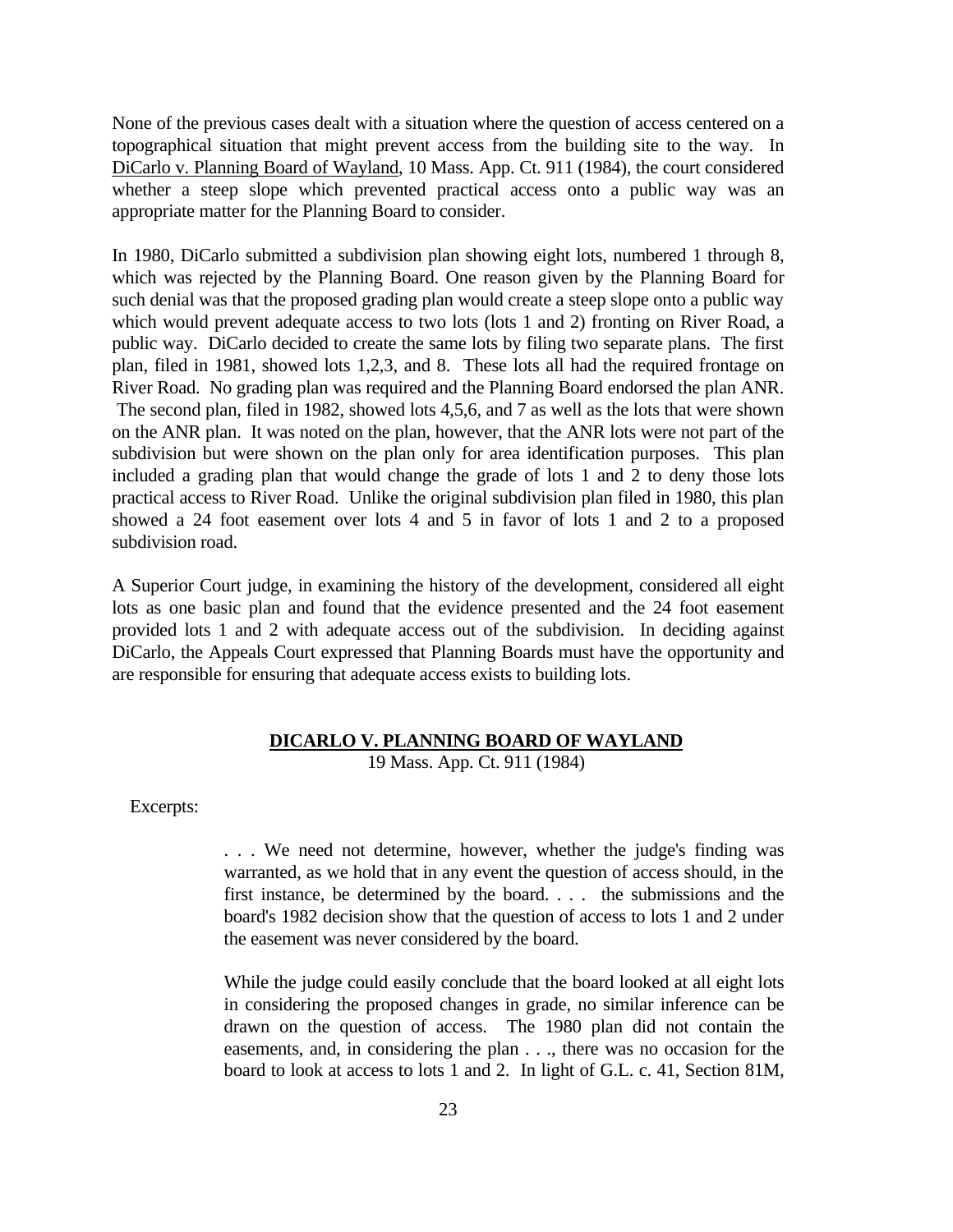and the evidence, it is not a foregone conclusion that the board will find that the easement provides adequate access to lots 1 and 2. . . . .

The plaintiff argues that a remand to the board is inappropriate as matter of law since lots 1 and 2 front on a public way. He claims that the stipulation that "the proposed grades of Lots 1 and 2 . . . would prevent practical access from Lot 1 and 2 to River Road" is irrelevant under Section 81L. Our cases, however, are to the contrary. "[A] principal object of the law [G. L. c. 41, Section 81M] is to ensure efficient vehicular access to each lot in a subdivision, for safety, convenience, and welfare depend critically on that factor." . . . We hold, therefore, that the plaintiff cannot rely on the River Road frontage to preclude a remand on the question of access.

DiCarlo, 19 Mass. App. Ct. at913 (emphasis added).

Since the DiCarlo decision revolved around the submission of a subdivision plan, there was still no court case on point as to what extent a Planning Board could consider topographical issues when reviewing approval not required plans until the Massachusetts Appeals Court decided Corcoran v. Planning Board of Sudbury, 26 Mass. App. Ct. 1000 (1988). In that case, the Appeals Court ruled that a Planning Board could consider the presence of wetlands, which are subject to the Wetlands Protection Act, when reviewing an approval not required plan. The Massachusetts Supreme Court granted further appellate review and reversed the decision of the Appeals Court.

**\_\_\_\_\_\_\_\_\_\_\_\_\_\_\_\_\_\_\_\_\_\_\_\_\_\_\_\_\_\_\_\_\_\_\_\_\_\_\_\_\_\_\_\_\_\_\_\_\_\_\_\_\_\_\_\_\_\_\_\_\_\_\_\_\_\_\_\_\_\_\_\_\_**

Corcoran had submitted a six lot ANR plan to the Planning Board. Each lot had the required frontage on a public way. The ANR plan showed wetland areas between the buildable portions of some of the lots and the public way.

The plan also showed a 25 foot wide common driveway. Presumably, the proposed driveway would provide access to those lots which could not directly access onto the public way. The Planning Board refused to endorse the plan and Corcoran appealed.

The Planning Board argued that even though Corcoran's plan met the statutory requirements for an ANR endorsement, such technical compliance alone was not enough. The Planning Board claimed that Corcoran was not entitled to an endorsement because the presence of wetlands on the lots prevented practical access to buildable sites in the rear of several of the lots. The Planning Board also noted the judge's finding that not all of the lots could accommodate both a house and its accompanying septic system on dry areas between the road and the wetland.

The Planning Board maintained that this case was governed by Gifford v. Planning Board of Nantucket, 376 Mass. 801 (1978), and other decisions which have held that technical compliance with the frontage requirement of the Subdivision Control Law does not in itself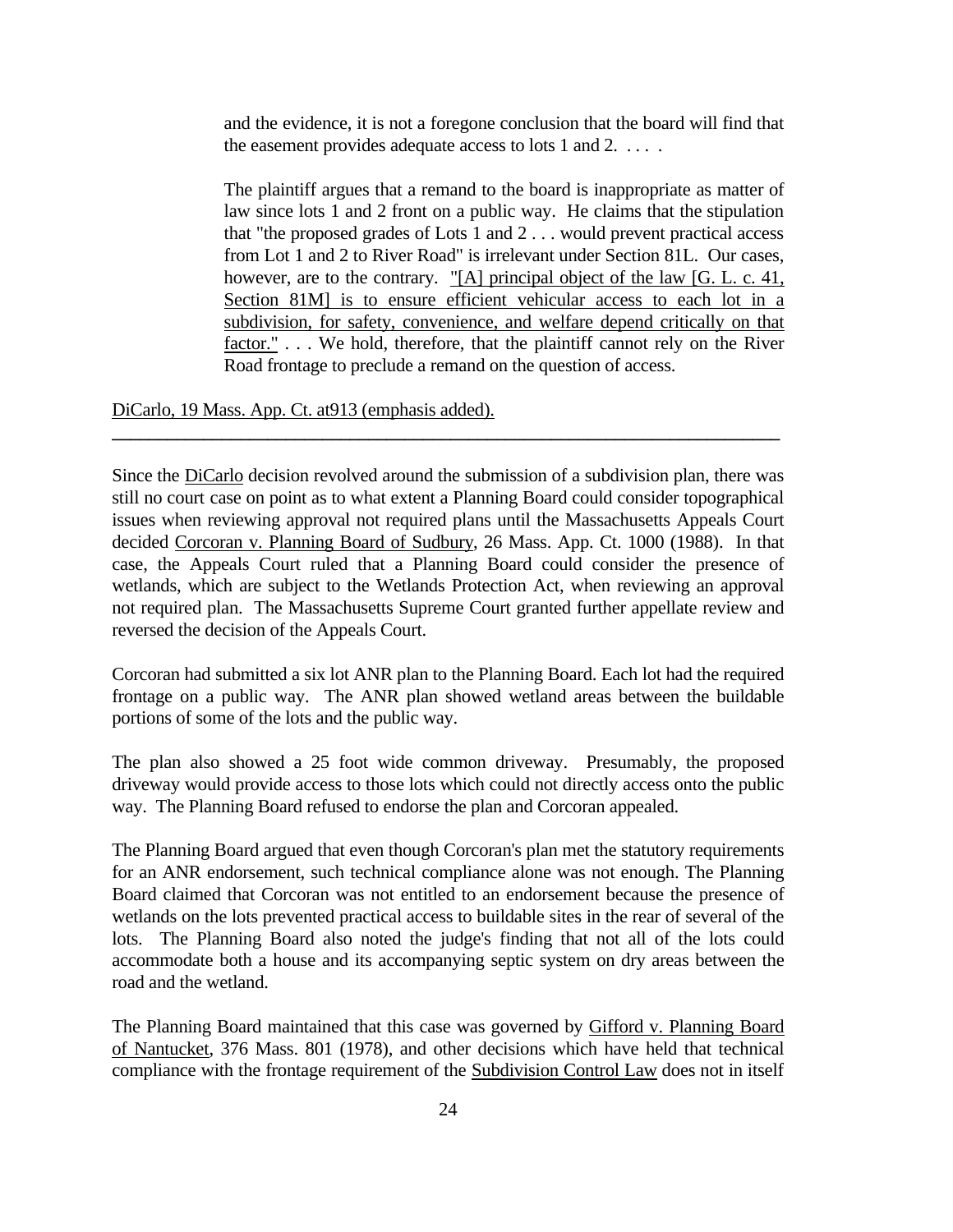entitle a plan to an ANR endorsement. The SJC disagreed that the rationale contained in Gifford and subsequent cases was applicable to Corcoran's plan.

#### **CORCORAN V. PLANNING BOARD OF SUDBURY**

406 Mass. 248 (1989)

Excerpts:

 $Lypch, J. \ldots$ 

Here, by contrast, there is no question that the frontage provides adequate vehicular access to the lots. The presence of wetlands on the lots does not raise a question of access from the public way, but rather the extent to which interior wetlands can be used in connection with structures to be built on the lots. Wetlands use is a subject within the jurisdiction of two other public agencies, the conservation commission of Sudbury and the DEQE. The conservation commission and the DEQE are also authorized to determine the threshold question whether the wet areas are in fact wetlands subject to regulation. This determination involves questions of fact concerning the kind of vegetation in the area in question and whether the wetlands are significant.

Gifford was not intended to broaden significantly the powers of planning boards. See Gallitano v. Board of Survey & Planning of Waltham, 10 Mass. App. Ct. 269, 273 (1980). The guiding principle of Gifford and its progeny is that planning boards are authorized to withhold "ANR" endorsements in those unusual situations where the "access implied by [the] frontage is . . . illusory in fact." Fox v. Planning Bd. of Milton, 24 Mass. App. Ct. 572, 574 (1987). We conclude that the existence of interior wetlands, that do not render access illusory, is unlike the presence of distinct physical impediments to threshold access or extreme lot configurations that do. That the use of the wetlands is, or must be, subject to the approval of other public agencies (G. L. c. 131, section 40) does not broaden the scope of the board's powers.

The judgment of the Land Court is affirmed. The plaintiffs' plan should be endorsed "approval under the subdivision control law not required."

Corcoran, 406 Mass. at 251-252, FN4 (emphasis added).

In Corcoran, the court decided that a Planning Board cannot deny an ANR endorsement in those instances where other permitting approvals may be necessary before practical access

**\_\_\_\_\_\_\_\_\_\_\_\_\_\_\_\_\_\_\_\_\_\_\_\_\_\_\_\_\_\_\_\_\_\_\_\_\_\_\_\_\_\_\_\_\_\_\_\_\_\_\_\_\_\_\_\_\_\_\_\_\_\_\_\_\_\_\_\_\_\_\_\_\_**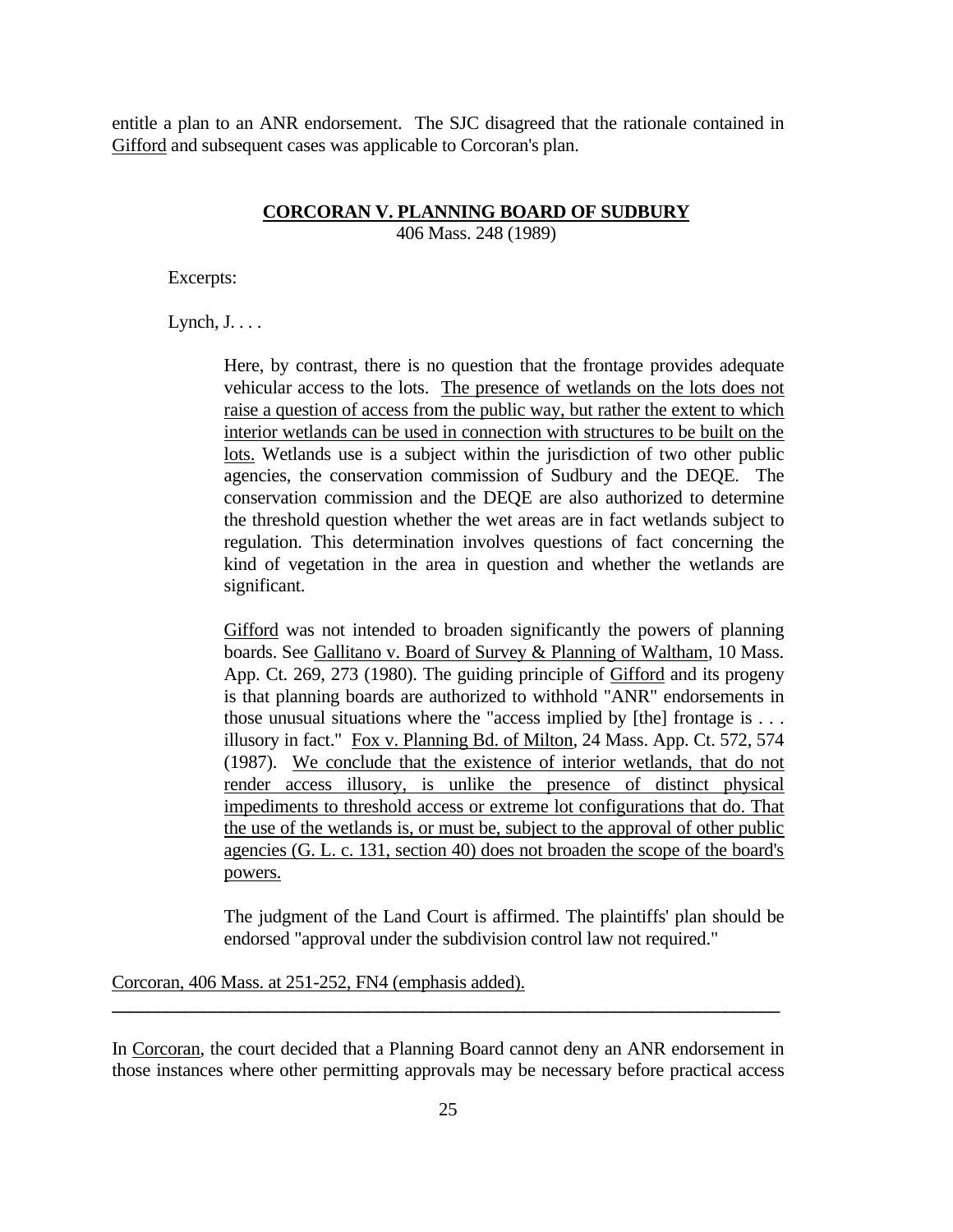exists from the way to the building site. Therefore, the necessity of obtaining wetlands approval under G.L. 131, Section 40, a Title 5 permit, or insuring the availability of water pursuant to G.L. 40, Section 54 are not relevant considerations when reviewing an ANR plan. However, a Planning Board review can consider extreme topographical conditions as the Court qualified its decision when it noted that the existence of wetlands that do not render access illusory is a different situation than when there exists a distinct physical impediment or unusual lot configuration which would bar practical access.

The court again looked at the wetlands issue in Gates v. Planning Board of Dighton, 48 Mass. App. Ct. 394 (2000), and concluded that the Planning Board was correct in denying ANR endorsement because the existence of wetlands prevented practical, safe and efficient access to the buildable portions of the proposed lots. In this case, the land owner proposed to divide his parcel into twelve lots. One lot had conforming frontage on Milken Avenue, which was a public way. The remaining eleven lots had frontage on Tremont Street, which was also a public way.

As to the eleven lots on Tremont Street, the front land was wetlands and unsuitable for residential construction. Leaving aside practicality and the necessity of other public approvals, the developer's engineer said access from Tremont Street was theoretically possible. To reach the portions of the lots from Tremont Street where a house could be built, it would be necessary to build driveways on bridges over the wetlands. In the case of six of those lots the bridges would be about 2,000 feet long.

The developer's professional engineer conceded at trial that approaching the lots from Tremont Street would be an "environmental disaster" as well as an economic calamity. His plan showed alternate access from other points and at those points the frontage was less than the 175 feet required under the Dighton zoning bylaw. Access for eight lots was to be achieved by constructing an extension to Chase Street, which was an existing private way. A common driveway was also proposed with a cul-de-sac for a vehicular turn around.

The court reminded the developer that the object of the Subdivision Control Law and the task of the Planning Board is to ensure, by regulating their design and construction, safe and efficient roadways to lots that do not otherwise have safe and efficient access to an existing public roadway. In upholding the ANR denial, the court concluded that the proposed Chase Street extension and common driveways constituted a road system which required approval by the Planning Board under the Subdivision Control Law.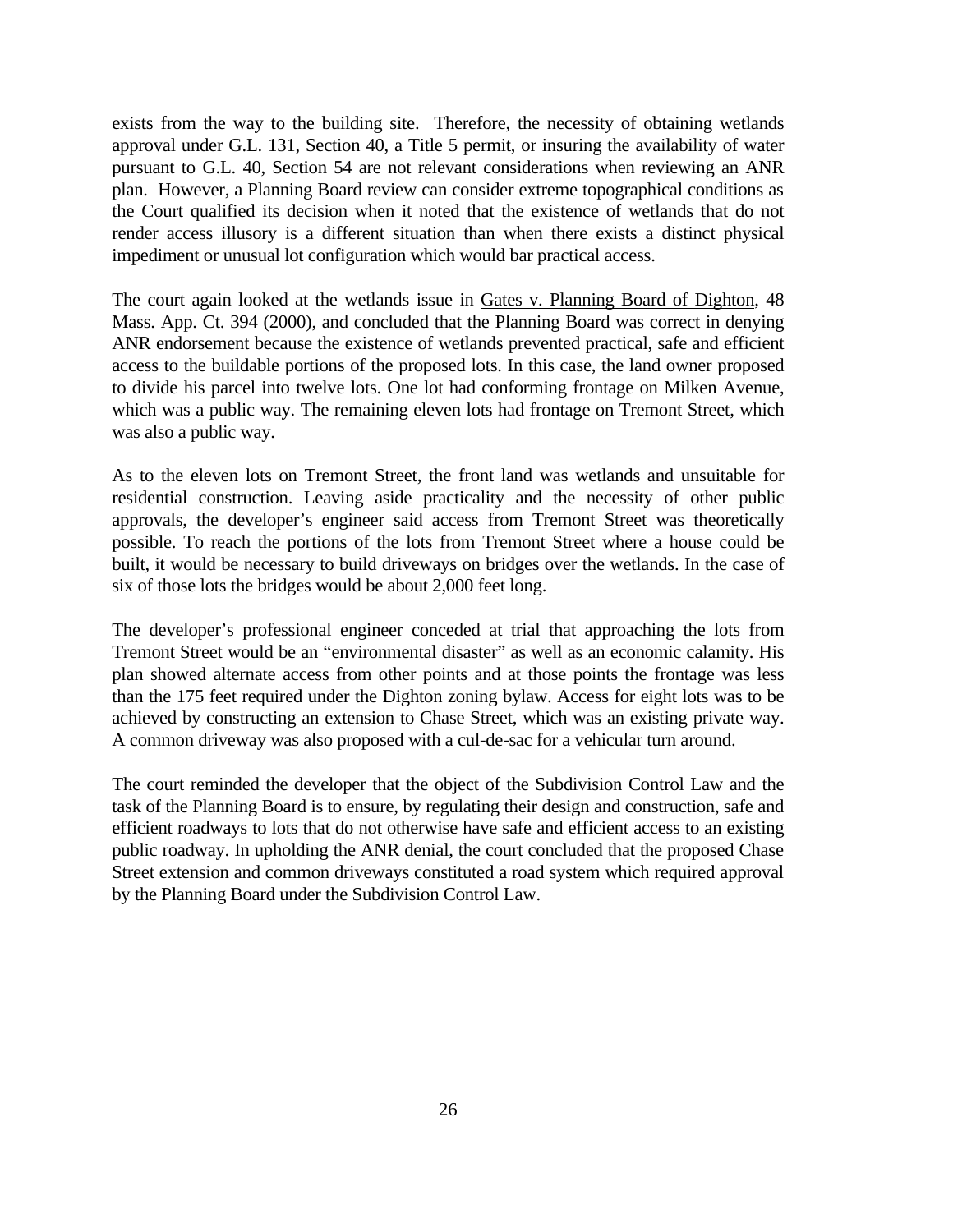### Gates v. Planning Board of Dighton

Is a plan entitled to ANR endorsement if a distinct physical impediment exists that prevents practical access but can be removed at a later date so that each lot would have practical access onto a public way? The court, in Poulos v. Planning Board of Braintree, 413 Mass. 359 (1992), shed some light on this issue.

Poulos owned a parcel of land that abutted a paved public way in the town of Braintree. He submitted a plan to the Planning Board requesting an ANR endorsement from the Planning Board. The plan showed 12 lots, each lot having the minimum 50 feet of frontage on a public way as required by the Braintree zoning bylaw. However, there was a guardrail along the street extending for about 659 feet between the paved way and the frontage of eight lots shown on the plan. The State Department of Public Works had installed the guardrail due to the existence of a steep downward slope between the public way and portions of the property owned by Poulos. The Board denied ANR endorsement because the lots had no practical access to the street, and Poulos appealed to the Land Court.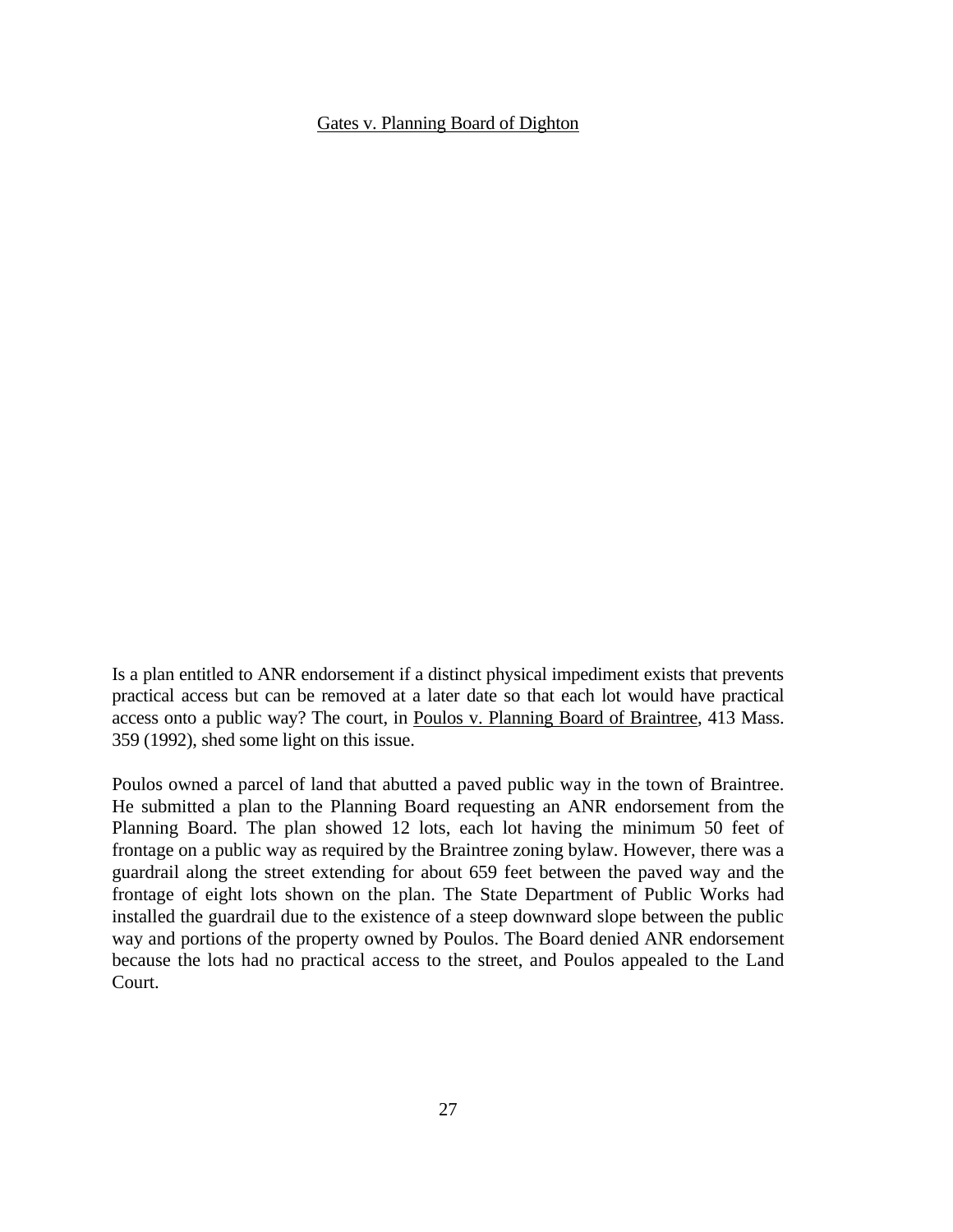The Land Court judge found that the policy of the State Department of Public Works is to remove guardrails when the reason for their installation no longer exists. Neither State nor local approval would be required for Poulos to regrade and fill his property so as to eliminate the slope. An order of conditions authorizing such filling had been issued to Poulos by the Braintree Conservation Commission. The judge concluded that neither the slope nor the guardrail constituted an insurmountable impediment and found that adequate access existed from the public way to the lots. He based his decision on the fact that there was nothing to prevent Poulos from filling and regrading his property which would result in the removal of the slope and therefore eliminate the need for the guardrail. The Planning Board appealed and the Massachusetts Appeals Court reversed the decision of the Land Court judge. The Massachusetts Supreme Judicial Court allowed further appellate review and agreed with the Appeals Court.

# **POULOS v. PLANNING BOARD OF BRAINTREE**

413 Mass. 359 (1992)

Excerpts:

O'Connor, J. ...

Planning boards may properly withhold the type of endorsement sought here when the "access implied by the frontage is...illusory in fact." ... The plaintiff argues that the access is not illusory in this case because, as the judge determined, the plaintiff could regrade the slope, and regrading would result in the DPW's removal of the guardrail, which would no longer be needed. The plaintiff also argues that, subject to reasonable restrictions, he has a common law right of access from the public way to his abutting lots that would require the DPW to remove the guardrail if it were not to do so voluntarily. ...

We conclude, as did the Appeals Court, that c. 41, §§ 81L & 81M, read together, do not permit the endorsement sought by the plaintiff in the absence of **present** adequate access from the public way to each of the plaintiff's lots. It is not enough that the plaintiff proposes to regrade the land in a manner satisfactory to the DPW and that the DPW may respond by removing the guardrail. In an analogous situation, the Appeals Court upheld the refusal of a planning board to issue an "approval not required" endorsement where the public way shown on the plan did not yet exist, even though the town had taken the land for future construction of a public street. The Appeals Court concluded that public ways must in fact exist on the ground" to satisfy the adequate access standard of c. 41, § 81M. Perry v. Planning Bd. of Nantucket, supra at 146, 150-151. While Perry dealt with nonexistent public ways, and this case deals with nonexistent ways of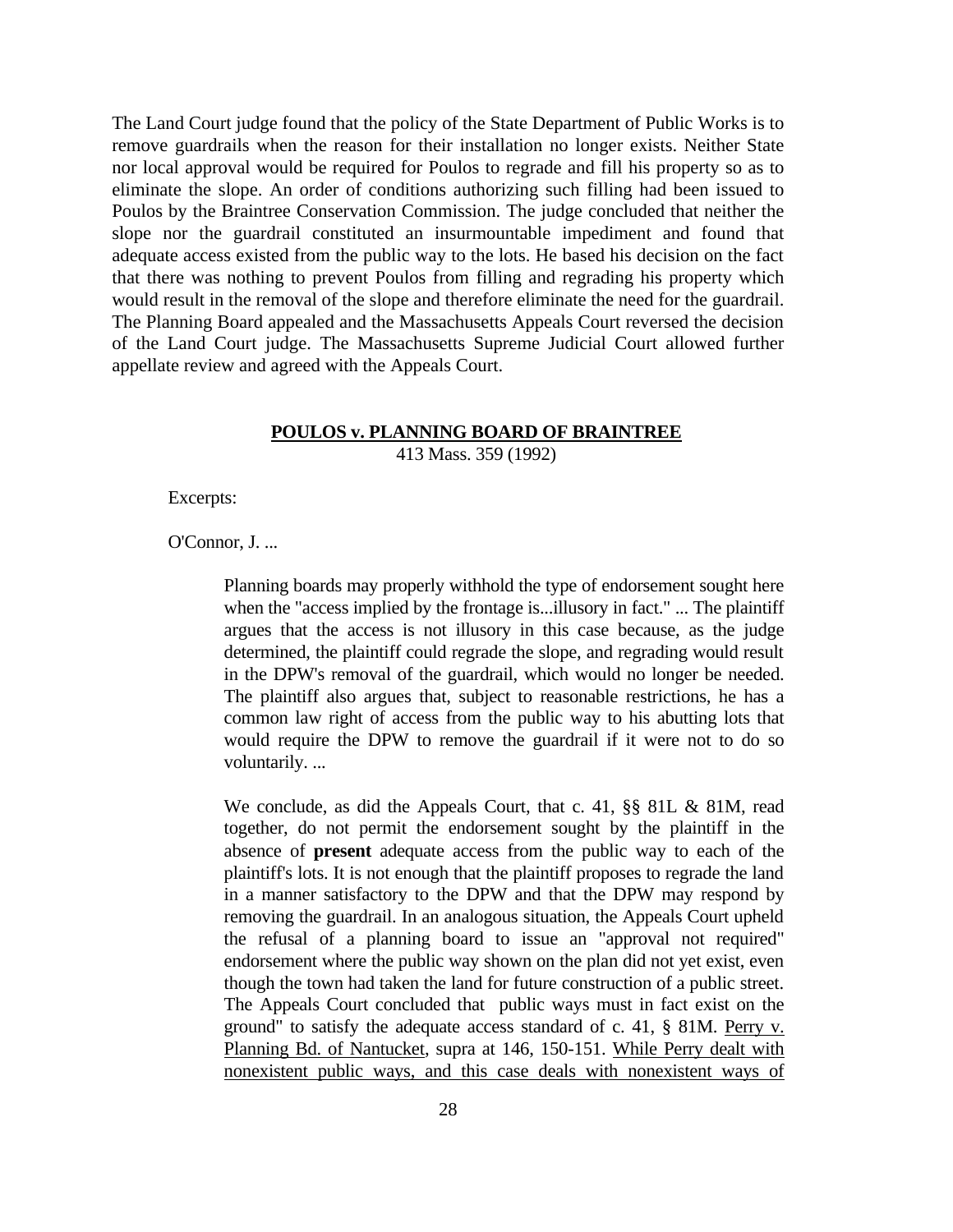access, the principle is the same. There should be no endorsement in the absence of existing ways of access.

In addition, we reject the argument, based on Anzalone v. Metropolitan Dist. Comm'n, supra, that, at least after regrading, the plaintiff would have a common law right of access that would entitle him to the requested endorsement. It is not a right of access, but rather actual access, that counts. In Fox v. Planning Bd. of Milton, supra at 572-573, the Appeals Court held that abutting lots had adequate access to a Metropolitan District Commission (MDC) parkway, not merely because the abutter possessed a common law right of access, but because, in addition, the MDC had granted the landowner a permit for a common driveway to run across an MDC green belt bordering the parkway. In the present case, the plaintiff has not received such an approval.

Poulos, 413 Mass at 361-362 (emphasis added).

Relying on Poulos, the Lincoln Planning Board denied an ANR endorsement in Hobbs Brook Farm Property Company Limited Partnership v. Planning Board of Lincoln, 48 Mass. App. Ct. 403 (2000). Hobbs Brook submitted a five lot ANR plan to the Planning Board. Each lot had at least the 120-foot minimum frontage required by the Lincoln zoning bylaw although the frontage on four lots was partially obstructed by a metal guardrail or concrete Jersey barrier. However, each lot had unobstructed access ranging from twenty-two feet to eighty-seven feet. Hobbs Brook needed curb cuts from the Massachusetts Department of Highways (MDH) because all the lots abutted State Route 2. MDH had advised Hobbs Brook that it would not issue a curb cut permit until the town approved the plan.

The Planning Board denied ANR endorsement on the grounds that (1) access to Route 2 was extraordinarily unsafe and dangerous; (2) the owner had not obtained curb cut permits from the MDH; and (3) guardrails, Jersey barriers, and Cape Cod berms might impede access along the full length of the 120 feet required as frontage. The court decided that none of the reasons stated by the Planning Board justified the denial of the plan. As to the guardrails, Jersey barriers, and Cape Cod berms, those partial obstructions did not have the physical barrier effect described in Poulos. As previously noted, in that case there was a guardrail along almost the entire frontage of eight of the twelve lots shown on the plan. There was also a sharp drop in the grade of land behind the guardrail. Here, by comparison, the court concluded that adequate access existed to each of the lots.

It is simply not correct, as the planning board argues, that the entire frontage required for a lot under Lincoln's zoning by-law must be unobstructed. The by-law makes no such statement. Moreover, the purpose of the minimum frontage requirement in zoning codes deals with the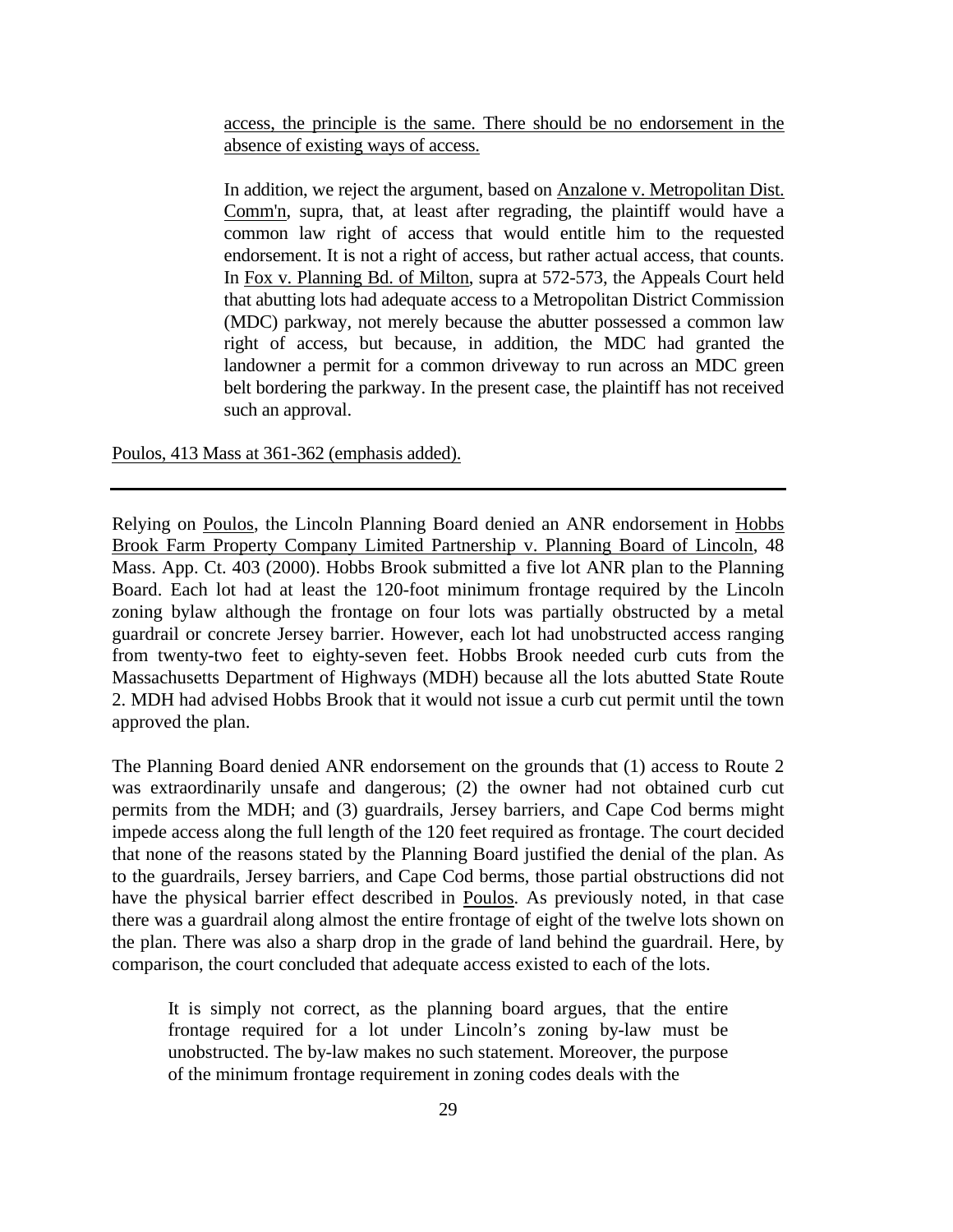spacing of buildings and the width of lots as well as access. For purposes of access, it is worth remembering, twenty feet is the minimum frontage required by c.41, s. 81L, although we do not intimate that the MDH or other authority having jurisdiction may not impose a higher standard.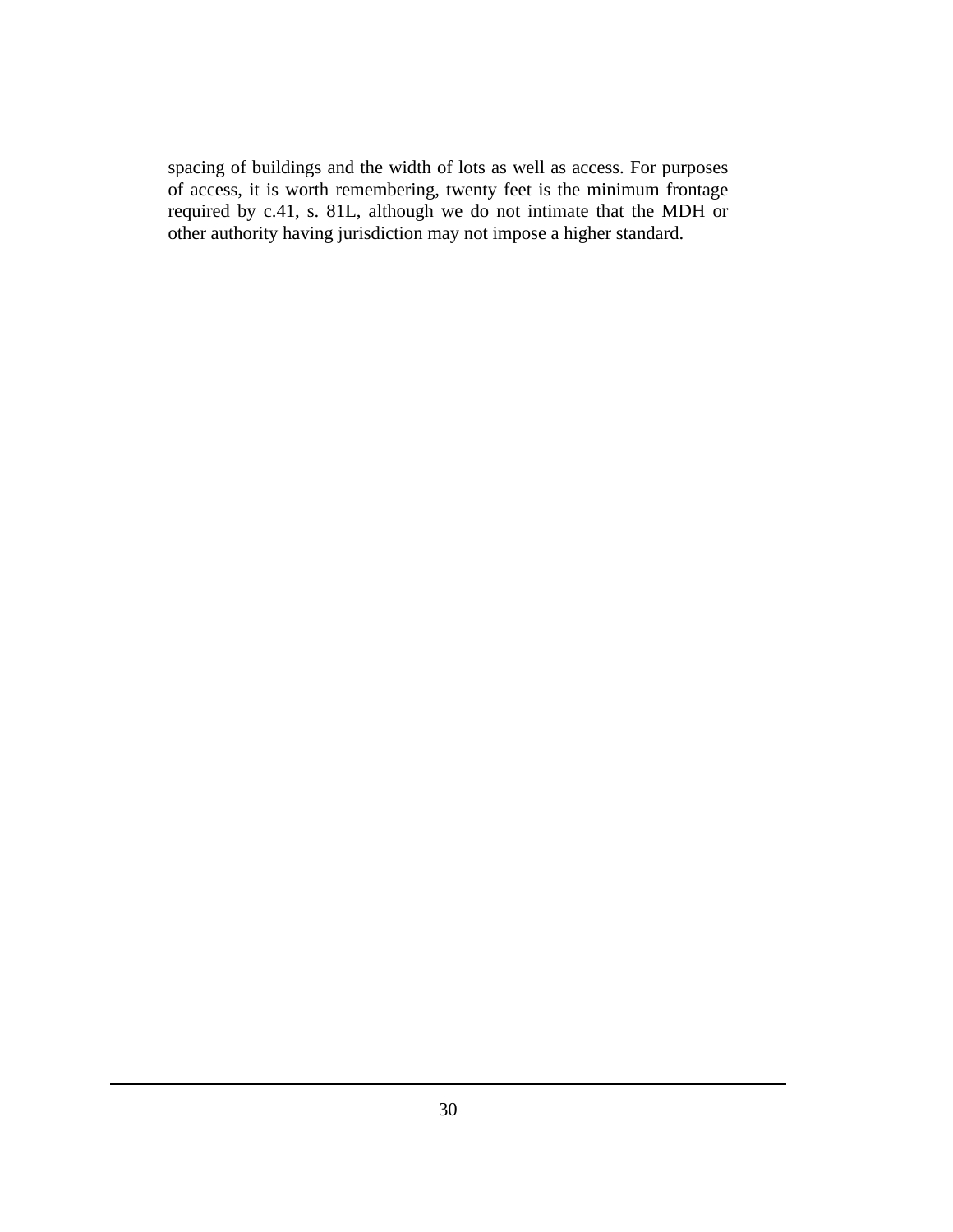# **APPROVING ANR LOTS ON SUBDIVISION WAYS**

Under the Subdivision Control Law, one method for amending a previously approved subdivision plan is found in MGL, Chapter 41, § 81W, which provides in part that:

A planning board, on its own motion or on the petition of any person interested, shall have the power to ... amend ... its approval of a plan of a subdivision ... . All of the provisions of the subdivision control law relating to the submission and approval of a plan of a subdivision shall, so far as apt, be applicable to the ... amendment ... of such approval and to a plan which has been changed under this section.

Another method for amending a previously approved subdivision plan can be found in MGL, Chapter 41, § 81O which provides in part that:

After the approval of a plan ... the number, shape and size of the lots shown on a plan so approved may, from time to time, be changed without action by the board, provided every lot so changed still has frontage on a public way or way shown on a plan approved in accordance with the subdivision control law for at least such distance, if any, as is then required ... and if no distance is so required, has such frontage of at least twenty feet.

The process for amending a subdivision plan pursuant to  $\S 81W$  is the same process that a Planning Board must follow when approving the original subdivision plan. Rather than going through the public hearing process, Section 81O allows a developer/landowner, as a matter of right, to change the number, shape and size of lots shown on a previously approved subdivision plan. A developer/landowner may also submit an ANR plan when changing the number, shape, and size of lots shown on a previously approved subdivision plan. What must a Planning Board consider when reviewing an ANR plan where the proposed lots abut a way shown on a plan that has been previously approved and endorsed by the Planning Board pursuant to the Subdivision Control Law ?

Before endorsing an ANR plan where the lots shown on a plan abut such a way, the court has determined that a Planning Board should consider the following:

1. Are the approved ways built or is there a performance guarantee in place, as required by MGL, Chapter 41, § 81U, that they will be built?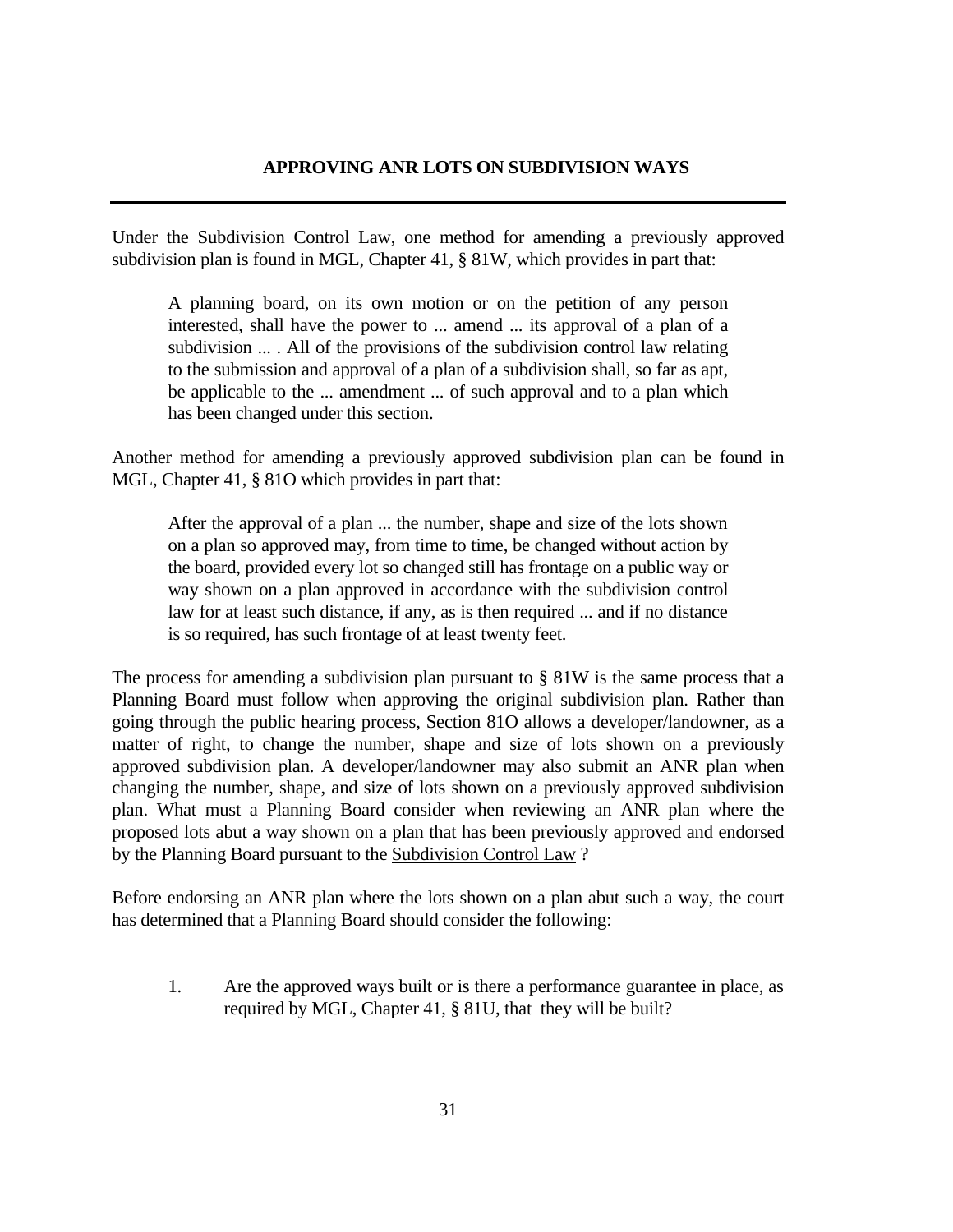2. Was there a condition placed on the previously approved subdivision plan which has not been met or which would prevent further subdivision of the land?

MGL, Chapter 41, § 81U provides several techniques for enforcement of the Subdivision Control Law. A Planning Board, before endorsing its approval of a subdivision plan, is required to obtain an adequate performance guarantee to insure that the construction of the ways and the installation of municipal services will be completed in accordance with the rules and regulations of the Planning Board. The court has decided that a plan is not entitled to an ANR endorsement unless the previously approved subdivision way shown on the ANR plan has been built or there is a performance guarantee assuring that the way will be built.

In Richard v. Planning Board of Acushnet, 10 Mass. App. Ct. 216 (1980), the Board of Selectmen, acting as an interim Planning Board, approved a 26 lot subdivision. The Selectmen did not specify any construction standards for the proposed ways, nor did they specify the municipal services to be furnished by the applicant. The Selectmen also failed to obtain the necessary performance guarantee. Eighteen years after the approval of the subdivision plan by the Board of Selectmen, Richard submitted an ANR plan to the Planning Board. During the 18 year period, the locus shown on the ANR plan had been the site of gravel excavation so that it was now 25 feet below the grade of surrounding land. The Planning Board refused to endorse the plan. The central issue before the court was whether the lots shown on the ANR plan had sufficient frontage on ways that had been previously approved in accordance with the Subdivision Control Law. The court found that to be entitled to the ANR endorsement, when a plan shows proposed building lots abutting a previously approved way, such way must be built, or the assurance exists that the way will be constructed in accordance with specific municipal standards. Since there was no performance guarantee, Richard's plan was not entitled to ANR endorsement.

A Planning Board, when approving a subdivision plan, has the authority to impose reasonable conditions. A Planning Board may impose a condition which can result in the automatic rescission of a subdivision plan. A Planning Board may also impose a condition which can limit the ability of a developer/landowner to further subdivide the land shown on the plan without modifying or rescinding the limiting condition through the § 81W process. Therefore, in reviewing an ANR plan where the proposed lots abut a previously approved subdivision way, a Planning Board should check for the following:

> 1. Has the previously approved subdivision plan expired for failure to meet a specific condition?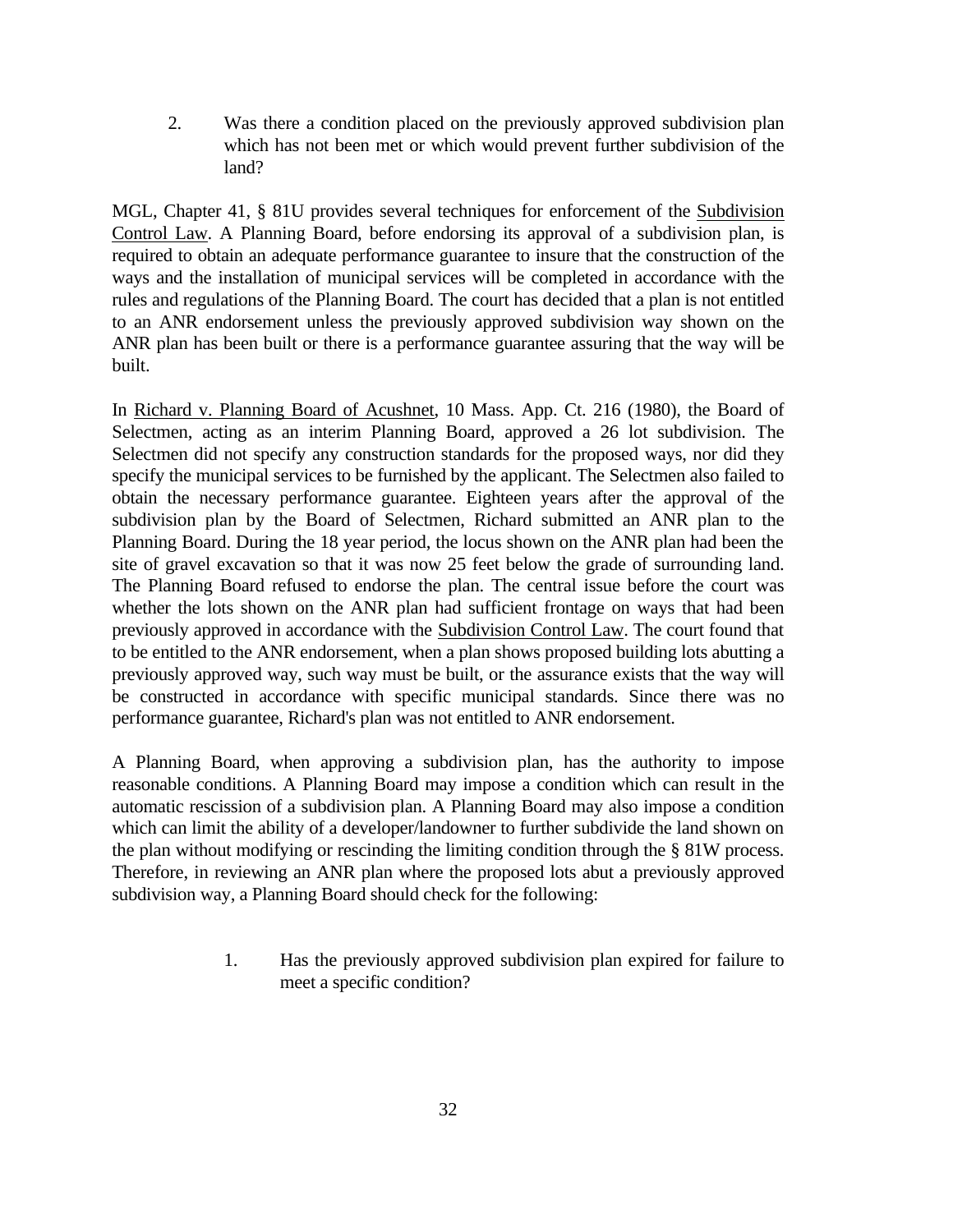2. Does the previously approved subdivision plan contain a condition which prevents the land shown on the plan from being further subdivided?

The issue of an automatic rescission of a previously approved subdivision plan was discussed in Costanza & Bertolino, Inc. v. Planning Board of North Reading, 360 Mass. 677 (1971). In that case, the Planning Board approved a subdivision plan on the condition that the developer complete all roads and municipal services within a specified period of time or else the Planning Board's approval would automatically be rescinded. The Board voted its approval and endorsed the plan with the words "Conditionally approved in accordance with G.L. Chap. 41, Sec. 81U, as shown in agreement recorded herewith." The agreement referred to was a covenant which contained the following language:

The construction of all ways and installation of municipal services shall be completed in accordance with the applicable rules and regulations of the Board within a period of two years from date. Failure to so complete shall automatically rescind approval of the plan.

After the expiration of the two-year time period, the landowner submitted a plan to the Planning Board requesting an "approval not required" endorsement. The plan showed a portion of the lots that were shown on the previously approved definitive plan which abutted a way which was also shown on the plan. The landowner's position was that he was entitled to an ANR endorsement since the lots shown on this new plan abutted a way that had been previously approved by the Planning Board pursuant to the Subdivision Control Law. The Planning Board denied endorsement. The court found that the automatic rescission condition was consistent with the purposes of the Subdivision Control Law and that the Planning Board could rely on that condition when considering whether to endorse a plan "approval not required". Since the ways and installation of municipal services had not been completed in accordance with the terms of the conditional approval, the court held that the plan before the Board constituted a "subdivision" and was not entitled to the ANR endorsement. A similar result was also reached in Campanelli, Inc. v. Planning Board of Ipswich, 358 Mass. 798 (1970).

In SMI Investors(Delaware), Inc. v. Planning Board of Tisbury, 18 Mass. App. Ct. 408 (1984), the Planning Board approved a definitive subdivision plan with the notation stating that "All building units will be detached as covenanted" and a covenant to that effect was executed. At a later date, the landowner submitted a plan for ANR endorsement showing building lots abutting ways that were shown on the previously approved subdivision plan. The lots shown on the ANR plan were of such a size to accommodate a multi-family housing development. The Planning Board denied ANR endorsement.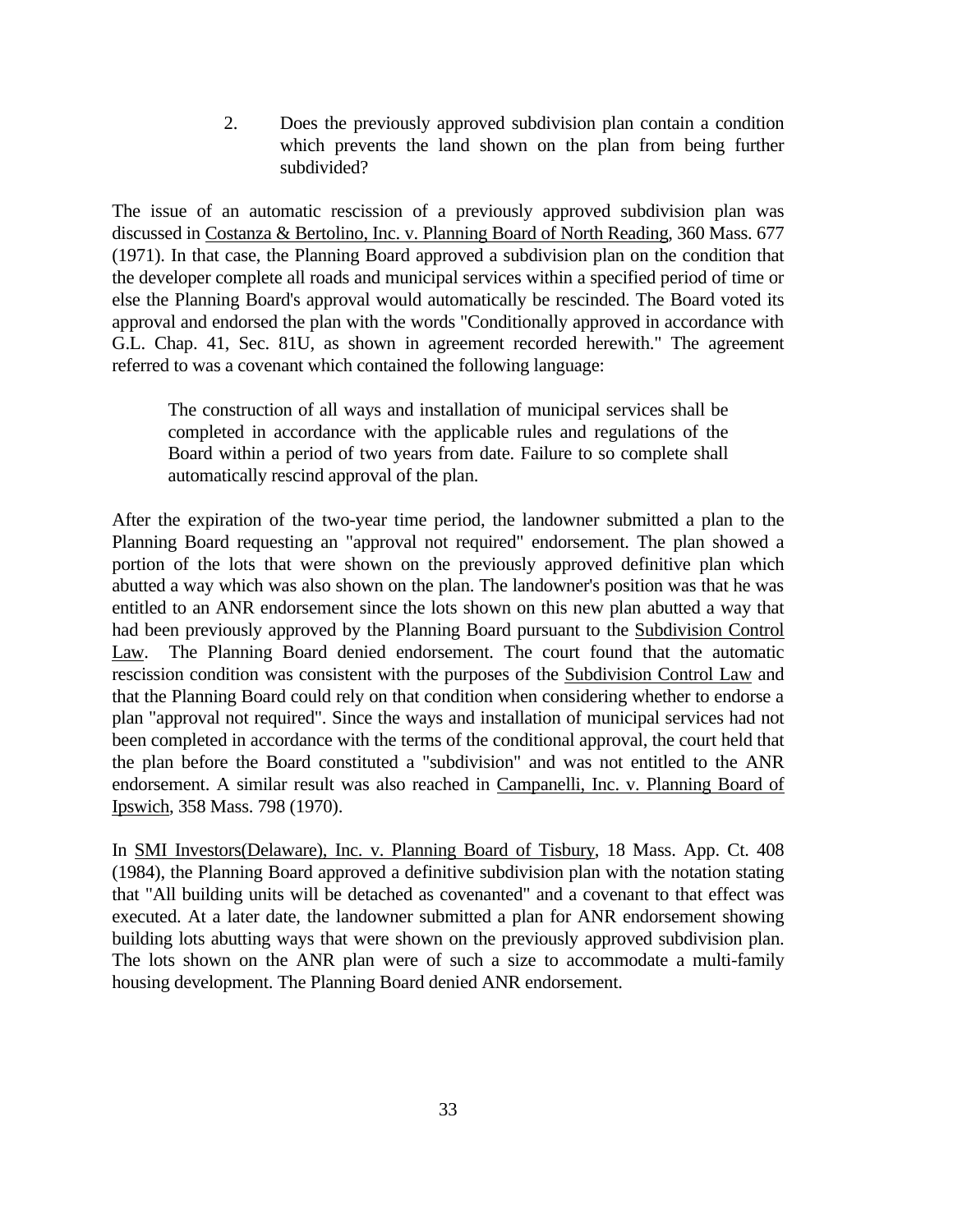#### **SMI INVESTORS (DELAWARE), INC. V. PLANNING BOARD OF TISBURY**

18 Mass. App. Ct. 408 (1984)

Excerpts:

Armstrong, J. ...

... the 1973 [definitive] plan was approved subject to a condition that all dwellings erected on the lots shown thereon be detached. The imposition of that condition was not appealed, and its propriety is not now before us. ...The 1981 [ANR] plan showed the same roads but altered lot lines. The plan also showed that the lots are designed to serve multi-family dwellings. The plaintiff asked the planning board to disregard the proposed use, but this it could not demand as of right. …

The application for the § 81P endorsement was necessarily predicated on the approval of the 1973 plan, which remained contingent on acceptance of the condition. As the 1981 plan does not contemplate compliance with the condition, it is, in effect, a new plan, necessitating independent approval. We need not consider whether the plaintiff might have been entitled to a § 81P endorsement if each lot shown on the plan had been expressly made subject to the condition on the 1973 plan ... The record in the case before us makes clear that the plaintiff did not seek such a qualified endorsement ... .

It follows that the judge did not err in ruling that the planning board was correct in refusing the § 81P endorsement.

SMI Investors (Delaware), Inc., 18 Mass. App. Ct. at 412-413.

In Hamilton v. Planning Board of Beverly, 35 Mass. App. Ct. 386 (1993), the court held that the Planning Board did not modify or waive a condition imposed on a previously approved subdivision plan by endorsing a subsequent plan "approval not required." In Hamilton, the Beverly Planning Board approved a five lot definitive plan on the stated condition that "This subdivision is limited to five (5) lots unless a new plan is submitted to the Beverly Planning Board which meets their full standards and approval." Seven years later, Hamilton, an owner of one of the lots shown on the 1982 definitive plan, submitted an ANR plan to the Planning Board. He wished to divide his lot into two lots which would meet the current lot area and lot frontage requirements of the Beverly Zoning Ordinance. The Planning Board endorsed the plan. Thereafter, Hamilton applied for a building permit to erect a single-family residence on one of the newly created lots. The Building Inspector was made aware of the condition noted on the 1982 definitive plan that had limited the subdivision to five lots. On the strength of that limitation, the Building Inspector declined to

**\_\_\_\_\_\_\_\_\_\_\_\_\_\_\_\_\_\_\_\_\_\_\_\_\_\_\_\_\_\_\_\_\_\_\_\_\_\_\_\_\_\_\_\_\_\_\_\_\_\_\_\_\_\_\_\_\_\_\_\_\_\_\_\_\_\_\_\_\_\_\_\_\_**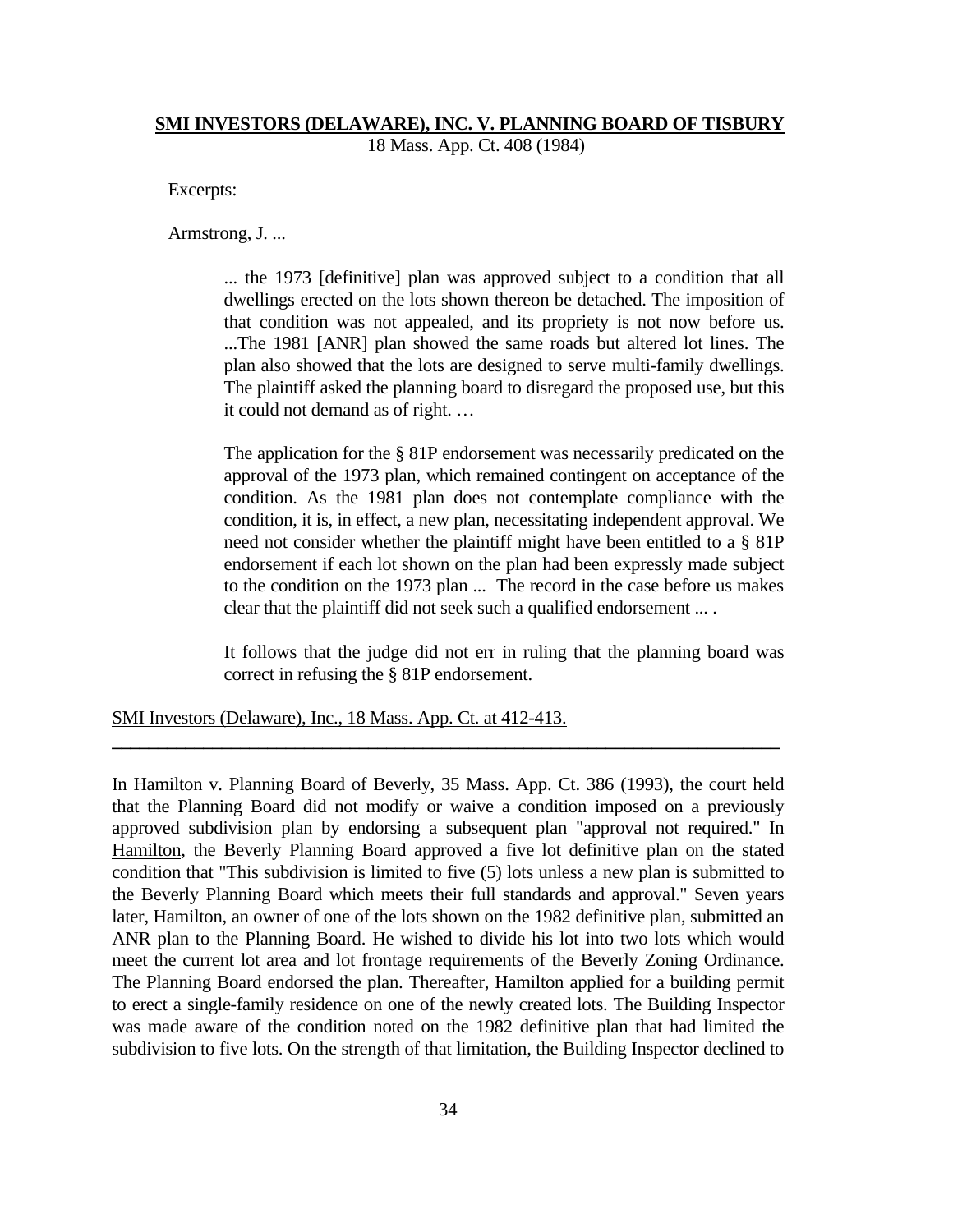issue the building permit. On appeal, Hamilton argued that the "approval not required" endorsement superseded the limiting condition imposed on the 1982 definitive plan.

#### **HAMILTON V. PLANNING BOARD OF BEVERLY**

35 Mass. App. Ct. 386 (1993)

Excerpts:

Kass, J. ...

Approval of a subdivision plan involves procedures, including a public hearing (G. L. c. 41, § 81T) as well as open sessions of the planning board at which the proposed division of a tract of land into smaller lots is carefully reviewed so as to meet design criteria and certain policy objectives relating to streets (with emphasis on maximizing traffic convenience and minimizing traffic congestion), drainage, waste disposal, catch basins, curbs, access to surrounding streets, accommodation to fire protection and policing needs, utility services, street lighting, and protecting access to sunlight for solar energy. ...

The number of lots in a subdivision has a bearing on those considerations. What might be an adequate access road or waste disposal system for five lots is not necessarily adequate for seven or ten. For that reason a planning board may limit the number of lots in a subdivision. ... If it does so, the board must, as here, note the lot number limitation on the approved plan, which becomes a matter of record. Otherwise, under G.L. c. 41, § 81O, the number, shape and size of the lots shown on a plan may be changed as a matter of right, provided every lot still has frontage that meets the minimum requirements of the city or town in which the land is located.

Under G.L. c. 41, § 81W, a person having a cognizable interest may petition the planning board for modification of an approved subdivision plan. Action by a planning board on such a petition for modification incorporates all the procedures attendant on original approval, including, therefore, a public hearing. Section 81W also provides that no modification may affect the lots in the original subdivision which have been sold or mortgaged.

The provisions built into §§ 81T and 81W, which are designed to protect purchasers of lots in a subdivision and the larger public, would be altogether - and easily - subverted if an approved plan could be altered by the simple expedient of procuring a § 81P "approval not required" endorsement. All that is required to obtain such an endorsement is presentation to a planning board of a plan that shows lots fronting on a public street or its functional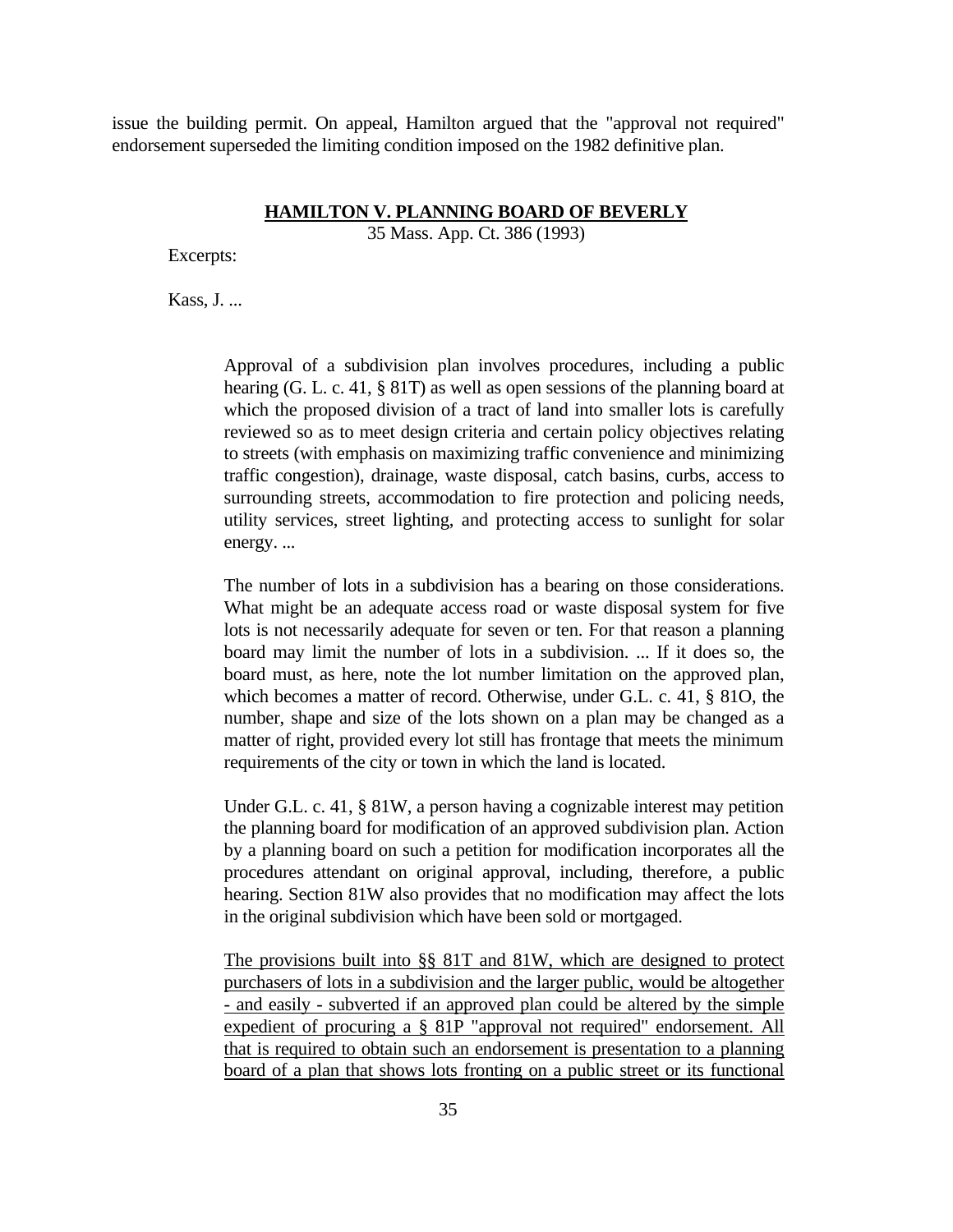equivalent, see G.L. c. 41, § 81L, with area and frontage that meet local municipal requirements. The endorsement of such plan is a routine act, ministerial in character, and constitutes an attestation of compliance neither with zoning requirements nor subdivision conditions. ... Restrictions in an approved subdivision plan are binding on a building inspector. ... .

The limited meaning which may be ascribed to a § 81P endorsement and the ministerial nature of the endorsement defeat the argument of the plaintiffs that the endorsement constituted a waiver of the five-lots limitation prescinding from the question whether the board, for reasons we have discussed, could waive the limitation, thus altering the plan, without a public hearing. ...

Hamilton, 35 Mass. App. Ct. at 388-389 (emphasis added).

As Judge Kass noted in Hamilton, restrictions in an approved subdivision plan are binding on a building official. Specifically, MGL, Chapter 41, § 81Y provides that a building inspector cannot issue a building permit until satisfied that:

**\_\_\_\_\_\_\_\_\_\_\_\_\_\_\_\_\_\_\_\_\_\_\_\_\_\_\_\_\_\_\_\_\_\_\_\_\_\_\_\_\_\_\_\_\_\_\_\_\_\_\_\_\_\_\_\_\_\_\_\_\_\_\_\_\_\_\_\_\_\_\_\_\_**

"... the lot on which the building is to be erected is not within a subdivision, or that a way furnishing the access to such lot as required by the subdivision control law is shown on a plan recorded or entitled to be recorded ... and that any condition endorsed thereon limiting the right to erect or maintain buildings on such lot have been satisfied, or waived by the planning board, .....

MGL, Chapter 41, § 81P further provides that a statement may be placed on an ANR plan indicating the reason why approval is not required under the Subdivision Control Law. As was noted by the court in SMI Investors, if a Planning Board believes its endorsement may tend to mislead buyers of lots shown on a plan, they may exercise their powers in a way that protects persons who will rely on the endorsement. Before endorsing a plan "approval not required" where the proposed lots abut a way shown on a previously approved and endorsed subdivision plan, the Planning Board should review the subdivision plan to see if there is any limiting condition which would prevent the land shown on the subdivision plan from being further subdivided. If no such condition exists but there were other conditions imposed, it may be prudent to place a notation on the ANR plan indicating that the lots shown on the plan abut a way which has been conditionally approved by the Planning Board pursuant to the Subdivision Control Law. Hopefully, this notation will alert a building official to review the previously approved subdivision plan to determine if there is any condition which would prevent the issuance of a building permit. If the subdivision way shown on the ANR plan has not been constructed, the Planning Board should check to make sure that there exists a performance guarantee as required by the Subdivision Control Law. If the construction of such way is secured by a covenant, the Planning Board may want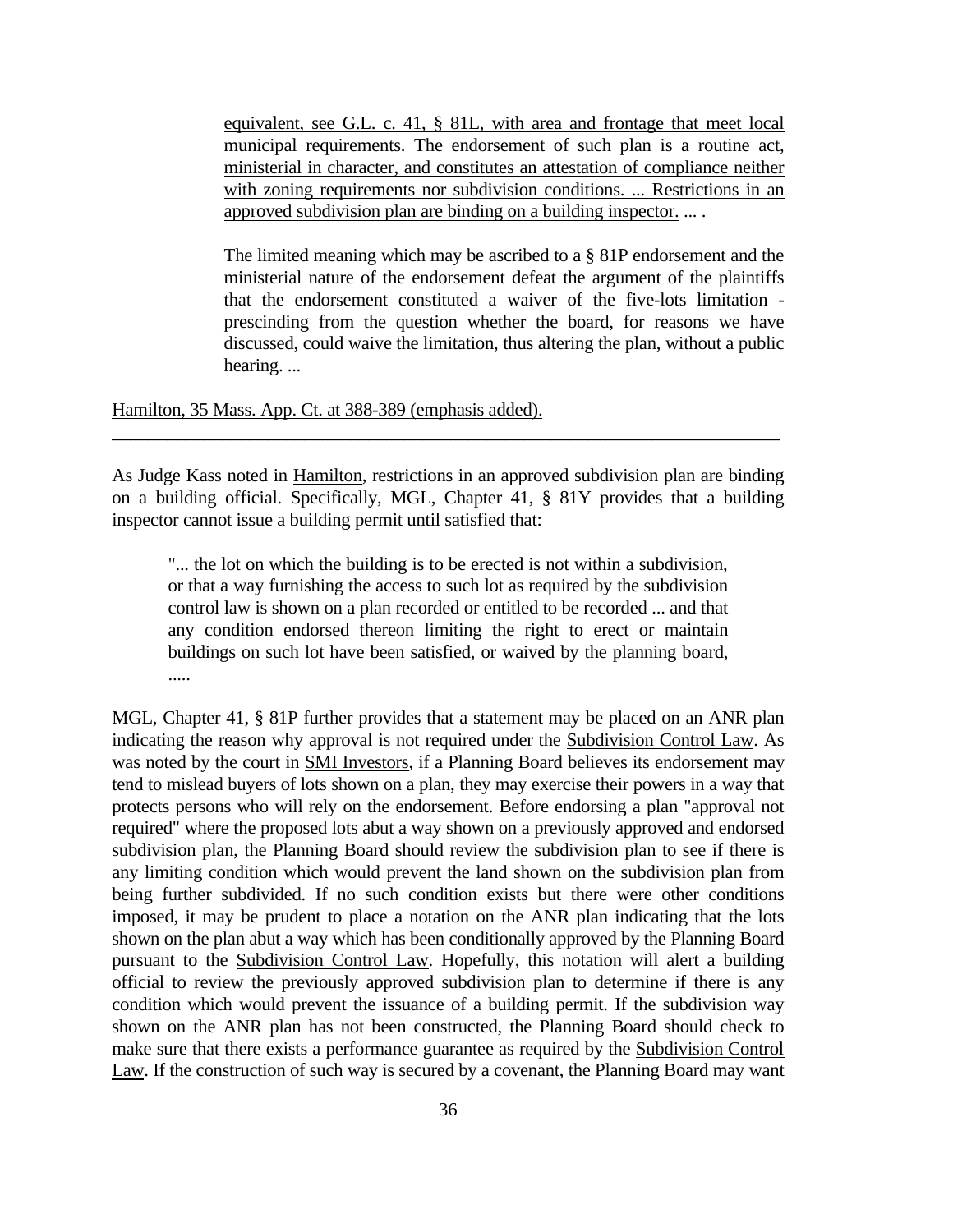to consider placing a statement on the ANR plan which will alert a future buyer of any lot shown on the plan to the existence of such a covenant.

A Planning Board should check with municipal counsel if there is any question concerning the applicability of the covenant to the lots shown on the ANR plan.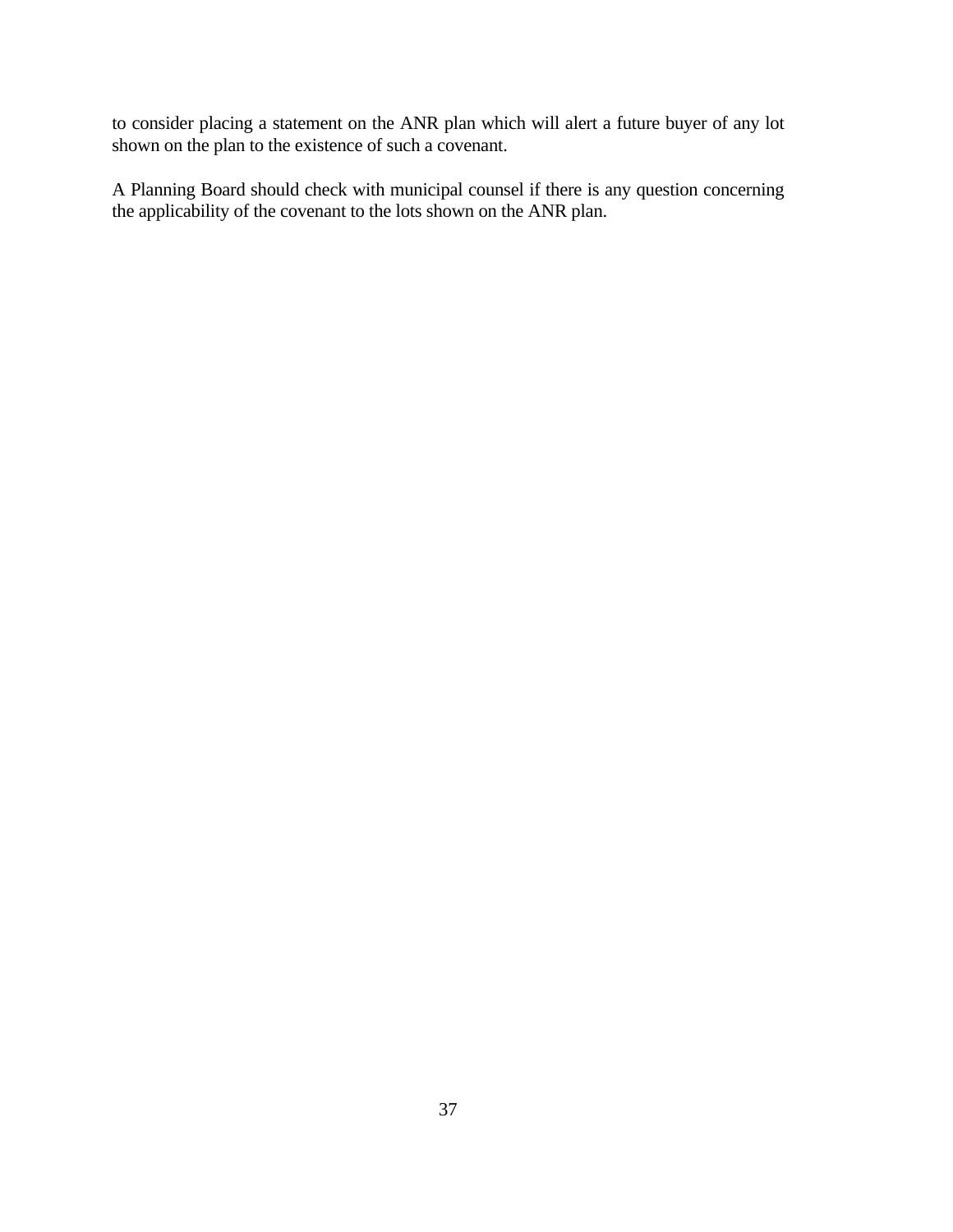In determining whether a proposed building lot has adequate frontage for the purposes of the Subdivision Control Law, MGL, Chapter 41, § 81L provides that the proposed building lots must front on one of three types of ways:

**\_\_\_\_\_\_\_\_\_\_\_\_\_\_\_\_\_\_\_\_\_\_\_\_\_\_\_\_\_\_\_\_\_\_\_\_\_\_\_\_\_\_\_\_\_\_\_\_\_\_\_\_\_\_\_\_\_\_\_\_\_\_\_\_\_\_\_\_\_\_\_\_\_**

(a) a public way or a way which the municipal clerk certifies is maintained and used as a public way,

(b) a way shown on a plan approved and endorsed in accordance with the Subdivision Control Law, or

(c) a way in existence when the Subdivision Control Law took effect in the municipality having, in the opinion of the Planning Board, suitable grades, and adequate construction to provide for the needs of vehicular traffic in relation to the proposed use and for the installation of municipal services to serve such use.

In determining whether a lot has adequate frontage for zoning purposes, many zoning bylaws contain a definition of "street" or "way" which includes the types of ways defined in the Subdivision Control Law. The fact that a lot may abut a way which is defined in the Subdivision Control Law does not mean the lot complies with the frontage requirement of the local zoning bylaw.

Where a zoning bylaw allows lot frontage to be measured along a way which in the opinion of the Planning Board has sufficient width, suitable grades, and adequate construction for vehicular traffic, there must be a specific determination by the Planning Board that the way meets such criteria. In Corrigan v. Board of Appeals of Brewster, 35 Mass. App. Ct. 514 (1993), the court determined that a lot abutting such a way does not have zoning frontage unless the Planning Board has specifically made that determination.

In Corrigan, the Planning Board had given an ANR endorsement to a plan of land showing the lot in question. At the direction of the Land Court, the Planning Board noted on the ANR plan that "No determination of compliance with zoning requirements has been made or is intended." At a later date, the Building Inspector denied a building permit because the lot lacked frontage on a "street" as defined in the Brewster Zoning Bylaw. The Brewster Zoning Bylaw defined a "street" in the following way:

> (i) a way over twenty-four feet in width which is dedicated to public use by any lawful procedure;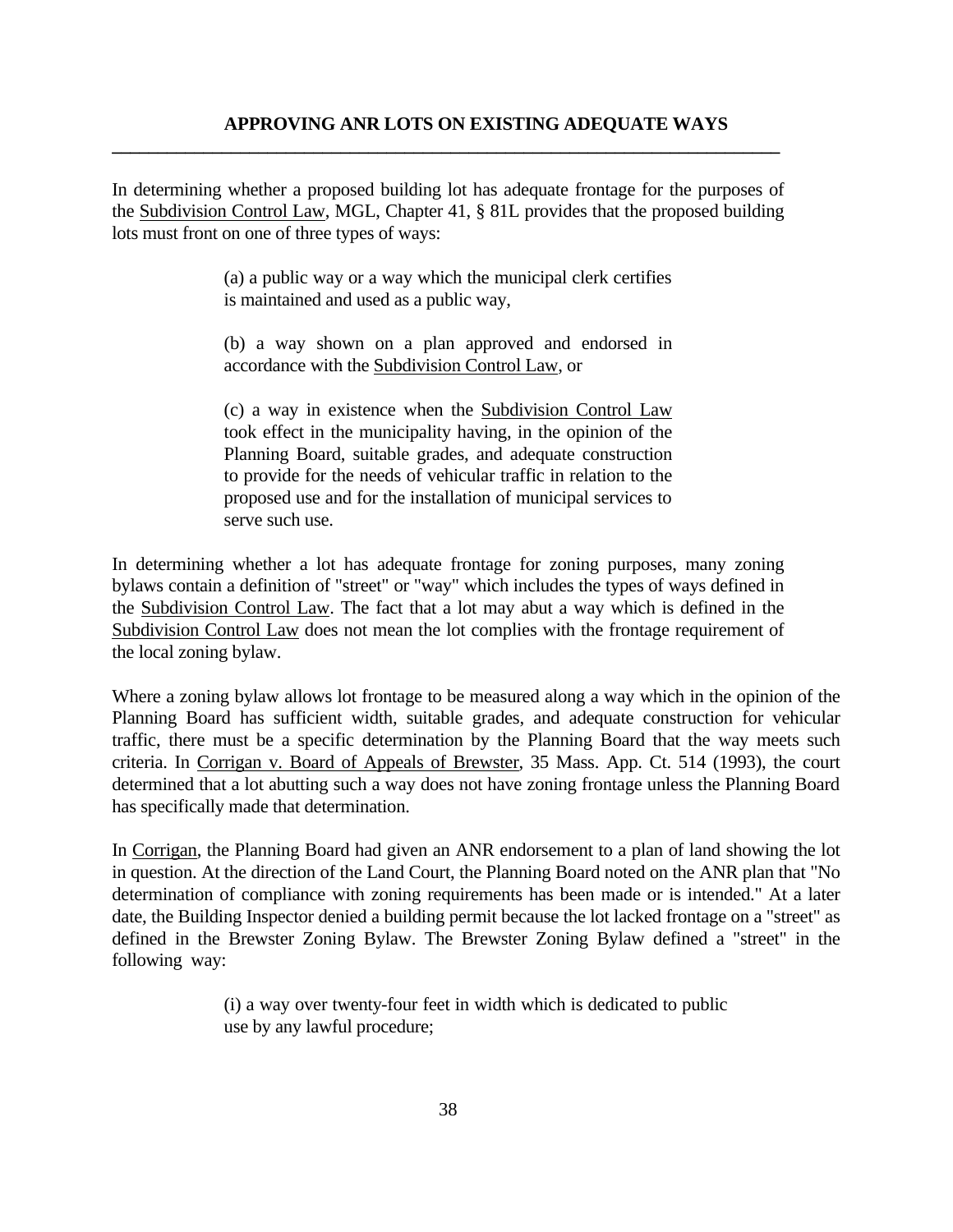(ii) a way which the town clerk certifies is maintained as a public way;

(iii) a way shown on an approved subdivision plan; and

(iv) a way having in the opinion of the Brewster Planning Board sufficient width, suitable grades and adequate construction to provide for the needs of vehicular traffic in relation to the proposed uses of the land abutting thereon or served thereby, and for the installation of municipal services to serve such land and the buildings erected or to be erected thereon.

The Building Inspector denied the building permit because the lot did not abut a public way which is over twenty-four feet in width as noted in (i) above. The Building Inspector's decision did not discuss whether the definition of street as defined in (iv) above was applicable to the lot in question.

On appeal to the court, Corrigan argued that the previous ANR endorsement by the Planning Board constituted a zoning determination by the Planning Board that the way shown on the plan had sufficient width, suitable grades, and adequate construction as required by the Brewster Zoning Bylaw. Corrigan's argument was that the Planning Board could not have given its ANR endorsement unless the Board determined that the lots shown on the plan fronted on one of the three types of ways specified in the Subdivision Control Law. Since the way shown on the ANR plan was not (a) a public way or, (b) a way shown on a plan approved and endorsed by the Planning Board in accordance with the Subdivision Control Law, Corrigan concluded that the Planning Board must have determined that the way was in existence prior to the Subdivision Control Law and had suitable width and grades and adequate construction to provide for the needs of vehicular traffic in relation to the proposed use of land and that determination also constituted the favorable determination by the Planning Board required by the Brewster Zoning Bylaw.

#### **CORRIGAN V. BOARD OF APPEALS OF BREWSTER**

35 Mass. App. Ct. 514 (1993)

Excerpts:

Gillerman, J. ...

The argument is appealing. If the Planning Board has in fact decided that a lot has adequate frontage on a "street" under § 81L of the Subdivision Control Law because it is adequate in all material respects for vehicular traffic, then it is wasteful, if not silly, not to extend that decision to the resolution of the same issue by the same board applying the same criteria under the Brewster zoning by-law.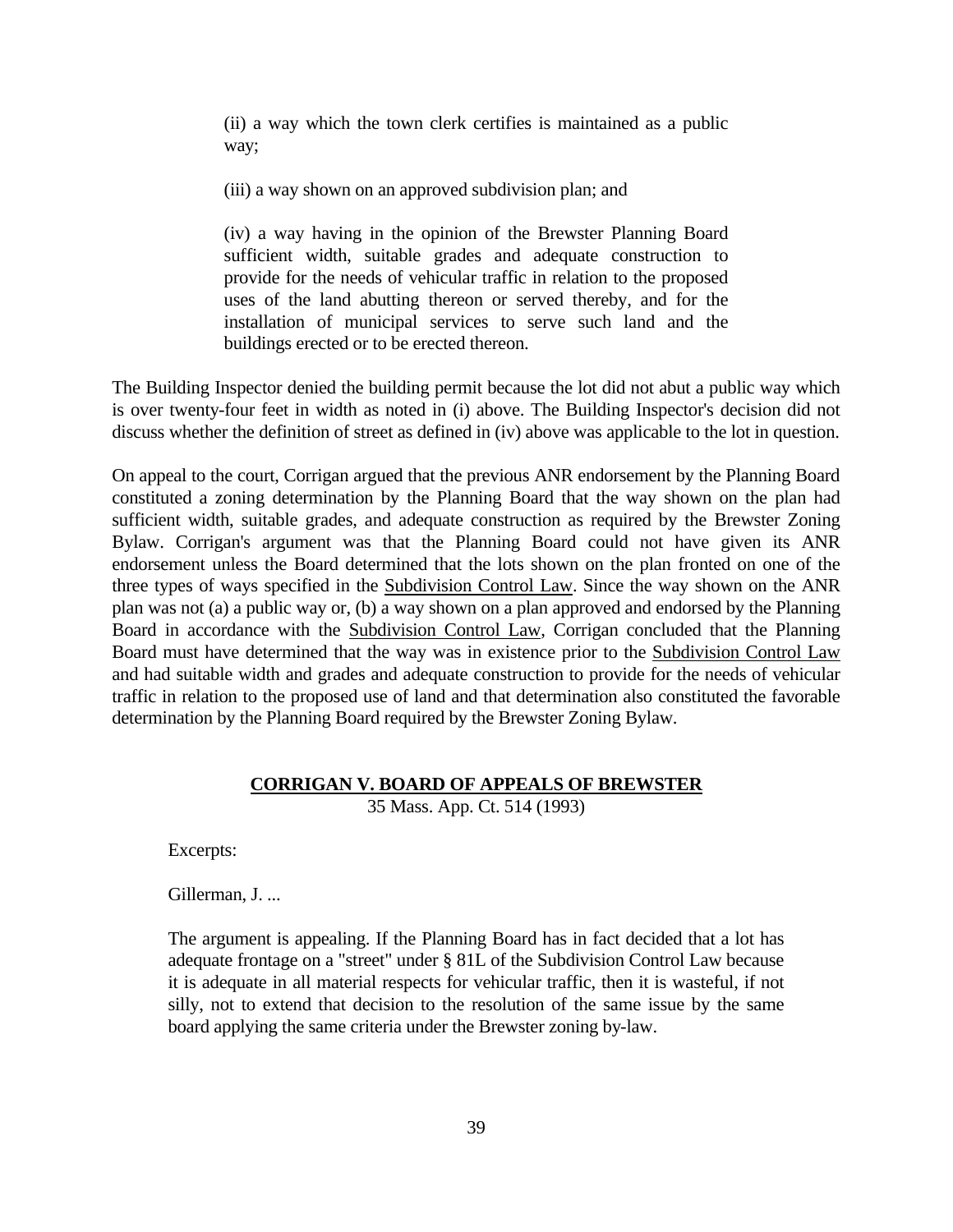Previous decisions of this court, nevertheless, have repeatedly pointed out that a § 81P endorsement does not give a lot any standing under the zoning by-law. See Smalley v. Planning Bd. of Harwich, 10 Mass. App. Ct. 599, 603 (1980). There we said, "In acting under § 81P, a planning board's judgment is confined to determining whether a plan shows a subdivision."... Smalley, however, involved a lot with less than the minimum area requirements, ... and we rightly rejected the argument that a § 81P endorsement would constitute a decision that the unrelated requirements of the Harwich zoning code had been met. ...

Another decision of major importance is Arrigo v. Planning Bd. of Franklin, 12 Mass. App. Ct. 802 (1981). There we held that  $\S$  81L is not merely definitional, but imposes a substantive requirement that each lot have frontage on a "street" for the distance specified in the zoning by-law, or absent such specification, twenty feet, and that § 81R gives the planning board the power to waive strict compliance with the frontage requirements of § 81L, whether that requirement is twenty feet or the distance specified in the zoning by-law. We also held in that case that the waiver by the planning board under § 81R was valid only for the purposes of the Subdivision Control Law and did not operate as a variance by the zoning board of appeals under the different and highly restrictive criteria of G.L. c. 40A, § 10. ... . Arrigo, too, is different from the present case: there the criteria for the grant of the § 81R waiver by the planning board were different from the criteria for the granting of a § 10 variance, ... . In Arrigo, there was no reason whatsoever to make the action of one agency binding upon the other.

Here, unlike **Smalley** and **Arrigo**, the subject to be regulated is the same for both the Subdivision Control Law and the Brewster zoning by-law (the requirement that the lot have frontage on a "street"), the criteria for a "street" are the same for both (a determination of the adequacy of the way for vehicular traffic), and the agency empowered to make that determination is the same (the Brewster planning board). The difficulty, however, is that the judge found - and we find nothing to the contrary in the record before us - that the Brewster planning board never in fact determined that the way relied upon by the plaintiffs was a "street" within the meaning of § 81L; the record is simply silent as to the route followed by the board in reaching its decision to issue a § 81P endorsement. Given the variety of possible explanations, we should not infer what the planning board did - as the plaintiffs would have us do - and certainly we will not guess as to the board's reasoning.

Corrigan, 35 Mass. App. Ct. at 517-518.

**\_\_\_\_\_\_\_\_\_\_\_\_\_\_\_\_\_\_\_\_\_\_\_\_\_\_\_\_\_\_\_\_\_\_\_\_\_\_\_\_\_\_\_\_\_\_\_\_\_\_\_\_\_\_\_\_\_\_\_\_\_\_\_\_\_\_\_\_\_\_\_\_\_\_\_\_\_\_**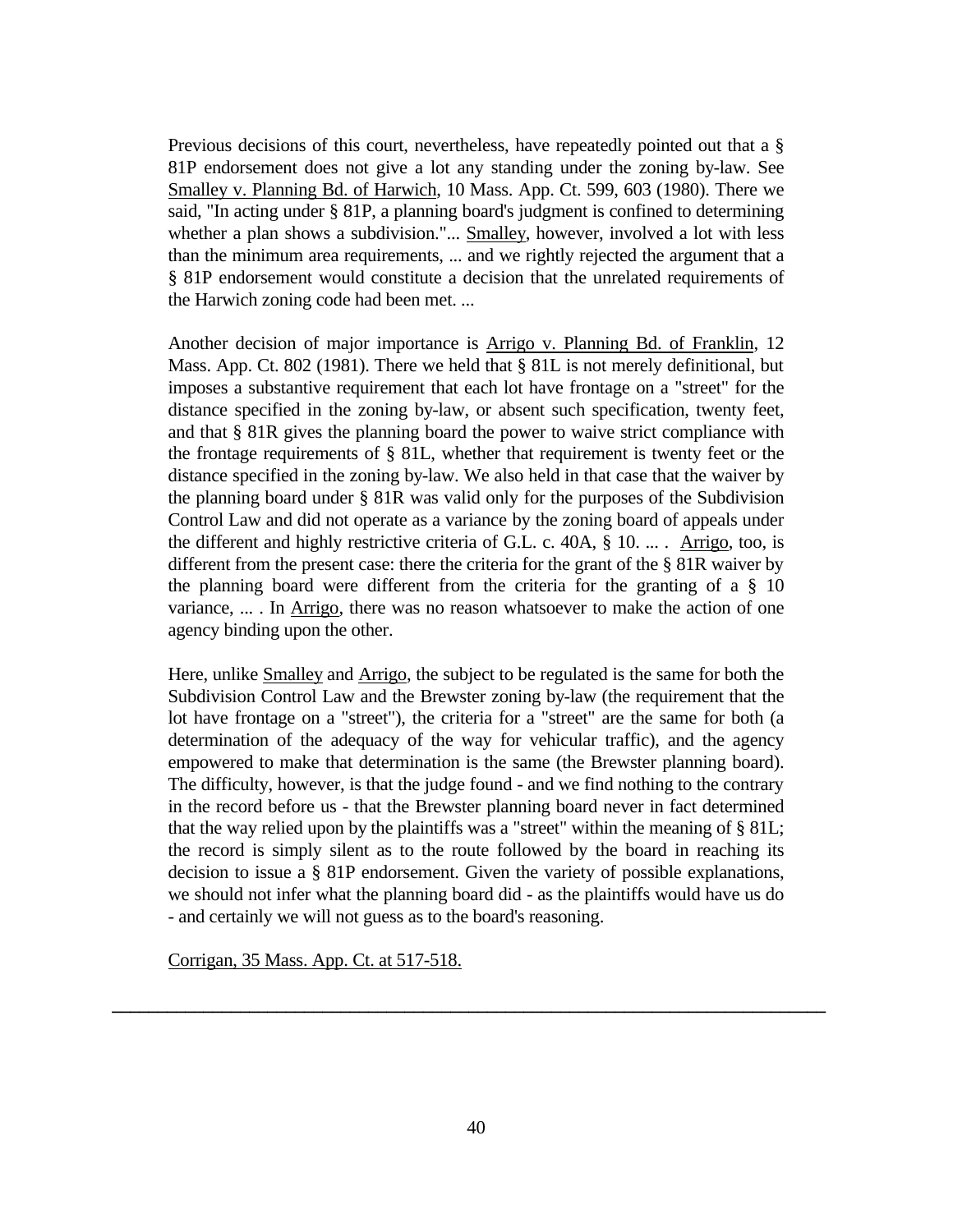The last sentence of MGL, Chapter 41, § 81P provides that a statement may be placed on an ANR plan indicating the reason why approval under the Subdivision Control Law is not required. Placing a statement on an ANR plan stating the reason for endorsement takes on added importance where a local zoning bylaw authorizes frontage to be measured on a "street" or "way" which in the opinion of the Planning Board provides suitable access. As was noted in Corrigan, in such situations a record must exist that clearly indicates that the Planning Board has made such a determination. Before endorsing such a plan, we would suggest that a Planning Board make a determination that the way shown on the plan provides suitable access and then place a statement on the ANR plan indicating that they have made such a determination.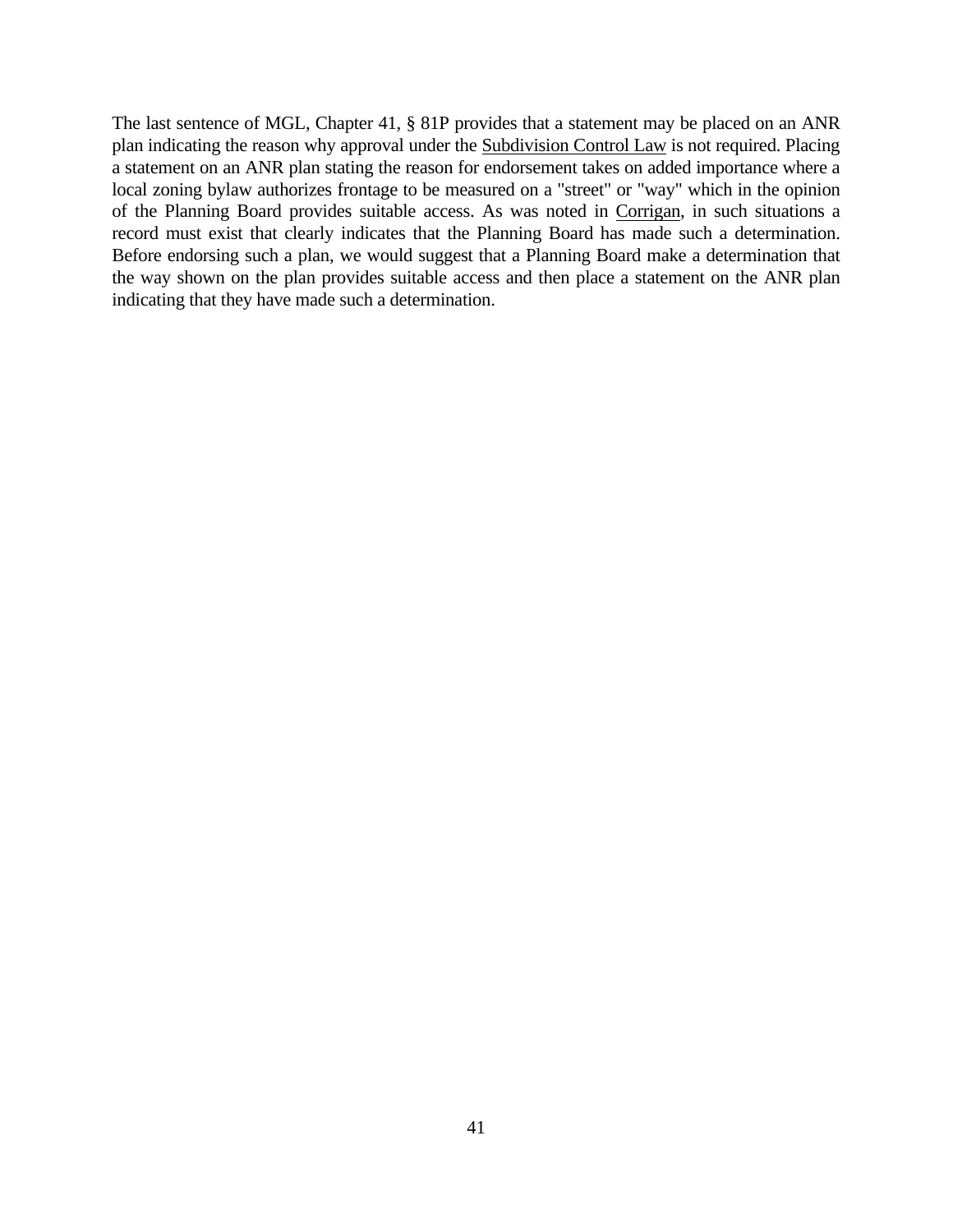In determining whether a plan is entitled to be endorsed "approval under the Subdivision Control Law not required," a Planning Board should ask the following questions:

1. Do the proposed lots shown on the plan front on one of the following types of ways?

 A. A public way or a way which the municipal clerk certifies is maintained and used as a public way.

Case Notes: Casagrande v. Town Clerk of Harvard, 377 Mass. 703 (1979) (way must be used and maintained as a public way, not just maintained); Spalke v. Board of Appeals of Plymouth, 7 Mass. App. Ct. 683 (1979) (Atlantic Ocean is not a public way for purposes of the Subdivision Control Law); Matulewicz v. Planning Board of Norfolk, 438 Mass. 37 (2002) (planning board denial of ANR overturned because every lot had frontage on a way that town clerk certified was maintained and used as public way).

B. A way shown on a plan which has been previously approved in accordance with the Subdivision Control Law.

Case Notes: Richard v. Planning Board of Acushnet, 10 Mass. App. Ct. 216 (1980) (paper street shown on plan approved by selectmen before subdivision control in community, is not a way previously approved and endorsed under the Subdivision Control Law); Costanza & Bertolino, Inc. v. Planning Board of North Reading, 360 Mass. 677 (1971) (where condition of approved definitive plan required that construction of ways shown on such plan be completed in two years or definitive plan is automatically rescinded, such ways are not ways approved in accordance with the Subdivision Control Law if two year condition is not met); SMI Investors(Delaware), Inc. v. Planning Board of Tisbury, 18 Mass. App. Ct. 408 (1984) (condition of original subdivision plan prevented subsequent plan showing a division of land from obtaining ANR endorsement); Hamilton v. Planning Board of Beverly, 35 Mass. App. Ct. 386 (1993) (landowner not entitled to building permit for ANR lot where lot was created in violation of a condition imposed on a subdivision plan which prevented the land shown on subdivision plan from being further subdivided to create additional lots).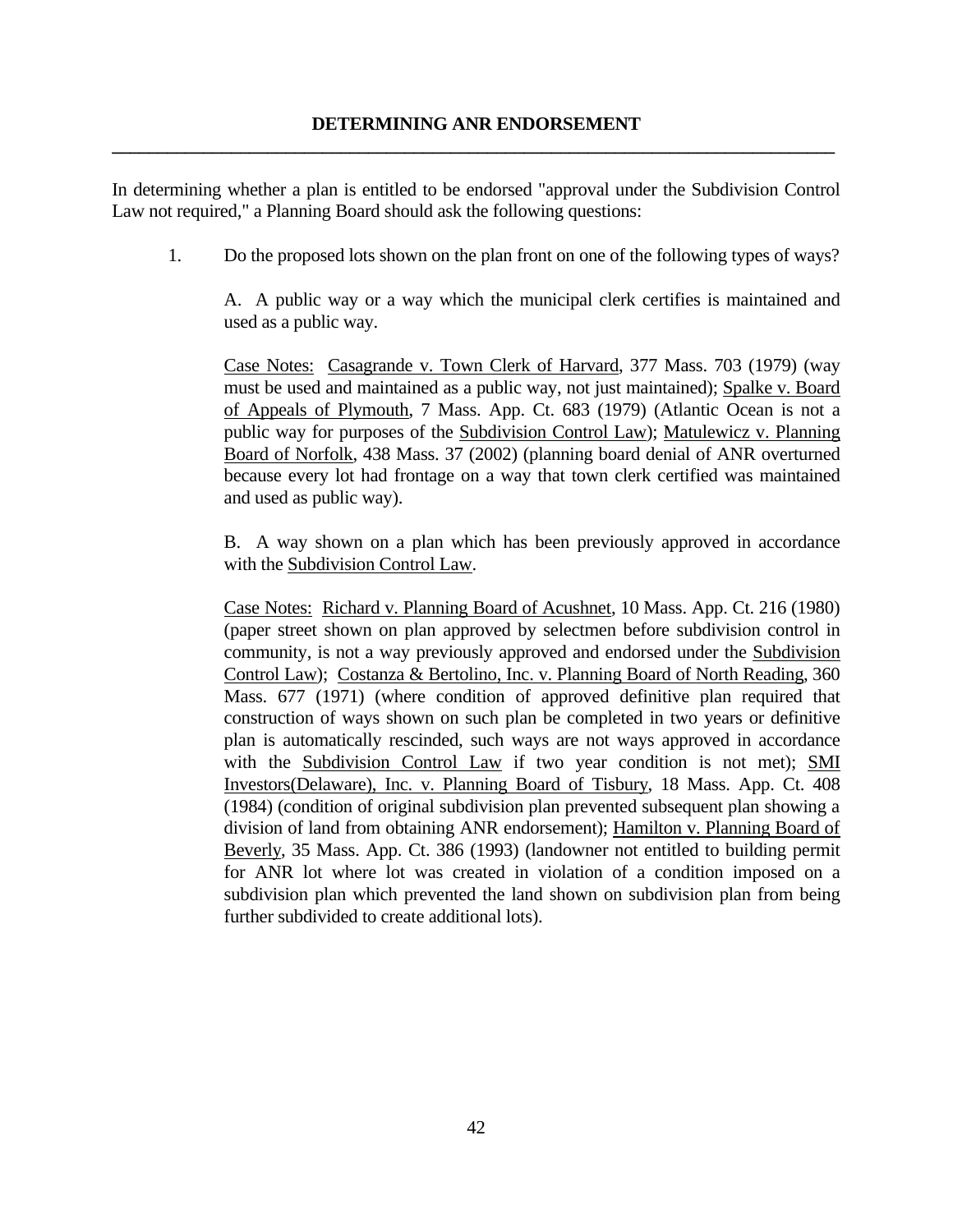C. A way in existence when the Subdivision Control Law took effect in the municipality, which in the opinion of the Planning Board is suitable for the proposed use of the lots.

Case Notes: Rettig v. Planning Board of Rowley, 332 Mass. 476 (1955) (ways which were impassable were not adequate for access and subdivision approval was required).

2. Do the proposed lots shown on the plan meet the minimum frontage requirements of the local zoning ordinance or bylaw?

Case Notes: Gallitano v. Board of Survey & Planning of Waltham, 10 Mass. App. Ct. 269 (1980) (if the local zoning ordinance or bylaw does not specify any minimum frontage requirement, then the proposed lots must have a minimum of 20 feet of frontage in order to be entitled to the ANR endorsement).

3. Can each lot access onto the way from the frontage shown on the plan?

Case Notes: Hrenchuk v. Planning Board of Walpole, 8 Mass. App. Ct. 949 (1979) (limited access highway does not provide frontage and access for purposes of ANR endorsement); McCarthy v. Planning Board of Edgartown, 381 Mass. 86 (1980) (driveway requirement deprived lots shown on plan of vehicular access to the public way so the lots did not have frontage for the purposes of ANR endorsement).

4. Does the way on which the proposed lots front provide adequate access?

Case Notes: Perry v. Planning Board of Nantucket, 15 Mass. App. Ct. 144 (1983) (a paper street, even though a public way, does not provide adequate access as the Subdivision Control Law requires that a public way be constructed on the ground); Hutchinson v. Planning Board of Hingham, 23 Mass. App. Ct. 416 (1987) (a public way provides adequate access if it is paved, comparable to other ways in the area, and is suitable to accommodate motor vehicles and public safety equipment); Sturdy v. Planning Board of Hingham, 32 Mass. App. Ct. 72 (1992) (deficiencies in a public way are insufficient ground to deny ANR endorsement); Long Pond Estates Ltd v. Planning Board of Sturbridge, 406 Mass. 253 (1989) (a public way provided adequate access though temporarily closed due to flooding where adequate access for emergency vehicles existed on another way); Ball v. Planning Board of Leverett, 58 Mass. App. Ct. 513 (2003) (planning board can consider condition of public way to determine whether the way provides acceptable physical access).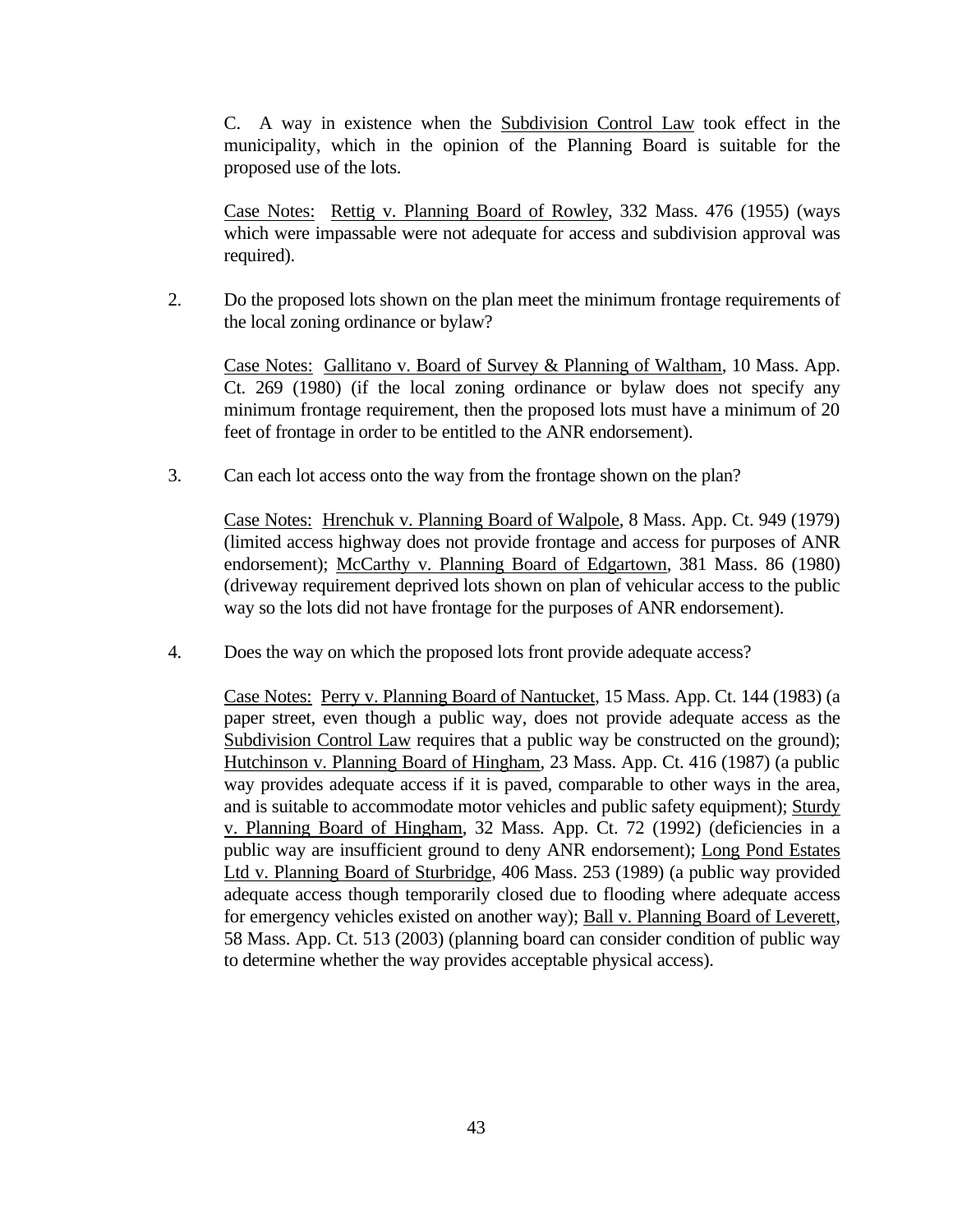5. Does each lot have practical access from the way to the buildable portion of the lot?

Case Notes: Gifford v. Planning Board of Nantucket, 376 Mass. 801 (1978) (a plan showing lots connected to a public way with long necks narrowing to such a width so as not to provide adequate access was not entitled to an ANR endorsement); Gallitano v. Board of Survey & Planning of Waltham, 10 Mass. App. Ct. 269 (1980) (as a rule of thumb, practical access exists where the buildable portion of each lot is connected to the required frontage by a strip of land not narrower than the required frontage at any point, measured from that point to the nearest point of the opposite sideline); Corcoran v. Planning Board of Sudbury, 406 Mass. 248 (1989) (where no physical impediments affect access from the road to the buildable portion of a lot, practical access exists even though several lots would require regulatory approval for alteration of a wetland); Gates v. Planning Board of Dighton, 48 Mass. App. Ct. 394 (2000) (where wetlands presented a physical barrier preventing practical, safe and efficient access to proposed lots); Poulos v. Planning Board of Braintree, 413 Mass. 359 (1992) (existence of a guardrail and downward slope constituted physical impediments so that practical access did not exist to permit ANR endorsement); Hobbs Brook Farm Property Company Limited Partnership v. Planning Board of Lincoln, 48 Mass. App. Ct. 403 (2000) (it is simply not correct that the entire frontage required for a lot must be unobstructed).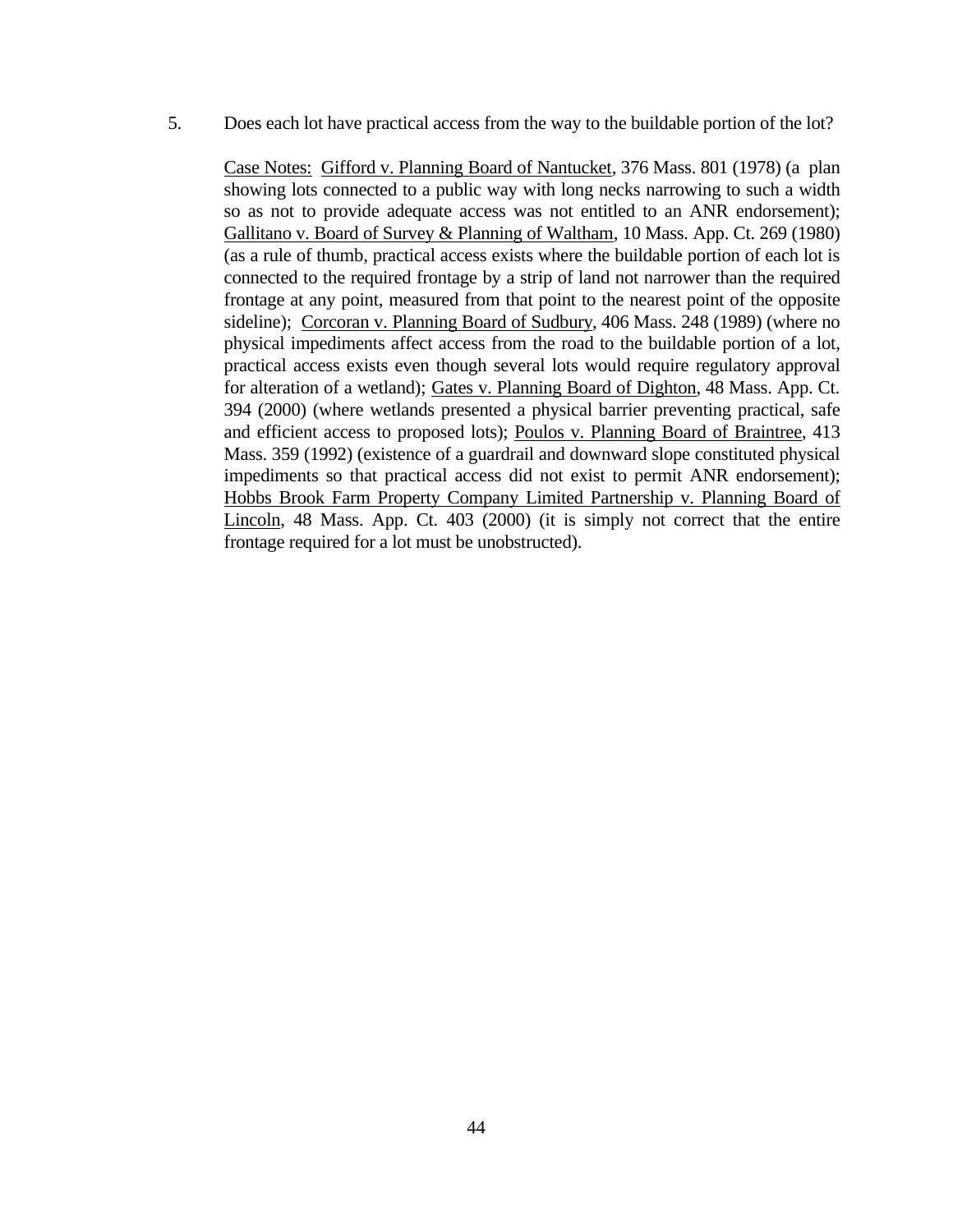# **ENDORSING ANR PLANS SHOWING ZONING VIOLATIONS \_\_\_\_\_\_\_\_\_\_\_\_\_\_\_\_\_\_\_\_\_\_\_\_\_\_\_\_\_\_\_\_\_\_\_\_\_\_\_\_\_\_\_\_\_\_\_\_\_\_\_\_\_\_\_\_\_\_\_\_\_\_\_\_\_\_\_\_\_\_\_\_\_\_\_\_\_\_**

Frequently, Planning Boards are presented with a plan to be endorsed "approval under the Subdivision Control Law not required" where the plan shows a division of land into proposed lots in which:

- a. all the proposed lots have the required zoning frontage either on public ways, previously approved ways or existing ways that are adequate in the board's opinion, but
- b. one or more of the proposed lots lack the required minimum lot area or the plan indicates other zoning deficiencies.

Since the plan shows zoning violations, can the Planning Board refuse to endorse the plan as "approval not required" as requested by the applicant?

What can a Planning Board do to prevent future misunderstandings regarding the buildability of the proposed substandard lots if they are required to endorse the plan?

Relative to the Planning Board's endorsement, the answer is clear. The only pertinent zoning dimension for determining whether a plan depicts a subdivision is frontage. In Smalley v. Planning Board of Harwich, 10 Mass. App. Ct. 599 (1980), the Harwich Planning Board was presented with a plan showing a division of a tract of land into two lots, both of which had frontage on a public way greater than the minimum frontage required by the zoning bylaw. The Planning Board refused endorsement since the plan indicated certain violations to the minimum lot area and sideline requirements of the zoning bylaw. However, the Massachusetts Appeals Court decided that the plan was entitled to the Planning Board's endorsement.

Anne Smalley had submitted a plan to the Planning Board for endorsement that "approval under the Subdivision Control Law was not required." The plan showed a division of a tract of land into two lots on which there were two existing buildings, a residence and a barn. The barn and the residence were standing when the Subdivision Control Law went into effect in Harwich. One lot had an area of 14,897 square feet and included the existing residence. The other lot had an area of 20,028 square feet and included the existing barn. Both lots shown on the plan met the minimum 100 foot frontage requirement of the zoning bylaw.

The zoning bylaw required a minimum lot area of 20,000 square feet; thus, the smaller lot containing the residence did not conform to the minimum lot area requirement. The plan also indicated violations as to the minimum sideline requirements of the zoning bylaw. The Planning Board refused to endorse the plan and Smalley appealed to the Superior Court. The judge in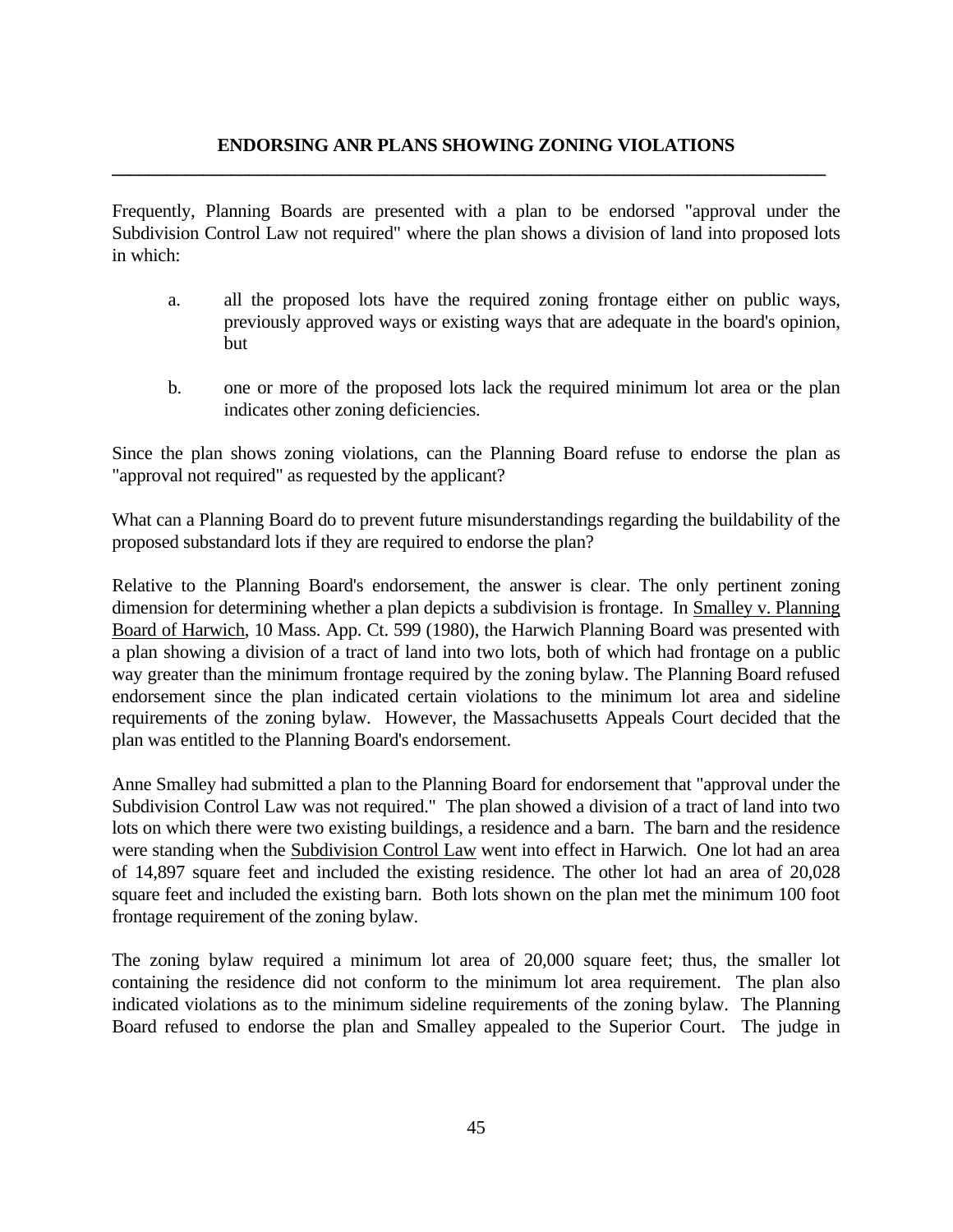Superior Court annulled the Planning Board's decision and the Planning Board appealed to the Massachusetts Appeals Court.

The Planning Board contended that the zoning violations shown on the plan justified its decision not to endorse the plan as "approval not required." The Planning Board argued that Chapter 41, Section 81M, MGL (which states the general purposes of the Subdivision Control Law) requires that the powers of the Planning Board under the Subdivision Control Law "shall be exercised with due regard ... for insuring compliance with the applicable zoning ordinances or by-laws ...." After reviewing the legislative history of the "approval not required plan," the court decided against the Planning Board.

### **SMALLEY V. PLANNING BOARD OF HARWICH** 10 Mass. App. Ct. 599 (1980)

Excerpts:

Goodman, J. ...

In view of the legislative history and judicial interpretation of Section 81P, we do not read that section to place the same duties and responsibilities on the board as it has when it is called upon to approve a subdivision. .... Provision for an endorsement that approval was not required first appeared in 1953, when Section 81P was enacted. Theretofore plans not requiring approval by a planning board could be lawfully recorded without reference to the planning board. The purpose of Section 81P, as explained by Mr. Philip Nichols on behalf of the sponsors of the 1953 legislation, was to alleviate the "difficulty ... encountered by registers of deeds in deciding whether a plan showing ways and lots could lawfully be recorded." ... This purpose is manifested in the insertion by St. 1953, c. 674, Section 7, of G.L. c. 41, Section 81X, which provided - as it now provides -- that; "No register of deeds shall record any plan showing a division of a tract of land into two or more lots, and ways, ... unless (1) such plan bears an endorsement of the Planning Board of such city or town that such plan has been approved by such planning board, ... or (2) such plan bears an endorsement ... as provided in [Section 81P,]," ....

Thus, Section 81P was not intended to enlarge the substantive powers of the board but rather to provide a simple method to inform the register that the board was not concerned with the plan -- to "relieve certain divisions of land of regulation and approval by a planning board ('approval ... not required') ... because the vital access is reasonably guaranteed ...." .... Further, were we to accept the defendant's contention that a planning board has a responsibility with reference to zoning when making a Section 81P endorsement, it would imply a similar responsibility with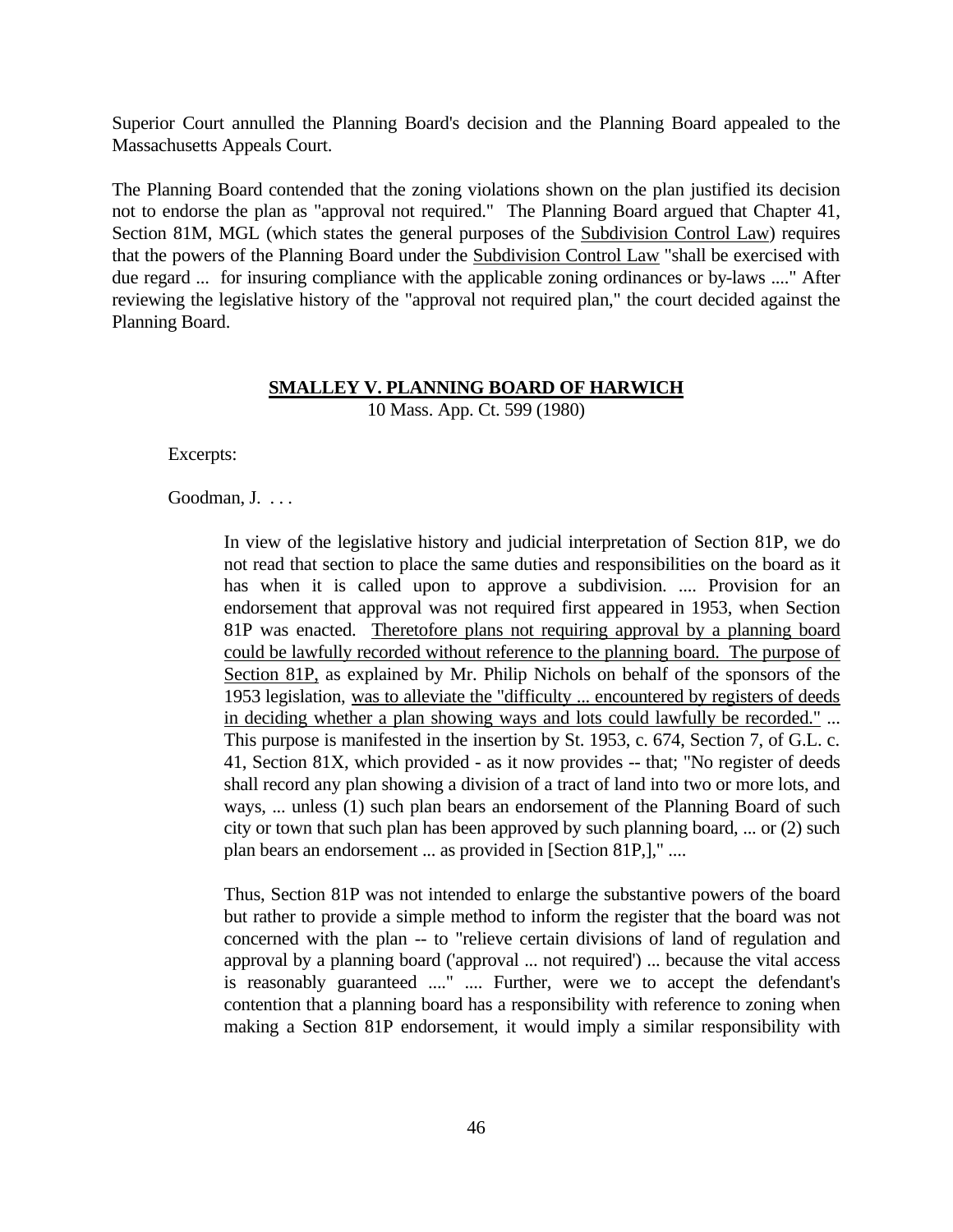reference to other considerations in Section 81M ..., not only "for insuring compliance with the applicable zoning [laws]" but "for securing adequate provision for water, sewerage, drainage, underground utility services," etc. A Section 81P endorsement is obviously not a declaration that these matters are in any way satisfactory to the planning board. In acting under Section 81P, a planning board's judgment is confined to determining whether a plan shows a subdivision.

Nor can we say that the recording of a plan showing a zoning violation, as this one does, can serve no legitimate purpose. The recording of a plan such as the plaintiff's may be preliminary to an attempt to obtain a variance, or to buy abutting land which would bring the lot into compliance, or even to sell the non-conforming lot to an abutter and in that way bring it into compliance. In any event, nothing that we say here in any way precludes the enforcement of the zoning by-law should the recording of her plan eventuate in a violation.

We therefore affirm the judgment. In this connection we note that the lower court has retained jurisdiction though so far as appears nothing remains to be done but to place a Section 81P endorsement on the plan in accordance with the judgment...

Smalley, 10 Mass. App. Ct. at 602-605 (emphasis added).

A plan showing proposed lots with sufficient frontage and access, but showing some other zoning violation, is entitled to an endorsement that "approval under the Subdivision Control Law is not required." If the necessary variances have not been granted by the Board of Appeals, what can a Planning Board do to make it clear that some of the proposed lots may not be available as building lots? A prospective purchaser of a lot may assume that the Planning Board's endorsement is an approval on zoning matters even though such endorsement gives the lots shown on the plan no standing under the applicable zoning bylaw.

**\_\_\_\_\_\_\_\_\_\_\_\_\_\_\_\_\_\_\_\_\_\_\_\_\_\_\_\_\_\_\_\_\_\_\_\_\_\_\_\_\_\_\_\_\_\_\_\_\_\_\_\_\_\_\_\_\_\_\_\_\_\_\_\_\_\_\_\_\_\_\_\_\_\_\_\_\_\_\_**

Chapter 41, Section 81P, MGL, states, "The endorsement under this section may include a statement of the reason approval is not required." Court cases have supported the concept that, where a Planning Board knows its endorsement may tend to mislead buyers of lots shown on a plan, the Planning Board may exercise its powers in a way that protects persons who will rely on the ANR endorsement. See Perry v. Planning Board of Nantucket, 15 Mass. App. Ct. 144 (1983).

If an applicant is unwilling to note on the plan those lots which are in noncompliance with the zoning bylaw, or are otherwise not available as building lots, we suggest that the Planning Board may properly add on the plan under its endorsement an explanation to the effect that the Planning Board has made no determination regarding zoning compliance. Since a Planning Board has no jurisdiction to pass on zoning matters, we would suggest that Planning Boards consider the following type of statement: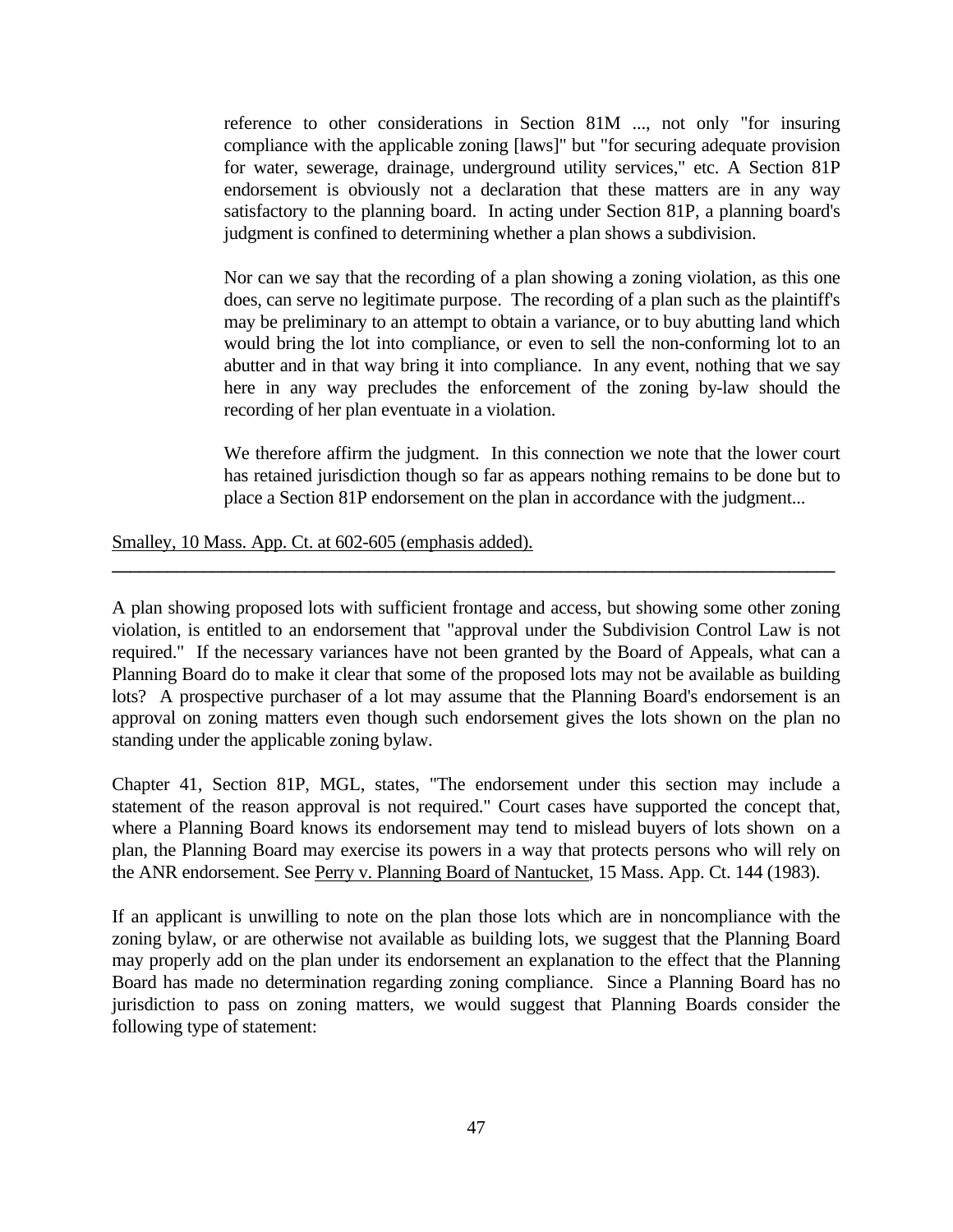- 1. "The above endorsement is not a determination of conformance with zoning regulations"
- 2. "No determination of compliance with zoning requirements has been made or intended."
- 3. "Planning Board endorsement under the Subdivision Control Law should not be construed as either an endorsement or an approval of Zoning Lot Area Requirements."

Hopefully, one of the above statements would have the affect of leading a purchaser to seek further advice. Of course, the Building Inspector should also be alerted.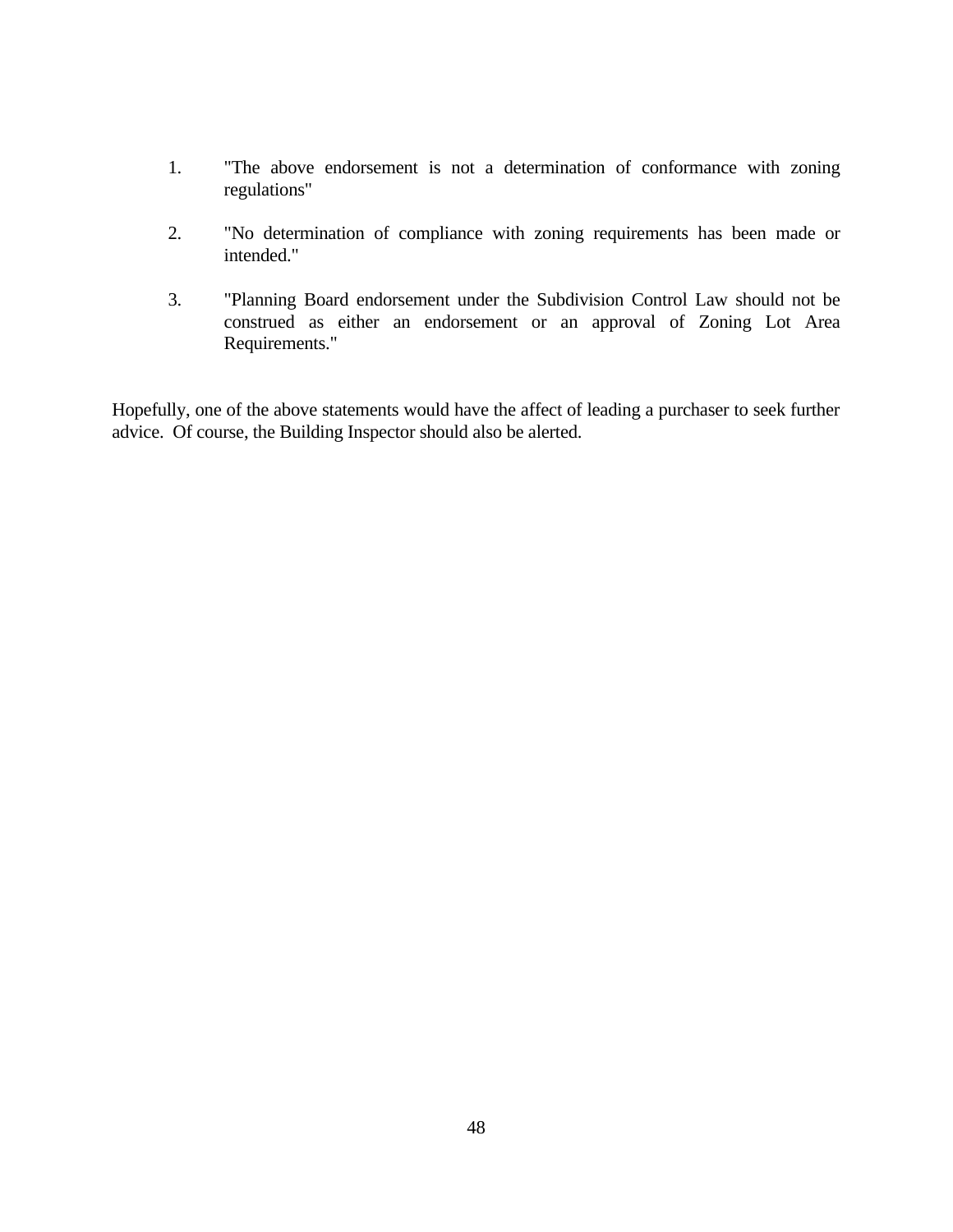In Bloom v. Planning Board of Brookline, 346 Mass. 278 (1963), the court reached the conclusion that a plan showing the division of a tract of land into two parcels where one parcel was clearly not available for building was not a division of land into two lots which would require Planning Board approval under the Subdivision Control Law.

In <u>Bloom</u>, owners of a parcel of land were refused a variance to allow them to build an apartment complex. Their parcel extended more that 25 feet into a single-family zoning district. The zoning bylaw of the town of Brookline contained the following requirement:

When a boundary line between districts divides a lot in single ownership, the regulations controlling the less restricted portion of such lot shall be applicable to the entire lot, provided such lot does not extend more that 25 feet within the more restricted district.

A plan was submitted to the Planning Board showing two lots. Lot A was a large parcel which only extended 24 feet into the single-family zone. The second lot, which was entirely in the single-family zone did not meet the frontage requirements of the zoning bylaw. A statement was placed on lot B that it did not conform to the Zoning Bylaw. The reason the plan was submitted to the Planning Board was to create a lot which would not be subject to the above noted zoning requirement making the lot available for apartment construction.

Section 81P provides that an ANR endorsement "shall not be withheld unless such plan shows a subdivision." For purposes of the Subdivision Control Law, a "subdivision" is a "division of a tract of land into two or more lots." A "lot" is defined in Section 81L as "an area of land in one ownership, with definite boundaries, used, or available for use, as the site of one or more buildings." The court determined that the plan was entitled to ANR endorsement since a statement had been placed on the plan making it clear that lot B was not available for the site of building.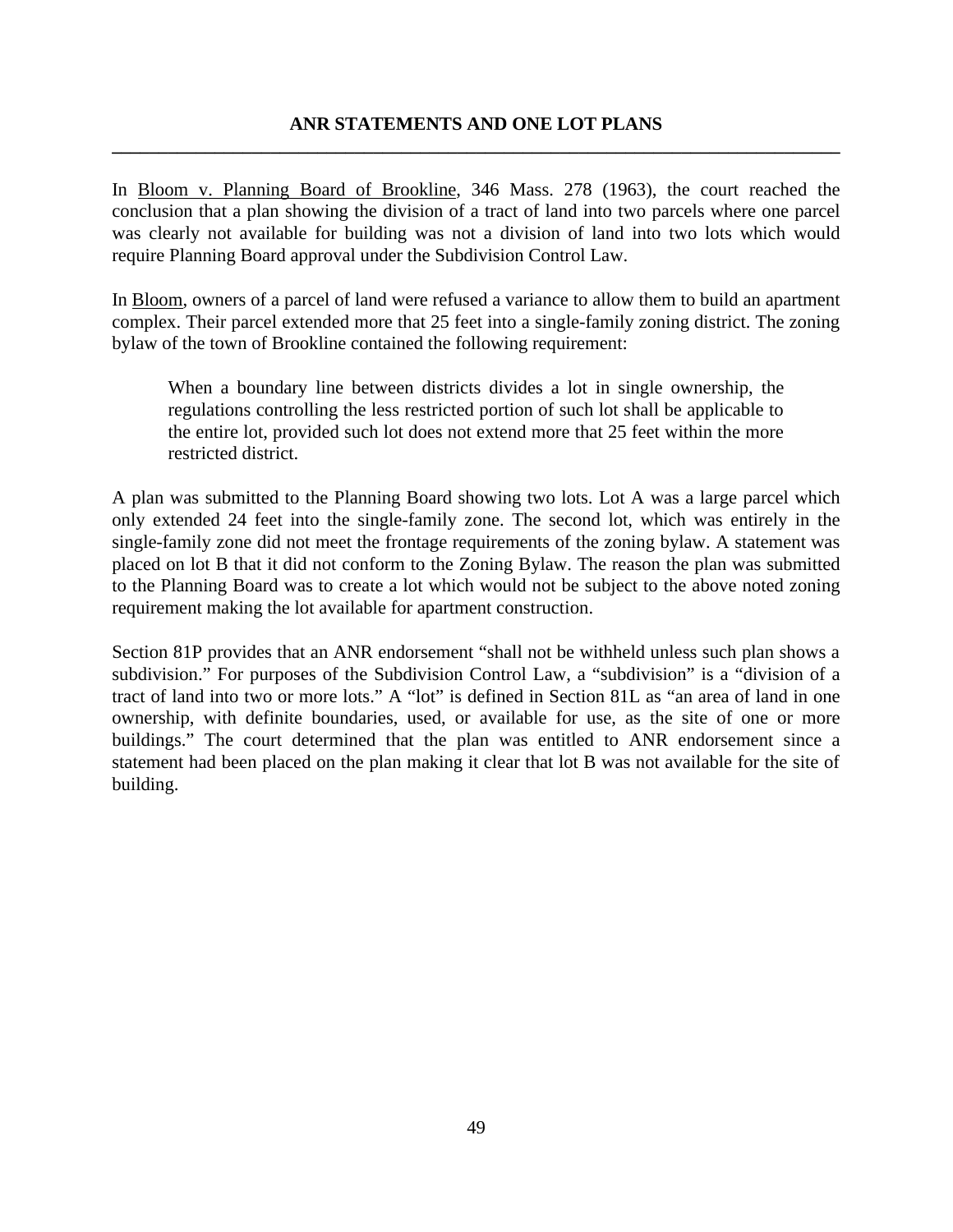#### Bloom v. Planning Board of Brookline



Section 81P states that the "endorsement under this section may include a statement of the reason approval is not required." Court cases have supported the concept that, where a Planning Board knows its endorsement may tend to mislead buyers of lots shown on a plan, the Planning Board may exercise its powers in a way that protects persons who will rely on the ANR endorsement. For example, in Bloom, the court noted that the Planning Board could have placed thereon or have caused the applicant to place thereon a statement that the lot was not a lot which could be used for a building. Since the Planning Board has no jurisdiction to pass on zoning matters, we would suggest that Planning Boards consider the following type of statement for one lot plans where one or more of the parcels shown on the plan do not meet the frontage requirement of the Subdivision Control Law.

*For the purposes of the Subdivision Control Law, parcel \_\_\_ cannot be used as the site for a building.*

If a landowner wishes to divide his land in order to convey a portion of his property to another landowner, the following statement might be used.

*Parcel \_\_\_ to be conveyed to abutting property owner and is not available as a site for a building.*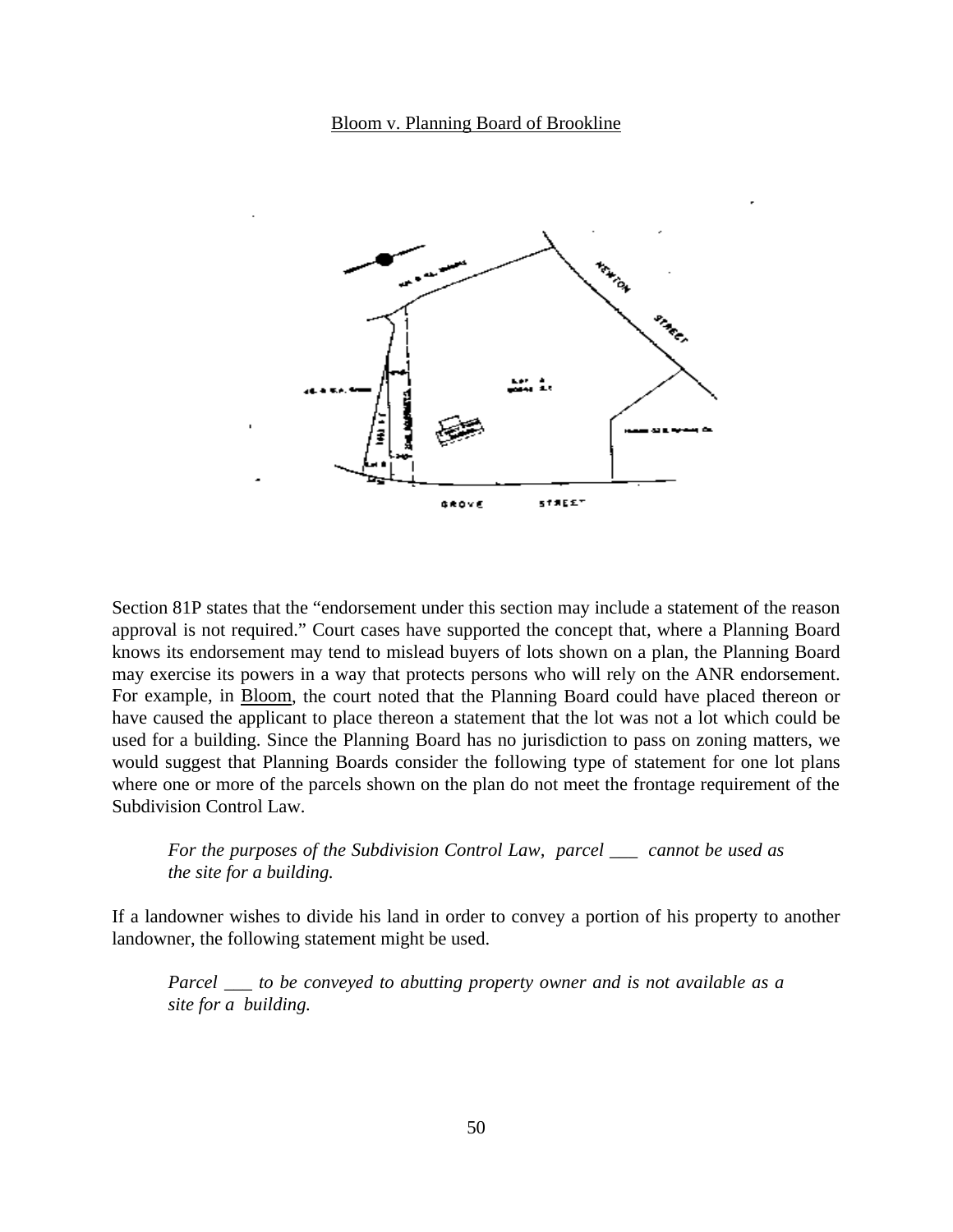In Cricones v. Planning Board of Dracut, 39 Mass. App. Ct. 264 (1995), a landowner submitted a plan showing a division of land into three parcels. Two parcels shown on the plan contained a statement that the parcel was not a building lot. The third parcel contained no such statement and also did not meet the frontage requirement as specified in the zoning bylaw. The court found that, in effect, the landowner submitted a single lot plan which did not constitute a subdivision under the Subdivision Control Law and concluded that the plan was entitled to an ANR endorsement because it did not show a division of land into two or more lots. In reaching this conclusion, the court made the following observations:

1. In determining whether to endorse a plan "approval not required," a Planning Board's judgment is confined to determining whether a plan shows a subdivision.

2. If a plan does not show a subdivision, a Planning Board must endorse the plan as not requiring subdivision approval.

3. If the Planning Board is presented with a plan showing a division of land into two or more "lots," each of which has sufficient frontage on a way, the Planning Board can properly concern itself with whether the frontage depicted is actual or illusory.

4. If a plan shows a subdivision rather than a single lot under the Subdivision Control Law, the Planning Board can consider the adequacy of the frontage of any lot shown on the plan independent of any variance which may have been granted by the Zoning Board of Appeals.

### Cricones v. Planning Board of Dracut

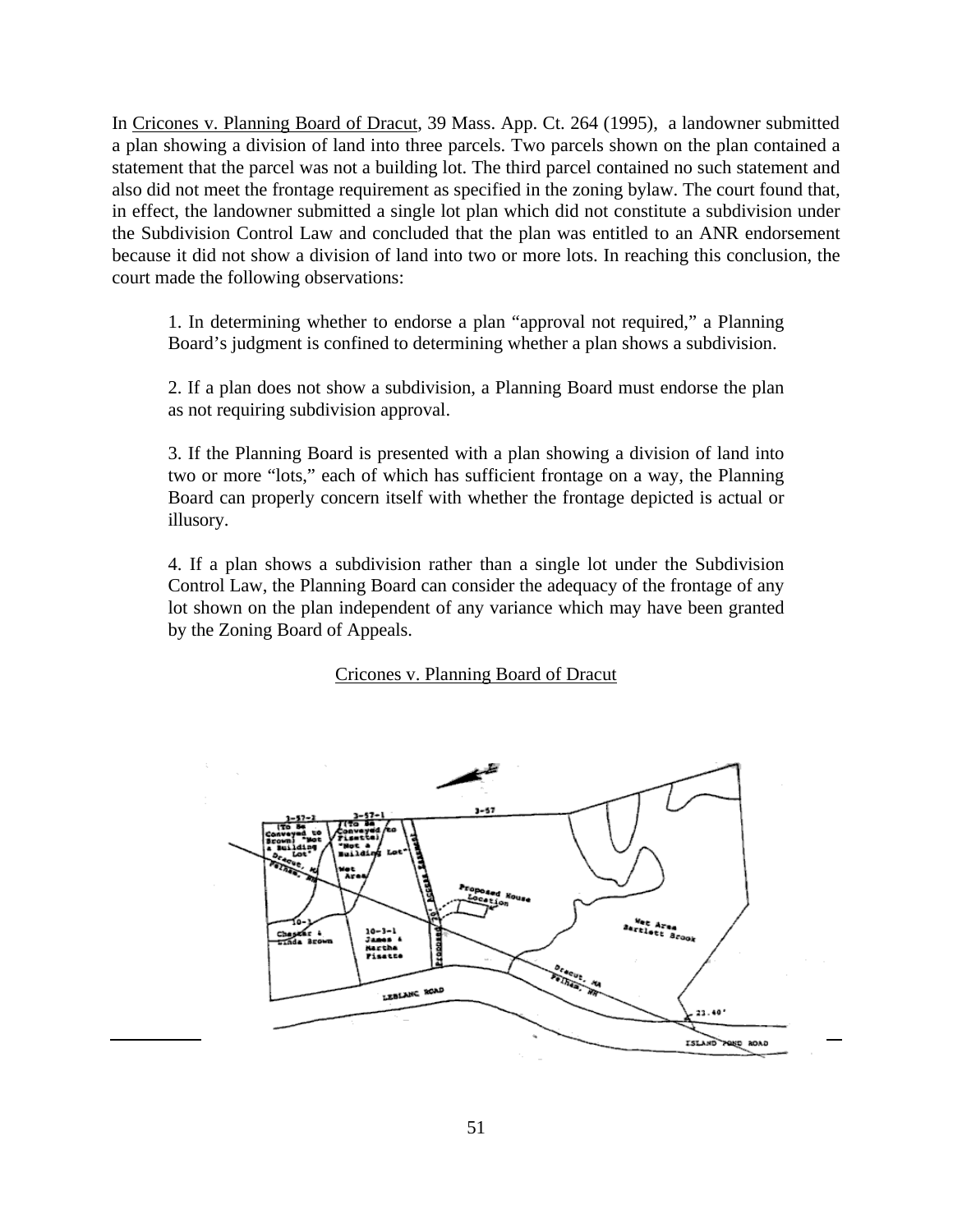### **ZONING PROTECTIONS FOR ANR PLANS \_\_\_\_\_\_\_\_\_\_\_\_\_\_\_\_\_\_\_\_\_\_\_\_\_\_\_\_\_\_\_\_\_\_\_\_\_\_\_\_\_\_\_\_\_\_\_\_\_\_\_\_\_\_\_\_\_\_\_\_\_\_\_\_\_\_\_\_\_\_\_\_\_\_\_\_\_\_\_**

The submission of a definitive plan or approval not required plan protects the land shown on such plans from future zoning changes for a specified period of time. A definitive plan is afforded an eight year zoning freeze, while an approval not required plan obtains a three year zoning protection period. A definitive plan protects the land shown on such plan from all changes to the zoning bylaw. An approval not required plan protects the land shown on such plan from future zoning changes related to use.

Presently, Chapter 40A, Section 6, MGL, provides:

... the land shown on a [a definitive plan] ... shall be governed by the applicable provisions of the zoning . . . in effect at the time of ... submission ... for eight years from the date of the endorsement of ... approval ... .

... the use of land shown on [an approval not required plan] ... shall be governed by the applicable provisions of the zoning ... in effect at the time of submission of such plan ... for a period of three years from the date of endorsement ...that approval ... is not required ... .

Whether a plan requires approval or not is, in the first instance, determined by Chapter 41, Section 81L, MGL, which defines "subdivision." If Planning Board approval is not required, the plan may be entitled to a use freeze. The questionable phrase contained in the statute relative to the zoning protection afforded approval not required plans is, "the use of the land shown on such plan shall be governed ... ."

Does this mean that the use of the land shall be governed by all applicable provisions of the zoning bylaw in effect when the plan was submitted to the Planning Board? Or does it mean, as to use, that the land shown on the plan is only protected from any bylaw amendment which would prohibit the use?

In Bellows Farms v. Building Inspector of Acton, 364 Mass. 253 (1973), the Massachusetts Supreme Court determined that the language found in the zoning statute merely protected the land shown on such plans as to the kind of uses which were permitted by the zoning bylaw at the time of the submission of the plan. This decision established the court's view that the land shown on approval not required plans would not be immune to changes in the zoning bylaw which did not prohibit the protected uses.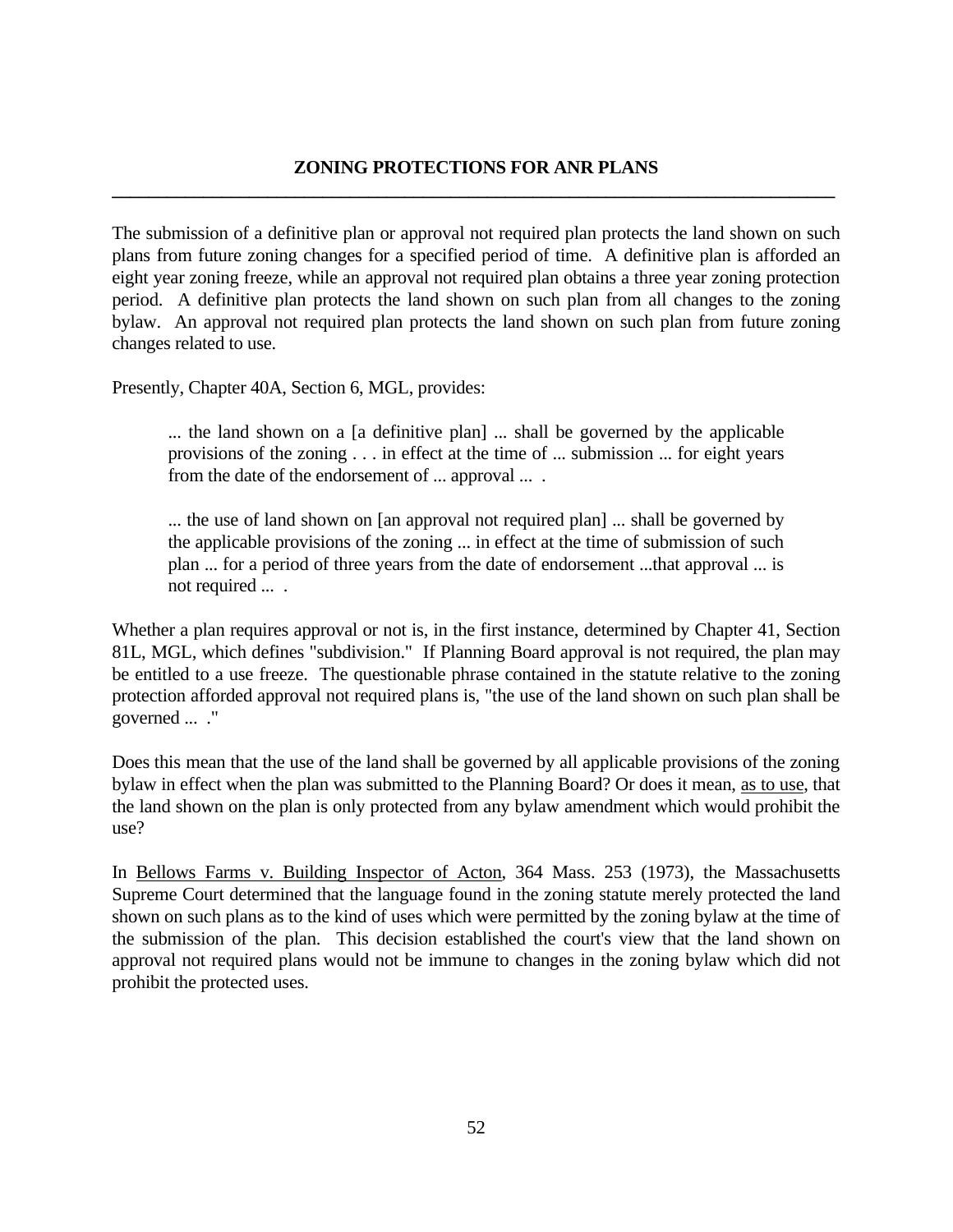On March 5, 1970, Bellows Farms submitted a plan to the Planning Board requesting the Board's endorsement that "approval under the Subdivision Control Law is not required." Since the plan did not show a subdivision, the Planning Board made the requested endorsement. Under the zoning bylaw in effect when Bellows Farms submitted the plan, apartments were permitted as a matter of right. Also, based upon the "Intensity Regulation Schedule" in effect at the time of submission, a maximum of 435 apartment units could be constructed on the land shown on such plan.

In 1970, after the submission of the approval not required plan, the town amended the "Intensity Regulation Schedule" and off street parking and loading requirements of the zoning bylaw. In 1971, the town adopted another amendment to its zoning bylaw which required site plan approval by the Board of Selectmen. If these amendments applied to the land shown on the approval not required plan, Bellows Farms would only be able to construct a maximum of 203 apartment units.

Bellows Farms argued that the endorsement by the Planning Board that "approval under the Subdivision Control is not required" protected the land shown on the plan from the increased zoning controls relative to density, parking and site plan approval for three years from the date of the Planning Board endorsement. However, the town of Acton argued that the protection afforded by the state statute only extended to the "use of the land" and, even though the zoning amendments would substantially reduce the number of apartment units which could be constructed on the parcel, Bellows Farm could still use its land for apartments.

The court agreed with the town of Acton and found that the 1970 and 1971 amendments to the zoning bylaw applied to Bellows Farms' land. In deciding that an approval not required plan does not protect the land shown on such plan from increased dimensional or bulk requirements, the court reviewed the legislative history relative to the type of zoning protection which have been afforded approval not required plans.

In 1960, the Legislature first provided zoning protection for approval not required plans. The Zoning Enabling Act at that time specified:

No amendment to any zoning ordinance or by-law shall apply to or effect any lot shown on a plan previously endorsed with the words 'approval under the subdivision control law not required' or words of similar import, pursuant ... [G.L. C. 41, S 81P], until a period of three years from the date of such endorsement has elapsed...

In 1961, the Legislature eliminated the above noted provision. However, in 1963, the Legislature again provided a zoning protection. The 1963 amendment contained the same language which presently exists in Chapter 40A, Section 6, MGL, which is:

The use of land shown on such plan shall be governed by applicable provisions of the zoning ordinance or by-law in effect at the time of the submission of such plan ... for a period of three years ... .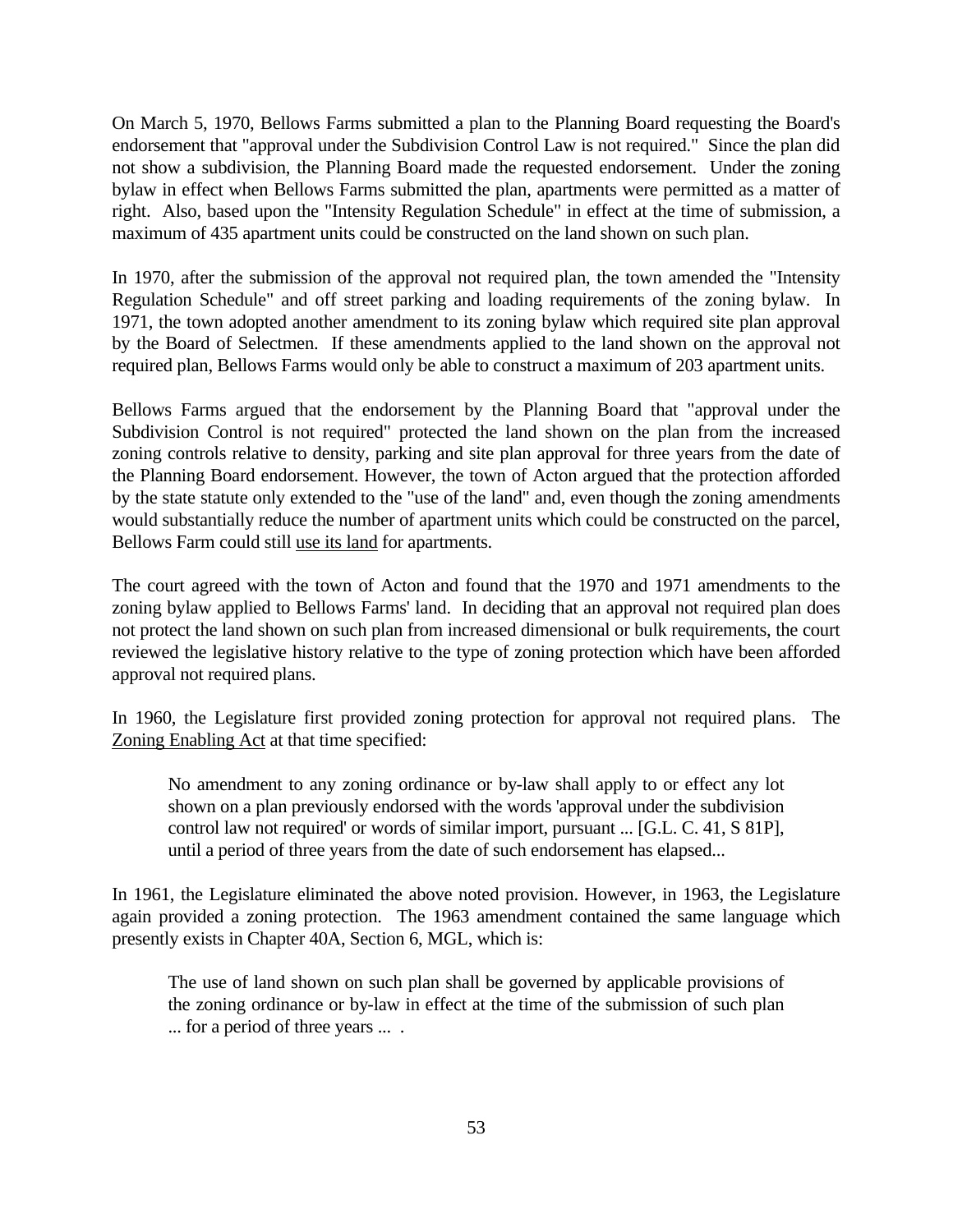The court found that the difference between the 1960 and 1963 protection provisions for approval not required plans was "obvious and significant."

This is not a case of using different language to convey the same meaning. The use of the different language in the current statute indicates a legislative intent to grant a more limited survival of pre-amendment rights under amended zoning ordinances and by-laws. We cannot ignore the fact that although the earlier statute protected without restriction "any lot" shown on a plan from being affected by a zoning amendment, the later statute purports to protect only "the use of the land" shown on a plan from the effect of such an amendment.

In deciding the Bellows Farms case, the court contrasted the broad zoning protection from all zoning changes afforded subdivision plans versus the more limited protection afforded approval not required plans.

# **BELLOWS FARMS V. BUILDING INSPECTOR OF ACTON**

364 Mass. 253 (1973)

Excerpts:

Ouirico, J. ...

... when a plan requiring planning board approval under the subdivision control law is submitted to the board for such approval, "the land shown ... [on such plan] shall be governed by applicable provisions of the zoning ordinance or by-law in effect at the time of submission of the plan first submitted while such plan or plans are being processed ... [and] said provisions ... shall govern the land shown on such approved definitive plan, for a period of seven [now eight] years from the date of endorsement of such approval ... ." This language giving the land shown on a plan involving a subdivision protection against all subsequent zoning amendments for a seven [now eight] year period is obviously much more broad than the language of ... [the Zoning Act] covering land shown on a plan not involving a subdivision. We have already noted that the ... [Zoning Act] gives protection for a period of three years against zoning amendments relating to "the use of the land," and that this means protection only against the elimination of, or reduction in, the kinds of uses which were permitted when the plan was submitted to the planning board. ...

The 1970 amendment to the zoning by-law did not eliminate the erection of apartment units from the list of permitted uses in a general business district, nor did it change the classification of the locus from that type of district to any other. It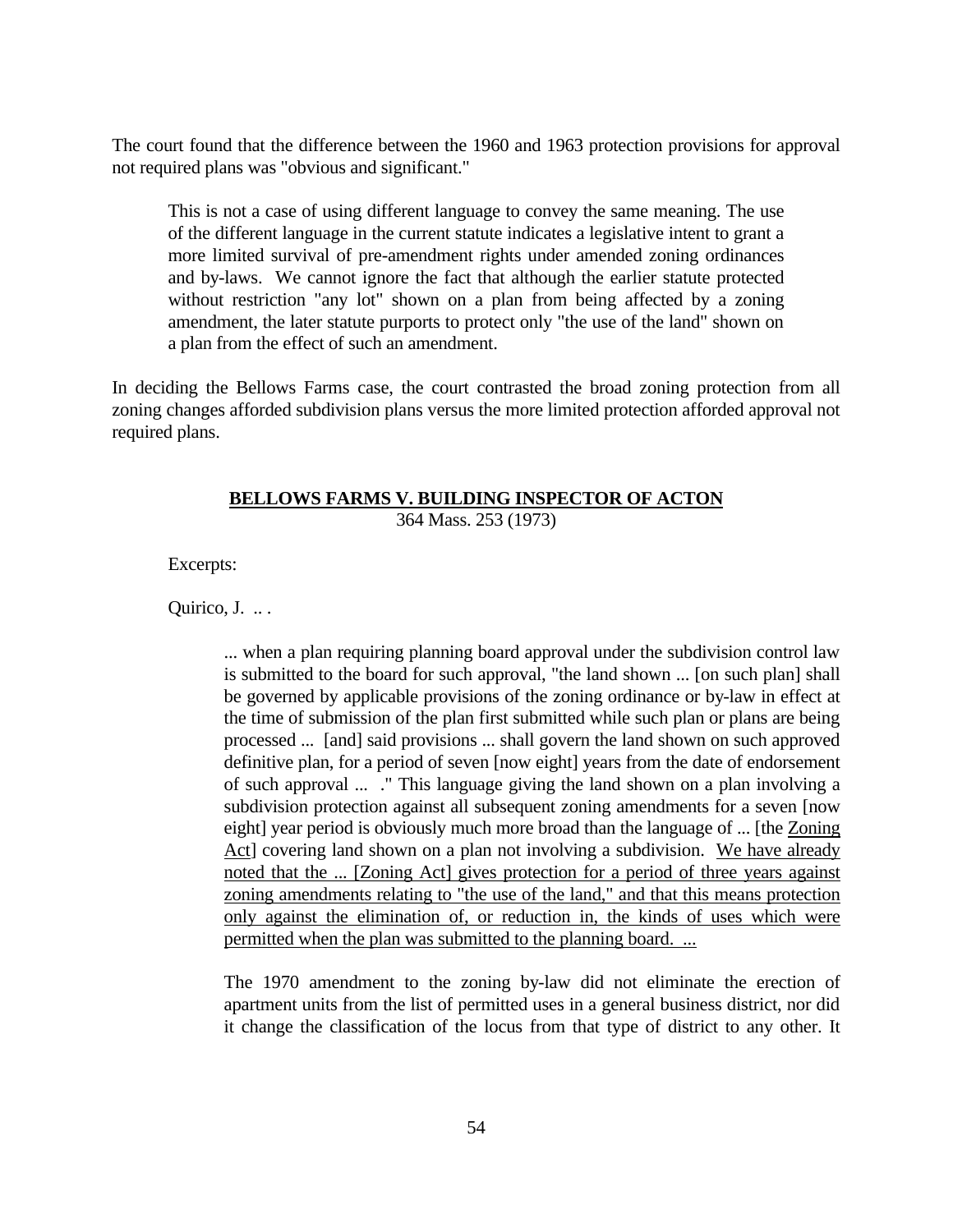changed the off street parking and loading requirements and the "Intensity Regulation Schedule" applicable to all new multiple dwelling units in a manner which, when applied to the locus, had the effect of reducing the maximum number of units which could be built on the locus from the previous 345 to 203, but that did not constitute or otherwise amount to a total or virtual prohibition of the use of the locus for apartment units. ...

The 1971 amendment to the zoning by-law making the 1970 site plan approval provision applicable to the erection of multiple dwelling units makes no change in the kind of uses which the plaintiffs are permitted to make of the locus. It does not delegate to the board of selectmen any authority to withhold approval of those plans showing a proposed use of the locus for a purpose permitted by the by-law and other applicable legal provisions. Furthermore, the plaintiffs have submitted no site plan to the board of selectmen and we cannot be required to assume that the board will unreasonably or unlawfully withhold approval of such a plan when submitted. ...

Bellows Farm, 364 Mass. at 260-262 (emphasis added).

The Bellows Farms case established the principle that the protection afforded approval not required plans extends only to the types of uses permitted by the zoning bylaw at the time of the submission of the plan and not to the other applicable provisions of the bylaw. However, the court noted in Bellows Farms that the use protection would extend to certain changes in the zoning bylaw not directly relating to permissible uses, if the impact of such changes, as a practical matter, were to nullify the protection afforded to approval not required plans as authorized by the Zoning Act.

**\_\_\_\_\_\_\_\_\_\_\_\_\_\_\_\_\_\_\_\_\_\_\_\_\_\_\_\_\_\_\_\_\_\_\_\_\_\_\_\_\_\_\_\_\_\_\_\_\_\_\_\_\_\_\_\_\_\_\_\_\_\_\_\_\_\_\_\_\_\_\_\_\_\_\_\_\_\_\_**

The court further stressed this "practical prohibition" theory in Cape Ann Land Development Corp v. City of Gloucester, 371 Mass. 19 (1976), where the city amended its zoning ordinance so that no shopping center could be constructed unless a special permit was obtained from the City Council. When Cape Ann had submitted its approval not required plan, a shopping center was permitted as a matter of right. The issue before the court was whether Cape Ann was required to obtain a special permit, and if so required, whether the City Council had the discretionary right to deny the special permit. The court held that Cape Ann was required to obtain a special permit, and the City Council could deny the special permit if Cape Ann failed to comply with the zoning ordinance except for those provisions of the ordinance that practically prohibited the shopping center use. The court warned the City Council that they could not decline to grant a special permit on the basis that the land will be used for a shopping center. However, the City Council could impose reasonable conditions which would not amount to a practical prohibition of the use. Later, in Marashlian v. Zoning Board of Appeals of Newburyport, 421 Mass. 719 (1996), a different result was reached when the Massachusetts Supreme Judicial Court did not disturb a Superior Court judge's finding that a landowner was not required to obtain a special permit. In Marashlian, the use of the locus for a hotel was permitted as a matter of right at the time of the ANR endorsement. At a later date, the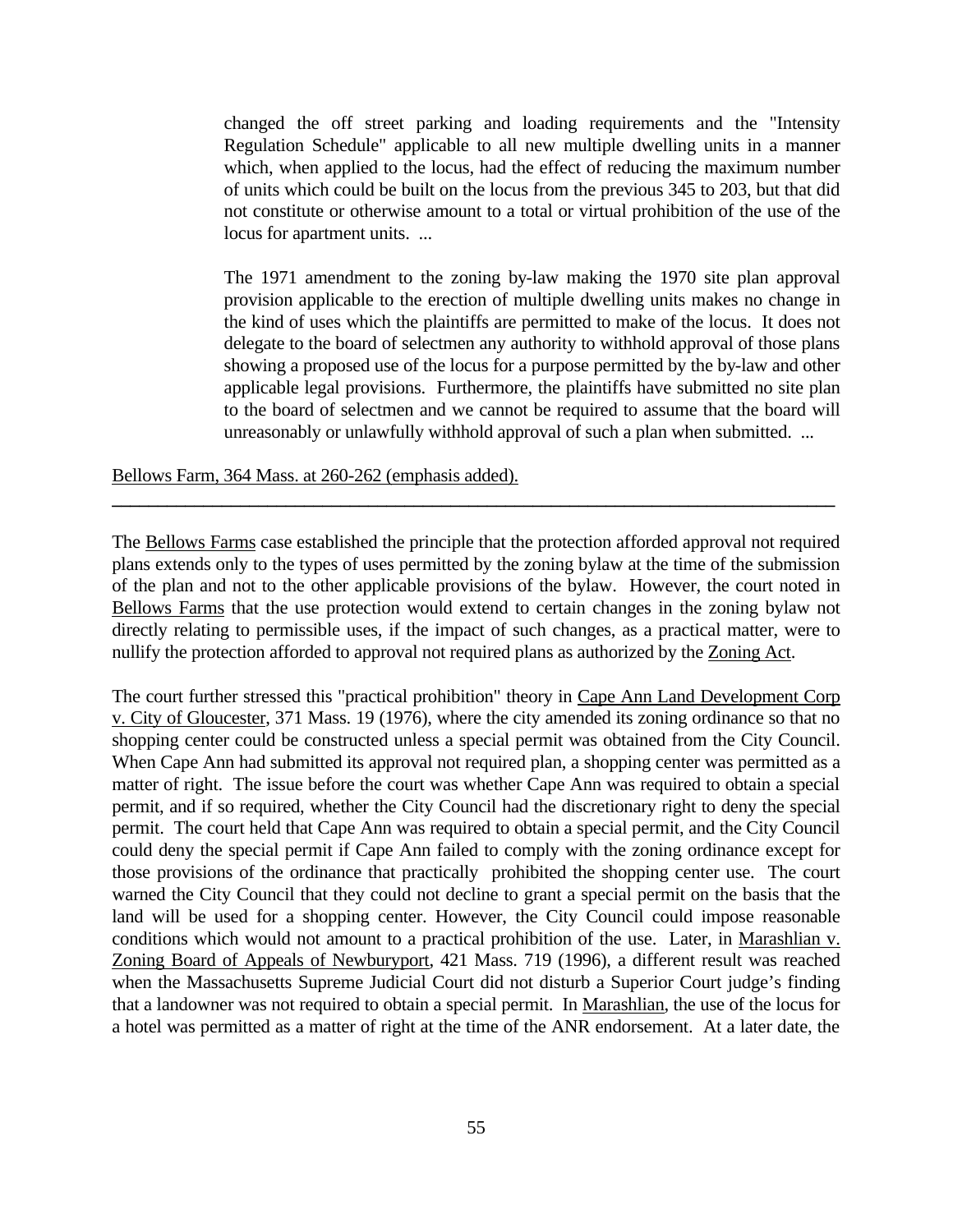zoning was changed to require a special permit for hotel use. The Superior Court judge found that the use of the locus for a hotel was protected as of right and no special permit was required to allow the construction of a hotel.

In Cicatelli v. Board of Appeals of Wakefield, 57 Mass. App. Ct. 799 (2003), the court concluded that the impact of a dimensional regulation is gauged with respect to the subdivided parcel as a whole and not the individual lots. The Planning Board endorsed an ANR plan which created four lots out of a single parcel. At the time of the endorsement, a house was situated on one lot and the other three lots were undeveloped. Later, the Town amended its zoning bylaw by adopting a regulation referred to as the "front- to- back" amendment. This amendment provided, in pertinent part, that "no lot on which any building is located shall be divided or subdivided in such a way that the original front yard of such existing building shall face the rear yard of any proposed lot or lots." Two of the lots shown on the ANR plan did not comply with this provision. The landowner filed applications for building permits to construct houses on the two lots asserting that such uses were protected by the three year use freeze. The Zoning Board of Appeals upheld the Building Inspector's denials. It concluded that the "front- to back" amendment was a dimensional and not a use regulation and was therefore applicable to the land shown on the ANR plan. A Land Court judge affirmed the board's decision and the Massachusetts Appeals Court agreed.

# **CICATELLI V. BOARD OF APPEALS OF WAKEFIELD**

57 Mass. App. Ct. 799 (2003)

Excerpts:

Laurence, J. …

The judge rejected the plaintiff's contention that the board's application of the frontto-back amendment revealed its true nature as a de facto use regulation because it imposed a "virtual or total prohibition" of the protected residential use of lots 3 and 4. The judge reasoned that the phrase "use of the land shown on [the] plan" in G.L. c. 40A, s. 6 … meant that the zoning freeze attached to the original undivided parcel of land as a whole, rather than providing use protection for the individual subdivided lots. Consequently, the amendment precluded residential development on only half, not all, of that parcel. … .

… [W]e agree entirely with the Land Court judge's determination that the Wakefield front-to-back amendment was a dimensional regulation, the application of which to the plaintiff's lots 3 and 4 did not impermissibly deprive him of the protection to which he was entitled under G.L. c. 40A, s. 6 … .

Cicatelli, 57 Mass. App. Ct. at 802-803, 805.

**\_\_\_\_\_\_\_\_\_\_\_\_\_\_\_\_\_\_\_\_\_\_\_\_\_\_\_\_\_\_\_\_\_\_\_\_\_\_\_\_\_\_\_\_\_\_\_\_\_\_\_\_\_\_\_\_\_\_\_\_\_\_\_\_\_\_\_\_\_\_\_\_\_\_\_\_\_\_\_**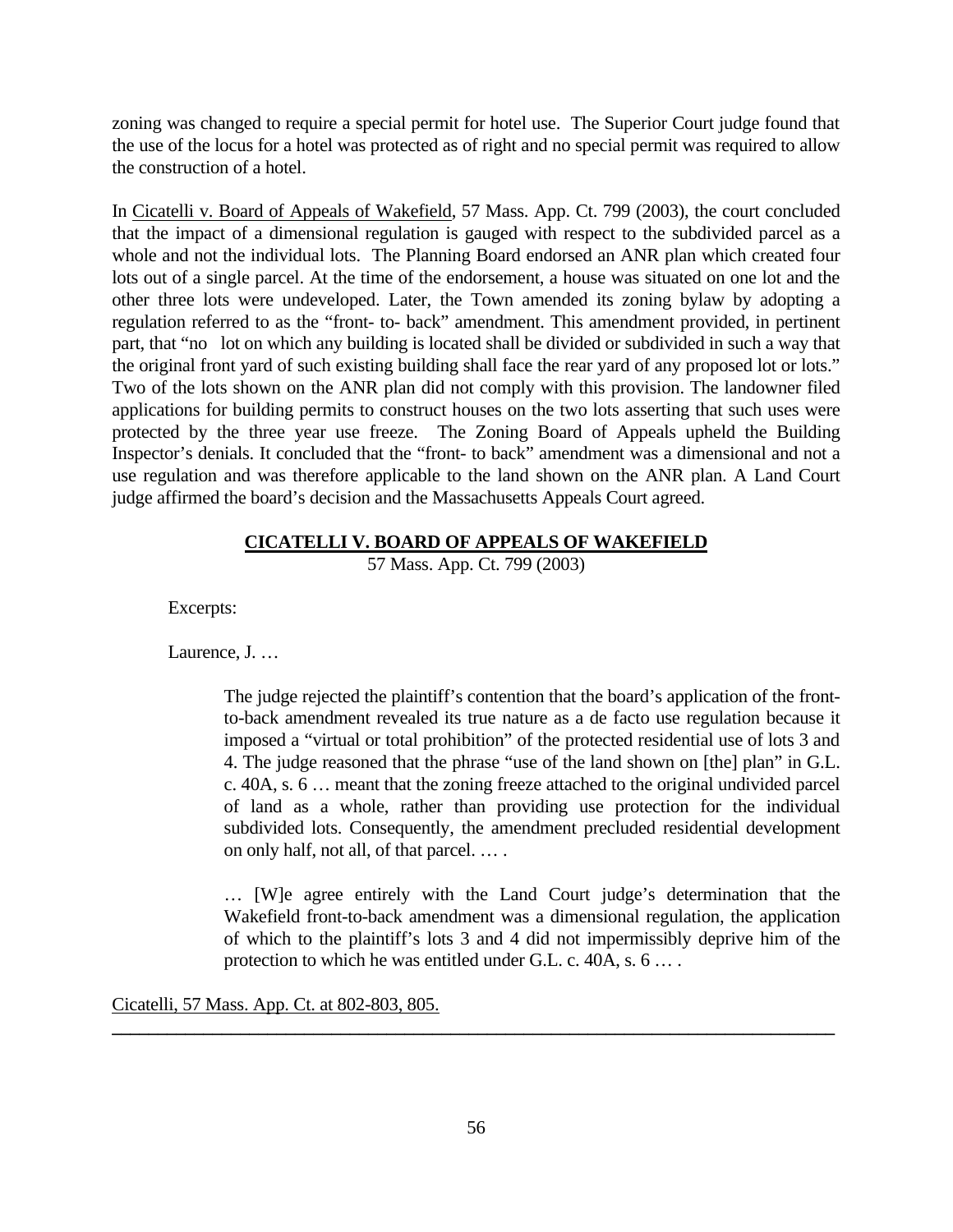The Massachusetts Appeals Court held in Perry v. Building Inspector of Nantucket, 4 Mass. App. Ct. 467 (1976), that a proposed single family condominium development was not entitled to a three year grandfather protection from increased dimensional and intensity requirements. However, the court found that in applying the principle of the Bellows Farms case, relative to protection afforded by an approval not required plan for a use of land which is no longer authorized in the zoning district, a reasonable accommodation must be made by either applying the intensity regulation applicable to a related use within the zone or, alternatively, applying the intensity regulations which would apply to the protected use in a zoning district where that use is permitted. The court further noted that no hard and fast rule can be laid down, and reasonableness of the accommodation will depend on the facts of each case.

In Miller v. Board of Appeals of Canton, 8 Mass. App. Ct. 923 (1979), the Massachusetts Appeals Court held that uses authorized by special permit are also entitled to a three year protection period and that the use protection provisions of the Zoning Act are not confined to those uses which were permitted as a matter of right at the time of the submission of the approval not required plan.

Although it is possible that the Legislature intended to afford freeze protection only to ANR plans which have been recorded, the court, in Long v. Board of Appeals of Falmouth, 32 Mass. App. Ct. 232 (1992) held that nothing in the Zoning Act requires recording of a plan as a prerequisite for a zoning freeze. A landowner applied for a special permit to use a portion of his property for a dental office. The zoning bylaw would have allowed such use, subject to certain restrictions, with a special permit. The special permit application was accompanied by a plan showing the locus with proposed alterations to an existing structure, parking spaces, and other related features. While the Zoning Board of Appeals was reviewing the special permit application, the Planning Board published notice of a public hearing to consider an amendment to the zoning bylaw which would have made the locus ineligible for the special permit. Solely for the purpose of obtaining a zoning freeze, the landowner submitted a plan to the Planning Board seeking ANR endorsement. The plan, which was not the same plan submitted with the special permit application, showed two lots. The plan did not show a subdivision and the Planning Board gave the plan an ANR endorsement. The plan was never recorded.

# **LONG V. BOARD OF APPEALS OF FALMOUTH**

32 Mass. App. Ct. 232 (1992)

Excerpts:

Fine, J. ...

... Although it is possible that the Legislature intended to afford freeze protection only to ANR-endorsed plans which are recorded in due course, nothing in G.L. C. 40A § 6, sixth par., requires recording of the plan as a prerequisite for a freeze. Only submission to the planning board and endorsement are referred to in the statute as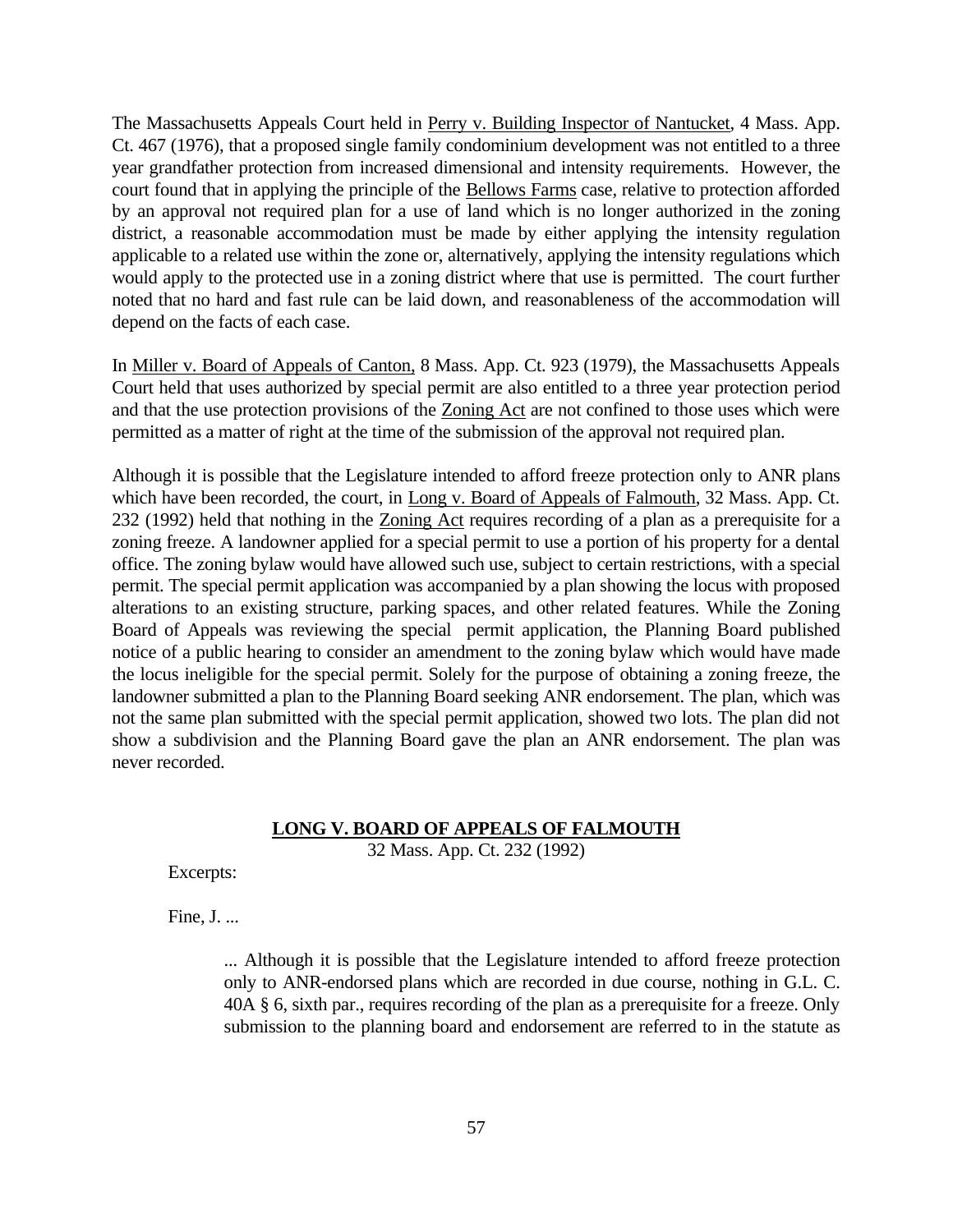prerequisites. ... The only proper basis under the statute for withholding an endorsement is that the plan shows a subdivision as defined in G.L. c. 41, § 81L, and Price's plan clearly did not show a subdivision. Application of a subjective test of intent to determine whether to endorse a plan would be inconsistent with the purpose of § 81P and the provision included within that no hearing be held. The test is, therefore, an objective one, and objectively the plan submitted, which showed two adjacent lots with adequate frontage, met the requirement for endorsement.

Second, the abutters claim that, because the plan submitted for ANR endorsement is different from the plan submitted with the application for a special permit, the endorsement did not entitle Price to a zoning freeze. It is true that the lot with respect to which Price sought the special permit is different from the lot with the proposed new boundary line shown on the endorsed plan. All the land with respect to which the special permit was sought, however, was included within the proposed new lot shown on the endorsed plan, and G.L. c. 40A, § 6, sixth par., provides a zoning freeze for "the use of the land shown on [the endorsed] plan" [emphasis added]. The difference in the plans, therefore, did not disqualify Price from benefiting from the freeze.

Third, the abutters argue that the freeze did not apply to the locus because much earlier, in accordance with a 1949 subdivision plan, the lot had been fully developed with a residential structure. Because G.L. c. 40A, § 6, sixth par., refers to freezes of the use of land, they argue, it does not apply to developed land. ... The purpose of the freeze provision is to protect a developer during the planning stage of a building project. ... One may wish to invest in the development of property in accordance with the applicable current zoning regulations whether or not some structure already exist on the property. Price certainly incurred expenses, for example, for the purchase of the property and the preparation of his special permit application, in reliance on the zoning regulations existing at the time he applied for the special permit. The presence of a structure on the property at the time of that application should not deprive him of the protection the freeze provision was designed to provide.

... The fact that Price's effort to obtain a special permit had almost reached fruition before the zoning by-law was changed makes us comfortable with the result we reach. We recognize, however, in general, the right to obtain a three- year zoning freeze by submitting a plan for ANR endorsement is very broad. As we interpret the statute, it has the potential for permitting a developer, or at least a sophisticated one, to frustrate municipal legislative intent by submitting a plan not for any purpose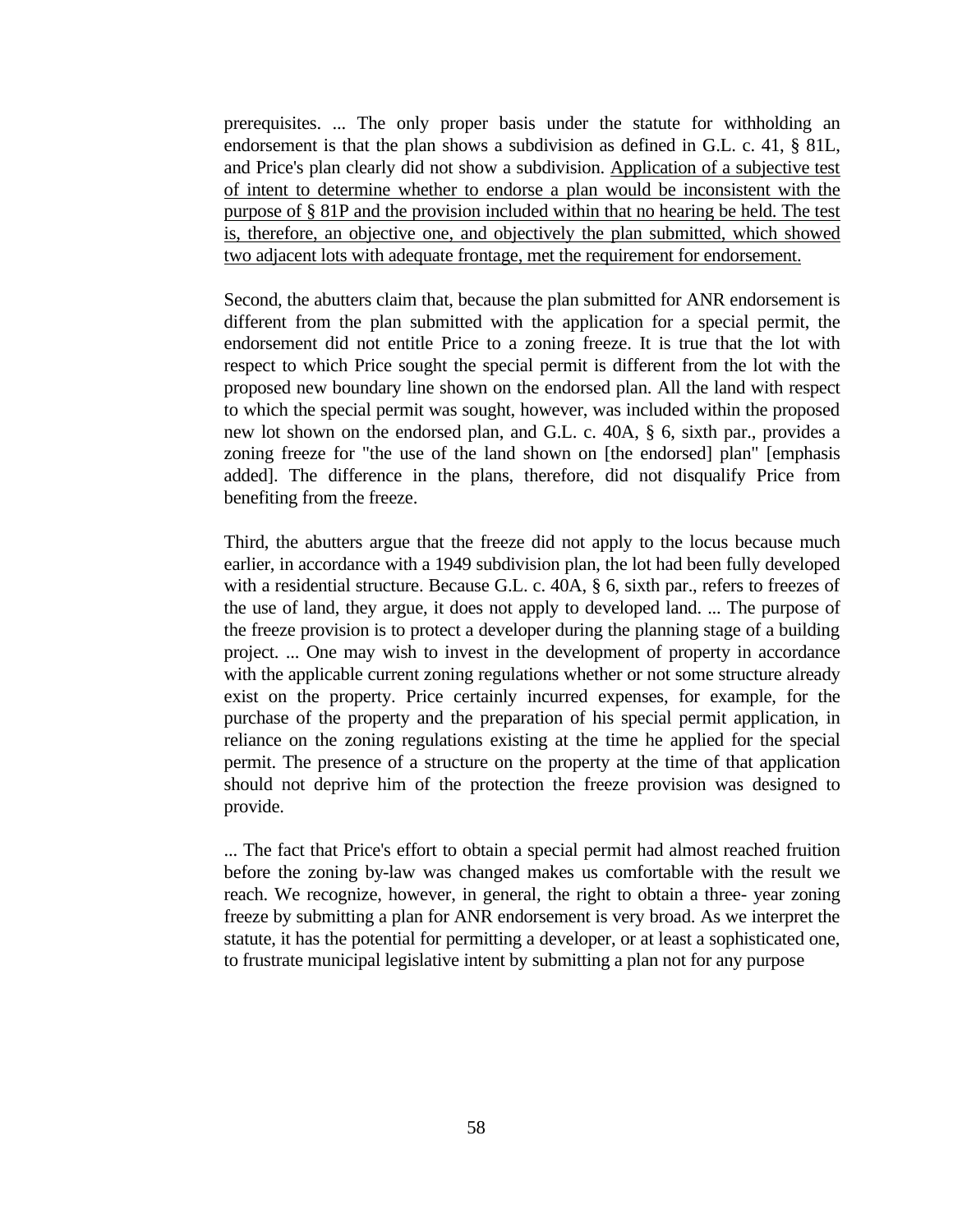related to subdivision control and not as a preliminary to a conveyance or recording, but solely for the purpose of obtaining a freeze. Any overbreadth in the protection afforded by the statute, however, will have to be cured by the Legislature.

Long, 32 Mass. App. Ct. at 235-238, FN7 (emphasis added).

In Wolk v. Planning Board of Stoughton, 4 Mass. App. Ct. 812 (1976), the court found no basis in the language or history of the old section 7A zoning freezes of the Zoning Enabling Act, which are now found in section 6 of the Zoning Act, permitting the freeze provisions to be combined in a "piggy-back" fashion. Wolk had an ANR plan endorsed by the Planning Board prior to a zoning change being adopted which would have applied to his property. Wolk argued unsuccessfully that the ANR zoning freeze protected his land in such a manner so as to allow him to submit, within the ANR freeze period, a preliminary or subdivision plan which would be governed by the provisions of the old zoning bylaw.

**\_\_\_\_\_\_\_\_\_\_\_\_\_\_\_\_\_\_\_\_\_\_\_\_\_\_\_\_\_\_\_\_\_\_\_\_\_\_\_\_\_\_\_\_\_\_\_\_\_\_\_\_\_\_\_\_\_\_\_\_\_\_\_\_\_\_\_\_\_\_\_\_\_\_\_\_\_\_\_**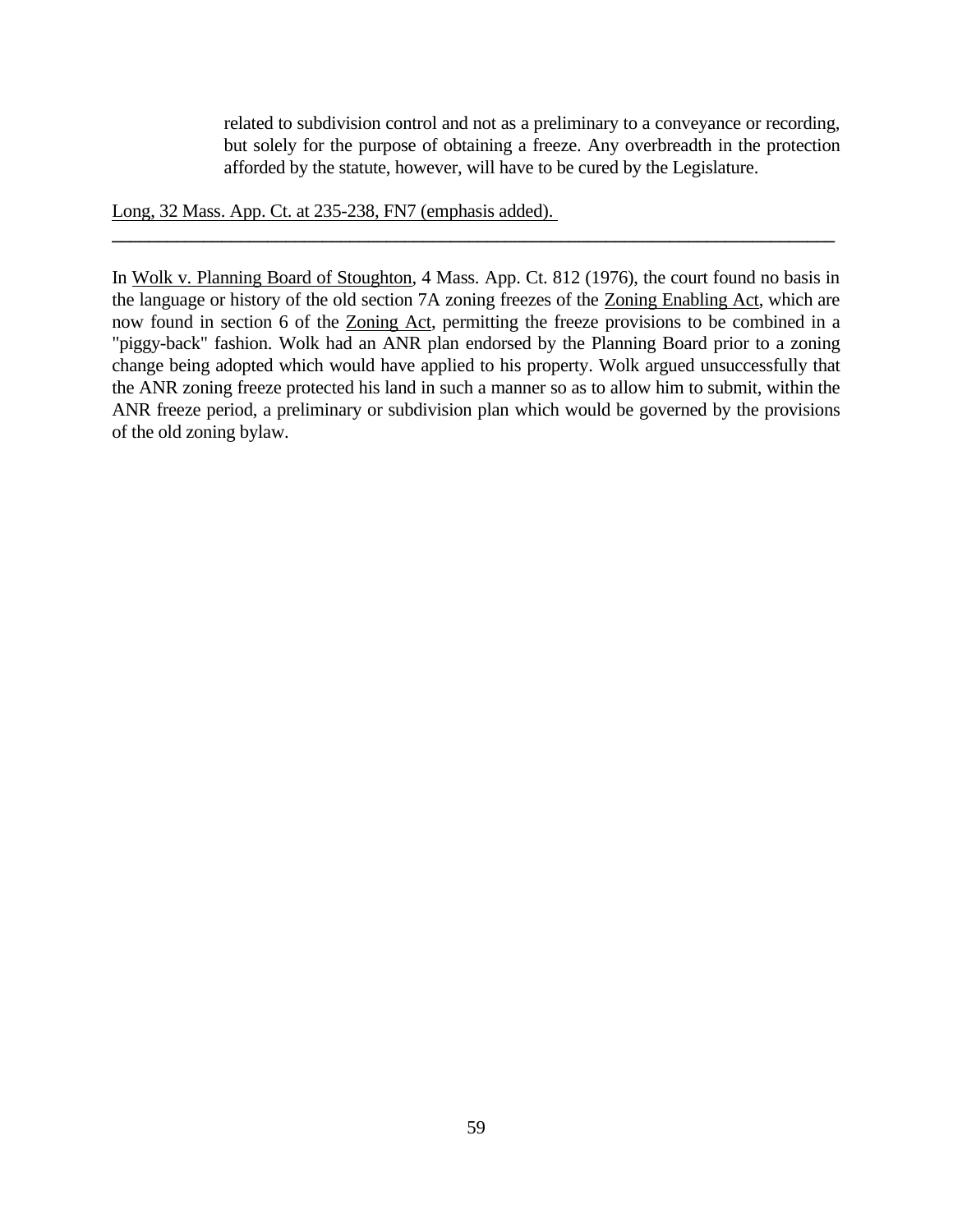The fourth paragraph of Chapter 40A, Section 6, MGL, protects certain residential lots from increased dimensional requirements to a zoning bylaw or ordinance. The first sentence protects separate ownership lots and the second sentence affords protection for lots held in common ownership.

In Sieber v. Zoning Board of Appeals of Wellfleet, l6 Mass. App. Ct. 90l (l983), the Massachusetts Appeals Court determined that the separate lot protection provisions protect a lot if it: l) has at least 5,000 square feet and fifty feet of frontage; 2) is in an area zoned for single or two-family use; 3) conformed to existing zoning when legally created, if any; and 4) is in separate ownership prior to the town meeting vote which made the lot nonconforming. At a later date, the Massachusetts Supreme Court reached the same conclusion in Adamowicz v. Town of Ipswich, 395 Mass. 757 (l985).

The second sentence of the fourth paragraph of Section 6 which provides protection for common ownership lots was inserted into the Zoning Act in l979 (see St. l979, c. l06). As enacted, the "grandfather" protection for common ownership lots provides as follows:

Any increase in area, frontage, width, yard or depth requirement of a zoning ordinance or bylaw shall not apply for a period of five years from its effective date or for five years after January first, nineteen hundred and seventy-six, whichever is later, to a lot for single and two family residential use, provided the plan for such lot was recorded or endorsed and such lot was held in common ownership with any adjoining land and conformed to the existing zoning requirements as of January first, nineteen hundred and seventy-six, and had less area, frontage, width, yard or depth requirements than the newly effective zoning requirements but contained at least seven thousand five hundred square feet of area and seventy-five feet of frontage, and provided that said five year period does not commence prior to January first nineteen hundred and seventy-six, and provided further that the provisions of this sentence shall not apply to more than three of such adjoining lots held in common ownership.

The Massachusetts Supreme Judicial Court found in Baldiga v. Board of Appeals of Uxbridge, 395 Mass. 829 (l985), that the grandfather provision for common ownership lots is not limited to lots which were created by a plan and recorded or endorsed by January l, l976. The court's interpretation of the common lot provision provides a unique opportunity to landowners and developers.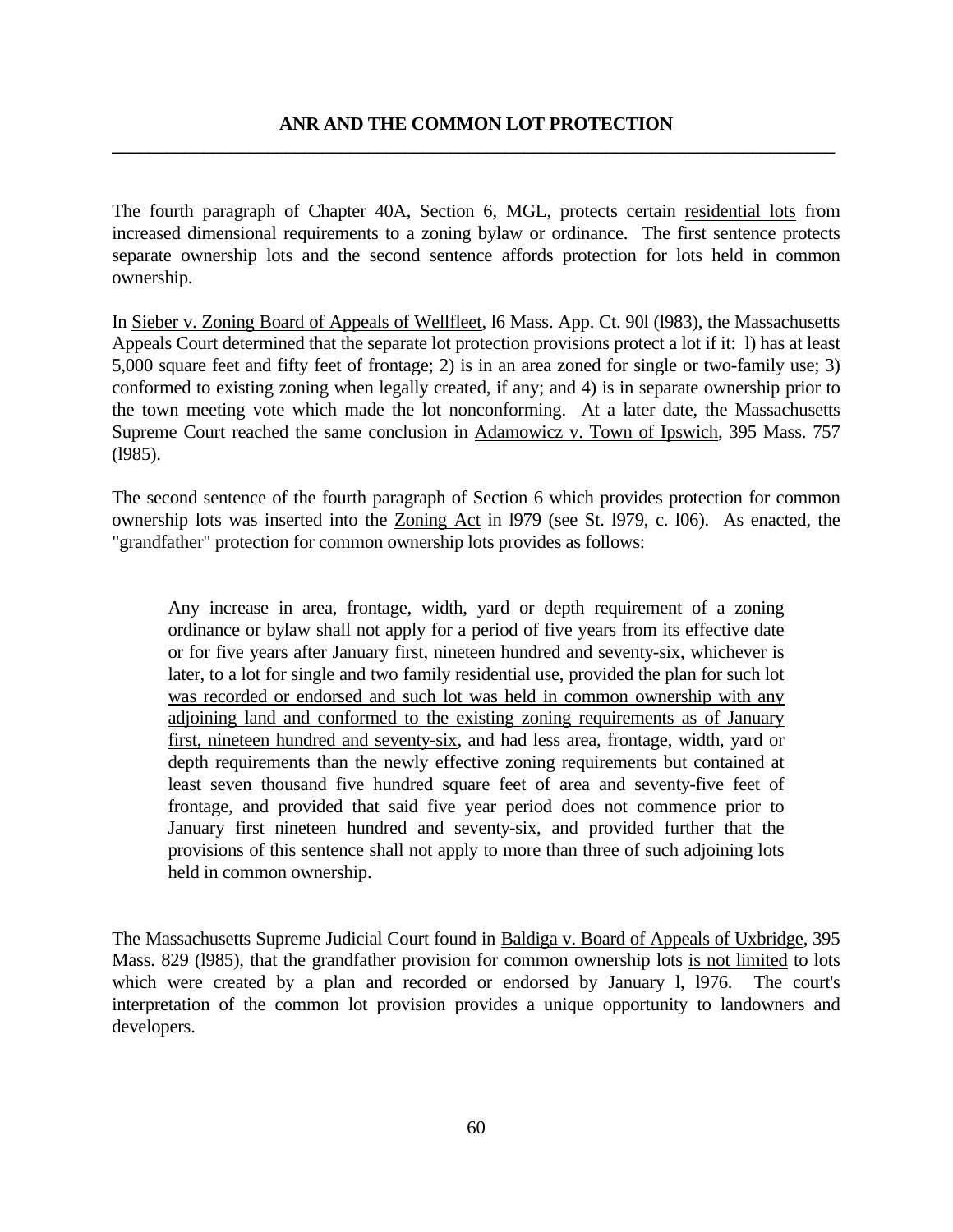In Baldiga, the plaintiff had purchased three lots in the town of Uxbridge. The lots were shown on a plan, dated February 20, l979, which contained the Planning Board's endorsement "Approval Under the Subdivision Control Law Not Required." At the time of the Planning Board's endorsement, the three lots conformed with the requirements of the zoning bylaw that single-family building lots have a minimum frontage of 200 feet, and a minimum lot area of one acre.

On May l3, l980, the Town amended its zoning bylaw requiring that single-family building lots have a minimum frontage of 300 feet and a minimum lot area of two acres. In October, l983, the plaintiff filed building permit applications for the three lots. The Building Inspector denied the applications. The plaintiff appealed to the Zoning Board of Appeals, and the Board denied the plaintiff's appeal because the lots did not meet the 300 foot frontage requirement that had been adopted by the town meeting in l980.

Both the town and the plaintiff agreed that, at all relevant times, the three lots were held in common ownership, and that the lots complied with the zoning in effect at the time of the Planning Board's endorsement, as well as to the zoning requirements in existence as of January l, l976. However, the town contended that the plaintiff's lots were not entitled to "grandfather rights" since the plan for such lots was not "recorded or endorsed" as of January l, l976. The plaintiff argued that the lots were entitled to zoning protection since the phrase "as of January l, l976," only qualifies the condition that the lots conform with zoning requirements as of that date, and that lots shown on a plan "recorded or endorsed" after January l, l976 are entitled to a zoning freeze.

### **BALDIGA V. BOARD OF APPEALS OF UXBRIDGE**

395 Mass. 829 (l985)

Excerpts:

Abrams, J. ...

We agree with the plaintiff. ... the first part of the second sentence of section 6 entitles an owner of property to an exemption from any increase in minimum lot size required by a zoning ordinance or bylaw for a period of five years from its effective date or for five years after January l, l976, "whichever is later." ...We conclude ... that "the statute looks to the most recent instrument of record prior to the effective date of the zoning change." If we were to interpret the "as of January l, l976," clause as qualifying the "plan recorded or endorsed" condition, it would negate the effect of the words "whichever is later." As we read the statute, the phrase "as of January l, l976," only modifies the condition immediately preceding, that requiring conformity with zoning laws.

We reject the town's contention that the statute's use of the word "conformed," rather than "conforms," to precede the phrase "to the existing zoning requirements as of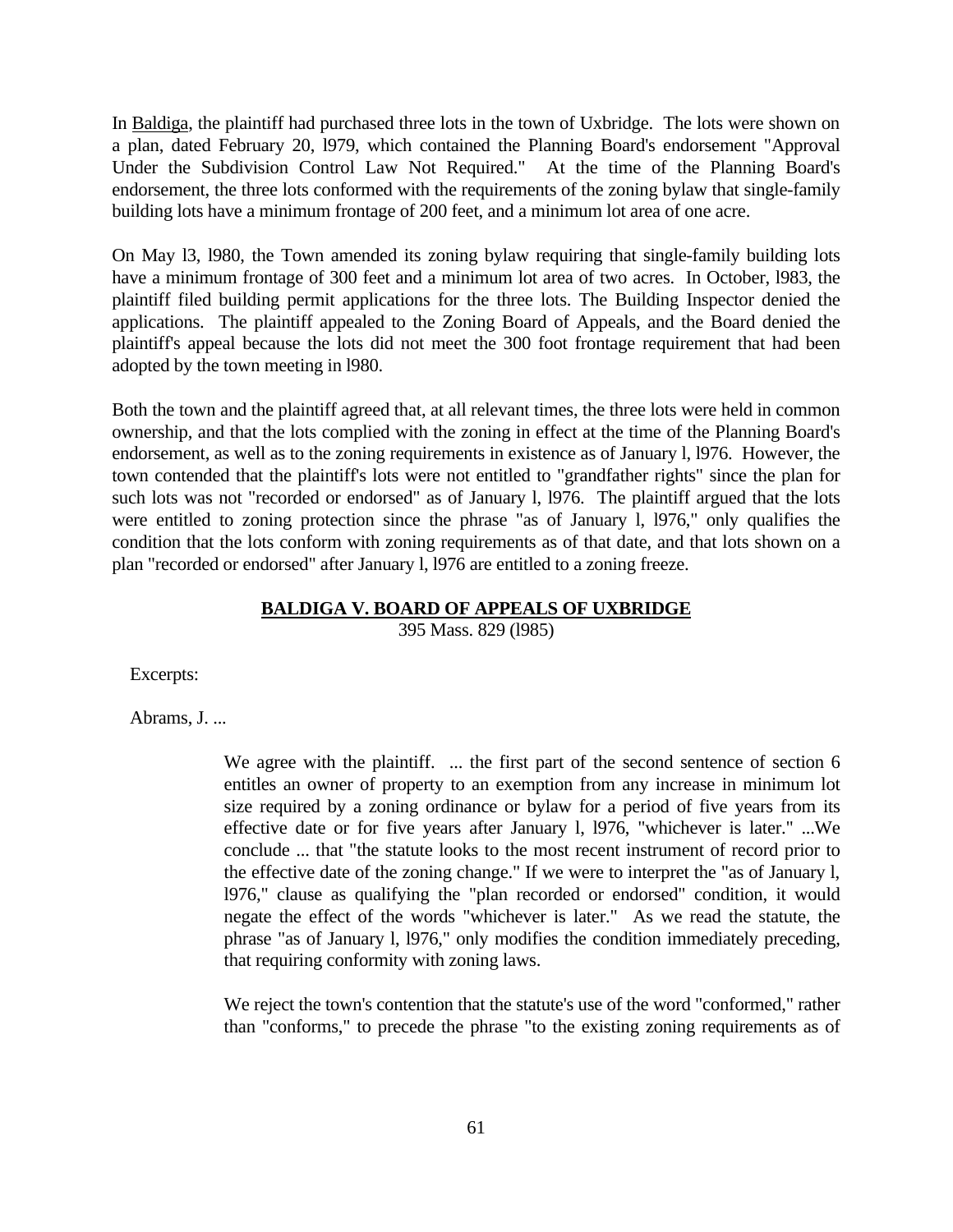January l, l976," suggests that the plan and the lot must not only conform at some later date to the zoning requirements in effect on January l, l976, but also must have been in existence in l976 and conformed to the zoning requirements at that time. The town's argument ignores the fact that the statutory language consistently uses the past tense to describe all of the conditions needed for a lot to qualify for "grandfather" protection. The word "conformed" is thus appropriate in the context of the statutory provision as a whole and does not specifically signify that the lot or plan must have existed before l976. ...

The town also argues that the interpretation proposed by the plaintiff would permit the practice of "checkerboarding" as a means of avoiding compliance with local zoning requirements. This result, the town asserts, would contravene the recognition by the new G.L. c. 40A, ... of local autonomy in dealing with land use and zoning issues. However, the specific purpose of the disputed sentence ... was to grant "grandfather rights" to owners of certain lots of land. If we accept the town's interpretation, the ability to checkerboard two or three parcels would be eliminated as of January l, l976. But there also would be a substantial reduction in "grandfather rights," a result which is inconsistent with the general purposes of the fourth paragraph of section 6, which is "concerned with protecting a once valid lot from being rendered unbuildable for residential purposes, assuming the lot meets modest minimum area ... and frontage ... requirements... .

We thus conclude that the second sentence of the fourth paragraph of G.L. C. 40A, s. 6, does not require that the plan of the lot in question be recorded or endorsed before January l, l976. We also conclude that for lots to be entitled to a five-year exemption from the requirements of a zoning amendment, pursuant to the second sentence of the fourth paragraph of G.L. C. 40A, s.6, the plan showing the lots must have been endorsed or recorded before the effective date of the amendment.

Baldiga, 395 Mass. at 833-835 (emphasis added).

Through the years, one prime concern of the Legislature has been to protect certain divisions of land from future increases in local zoning requirements. Zoning protection for subdivisions and non-subdivision plans has always been measured from the date of the Planning Board's endorsement. However, the common ownership freeze runs from the effective date of the zoning amendment and not from the date the Planning Board endorsed the plan.

**\_\_\_\_\_\_\_\_\_\_\_\_\_\_\_\_\_\_\_\_\_\_\_\_\_\_\_\_\_\_\_\_\_\_\_\_\_\_\_\_\_\_\_\_\_\_\_\_\_\_\_\_\_\_\_\_\_\_\_\_\_\_\_\_\_\_\_\_\_\_\_\_\_\_\_\_\_\_\_**

The interpretation of the common ownership grandfather protection by the Massachusetts Appeals Court opens doors which would otherwise not be available to landowners. Since the freeze period does not commence until the effective date of the zoning amendment, having a plan recorded or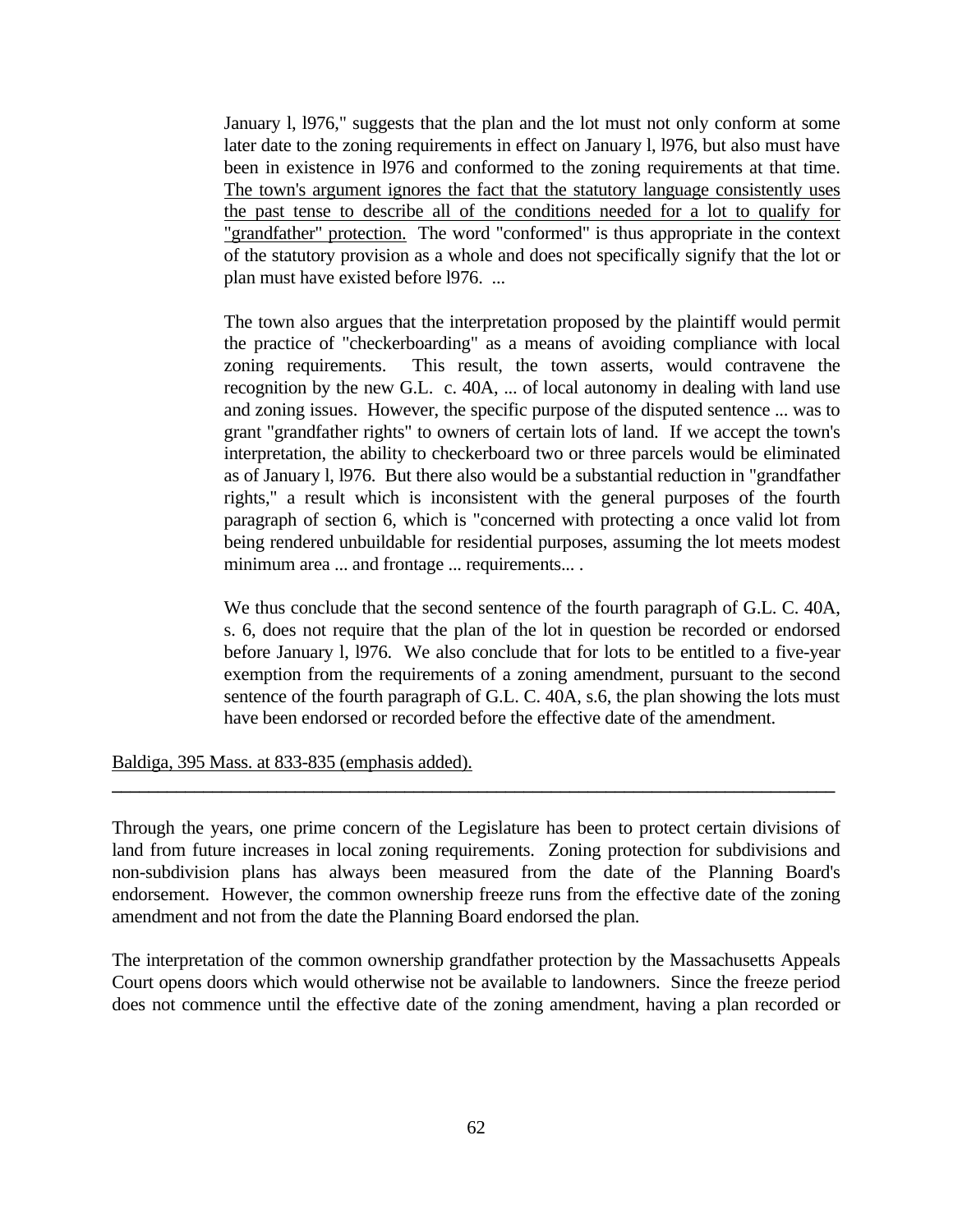endorsed guarantees a landowner a future five-year zoning exemption from increased dimensional requirements to single or two-family use.

The interpretation by the Massachusetts Appeals Court has increased the protection afforded "Approval Not Required Plans." In addition to land being protected from use changes to the zoning bylaw or ordinance, the lots shown on such plans will also be protected from increased dimensional requirements to single and two-family use if they meet the conditions for common ownership protection.

The common ownership zoning freeze protects no more than three adjoining lots from increases in area, frontage, width, yard, or depth requirements to a lot for single or two-family use. In order for a lot to qualify for the grandfather protection, it must meet the following conditions:

- 1. The lot must be shown on a plan which is either recorded or endorsed before the effective date of the increased zoning requirements.
- 2. The lot must have at least 7,500 square feet of area and at least 75 feet of frontage.
- 3. The lot must comply with applicable zoning requirements when recorded or endorsed and conform to the zoning requirements in effect as of January l, l976.
- 4. The lot must have been held in common ownership with any adjoining land before the effective date of the increased zoning requirements.

In Marinelli v. Board of Appeals of Stoughton, 440 Mass. 255 (2003), the Town argued that when a landowner owns more than three lots in common ownership, the common lot protection does not apply to any of the lots. Under this interpretation of the statute, if a landowner owns two or three adjacent lots, all of the lots are protected, but if a landowner owns four or more adjacent lots, none of the lots are protected. A Land Court judge rejected this argument and interpreted the statute to mean that if a landowner owns four or more adjacent lots, the common lot protection applies to the first three lots for which protection is sought. The Massachusetts Supreme Judicial Court agreed and noted that the plain language of the common lot protection does not exclude landowners of four or more lots from the protection but merely limits the number of lots for which any owner can obtain such protection. The Town also contended that the common lot protection requires common ownership of the lot at the time of the building permit application. The Court also disagreed and concluded that lots held in common ownership at the effective date of the zoning change are grandfathered under the common lot protection for five years whether or not they remain in common ownership at the time of a subsequent building permit application.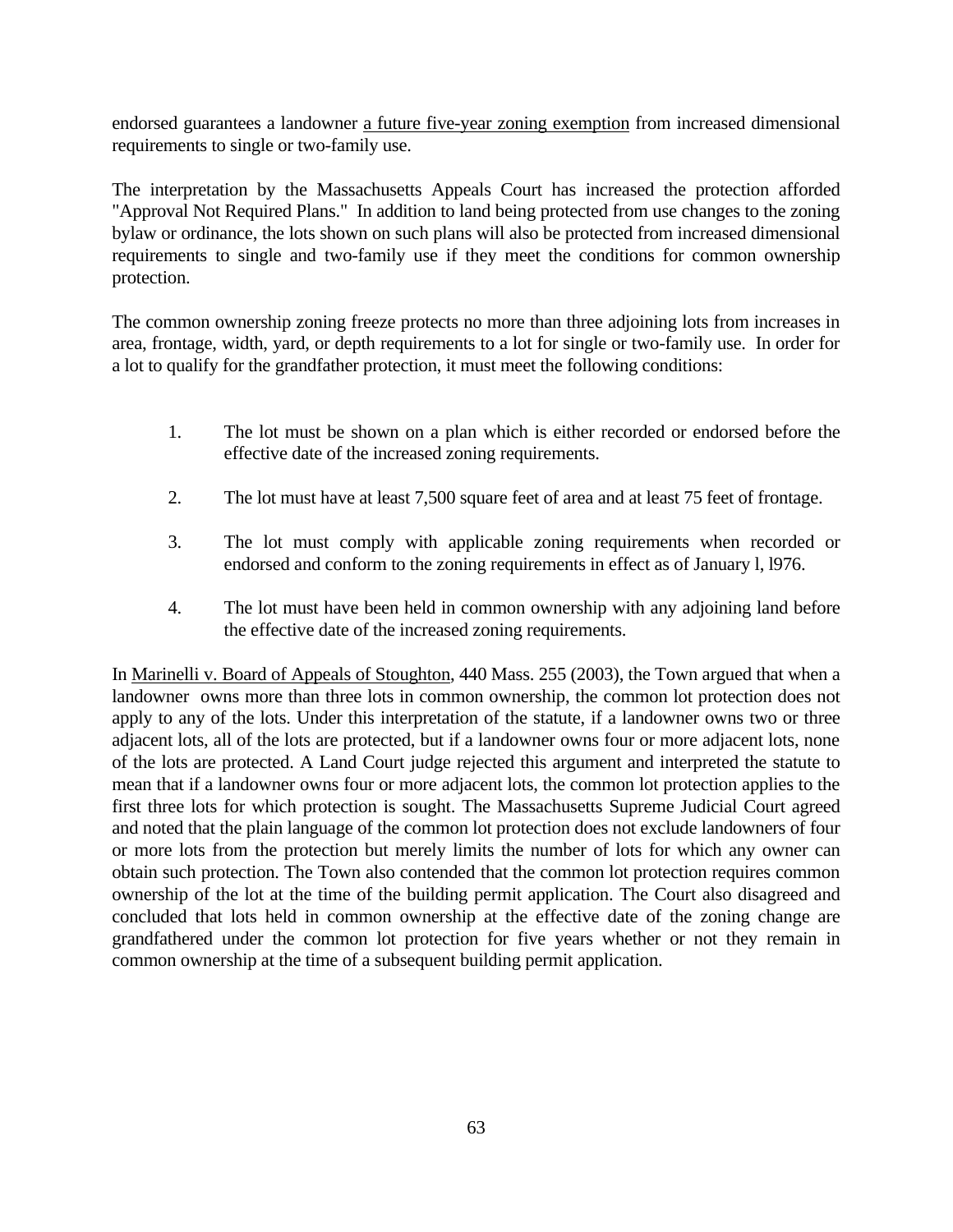Case law has established that each lot shown on an ANR plan must be able to access onto the way from the designated frontage. For example, in McCarthy v. Planning Board of Edgartown, 381 Mass. 86 (1980), the Massachusetts Supreme Court upheld the denial of an ANR plan because the landowner could not access his proposed lots to the public road shown on the plan. The Martha's Vineyard Commission had adopted a regulation which was in force in the town of Edgartown. The regulation required that any additional vehicular access (driveways) to a public road had to be at least 1,000 feet apart. McCarthy had submitted an ANR plan to the Planning Board. The Edgartown Zoning Bylaw required a minimum lot frontage of 100 feet. Each lot shown on McCarthy's plan had the required frontage on a public road. However, the Planning Board denied the requested ANR endorsement. The Planning Board contended that the Martha's Vineyard Commission's vehicular access regulation deprived the lots practical access as driveways could not be constructed to the public way. Therefore, the proposed lots did not have the type of frontage required by the Subdivision Control Law for the purposes of an ANR endorsement. The Massachusetts Supreme Court agreed with the Planning Board. See also Hrenchuk v. Planning Board of Walpole, 8 Mass. App. Ct. 949 (1979), where the Massachusetts Appeals Court held that lots abutting a limited access highway did not have the required frontage on a way for the purpose of an ANR endorsement.

All lots shown on an ANR plan must be able to provide vehicular access to a way from the designated frontage. However, what happens when a landowner proposes to construct a common driveway rather than individual driveways to a way?

- 1. Is a proposed common driveway a relevant factor in determining whether a plan is entitled to an ANR endorsement?
- 2. In reviewing an ANR plan, does the Planning Board have the authority to make a determination that a proposed common driveway provides the necessary vital access to each lot?

The Massachusetts Appeals Court took a look at both questions in Fox v. Planning Board of Milton, 24 Mass. App. Ct. 572 (1987). Robert Fox owned a parcel of land which abutted the Neponset Valley Parkway. Fox submitted a plan to the Planning Board for an ANR endorsement. The plan showed the division of his parcel into four lots. Each lot abutted parkway land for a distance of 150 feet which was the minimum frontage requirement of the Milton Zoning Bylaw. The proposed lots were separated from the paved portion of the parkway by a greenbelt which was approximately 175 feet wide. However, Fox had obtained an access permit from the Metropolitan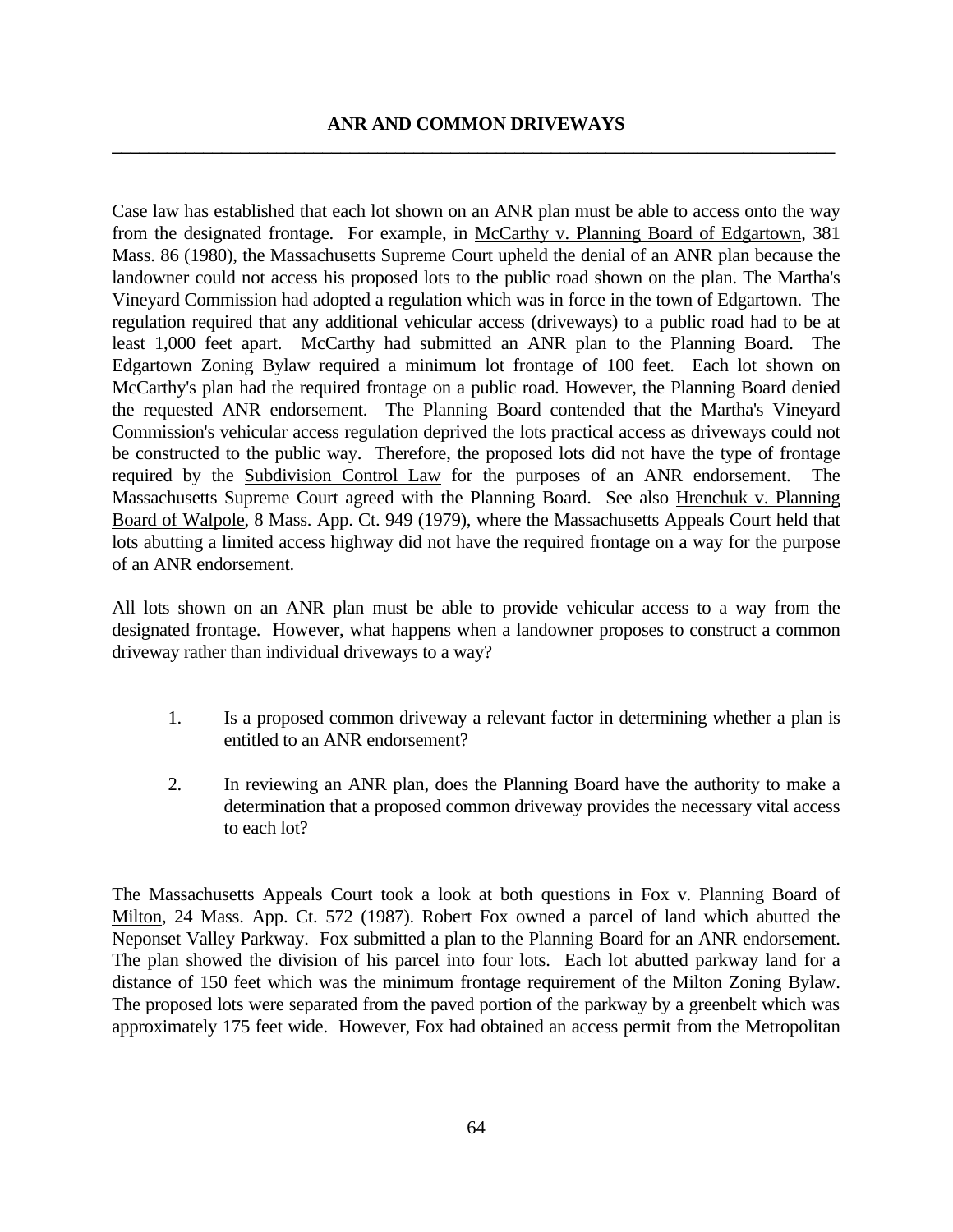District Commission for a "T" shaped common driveway connecting, at the base, to the paved road and, at the top, to the four lots where they abutted the greenbelt. The proposed common driveway was shown on the ANR plan. The Planning Board denied endorsement ruling that the plan showed a subdivision. Fox appealed.

The Planning Board, in denying its endorsement, relied on a line of previous court cases which have held that the frontage on a public way required by the Subdivision Control Law must be frontage that offers serviceable access from the buildable portion of the lot to the public way on which the lot fronts. In the Board's view, Fox's parcel was effectively blocked from the paved roadway by the greenbelt so that his proposal was essentially for the development of back land. Therefore, the Planning Board contended that the proposed common access driveway should be subject to their regulations governing the construction of roads in subdivisions.

The two issues before the court were:

- 1. whether the parcel in question had a right of access over the greenbelt to the parkway; and
- 2. whether the proposed common driveway would prevent Fox from obtaining an ANR endorsement from the Planning Board.

As to the question of access, the court found that Fox had rights of access to the Neponset Valley Parkway. Chapter 288 of the Acts of 1894 authorized the Metropolitan Park Commissioners to take land for the construction of parkways and boulevards. Pursuant to this authority, the Metropolitan Park Commissioners took land in 1904 to construct the Neponset Valley Parkway. In Anzalone v. Metropolitan District Commission, 257 Mass. 32 (1926), the court ruled that in contrast to roadways constructed within public parks, roadways constructed under the 1894 statute were public ways to which abutting owners had a common-law right of access. Anzalone also noted that if land, adjacent to roadways which were constructed under the authority of the 1894 statute, was divided into separate ownership lots, then each lot owner would have a right of access from his lot to the roadway. The court concluded that Fox's right of access to the parkway was not impaired or limited by the substantial intervening greenbelt. Since **each of the proposed lots**  shown on the plan had a guaranteed right of access to the parkway**,** Fox argued that the construction of a common driveway rather than four individual driveways should be of no concern to the Planning Board when reviewing an ANR plan. The court agreed.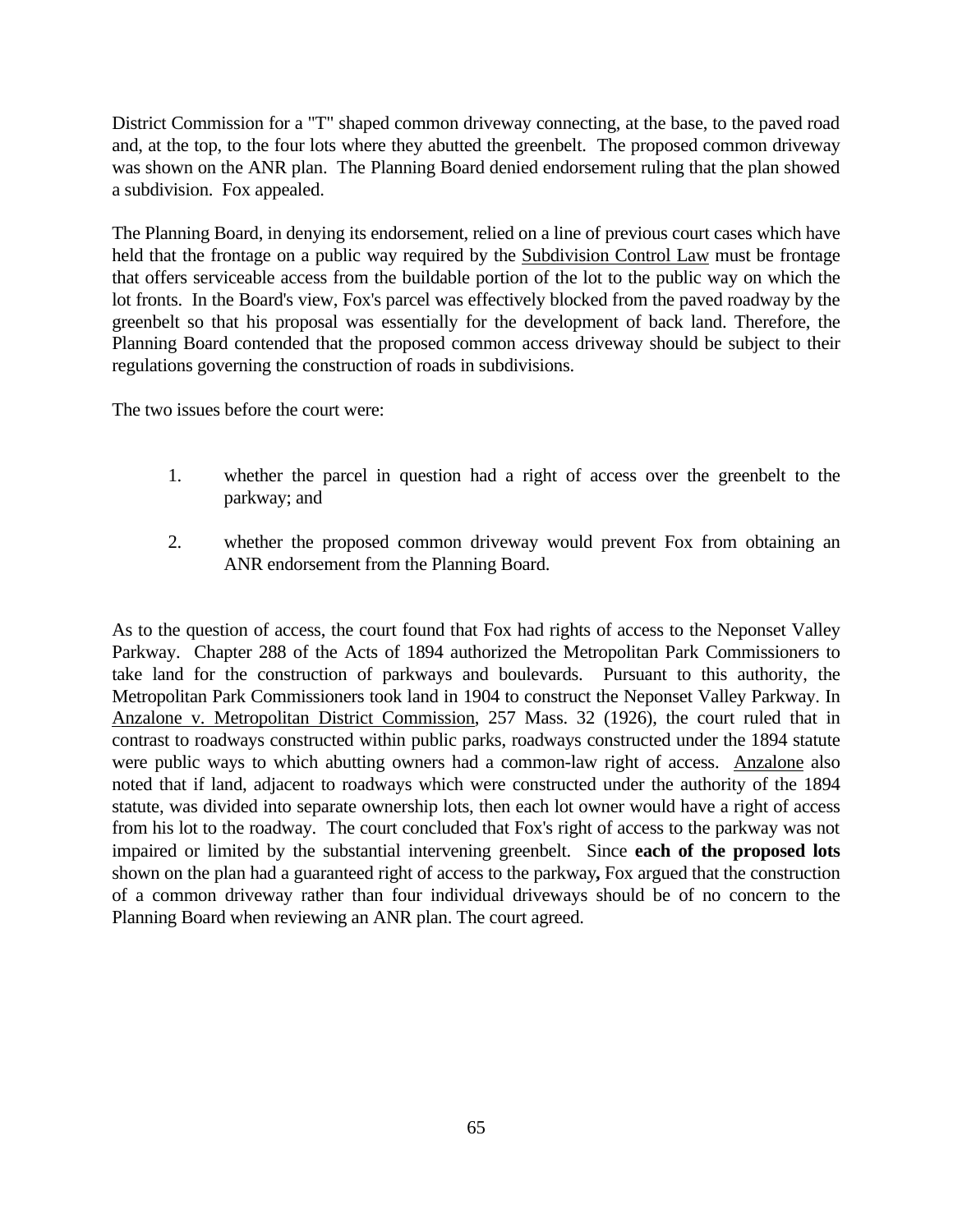### **FOX V. PLANNING BOARD OF MILTON**

24 Mass. App. Ct. 572 (1987)

Excerpts:

Armstrong, J. . . .

The proposed common driveway is not relevant to determining whether Fox's plan shows a subdivision. If all the lots have the requisite frontage on a public way, and the availability of access implied by that frontage is not shown to be illusory in fact, it is of no concern to a planning board that the developer may propose a common driveway, rather than individual driveways, perhaps for aesthetic reasons or reasons of cost. The Subdivision Control Law is concerned with access to the lot, not to the house; there is nothing in it that prevents owners from choosing, if they are so inclined, to build their houses far from the road, with no provision for vehicular access, so long as their lots have the frontage that makes such access possible. See Gallitano v. Board of Survey & Planning of Waltham, 10 Mass. App. Ct. at 272- 273. Here, each of the proposed lots has the frontage called for by the Milton bylaw. Under the Anzalone case each has a guaranteed right of access to the road itself. These facts satisfy the requirements of Section 81L.

Fox, 24 Mass. App. Ct. at 574-575 (emphasis added).

The Fox decision provides valuable insight concerning common driveways and vital access. Ask the following questions when reviewing ANR plans and proposed common driveways.

**\_\_\_\_\_\_\_\_\_\_\_\_\_\_\_\_\_\_\_\_\_\_\_\_\_\_\_\_\_\_\_\_\_\_\_\_\_\_\_\_\_\_\_\_\_\_\_\_\_\_\_\_\_\_\_\_\_\_\_\_\_\_\_\_\_\_\_\_\_\_\_\_\_\_\_\_\_\_\_**

- 1. Do all the proposed building lots have the frontage on an acceptable way as defined in Chapter 41, Section 81L, MGL?
- 2. Is access to any of the lots from such frontage illusory in nature? The lot frontage must provide practical access to the way or public way. A lot condition which would prevent practical access over the front lot line such as a steep slope is an appropriate matter for a Planning Board to consider before endorsing an ANR plan. See DiCarlo v. Planning Board of Wayland, 19 Mass. App. Ct. 911 (1984); Corcoran v. Planning Board of Sudbury, 406 Mass. 248 (1989); Poulos v. Planning Board of Braintree, 413 Mass. 359 (1992).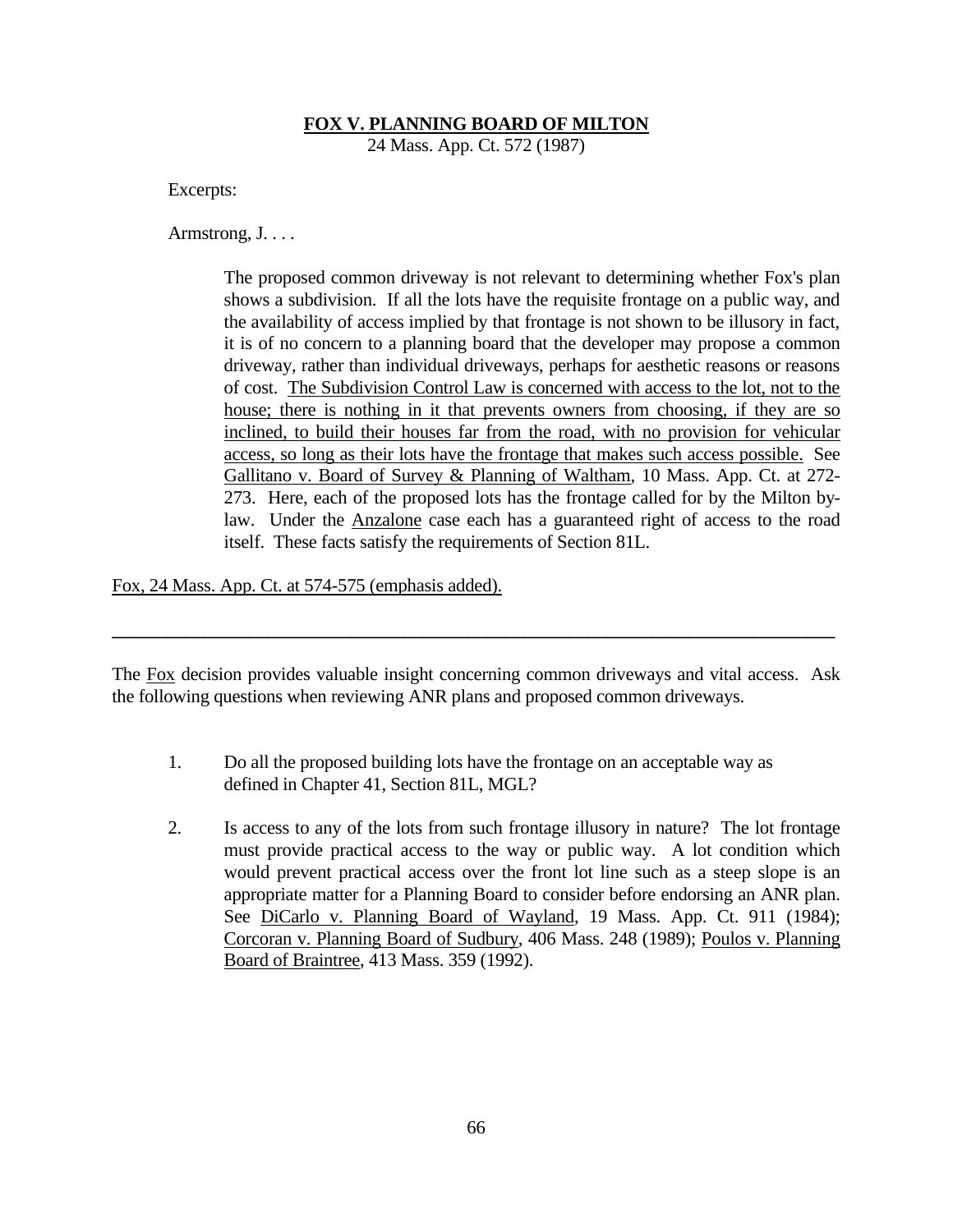3. Does the proposed common driveway access over the frontage shown on the ANR plan to the acceptable way or public way? Access obtained by way of easement over a side or rear lot line is not authorized unless approved by the Planning Board. See DiCarlo v. Planning Board of Wayland, supra.

An issue that the Fox decision did not address was the question of zoning. Just because a proposed division of land may be entitled to an ANR endorsement for the purposes of the Subdivision Control Law does not mean that the lots or a proposed common driveway are buildable under the provisions of the local zoning bylaw. An ANR endorsement gives the lots no standing under the zoning bylaw. See Smalley v. Planning Board of Harwich, 10 Mass. App. Ct. 599 (1980).

Access roadways are a use of land which must conform to the provisions of the local zoning bylaw. This issue first came to light when, in 1954, the town of Braintree amended its zoning map by changing a large parcel of land from a residential district to an industrial district. The rezoning resulted in creating an industrial district which was entirely surrounded by residential zoning districts. Textron Industries purchased a tract of land in which the major portion was located in the industrial district and constructed a factory. Textron also constructed roadways for access to the factory built in the industrial zone. However, the access roadways passed through residential zoning districts. Tredwell Harrison, an abutter, sought enforcement action as to the construction of the access roadways and requested their relocation. Textron argued that the access over the residential land was necessarily implicit in a zoning scheme which completely surrounds industrial areas with residentially zoned land and pointed out that without access across the residentially zoned land, the industrially zoned land could not be used for the purposes intended in an industrial district. In Harrison v. Building Inspector of Braintree, 350 Mass. 559 (1966), the court found that since the residential zone did not expressly authorize industrial use, then the use of land in the residential zone as an access roadway for an industrial use violated the requirements of a residential zone. The court did not rule on Textron's claim that the 1954 amendment was an unreasonable classification of the industrial land without the necessary access as there was no statutory basis for modifying the requirements of the residential zone to make reasonable the classification in the industrial zone. The court noted that if the 1954 amendment was invalid because of unreasonable classification it would appear that the residential land, as well as the industrial land, would remain residential. In deciding against Textron, the court delayed any order for compliance with the zoning bylaw to allow the town of Braintree an opportunity to determine whether to provide legal access to the land in the industrial zone.

The issue of the Textron access roadways would be considered in two more court cases. Eventually, however, the problem would be solved when the town accepted the access ways as town ways. See Harrison v. Braintree, 355 Mass. 651 (1969); Harrison v. Textron, Inc., 367 Mass. 540 (1975).

Since the first Harrison decision, there have been other cases which have looked at the issue of access roadways and their relationship to local zoning. Richardson v. Zoning Board of Appeals of Framingham, 351 Mass. 375 (1966), dealt with an access way for a forty-four unit apartment house.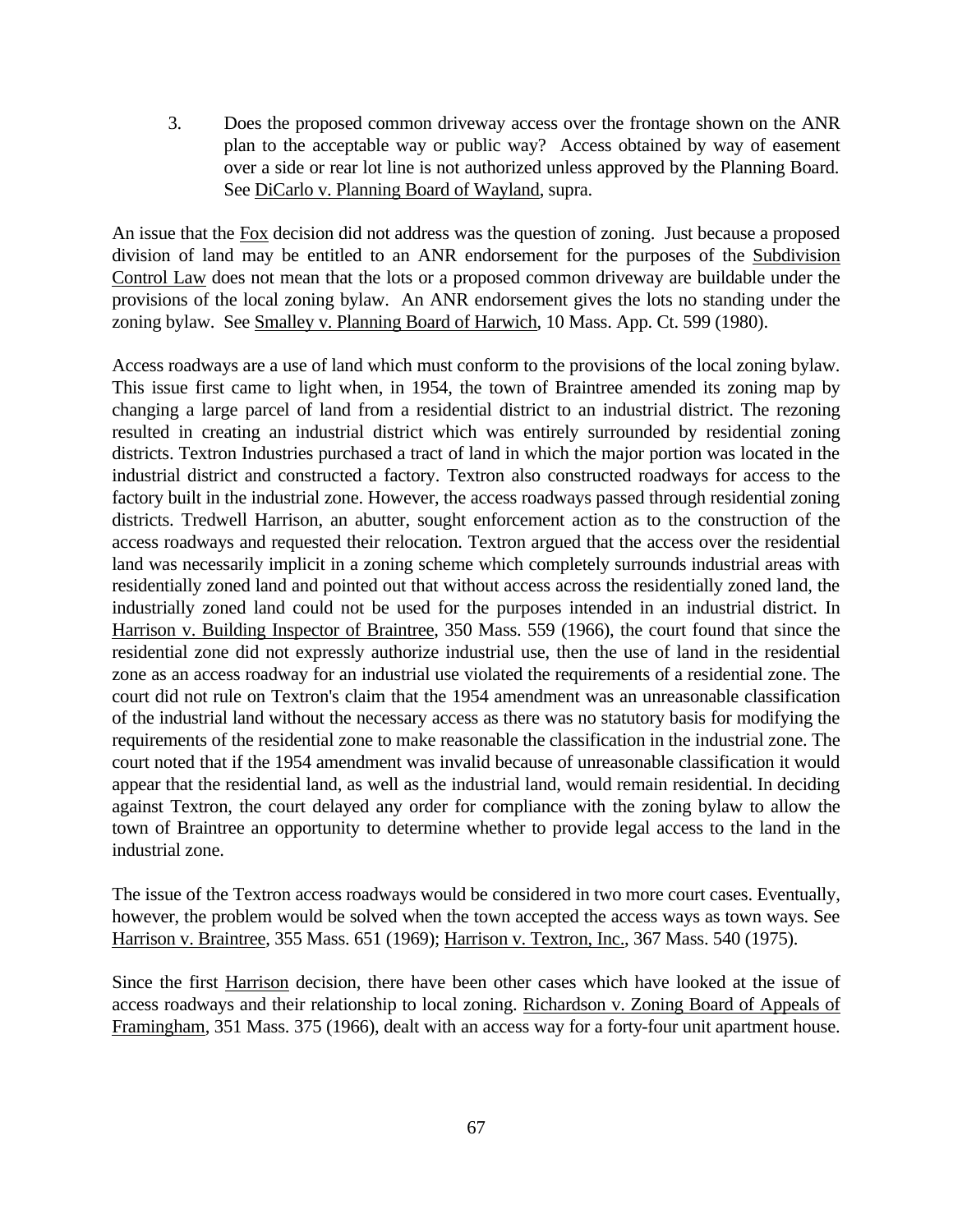The access roadway was located on land zoned for single family. An apartment house was not listed as a permitted use in a single family zone. The Zoning Board of Appeals had determined that the implied intent of the zoning bylaw was to allow access roadways in single family zones. The court overturned the Board's decision reasoning that access roadways should be expressly dealt with in the zoning bylaw. The court also noted that other access was available to the apartment building.

In Building Inspector of Dennis v. Harvey, 2 Mass. App. Ct. 584 (1974), the court found that the use of land lying within a residential zone as an access roadway for commercial use located in an unrestricted zone was not authorized by the zoning bylaw. As was the case in Richardson, other access was available to the property.

Sometimes a tract of land will be divided by a municipal boundary. Town of Chelmsford v. Byrne, 6 Mass. App. Ct. 848 (1978) involved access to industrially zoned property located in the city of Lowell by means of an access road which was located in a residential zone in the town of Chelmsford. The court held that the principle established in the first Harrison case that an owner of land in an industrial district may not use land in an adjacent residential zone as access roadways for its industrial use is also controlling when districts zoned for different uses lie in different municipalities. However, the access roadway was the only means of access to the industrial land. The court remanded the case to the Superior Court for a determination whether the effect of the Chelmsford bylaw was to bar any access to the land located in Lowell for a lawful use.

In Lapenas v. Zoning Board of Appeals of Brockton, 352 Mass. 530 (1967), the court faced the situation where a tract of land consisting of a strip from 14-23 feet wide was located in an area of the city of Brockton which was zoned residential, and the remainder of the parcel was located in the town of Abington and zoned for business. The only access to the business portion of the land was through the residentially zoned strip located in Brockton. Lapenas sought a variance under the Brockton ordinance for access to a gasoline station for which the Building Inspector in Abington had issued a building permit. The variance was denied by the Zoning Board of Appeals. The court held that the Zoning Board of Appeals' interpretation of the Brockton ordinance was in error and could not be construed as prohibiting access to the land located in Abington. Even though a variance was not considered necessary, the court found that since the land in the residential zone was too narrow to be useable for any permitted purpose, and the commercially zoned land in Abington was without access, Lapenas was entitled to relief from the literal operation of the Brockton zoning ordinance.

If a local zoning bylaw remains silent relative to the use of land for a common driveway, then the zoning enforcement officer will have to determine whether a proposed common driveway would be an allowable accessory use. In order to make this interpretation we believe, as a minimum, each lot would have to access over its own frontage. In its report to the General Court relative to restricting the zoning power to city and town governments, (see 1968 Senate No. 1133, at 107) the Legislative Research Council noted that one of the primary purposes of zoning frontage requirements for residential lots is to "assure adequate access of these lots to the street which faces them ... ."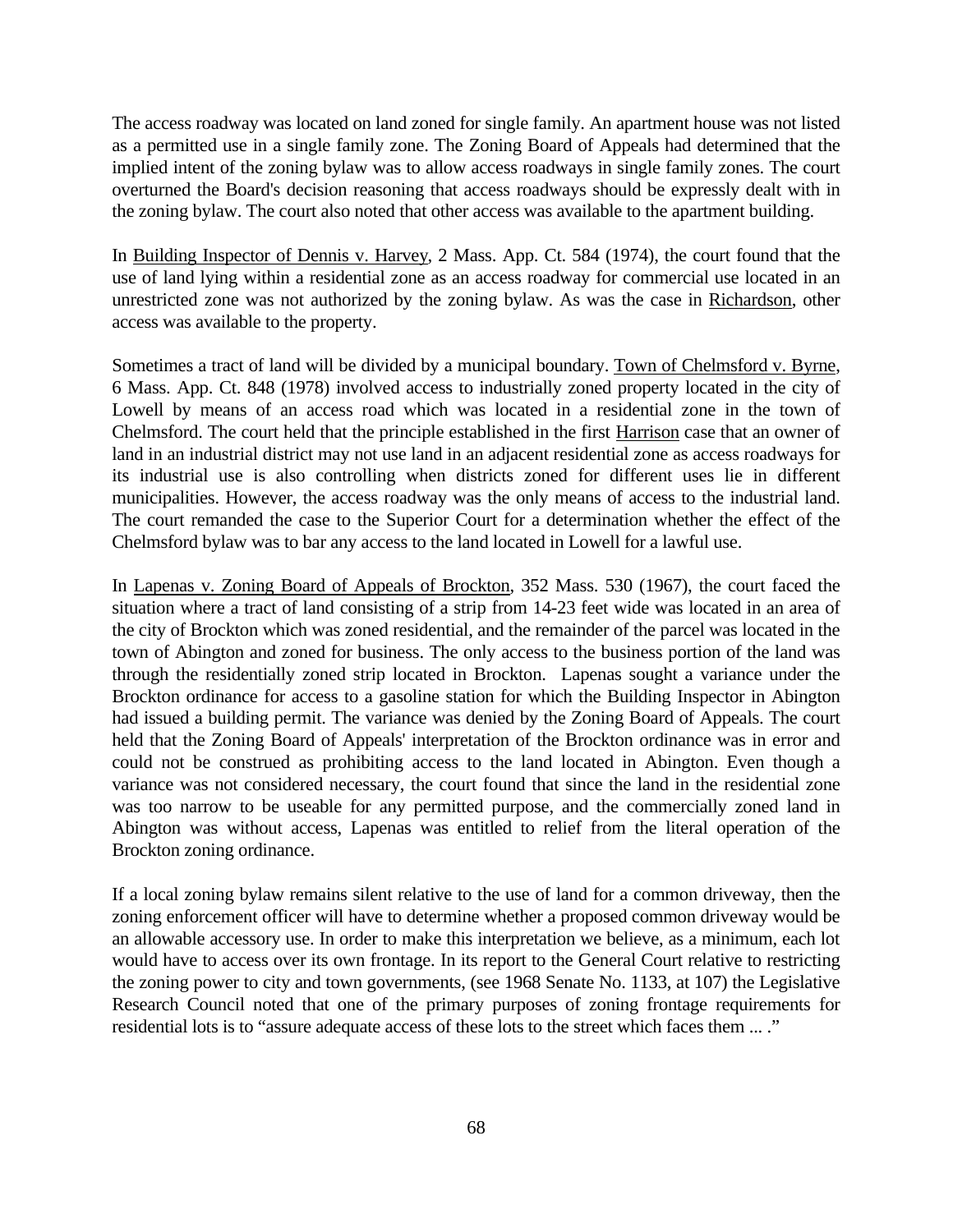The Land Court has not looked favorably towards the use of land for a common driveway where the zoning bylaw has not expressly authorized common driveways. In Litchfield Company, Inc. v. Board of Appeals of the City of Woburn, Misc. Case No. 199971 (August 5, 1997), the court held that if the intent of the City's zoning ordinance was to permit residential driveways to access streets from lot lines other than the front lot line, the ordinance should have been so written. In the absence of a zoning provision authorizing a common driveway, the prohibition stated in the zoning ordinance that "no use of land not specified in this zoning ordinance shall be permitted" must be enforced. In RHB Development, Inc. v. Duxbury Zoning Board of Appeals, Misc. Case No. 237281 (September 19, 1997), the court concluded that "it strains credulity past the breaking point to suggest that common driveways are permitted as an accessory use to a residential use, as a matter of right and without limitations, where (i) such a common driveway is not expressly authorized anywhere in the by-law, (ii) accessory uses to a residential use are required to be 'on the same lot,' (iii) common driveways for 'cluster' developments require a special permit and are limited to serving no more than two dwellings, and (iv) driveways serving as part of mandated parking facilities are required to be on the same lot."

To assist the zoning enforcement officer in interpreting your local zoning ordinance or bylaw we would suggest that communities adopt zoning provisions either authorizing or prohibiting common driveways. If you choose to permit common driveways, consider the following regulations.

1. Authorize common driveways through the issuance of a special permit.

2. Limit the number of lots that may be accessed by a common driveway.

3. Specify that common driveways may never be used to satisfy zoning frontage requirements.

4. Establish construction standards for common driveways.

- 5. Require that common driveways access over approved frontage.
- 6. Designate a maximum length for common driveways.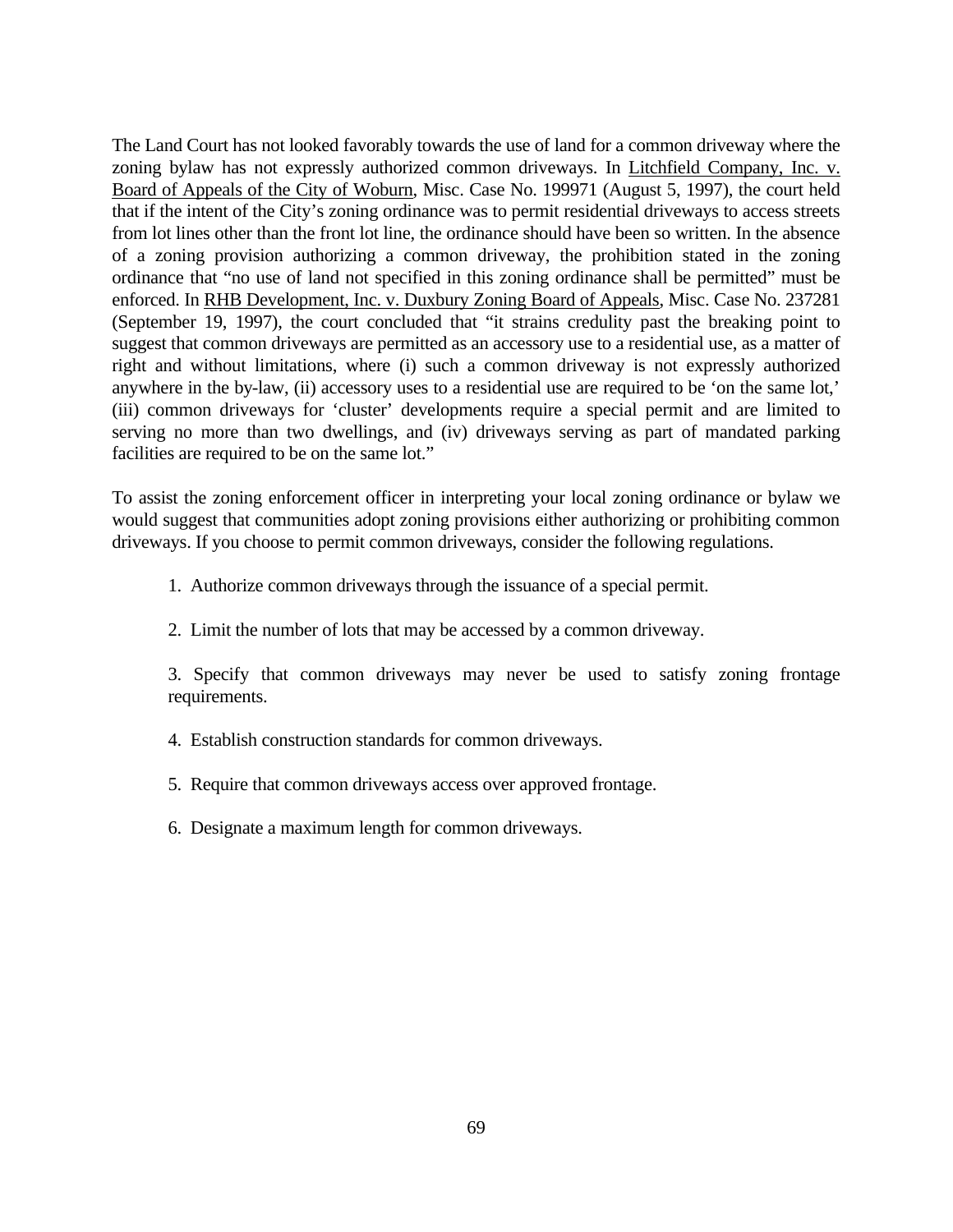#### **81L EXEMPTION**

**\_\_\_\_\_\_\_\_\_\_\_\_\_\_\_\_\_\_\_\_\_\_\_\_\_\_\_\_\_\_\_\_\_\_\_\_\_\_\_\_\_\_\_\_\_\_\_\_\_\_\_\_\_\_\_\_\_\_\_\_\_\_\_\_\_\_\_\_\_\_\_\_\_\_\_\_\_\_\_**

Whether a plan is entitled to be endorsed "approval under the Subdivision Control Law not required" is determined by the definition of "subdivision" found in Chapter 41, Section 81L, MGL. Included in this definition is the following exemption:

. . . the division of a tract of land on which two or more buildings were standing when the subdivision control law went into effect in the city or town in which the land lies into separate lots on each of which one of such buildings remains standing, shall not constitute a subdivision.

The original versions of the Subdivision Control Law, as appearing in St. 1936, c. 211, and St. 1947, c. 340, did not contain this exemption. It was added in a 1953 general revision of the law by St. 1953, c. 674, s.7. The purpose of the exemption is not clear but the Report of the Special Commission on Planning and Zoning, 1953 House Doc. No. 2249, at 54, shows that the drafters were aware of what they were doing, although it does not explain their reasons.

The main issue dealing with the 81L exemption has been the interpretation of the term "buildings." The legislation is unclear as to what types of structures had to be in existence prior to the Subdivision Control Law taking effect in a community in order to qualify for the exemption. There were no reported cases dealing with this exclusion until Citgo Petroleum Corporation v. Planning Board of Braintree, 24 Mass. App. Ct. 425 (1987).

Citgo owned a parcel of some 68 acres of land which contained a number of buildings. Clean Harbors leased eleven acres of the parcel for a hazardous waste terminal and reached an agreement with Citgo to buy the eleven acres. Citgo prepared a plan dividing the parcel into two lots each containing several buildings. Citgo's contention was that the buildings existed before the Subdivision Control Law went into effect in Braintree and thus the plan was not a subdivision because of the 81L exemption. The Planning Board denied ANR endorsement because the lot to be conveyed to Clean Harbors lacked the necessary frontage. The Board took the position that a literal reading of the term "building" would undercut the purposes the Subdivision Control Law by allowing a landowner to use any detached garage, shed or other outbuilding as a basis for unrestricted backland development.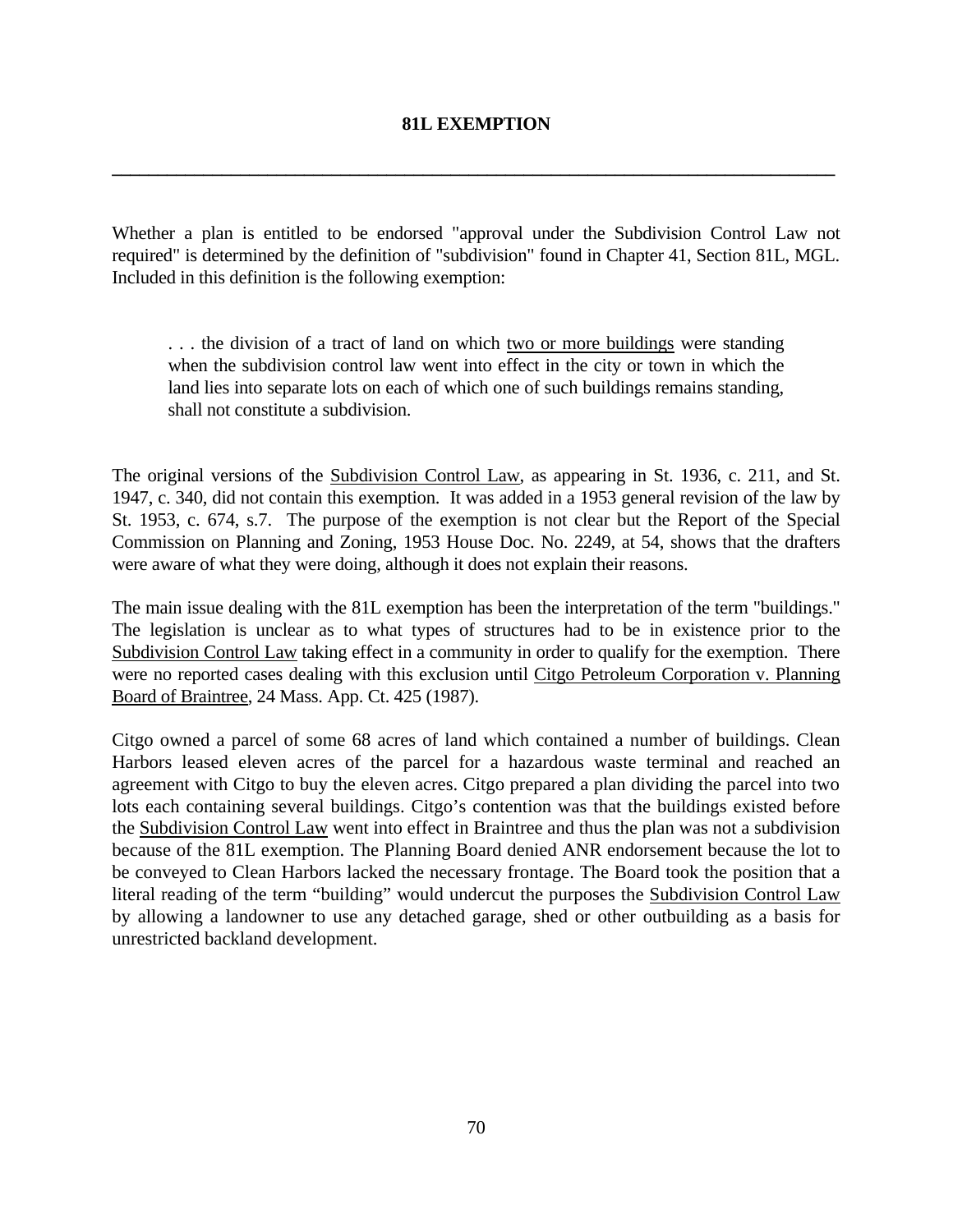#### **CITGO PETROLEUM CORP. V. PLANNING BOARD OF BRAINTREE**

24 Mass. App. Ct. 425 (1987)

Excerpts:

Armstrong, J. ...

The defendants argue that a literal reading of this exception would completely undercut the purposes of the Subdivision Control Law, as set out in G.L. c. 41, section 81M, by allowing a homeowner to use any detached garage, shed, or other outbuilding as a basis for unrestricted backland development. There are several replies. First, this language in section 81L is not the result of legislative oversight. . . . Second, just because a lot can be divided under this exception does not mean that the resulting lots will be buildable under the zoning ordinance. Smalley v. Planning Board of Harwich, 10 Mass. App. Ct. 599, 603 (1980). Third, the lots in this case are being used for distinct, independent business operations, and the preexisting buildings relied upon the main office, the underwriter's pump house/machine shop, the wax plant building, the earth burner building, and the new yard office - are substantial buildings. A claim that a detached garage or a chicken house or woodshed qualifies under this exception might present a different case. Finally, a building, to qualify under this provision, must have been in existence when the Subdivision Control Law went into effect in the town. It is too late for speculators to buy tracts of back land, cover them with shacks, and divide them into lots accordingly. In short, we see no sufficient reason to refuse application of the plain language of the exclusion in this case.

Citgo Petroleum Corp., 24 Mass. App. Ct. at 426-427.

What constitutes a "substantial building" is still unclear. However, a landowner may have a problem arguing that a garage, woodshed or chicken house are buildings that would qualify under the 81L exemption. In Taylor v. Pembroke Planning Board, (Plymouth) Misc. Case No. 126703, 1990, Judge Fenton of the Land Court determined that in order to qualify for the 81L exemption, the use of a building is no way controlling on the issue. An 88.6 foot by 30.8 foot cement block building with its own cesspool and electricity that had been used to store automobiles and as a turkey farm was found to be a substantial building.

**\_\_\_\_\_\_\_\_\_\_\_\_\_\_\_\_\_\_\_\_\_\_\_\_\_\_\_\_\_\_\_\_\_\_\_\_\_\_\_\_\_\_\_\_\_\_\_\_\_\_\_\_\_\_\_\_\_\_\_\_\_\_\_\_\_\_\_\_\_\_\_\_\_\_\_\_\_\_\_**

Can a single-family home be treated as a lawful nonconforming structure when the nonconformity is created under the 81L exemption? The Massachusetts Appeals Court considered this issue in Branagan v. Zoning Board of Appeals of Falmouth, 75 Mass. App. Ct. 1107 (2009). Branagan argued that a single-family home on a lot created under the 81L exemption retained its status as a preexisting nonconforming structure. The panel observed that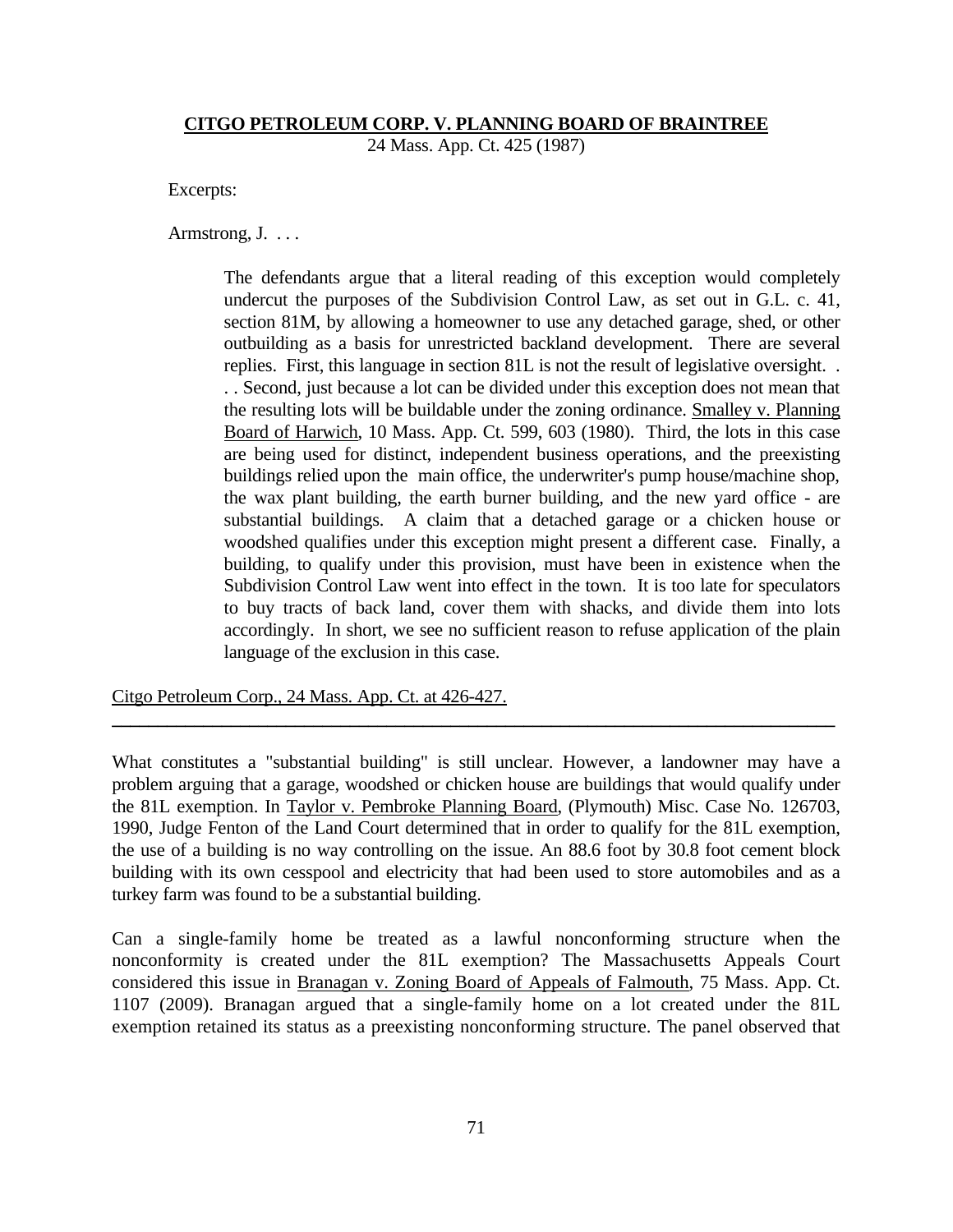nothing in the governing bylaw, statutes, or appellate decisions supports a conclusion that a dwelling remaining on a lot created under the 81L exemption acquires protected status as a preexisting nonconforming structure and rejected Branagan's argument that the single-family home enjoys protection as a preexisting nonconforming structure. This decision was issued by the Appeals Court pursuant to its rule 1:28. A rule 1:28 decision may be cited for it persuasive value but not as binding precedent.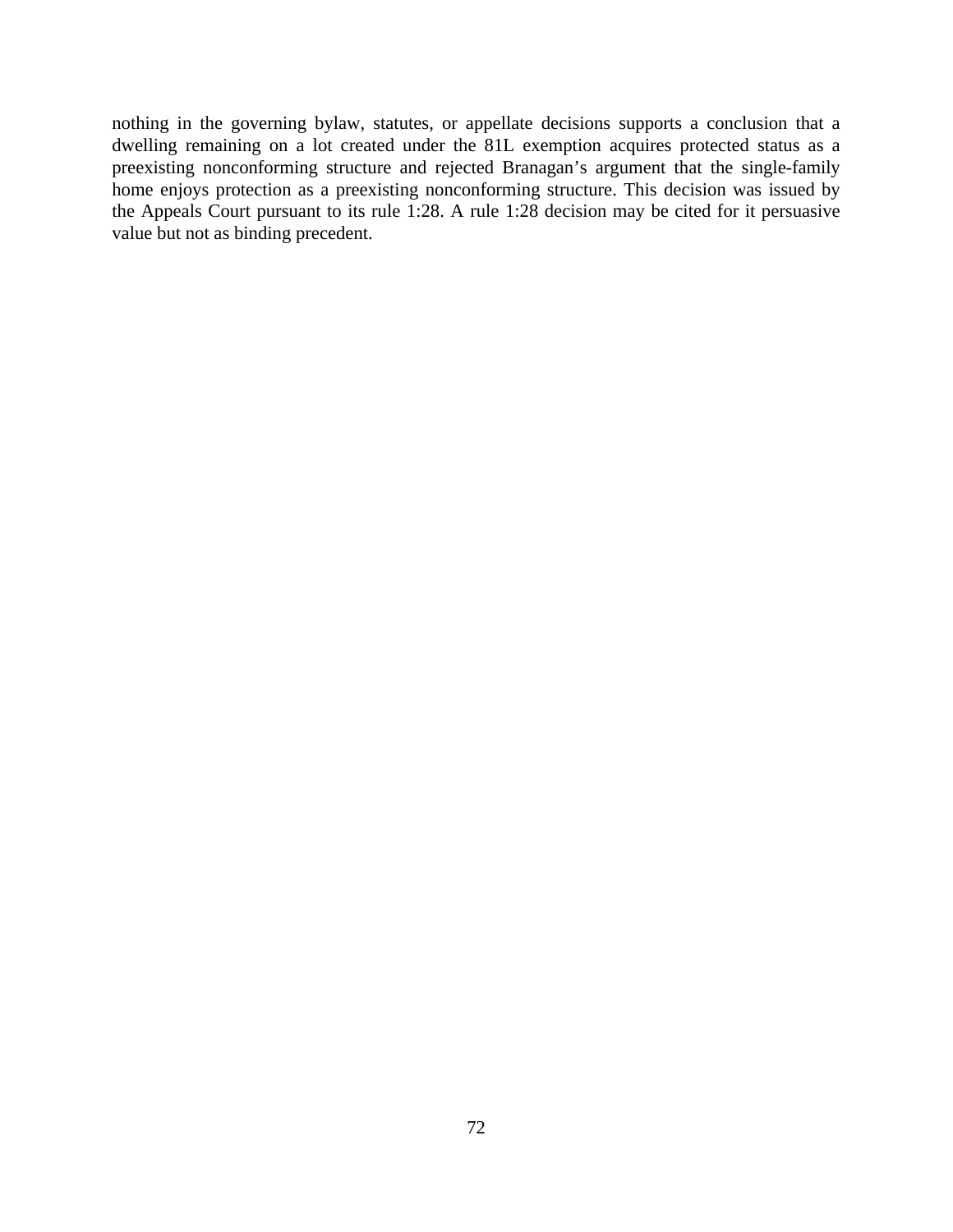# **PERIMETER PLANS**

**\_\_\_\_\_\_\_\_\_\_\_\_\_\_\_\_\_\_\_\_\_\_\_\_\_\_\_\_\_\_\_\_\_\_\_\_\_\_\_\_\_\_\_\_\_\_\_\_\_\_\_\_\_\_\_\_\_\_\_\_\_\_\_\_\_\_\_\_\_\_\_\_\_\_\_\_\_\_\_**

A perimeter plan is a plan of land showing existing property lines, with no new lines drawn indicating a division of land. Such plans are usually filed so that the property owner can obtain a three year zoning protection for the land shown on such plan.

The Subdivision Control Law is a comprehensive scheme for regulating the creation of new lots and for the recording of plans showing such new lots. There are three sections of the Subdivision Control Law which are relevant to the perimeter plan issue.

- 1. Section 81L which defines the term "subdivision" as well as divisions of land that will not be considered a subdivision.
- 2. Section 81P which sets out the procedure for endorsement of plans not requiring subdivision approval.
- 3. Section 81X which provides a procedure for recording plans which show no new lot lines.

The first paragraph of Section 81X states:

Notwithstanding the foregoing provisions of this section, the register of deeds shall accept for recording and the land court shall accept with a petition for registration or confirmation of title any plan bearing a certificate by a registered land surveyor that the property lines shown are the lines dividing existing ownerships, and the lines of streets and ways shown are those of public or private streets or ways already established, and that no new lines for division of existing ownerships or for new ways are shown.

Perimeter plans can be recorded pursuant to Chapter 41, Section 81X, MGL. Such plans, however, are not entitled to the three year zoning protection found in Chapter 40A, Section 6, MGL. Chapter 41 is only concerned with the recordation of plans and what plans require Planning Board approval or endorsement. Chapter 41 does not deal with zoning protection.

If it were not for the fact that ANR plans are entitled to a zoning protection pursuant to the provisions of the Zoning Act, there probably would have been little interest whether a perimeter plan should receive an ANR endorsement.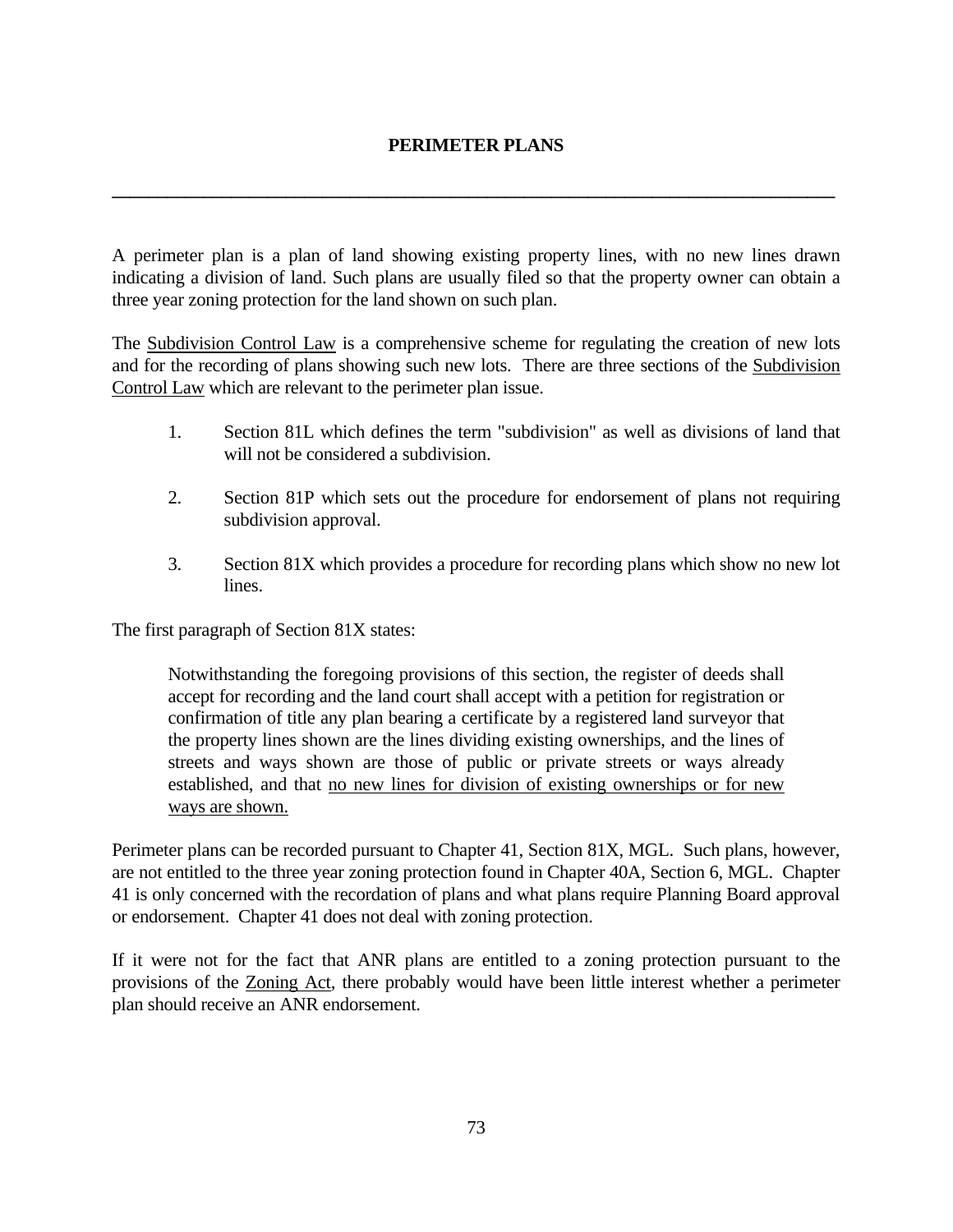Should a perimeter plan be recorded only with a certificate of a registered land surveyor under Section 81X or is a perimeter plan entitled to an ANR endorsement from the Planning Board pursuant to Section 81L and 81P?

In Horne v. Board of Appeals, Town of Chatham, Barnstable Superior Court C.A. No. 4635, November 3, 1986 (Dolan J.), a landowner obtained an ANR endorsement to protect his property from a zoning change. The Planning Board had endorsed the plan which depicted one lot with the exact dimensions and bounds shown on an earlier plan registered with the land court. In finding that the Planning Board had mistakenly endorsed the plan, the court noted:

As a matter of law, the plaintiffs cannot file their April, 1985, plan in the Land Court. The plan is not a subdivision nor is it a division of land with "approval not required". Lot No. 91 was created in 1960 and registered as noted. As far as the Land Court would be concerned, its status has not changed since 1960. As a matter of law, the Planning Board should not have endorsed the April, 1985, plan. Nevertheless, the action of the Planning Board was not appealed and the legality of its action is not before this Court for review. Once a plan has been endorsed 'approval not required', the Court cannot go behind that endorsement unless the action of the board is before the Court for review. As a matter of law, the plaintiffs are entitled to the three-year protection despite the method by which same was derived. In an exercise of judicial constraint, I make no comment on the methods utilized and with judicial reluctance enter this judgment.

In Horne, the landowner succeeded in protecting his property from the zoning change because the Court could not revoke the Planning Board's endorsement since the issue was not properly before the Court. However, in Malden Trust Company v. Twomey, Middlesex Superior Court C.A No. 6574, September 28, 1989 (McDaniel J.), the Planning Commission declined to endorse a plan "ANR" which showed no new property lines. In upholding the Commission's decision not to endorse the plan, the court noted:

. . ., it should be clear that the purpose of section 81P is to relieve certain divisions of land of regulation and approval by a planning board when a proposed plan indicates that newly created lots will be guaranteed access to the outside world by preexisting ways or roads. In sum, section 81P facilitates the recording process, and was "not intended to enlarge the substantive powers of a [planning] board." Thus, when section 81P states that "an endorsement shall not be withheld unless such plan shows a subdivision," it is clear from the above discussion that the Legislature intended to expedite the recording of 'non-subdivision' plans, and not to encourage the filing under section 81P of plans showing no subdivision of lots whatsoever. . . .

.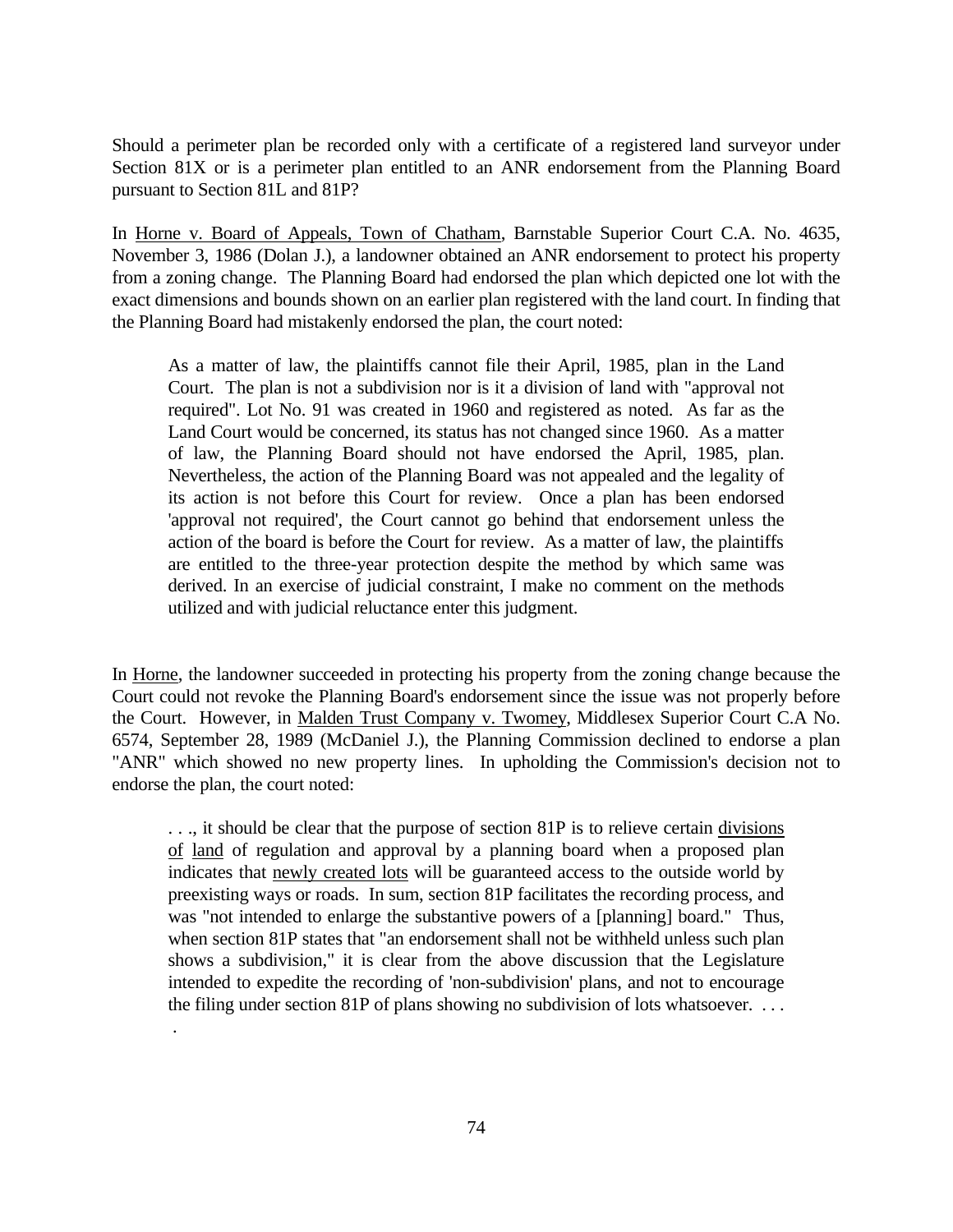Plaintiff's plan shows no division of land and hence there is no need for the verification process of section 81P. Moreover, plaintiff's plan may have easily been filed under section 81X. It is clear that plaintiff instead sought section 81P endorsement to achieve the advantage of the zoning protection provided under G.L. c. 40A, section 6 to those plans endorsed ANR under section 81P. Withholding comment on this tactic, the Court simply states that plaintiff's perimeter plan is properly filed under section 81X, not section 81P. Consequently, the defendant was never under an obligation to endorse plaintiff's plan under section 81P.

In Costello v. Planning Board of Westport, (Bristol) Misc. Case No. 152765, 1991 (Sullivan, J.), a Land Court Judge decided that perimeter plans are entitled to an ANR endorsement. In her opinion, Judge Sullivan determined that Section 81P of the Subdivision Control Law, provides for such an endorsement. Judge Sullivan summarized that:

**\_\_\_\_\_\_\_\_\_\_\_\_\_\_\_\_\_\_\_\_\_\_\_\_\_\_\_\_\_\_\_\_\_\_\_\_\_\_\_\_\_\_\_\_\_\_\_\_\_\_\_\_\_\_\_\_\_\_\_\_\_\_\_\_\_\_\_\_\_\_\_\_\_\_\_\_\_\_**

Nothing in the statute requires the conclusion that only divisions of land which are deemed by virtue of the provisions of G.L. c. 41, § 81L not to constitute a subdivision were entitled to such an endorsement. The plain language says otherwise, and as it presently reads, a perimeter plan must be endorsed by the Board.

It should be noted that the Costello, Twomey, and Horne cases were not controlling on the issue as a higher court is not required to follow an opinion written by a lower court. There had been several appellate decisions acknowledging planning board endorsement of perimeter plans. Cape Ann Development Corp. v. Gloucester, 371 Mass. 19 (1976); Wolk v. Planning Board of Stoughton, 4 Mass. App. Ct. 812 (1976); Sampson v. San Land Development Corp., 17 Mass. App. Ct. 977 (1984); Stampfl v. zoning Board of Appeals of Norwood, 33 Mass. App. Ct. 354 (1992); Regan v. Planning Board of Braintree, 37 Mass. App. Ct.956 (1994); Stefanick v. Planning Board of Uxbridge, 39 Mass. App. Ct. 418 (1995).

In Cumberland Farms, Inc. v. Planning Board of West Bridgewater, 64 Mass. App. Ct. 902 (2005), the Massachusetts Appeals Court decided that perimeter plans are entitled to ANR endorsement.

### **CUMBERLAND FARMS, INC. v. PLANNING BOARD OF WEST BRIDGEWATER** 64 Mass. App. Ct. 902 (2005)

Excerpts:

The judge correctly reversed the action of West Bridgewater's planning board refusing to endorse the plaintiff's "perimeter plan" … as one not requiring approval under the Subdivision Control Law. (The parties refer to the plan as a "perimeter plan"; it does, however, alter boundary lines by consolidating several lots owned by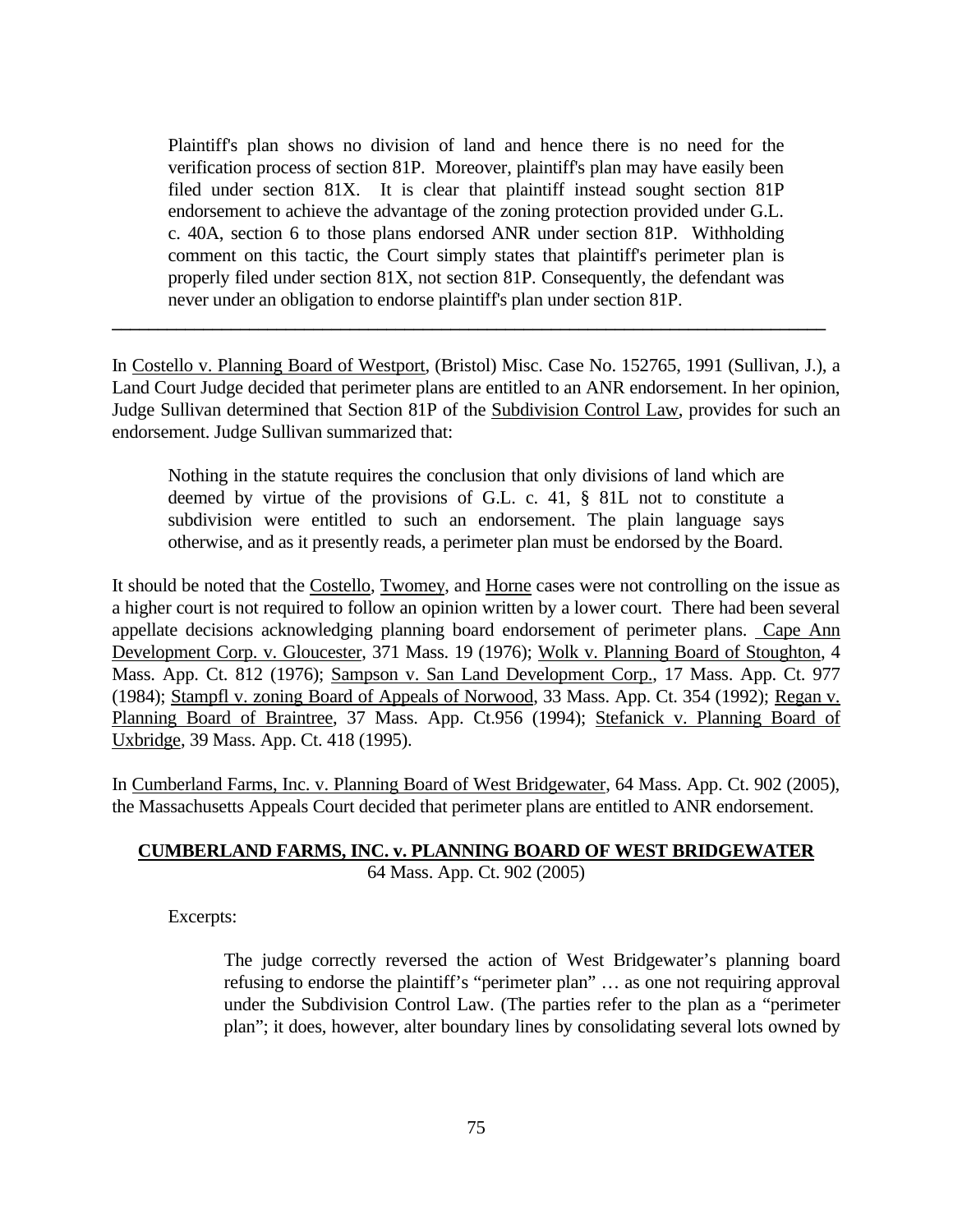the plaintiff intro a single lot). The plaintiff acknowledges that the plan was submitted to forestall application of a proposed zoning provision prohibiting gasoline service stations in the zoning district by invoking the three-year zoning freeze … .The plaintiff's motivation, however, was irrelevant to the decision before the board … and the argument that perimeter plans, because they do not contain new lines indicating a division of land, are ineligible for submission and endorsement under Section 81P flies in the face of decades of contrary practice.

**\_\_\_\_\_\_\_\_\_\_\_\_\_\_\_\_\_\_\_\_\_\_\_\_\_\_\_\_\_\_\_\_\_\_\_\_\_\_\_\_\_\_\_\_\_\_\_\_\_\_\_\_\_\_\_\_\_\_\_\_\_\_\_\_\_\_\_\_\_\_\_\_\_\_\_\_\_\_\_**

Cumberland Farms, Inc., 64 Mass. App. Ct. at 902.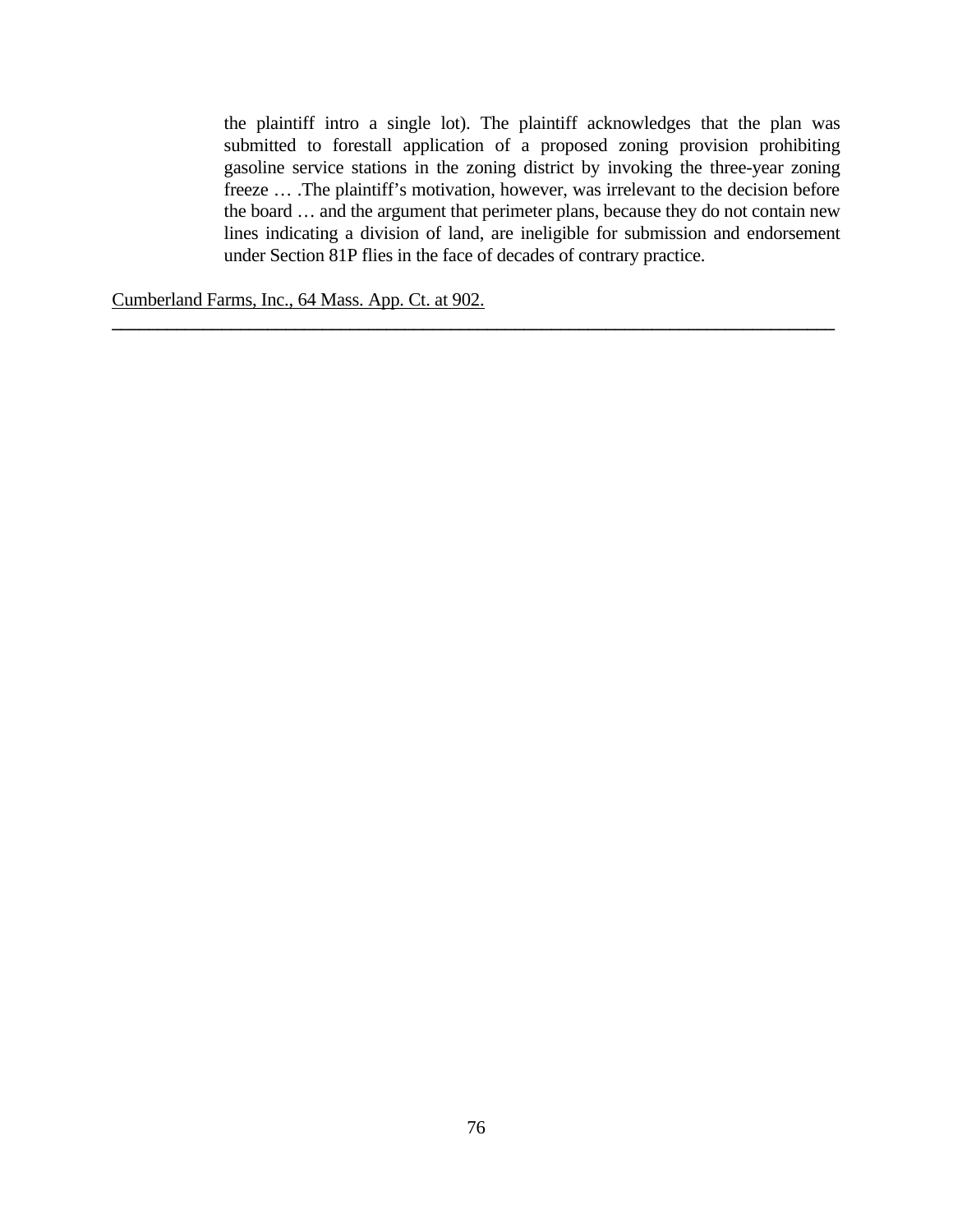# **PROCESS FOR APPROVING BUILDING LOTS LACKING ADEQUATE FRONTAGE**

**\_\_\_\_\_\_\_\_\_\_\_\_\_\_\_\_\_\_\_\_\_\_\_\_\_\_\_\_\_\_\_\_\_\_\_\_\_\_\_\_\_\_\_\_\_\_\_\_\_\_\_\_\_\_\_\_\_\_\_\_\_\_\_\_\_\_\_\_\_\_\_\_\_\_\_\_\_\_\_**

Frequently a landowner wishes to create a building lot which will not meet the minimum frontage requirement of the local zoning bylaw. As a Building Inspector, or member of a Planning Board or Zoning Board of Appeals, you have probably been asked by a local property owner what he or she must do to get approval for a building lot which does not meet the frontage requirement specified in the local zoning bylaw.

In Seguin v. Planning Board of Upton, 33 Mass. App. Ct. 374 (1992), the Massachusetts Appeals Court reviewed the process for approving building lots lacking the necessary frontage.

The Seguins wished to divide their property into two lots for single family use. One lot had the required frontage on a paved public way. The other lot had 98.44 feet of frontage on the same public way. The Seguins applied for and were granted a variance from the 100 foot frontage requirement of the Upton Zoning Bylaw. Upon obtaining the variance, the Seguins submitted a plan to the Planning Board seeking the Board's endorsement that approval under the Subdivision Control Law was not required. The Planning Board denied endorsement on the ground that one of the lots shown on the plan lacked the frontage required by the Upton Zoning Bylaw. Rather than resubmitting the plan as a subdivision plan for approval by the Planning Board pursuant to Section 81U of the Subdivision Control Law, the Seguins appealed the Planning Board's denial of the ANR endorsement.

Whether a plan requires approval or not rests with the definition of "subdivision" as found in MGL, Chapter 41, Section 81L. A "subdivision" is defined in Section 81L as the "division of a tract of land into two or more lots," but there is an exception to this definition. A division of land will not constitute a "subdivision" if, at the time it is made, every lot within the tract so divided has the required frontage on a certain type of way. MGL, Chapter 41, Section 81L states that a subdivision is:

> the division of a tract of land into two or more lots...[except where] every lot within the tract so divided has frontage...of at least such distance as is then required by zoning...ordinance or by-law if any...and if no distance is so required, such frontage shall be of at least twenty feet.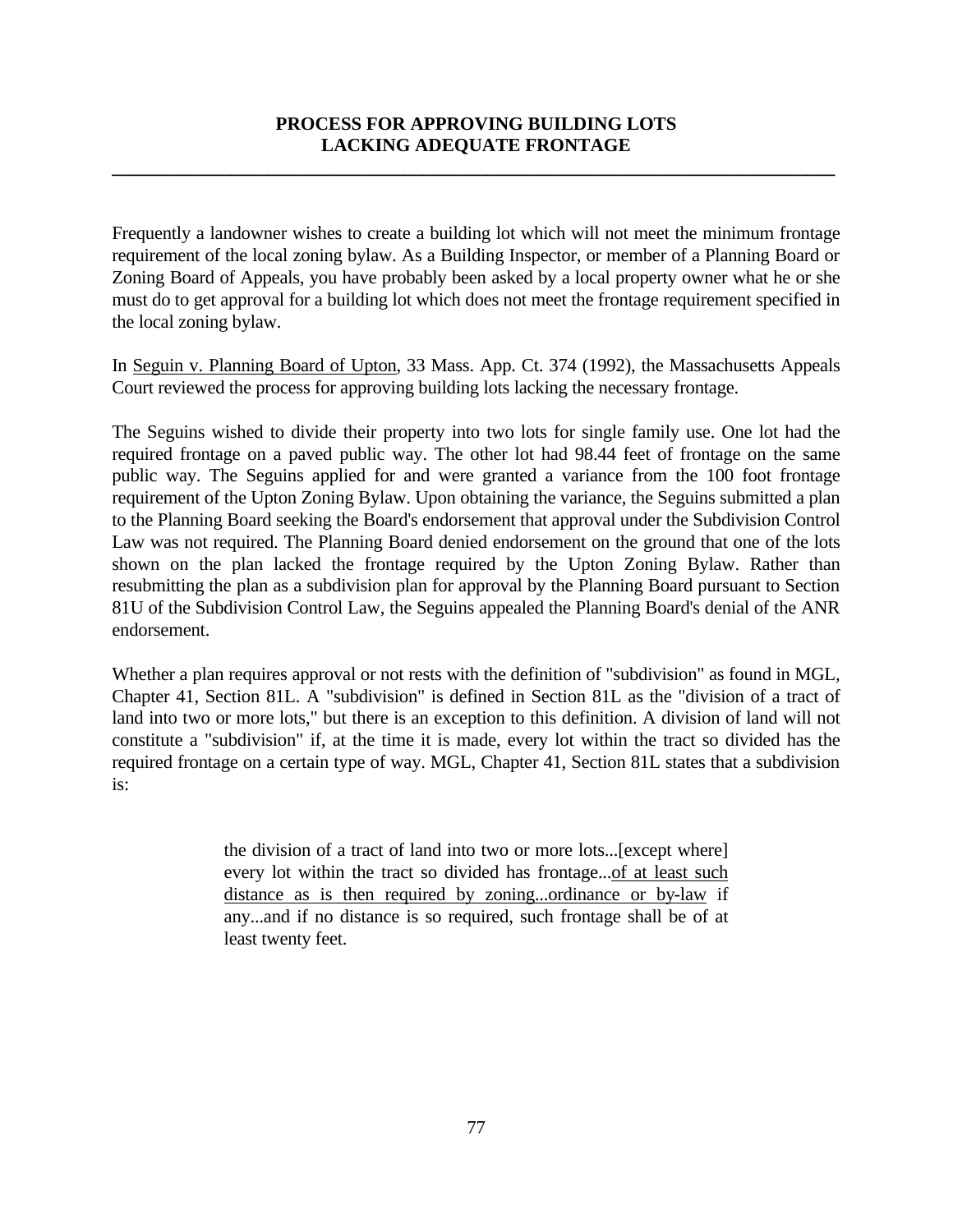The only pertinent zoning requirement for determining whether a plan depicts a subdivision is frontage. The Seguins argued that the words "frontage...of at least such distance as is then required by zoning...by-law" should be read as referring to the 98.44 foot frontage allowed by the Zoning Board's variance, with the result that each lot shown on the plan had the required frontage. In making their argument that their plan was entitled to an ANR endorsement, the Seguins relied on previous court cases which had held that the required frontage requirement of the Subdivision Control Law is met when a special permit is granted approving a reduction in lot frontage from what is normally required in the zoning district.

In Haynes v. Grasso, 353 Mass. 731 (1968), the court reviewed a zoning bylaw provision which had been adopted by the town of Needham. The bylaw empowered the Board of Appeals to grant special permits authorizing a reduction from the minimum lot area and frontage requirements of the bylaw. Before granting such special permits, the Board of Appeals had to make one of the following findings:

> a. Adjoining areas have been previously developed by the construction of buildings or structures on lots generally smaller than is prescribed by (the bylaw) and the standard of the neighborhood so established does not reasonably require a subdivision of the applicant's land into lots as large as (required by the bylaw).

> b. Lots as large as (required by the bylaw) would not be readily saleable and could not be economically or advantageously used for building purposes because of the proximity of the land to through ways bearing heavy traffic, or to a railroad, or because of other physical conditions or characteristics affecting it but not affecting generally the zoning district.

The Board of Appeals granted a special permit which authorized the creation of two lots having less lot area and frontage than normally required by the zoning bylaw. On appeal, it was argued that the creation of the two lots was a matter within the jurisdiction of the Planning Board because the division of land creating lots lacking the necessary frontage was governed by the Subdivision Control Law. The court ruled that the Planning Board did not have jurisdiction as there was no subdivision of land requiring approval under the Subdivision Control Law. The court found that the requirement that each lot has frontage of at least such distance as required by the zoning bylaw was met by the granting of the special permit. The court further noted that this was not a variance from the zoning law but a special application of its terms.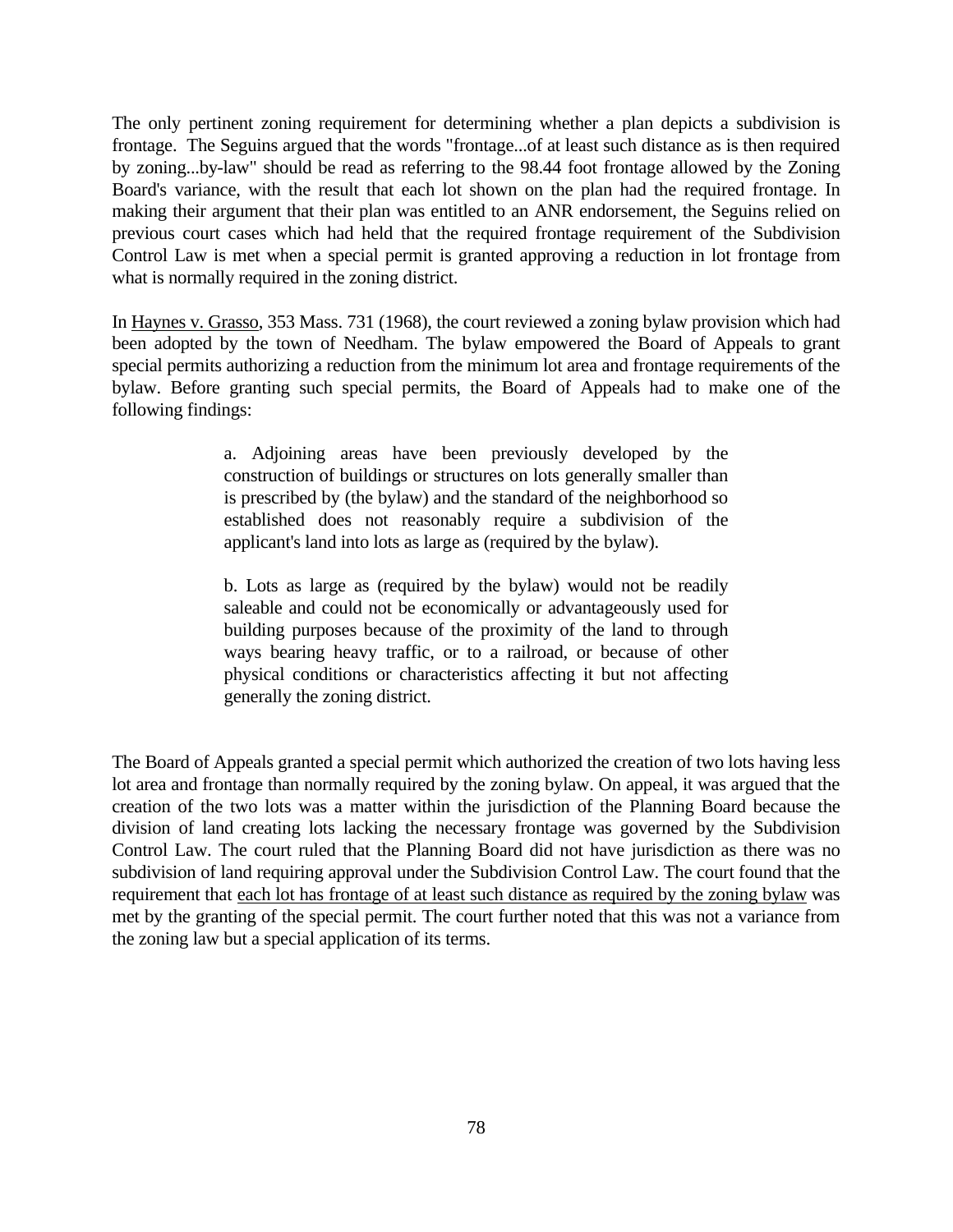The court reached the same conclusion in Adams v. Board of Appeals of Concord, 356 Mass. 709 (1970), where the Concord Zoning Bylaw authorized the Board of Appeals to approve garden apartment developments having less than the minimum frontage requirement of the bylaw. The court found that a lot, having less frontage than normally required by the zoning bylaw but which has been authorized by special permit, met the frontage requirement of the zoning bylaw and the Subdivision Control Law. Since the reduced frontage for the garden apartment plan had been approved by special permit, the Planning Board was authorized to endorse the plan approval not required.

The distinction in the Seguin case was that the Seguins received a variance to create a lot lacking the frontage normally required by the zoning bylaw. The court found that a plan showing a lot having less than the required frontage, even if the Zoning Board of Appeals had granted a frontage variance for the lot, was a subdivision plan which required approval under the Subdivision Control Law. In holding that the Seguins' plan was not entitled to an approval not required endorsement from the Planning Board, the court noted its previous decision in Arrigo v. Planning Board of Franklin, 12 Mass. App. Ct. 802 (1981). In that case, the court analyzed the authority of a Planning Board to waive strict compliance with the frontage requirement specified in the Subdivision Control Law.

Landowners, in Arrigo, wished to create a building lot which would not meet the minimum lot frontage requirement of the zoning bylaw. The minimum lot frontage requirement was 200 feet, and the minimum lot area requirement was 40,000 square feet. They petitioned the Zoning Board of Appeals for a variance and presented the Board with a plan showing two lots, one with 5.3 acres and 200 feet of frontage, and the other lot with 4.7 acres and 186.71 feet of frontage. The Board of Appeals granted a dimensional variance for the lot which had the deficient frontage. Upon obtaining the variance, the landowners applied to the Planning Board for approval of a plan showing the two lot subdivision.

The Planning Board waived the 200 foot frontage requirement for the substandard lot pursuant to the Subdivision Control Law and approved the two lot subdivision. MGL, Chapter 41, Section 81R, authorizes a Planning Board to waive the minimum frontage requirement of the Subdivision Control Law provided the Planning Board determines that such waiver is in the public interest and not inconsistent with the intent and purpose of the Subdivision Control Law.

As stated earlier, the minimum frontage requirement of the Subdivision Control Law is found in MGL, Chapter 41, Section 81L, which states that the lot frontage is the same as is specified in the local zoning bylaw, or 20 feet in those cases where the local zoning bylaw does not specify a minimum lot frontage.

In deciding the Arrigo case, the Massachusetts Appeals Court had the opportunity to comment on the fact that the Planning Board and the Zoning Board of Appeals are faced with different statutory responsibilities when considering the question of creating a building lot lacking minimum lot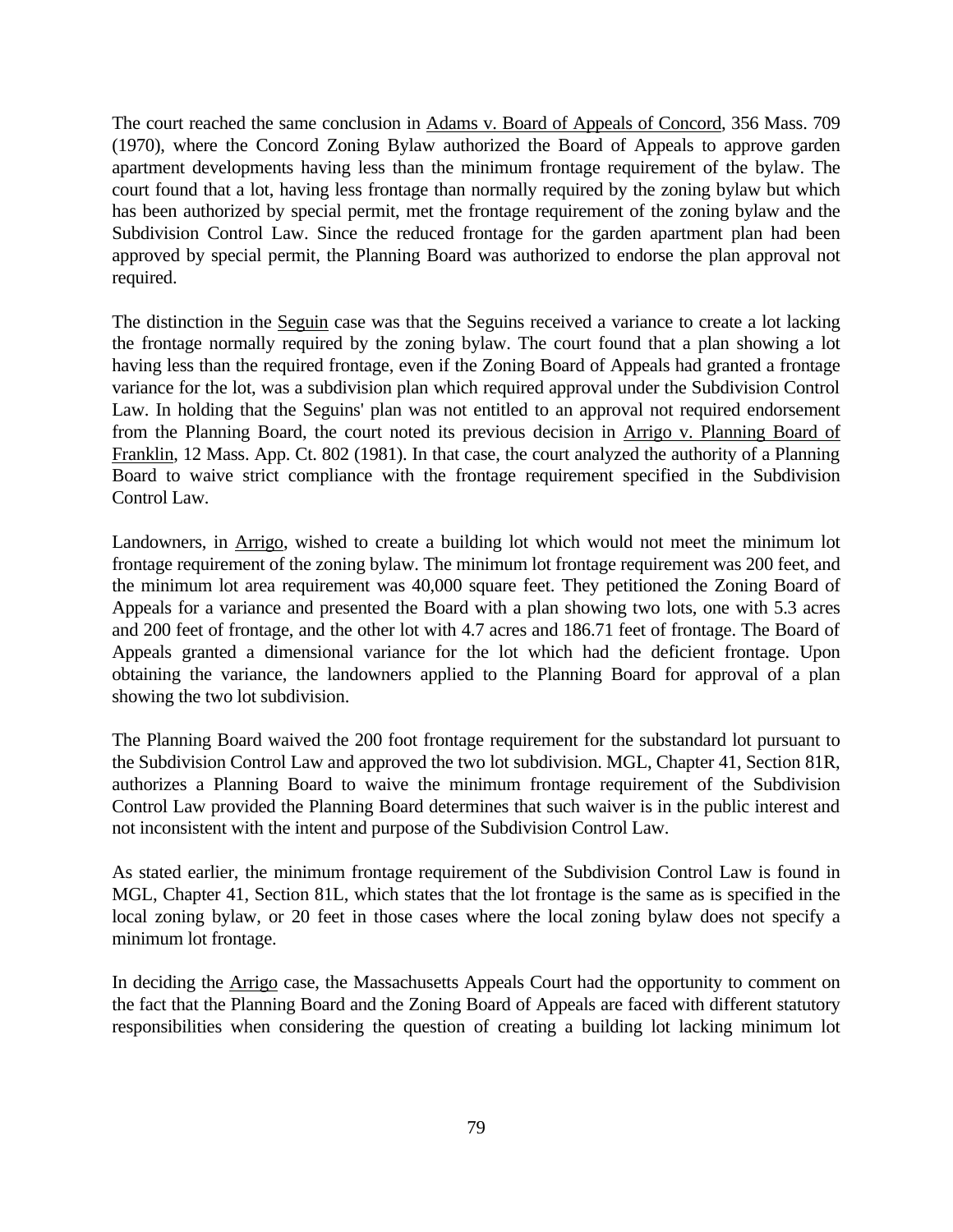frontage. Although MGL, Chapter 41, Section 81R gives the Planning Board the authority to waive the frontage requirement for the purposes of the Subdivision Control Law, the court stressed that the authority of the Planning Board to waive frontage requirements pursuant to 81R should not be construed as authorizing the Planning Board to grant zoning variances. The court noted that there is indeed significance between the granting of a variance for the purposes of the Zoning Act and approval of a subdivision plan pursuant to the Subdivision Control Law. On this point, the court summarized the necessary approvals in order to create a building lot lacking minimum lot frontage.

> In short, then, persons in the position of the Mercers, seeking to make two building lots from a parcel lacking adequate frontage, are required to obtain two independent approvals: one from the planning board, which may in its discretion waive the frontage requirement under the criteria for waiver set out in G.L. c. 41, s. 81R, and one from the board of appeals, which may vary the frontage requirement only under the highly restrictive criteria of G.L. c. 40A, s. 10. The approvals serve different purposes, one to give marketability to the lots through recordation, the other to enable the lots to be built upon. The action of neither board should, in our view, bind the other, particularly as their actions are based on different statutory criteria.

Absent a zoning bylaw provision authorizing a reduction in lot frontage by way of the special permit process, an owner of land wishing to create a building lot which will have less than the required lot frontage needs to obtain approval from both the Zoning Board of Appeals and the Planning Board. A zoning variance from the Zoning Board of Appeals varying the lot frontage requirement is necessary in order that the lot may be built upon for zoning purposes. It is also necessary that the lot owner obtain a frontage waiver from the Planning Board for the purposes of the Subdivision Control Law.

In the Arrigo case, the landowners had submitted a subdivision plan to the Planning Board. The court noted that without obtaining the frontage waiver the plan was not entitled to approval as a matter of law because, although it may have complied with the Planning Board's rules and regulations, it did not comply with the frontage requirements of the Subdivision Control Law. After the Arrigo decision, it was debatable as to the process a landowner followed to obtaining a frontage waiver from the Planning Board. Rather than submitting a subdivision plan, another view was that a landowner could submit a plan seeking an approval not required endorsement from the Planning Board and at the same time petition the Board for a frontage waiver pursuant to 81R. If the Planning Board granted the frontage waiver and noted such waiver on the plan, then the Board could endorse the plan approval not required.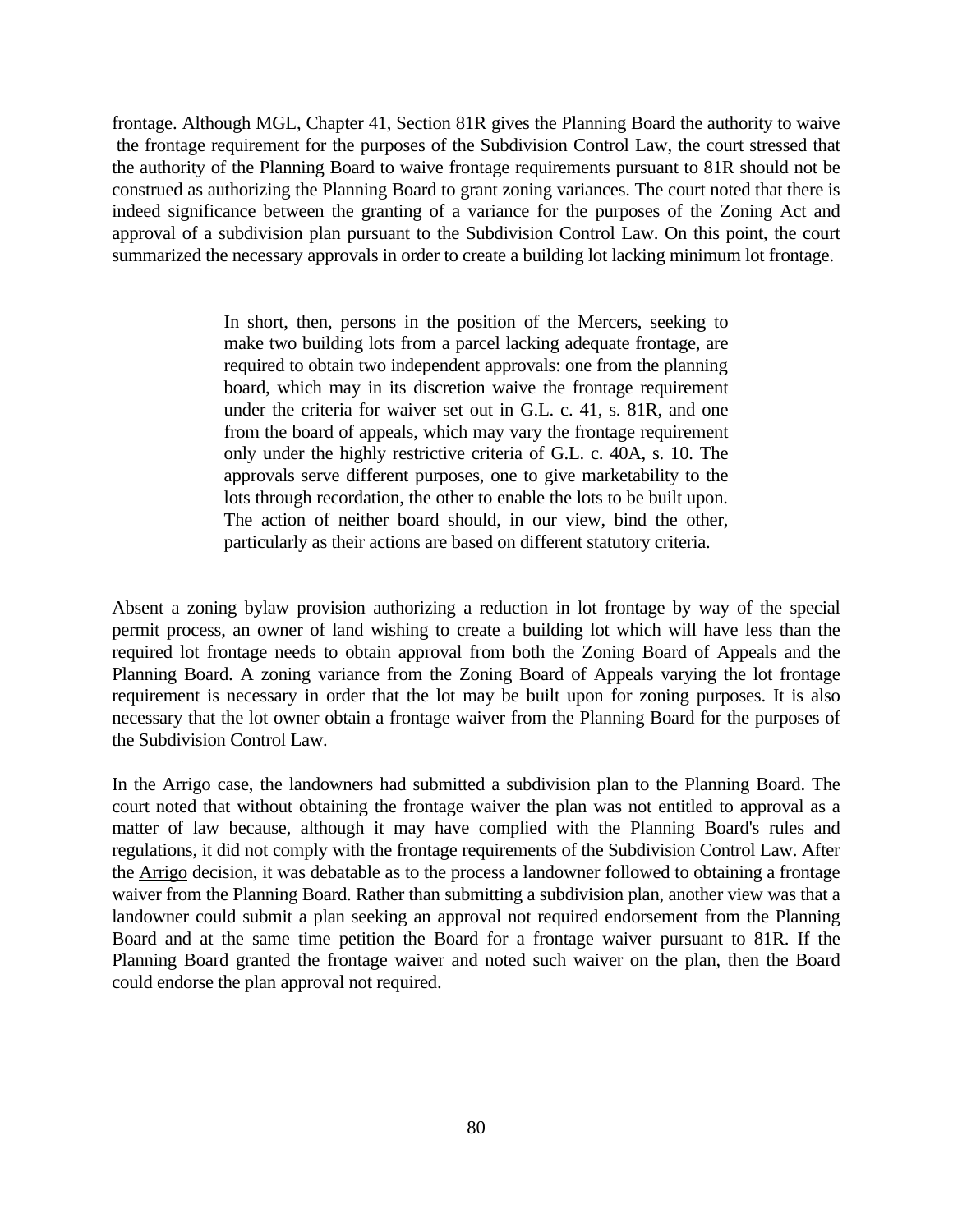The Seguin case clarifies the process that must be followed when a landowner seeks a frontage waiver from the Planning Board. If a lot shown on a plan lacks the frontage required by the zoning bylaw, then the plan shows a subdivision and must be reviewed under the approval procedure specified in Section 81U of the Subdivision Control Law. The Planning Board must hold a public hearing before determining whether a frontage waiver is in the public interest and not inconsistent with the Subdivision Control Law. A notation that a frontage waiver has been granted by the Planning Board should either be shown on the plan or on a separate instrument attached to the plan with reference to such instrument shown on the plan. It is unclear whether a Planning Board must allow the Board of Health 45 days to comment on the plan when the only issue before the Planning Board is the frontage waiver. We would recommend that Planning Boards consider amending their rules and regulations providing for a shorter review period when a landowner is only seeking a frontage waiver from the Planning Board. A Planning Board may also want to specify a fee and any relevant information that should be submitted with the plan.

In determining whether to grant a frontage waiver, a Planning Board should consider if the frontage is too narrow to permit easy access or if the access from the frontage to the buildable portion of the lot is by a strip of land too narrow or winding to permit easy access. In the Seguin case, the court noted that the lot appeared to present no problem and indicated that the Planning Board would be acting unreasonably if the Seguins submitted a subdivision plan and the Board did not approve the plan.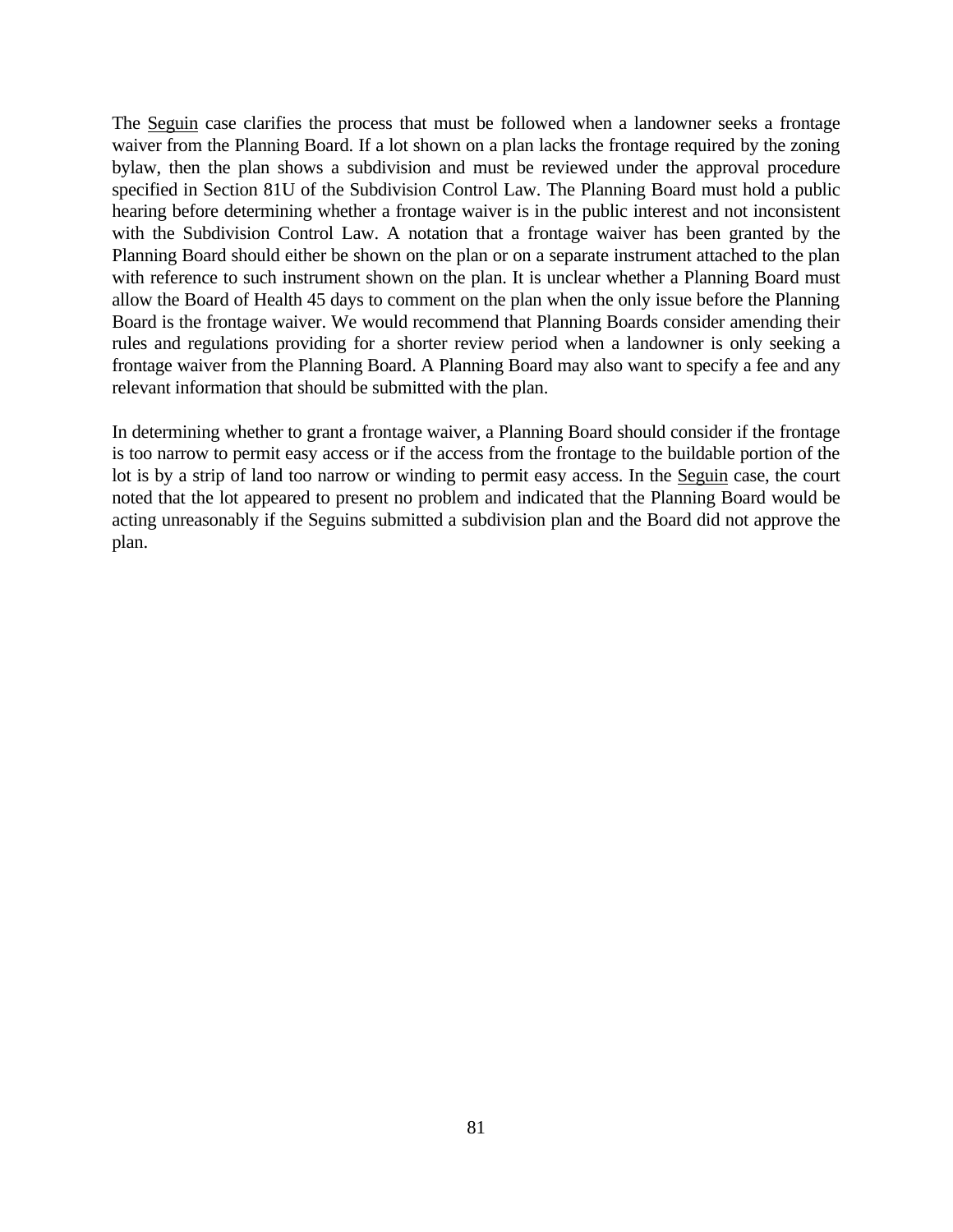If you have a question concerning the process for reviewing ANR plans, your answer will most likely be found in either Sections 81L, 81P, 81T or 81BB.

Section 81T provides that every person submitting an ANR plan to the Planning Board must give written notice to the municipal clerk by delivery or by registered mail that he has submitted the plan. This is an important requirement if the Planning Board fails to act in timely manner. In Korkuch v. Planning Board of Eastham, 26 Mass. App. Ct. 307, (1988), the court determined that a developer who submitted an ANR plan but did not give immediate or very prompt written notice of the submission of the plan to the municipal clerk was not entitled to a certificate from the municipal clerk certifying constructive approval of the plan when the Board failed to act on the plan in a timely manner.

If the Planning Board determines that a plan does not require approval under the Subdivision Control Law, it should immediately, without a public hearing, endorse the plan "approval under the Subdivision Control Law not required" or words of similar import. Once the Planning Board has endorsed a plan, it cannot change its mind and rescind the ANR endorsement. In Cassani v. Planning Board of Hull, 1 Mass. App. Ct. 451 (1973), the court found that the authority to modify, amend or rescind plans under Section 81W is not applicable to ANR plans.

If the Planning Board determines that the plan requires approval under the Subdivision Control Law, the Board must give written notice of its determination to the municipal clerk and the person submitting the plan within 21 days after the plan has been submitted to the Board.

If the Planning Board determines that approval under the Subdivision Control Law is required, the person submitting the ANR plan may appeal the Planning Board's determination pursuant to Section 81BB. If the Planning Board endorses the plan "approval not required", judicial review of the endorsement can be claimed pursuant to MGL, Chapter 249, Section 4 and the time period for claiming review is 60 days. See Stefanick v. Planning Board of Uxbridge, 39 Mass. App. Ct. 418 (1995).

Section 81L contains a requirement that "a majority of the members" of a Planning Board must provide signatures in order for there to be a proper certification or endorsement of a plan. Section 81L defines "Certified" as follows:

Certified by (or endorsed by) a planning board", as applied to a plan or other instrument required or authorized by the subdivision control law to be recorded, shall mean bearing a certification or endorsement signed by a majority of the members of a planning board, or by its chairman or clerk or any other person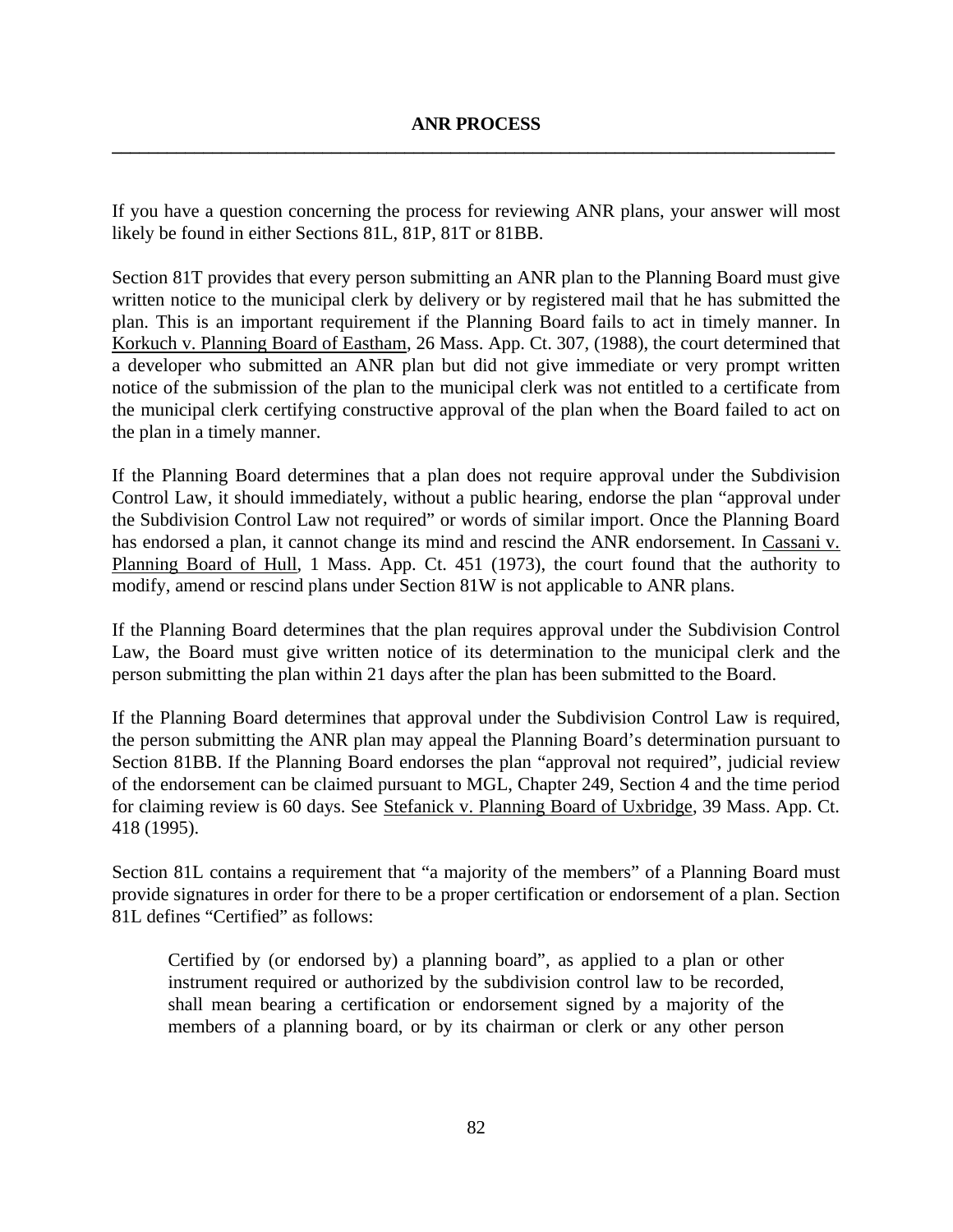authorized by it to certify or endorse its approval or other action and named in a written statement to the register of deeds and recorder of the land court, signed by a majority of the board.

The general rule as to existence of a quorum is that, in the absence of a statutory restriction, a majority of a board is a quorum and a majority of the quorum can act. However, where a statute requires a majority of the board to perform a certain function then the quorum requirement is a majority of the members of the entire board and not a majority of those present and voting on the particular matter.

In Duddy v. Mankewich, 66 Mass. App. Ct. 789 (2006), the court reviewed the above definition of "Certified by (or endorsed by) a planning board" and concluded that the affirmative vote of a majority of the planning board, and not merely a majority of a quorum, is necessary in order for a Planning Board to approve a definitive subdivision plan.

Automatic approval of a properly submitted plan will occur if the Planning Board fails to act on the plan or fails to notify the municipal clerk or the person submitting the plan of its determination within 21 days after the plan has been submitted to the Board. If the plan becomes approved for failure to take timely action, the Planning Board must immediately endorse the plan.

If the Planning Board fails to make such endorsement, the municipal clerk must issue a certificate of approval to the person who submitted the plan. The certificate should indicate that the approval of the plan under the Subdivision Control Law is not required since no notice of action was received from the Planning Board within the required time period. As noted in Kupperstein v. Planning Board of Cohasset, 66 Mass. App. Ct. 905 (2006), an ANR plan is constructively approved after the 21 day period and a landowner is entitled "forthwith" to an endorsement or clerk certificate.